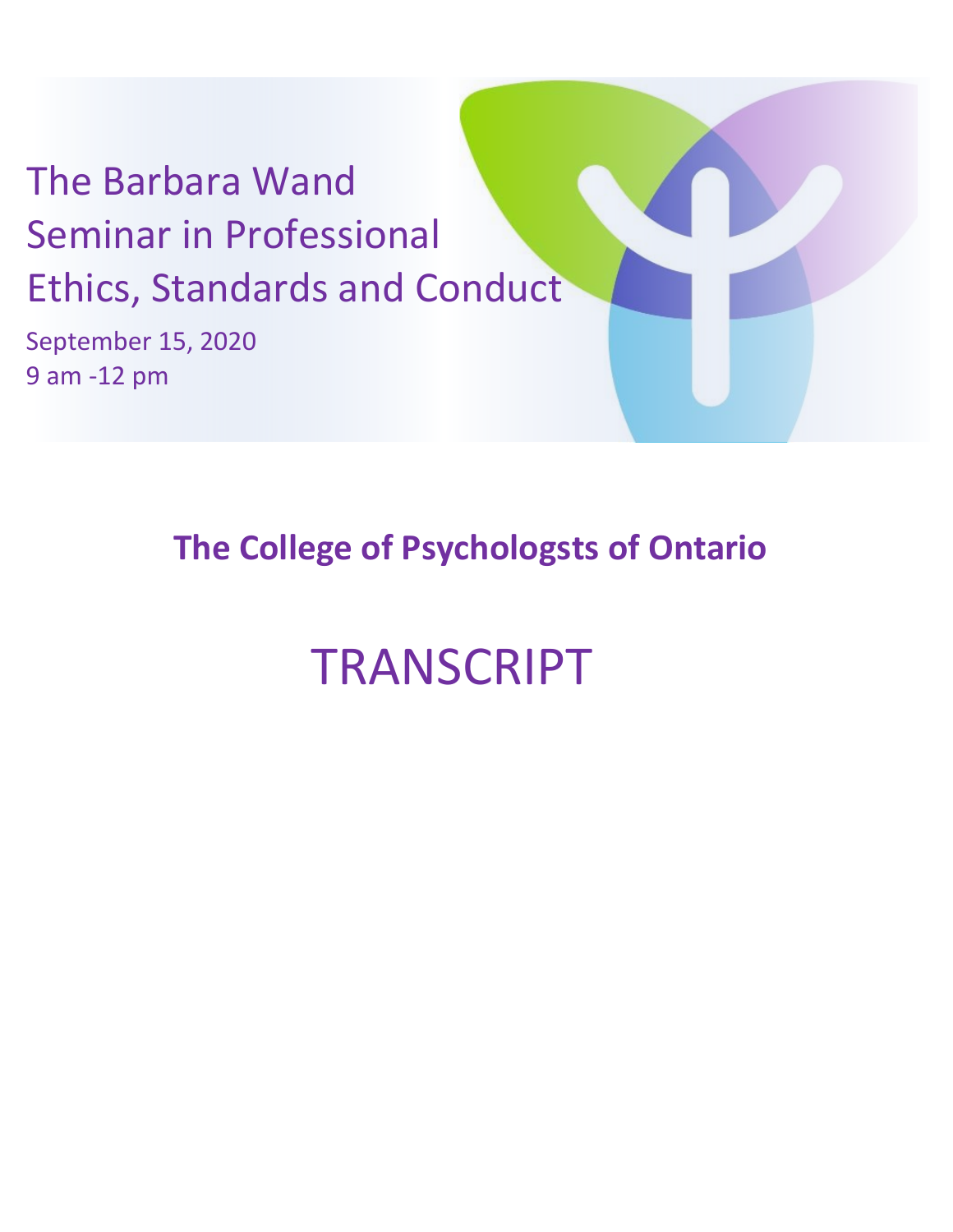1 2 3 4 5 6 7 8 9 10 11 12 \*\*\*\*\*\*\*\* DISCLAIMER \*\*\*\*\*\* THE FOLLOWING IS A ROUGH DRAFT TRANSCRIPT OF THE PROCEEDINGS FROM THE CAPTIONER'S OUTPUT FILE. THIS IS NOT A CERTIFIED VERBATIM TRANSCRIPT, NOR IS IT INTENDED TO BE SO. THIS IS MERELY A WRITTEN COPY OF COMMUNICATION ACCESS PROVIDED VIA CAPTIONING. IT SHOULD ONLY BE USED AS AN UNEDITED GUIDE FOR THE READER. THIS ROUGH DRAFT TRANSCRIPT MAY NOT BE REPRODUCED OR DISTRIBUTED IN ANY WAY, SHAPE, OR FORM WITHOUT THE EXPRESS WRITTEN CONSENT OF NEESONS, A VERITEXT COMPANY.

13 14 15 16 17 18 19 20 21 22 23 24 25 >> GOOD MORNING. WELCOME TO THE SEPTEMBER 15th, BARBARA WAND SEMINAR. I'M BARRY GANG, THE DEPUTY REGISTRAR. IF YOU HAVE REGISTERED WITHIN THE PAST 30 YEARS OF SO, YOU MAY NOT KNOW WHY THIS PROGRAM IS CALLED THE BARBARA WAND SEMINAR. DR. WAND WAS THE REGISTRAR FROM 1976 TO 1991. ON HER RETIREMENT IN 1991, IN RECOGNITION, THE ONTARIO BOARD OF EXAMINERS IN PSYCHOLOGY WHICH WAS THE PRECURSOR TO THE COLLEGE INSTITUTED THE SEMINARS. NOW TWICE A YEAR, USUALLY IN DIFFERENT PARTS OF THE PROVINCE WE HOLD A HALF DAY SEMINAR. TODAY THINGS ARE A BIT LESS CONVENTIONAL. THERE'S NO BULK PASTRIES OR SO-SO COFFEE. MANY WILL BE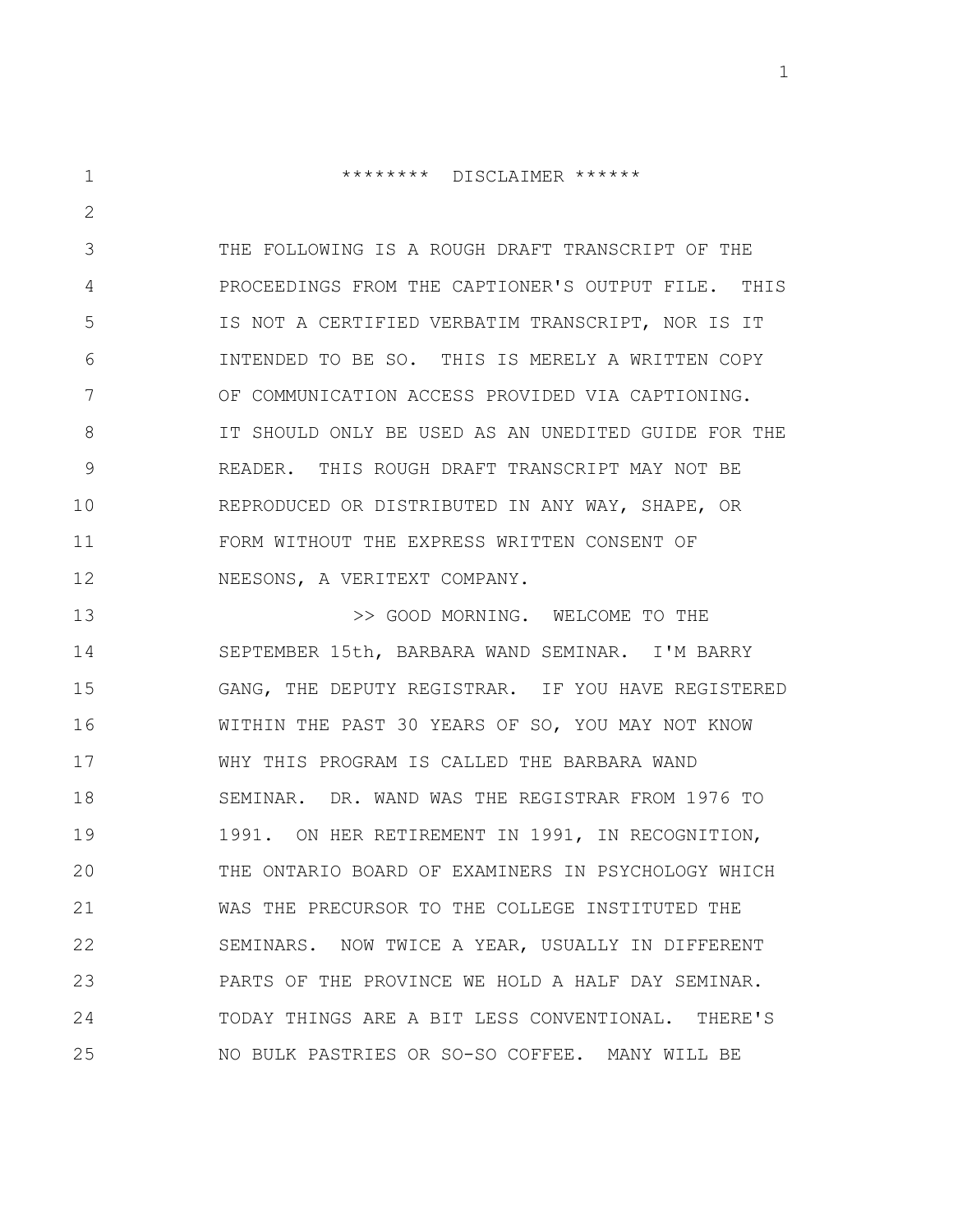1 2 3 HAVING YOUR FAVOURITE ROAST AND EATING THE HOME BAKED STUFF YOU HAVE BEEN PRACTICING DURING ISOLATION.

4 5 6 7 8 9 10 11 12 13 14 15 16 17 18 19 20 21 22 23 24 25 WE HAVE A VERY LARGE NUMBER OF PEOPLE JOINING US TODAY. THERE ARE 1,597 REGISTRATIONS BUT A VIEWERSHIP OF 2526 PEOPLE, WHICH IS REALLY IMPRESSIVE. MANY OF YOU MAY REQUIRE TECHNICAL SUPPORT. YOU ARE INSTRUCTIONS BUT JUST TO GO OVER THEM VERY QUICKLY THERE'S A SPOT OR THERE SHOULD BE AT THE BOTTOM OF YOUR SCREEN THAT SAY SOMETHING LIKE ASK FOR SUPPORT. THE CHAT OPTION IS TURNED OFF. IF YOU SAY SOMETHING IN THE CHAT BOX, YOU WILL BE WAITING A LONG TIME UNTIL SOMEONE TELLS YOU IT IS NOT GOING TO WORK. RATHER THAN JOINING THE CUE, YOU MIGHT WANT TO TRY SOME SOLUTIONS THAT HAVE WORKED IN THE PAST. YOU CAN EXIT AND RELOAD, REFRESH YOUR SCREEN, TRY A DIFFERENT BROWSER AND WORST CASE IS THAT YOU MAY HAVE TO WATCH IT ON OUR WEBSITE. IT WILL BE AVAILABLE IN DEFINITELY WITHIN THE NEXT TEN DAYS. YOU CAN WATCH IT AT ANY TIME AFTER TEN DAYS OR SO OR SOME OF YOU WHO MIGHT WANT TO REFRESH YOURSELVES LATER MIGHT WANT TO LOOK AT IT AGAIN. FOR THOSE WITH QUESTIONS RELATED TO THE CONTENT, SEND THEM DURING OR AFTER THE PRESENTATION TO US. PLEASE DON'T SEND IT RELATED QUESTIONS TO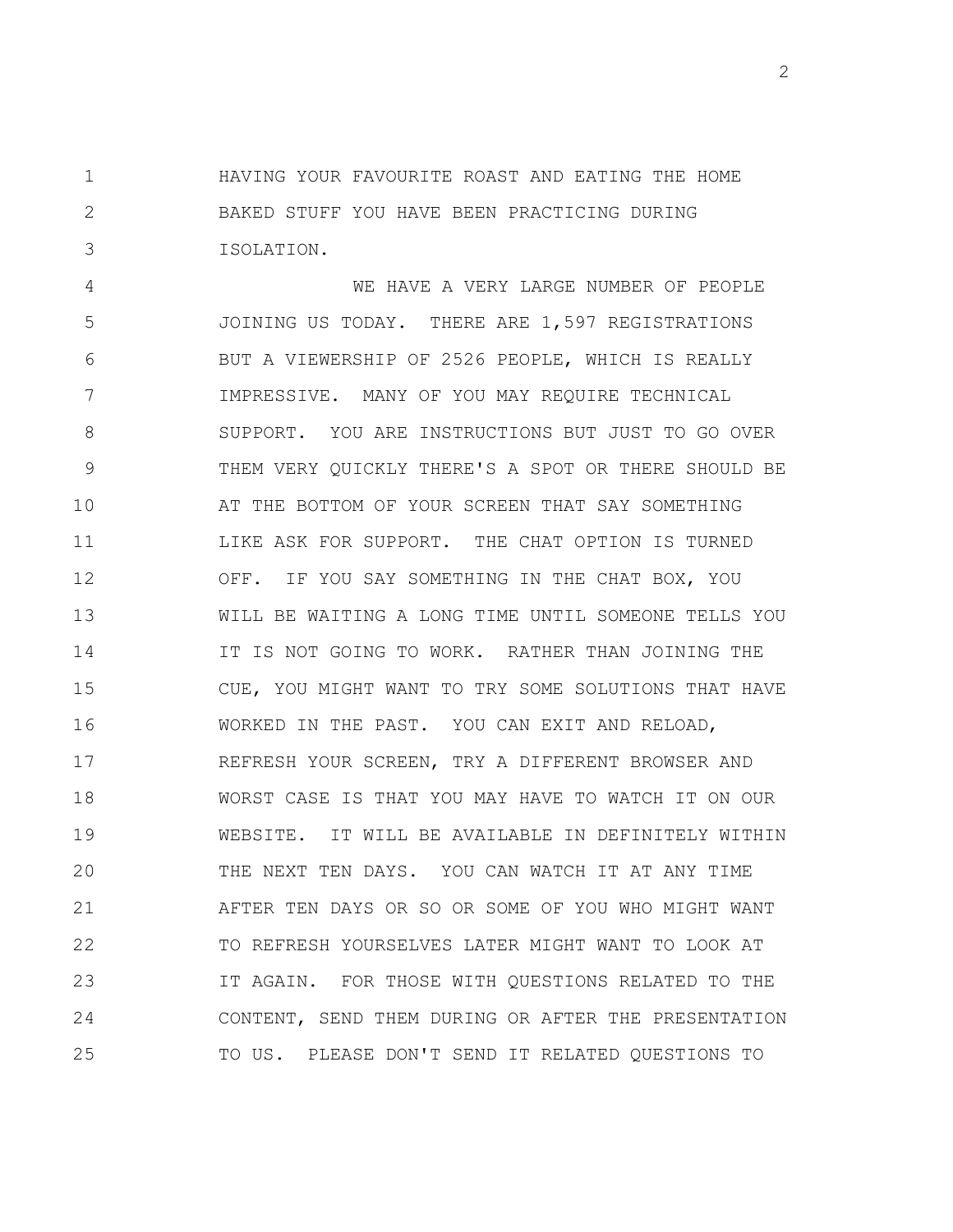1 2 3 4 5 6 7 8 9 10 11 12 13 14 15 16 THIS ADDRESS. THOSE OF YOU WATCHING WILL SEE THAT WE HAVE CAPTIONING OF THE PRESENTATIONS AND A FULL TRANSCRIPT WILL BE AVAILABLE WITHIN ABOUT THREE WEEKS AROUND THE SAME TIME AS ANSWERS TO ANY OF THE QUESTIONS WE WEREN'T ABLE TO HAVE TIME TO ANSWER TODAY. EVERYONE ALSO WANTED TO KNOW ABOUT HOW TO COUNT THEIR CPD. YOU GET THREE CREDITS FOR THREE HOURS OF LEARNING IN CATEGORY B 2. FOR THOSE WATCHING TOGETHER AND DISCUSSING THINGS AS WE PROGRESS, YOU GET A CREDIT IN CATEGORY A 8. IN TERMS OF DOCUMENTATION, JUST SAVE AN EMAIL CONFIRMING YOUR REGISTRATION OR IF YOU ARE WITHIN A GROUP, ANY KIND OF CORRESPONDENCE ABOUT THIS WITH A PERSON IN THE GROUP WHO REGISTERED. SO RIGHT NOW, I WOULD LIKE INVITE DR. MICHAEL GRAND, PRESIDENT OF THE COLLEGE TO FORMALLY BEGIN THE MORNING.

17 18 19 20 21 22 23 24 25 >> GOOD MORNING, EVERYONE. AND WELCOME TO THIS UNIQUE BARBARA WAND SEMINAR. I BELIEVE THIS IS THE FIRST TIME THAT ALL OF US ARE NOW ONLINE AS OPPOSED TO SOME OF US BEING TOGETHER IN AN AUDITORIUM IN ONE OF OUR MAJOR SETTINGS -- CENTRES IN ONTARIO. THE COLLEGE HAS MADE A COMMITMENT AND WE HAVE ALL THE RESPONSIBILITY TO ENSURE THAT WE ENGAGE IN OUR WORK IN USING THE HIGHEST STANDARDS WE CAN. AND TO CONTINUE TO GROW,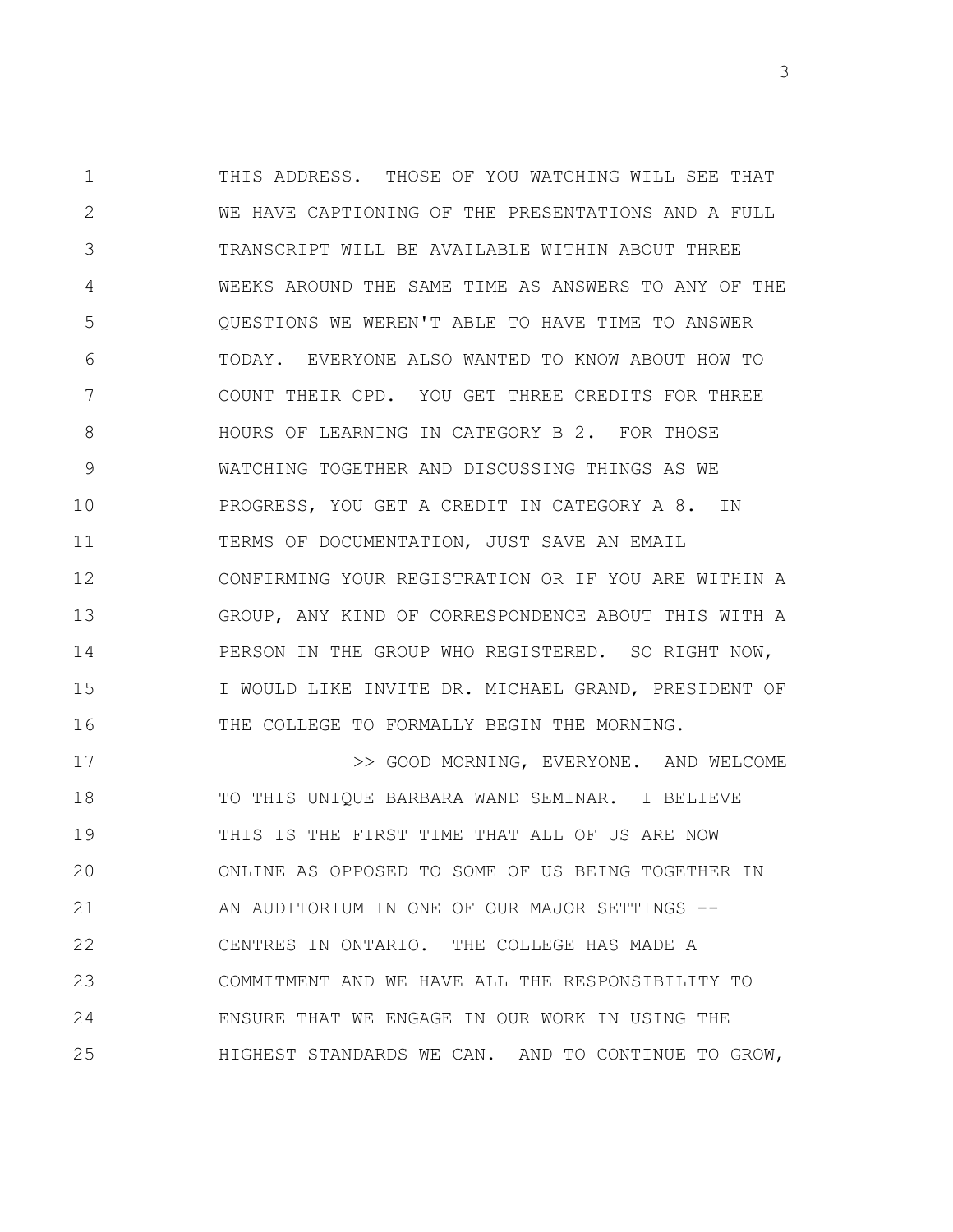1 2 3 4 5 6 7 8 9 10 11 12 13 14 15 BUT NOT TO STAND STILL. AND IN THAT SENSE, THIS IS A VERY IMPORTANT MOMENT BECAUSE IT GIVES US AN OPPORTUNITY TO REFLECT ON SOME OF OUR PROFESSIONAL PRACTICE AND I'M LOOKING FORWARD TO THE PRESENTATION ON TRICKY ISSUES AND I'M ALSO VERY MUCH LOOKING FORWARD TO THE PRESENTATION WE HAVE ON SELF-CARE. BOTH OF WHICH ARE IMPORTANT PARTS OF WHAT WE DO. THESE ARE CHALLENGING TIMES THEY FORCE US TO THE THINK ABOUT DOING OUR WORK IN NEW WAYS AND IN THAT SENSE, I THINK IT'S IMPORTANT TO RECOGNIZE THAT A CHALLENGE IS AN OPPORTUNITIES, AN OPPORTUNITY TO RETHINK WHAT WE HAVE DOWN, TO LOOK FOR THE BEST -- TO OUESTION WHY WE ARE DOING WHAT WE ARE DOING AND TO LOOK FOR THE ESSENCE OF WHAT IS THE BEST PROFESSIONAL PRACTICE WE CAN.

16 17 18 19 20 SO WITH THAT, ON BEHALF OF THE COUNSEL OF THE COLLEGE OF PSYCHOLOGISTS OF ONTARIO, I WELCOME YOU HERE THIS MORNING AND LOOK FORWARD TO A VERY INTERESTING AND PRODUCTIVE MORNING. WELCOME BACK TO YOU BARRY.

21 22 23 24 25 >> THANKS . THE FEATURE EVERYONE WANTS MORE OFF, TRICKY ISSUES. THOSE OF YOU WHO HAVE BEEN AROUND KNOW RICK MORRIS, OUR REGISTRAR. HE WORKED IN MENTAL HEALTH FOR MANY YEARS HE MAKES PRESENTATIONS TO BOTH MEMBER AND NONMEMBER GROUPS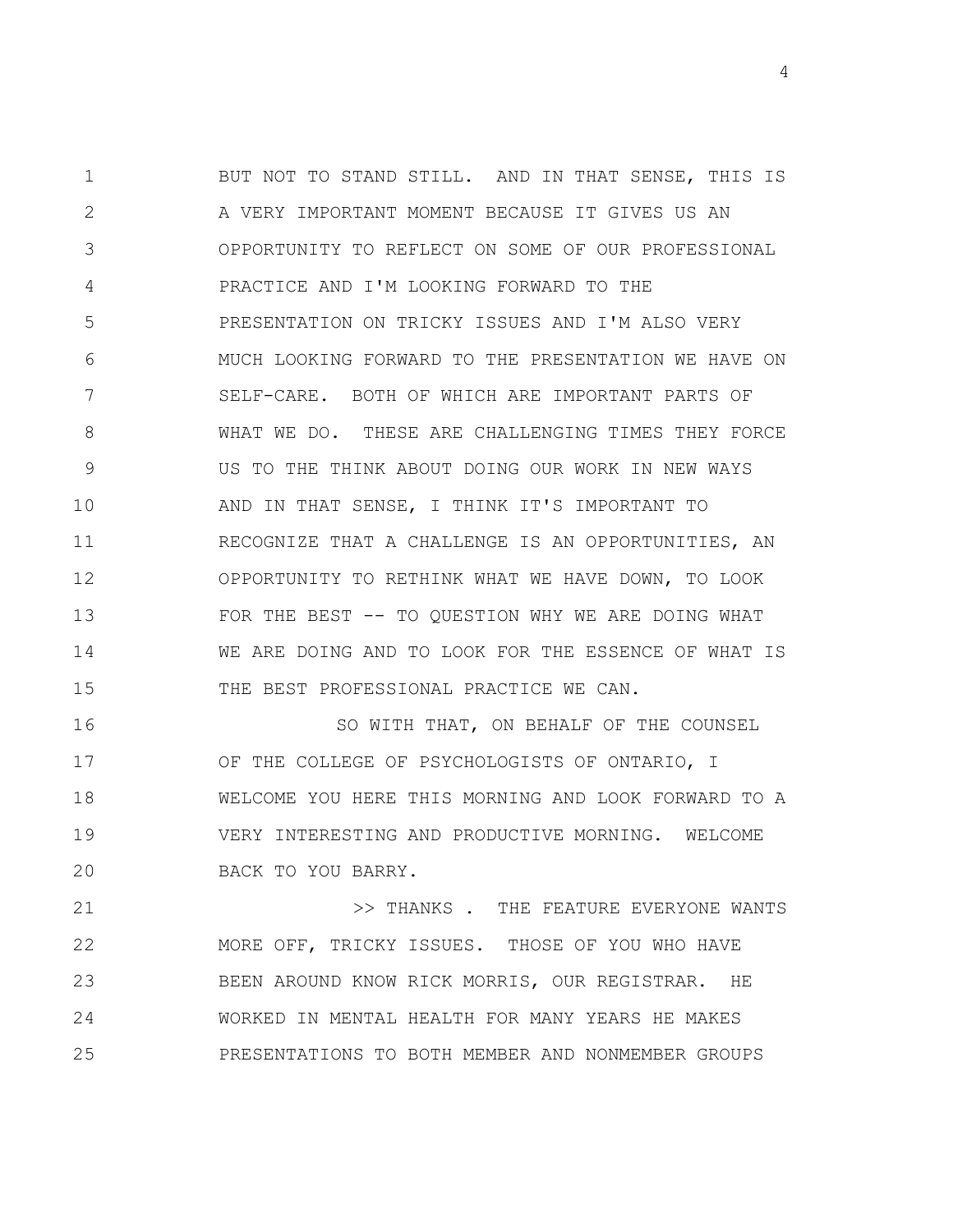1 2 3 4 5 6 7 8 9 10 11 12 13 IN ONTARIO AND BEYOND ON A VARIETY OF PROFESSIONAL PRACTICE TOPICS. HE'S THE FORMER CHAIR OF THE ASSOCIATION OF CANADIAN PSYCHOLOGY REGULATORY ORGANIZATIONS, WHICH IS THE NATIONAL ORGANIZATION FOR REGULATORS OF PSYCHOLOGY IN CANADA AND HE'S ALSO SEVERED ON MANY COMMITTEES FOR THE INTERNATIONAL ASSOCIATION OF STATE AND PROVINCIAL PSYCHOLOGIST BOARD AS IS A FELLOW OF THAT ORGANIZATION. HE'S ALSO A RECIPIENT OF THE ONTARIO PSYCHOLOGICAL ASSOCIATION BARBARA WAND AWARD FOR EXCELLENCE IN THE AREA OF PROFESSIONAL ETHICS AND STANDARDS. I WILL LET DR. MORRIS GIVE YOU SOME TRICKY ISSUES.

14 15 16 17 18 19 20 21 22 23 24 25 >> THANK YOU, BARRY. GOOD MORNING, EVERYONE. I HOPE THAT EVERYONE IS HEALTHY AND THAT YOU AND YOUR FAMILIES ARE KEEPING WELL DURING THIS VERY DIFFICULT TIME. IN THE HAND OUT THAT YOU HAVE, THERE'S THREE SCENARIOS THAT I PREPARED. I HOPE YOU HAD A CHANCE TO REVIEW THIS. I THINK WE WILL HAVE TIME TO DISCUSS ALL THREE BUT IF WE DON'T, THEN I WILL POST A DISCUSSION OF WHATEVER WE DON'T GET TO IN THE NEXT ISSUE OF HEADLINES, THE NEW QUARTERLY BULLETIN. THE FIRST TWO SCENARIOS ARE ARISING OUT OF THE CURRENT COVID-19 SITUATION. THE FIRST IS A FREQUENT QUESTION ASKED OF THE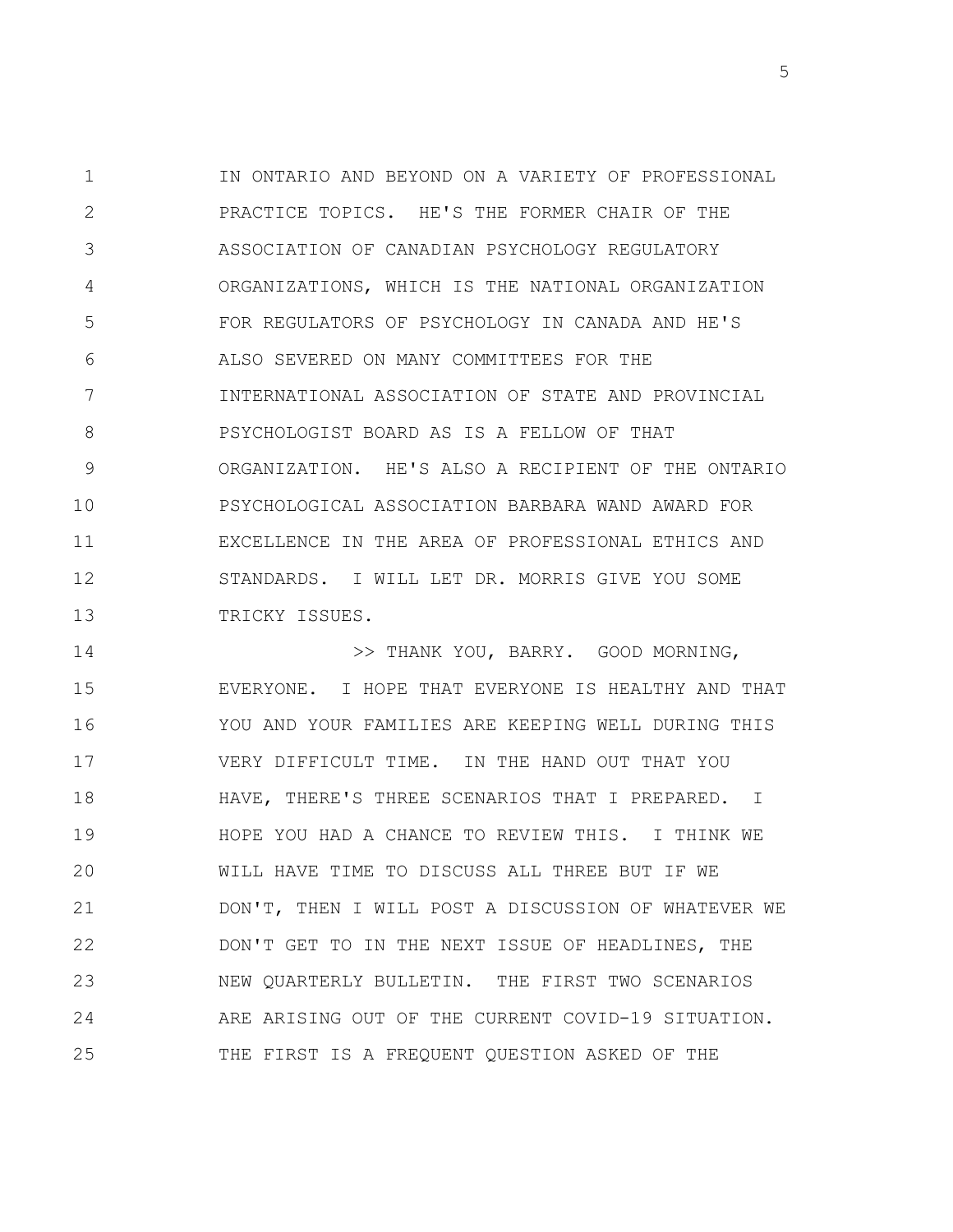1 2 3 4 5 6 7 8 9 10 11 12 13 14 15 16 17 18 19 20 21 22 23 24 25 COLLEGE REGARDING AUTHORITY OF MEMBERS TO PROVIDE SERVICES IN OVER JURISDICTIONS. THIS IS RELEVANT WHEN THE CURRENT CLIENTS HAVE TO RELOCATE TO THEIR HOME PROVINCE OF TERRITORY. THE SECOND RELATES DIRECTLY TO COVID-19 AS IT ASKS ABOUT THE CONDITIONS UNDER WHICH MEMBERS MAY PROVIDE SERVICES. LET'S START WITH QUESTION ONE. THE QUESTION READS A CLIENT I HAVE BEEN SEEING FOR A NUMBER OF MONTHS HAS BEEN TRANSFERRED TO HIS EMPLOYER'S OFFICE IN REGINA. HE WOULD LIKE TO CONTINUE TO SEE ME AS HE FEELS HE'S MADE A CONNECTION WITH ME AND HAS BENEFITTED FROM MY WORK. I BELIEVE I CAN CONTINUE TO PROVIDE A BENEFICIAL SERVICE AND I THINK THIS INDIVIDUAL WOULD BE AN EXCELLENT CANDIDATE FOR TELEPSYCHOLOGY. I AM NOT REGISTERED IN SASKATCHEWAN BUT WONDER IF REGISTRATION IN ONTARIO WILL ALLOW ME TO WORK WITH HIM. IF THE ASKED THIS QUESTION, WHAT WOULD YOUR REPLY BE. I PROVIDED SOME POSSIBLE CHOICES. FIRST, THE CANADIAN FREE TRADE AGREEMENT PERMITS A REGULATED PRACTITIONER REGISTERED FOR AUTONOMOUS PRACTICE IN ONE CANADIAN JURISDICTION TO PRACTICE IN ALL OTHERS. IT'S LIKE BEING ABLE TO DRIVE IN ANY PROVINCE OR TERRITORY BASED ON ONTARIO DRIVER'S LICENCE. IT'S UP TO THE COLLEGE IN ONTARIO, THIS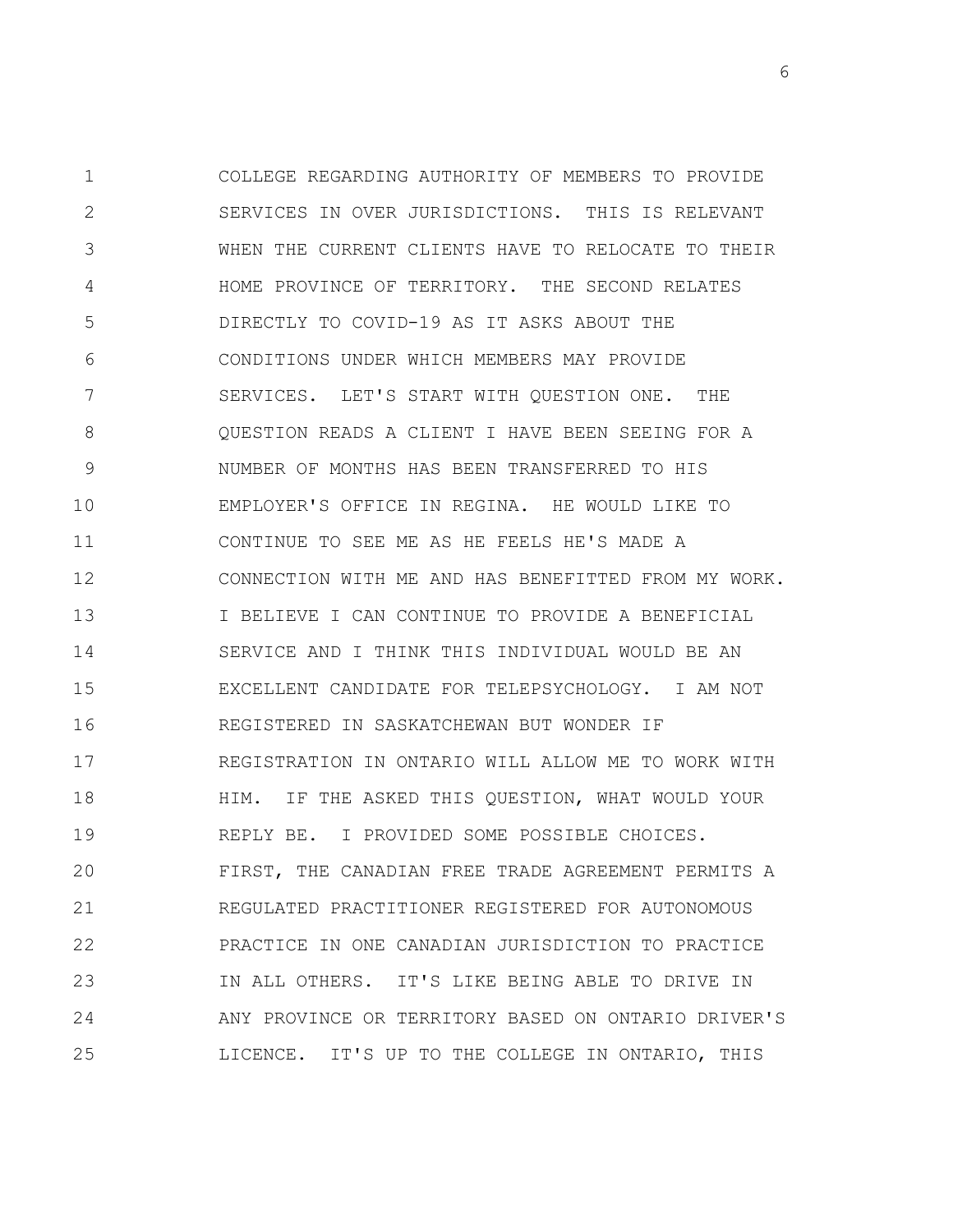1 2 3 4 5 6 7 8 9 10 11 12 13 14 15 16 17 18 19 20 IS NUMBER TWO, TO GRANT OR WITHHOLD PERMISSION FOR MEMBER TO PRACTICE OUT OF PROVINCE AS OUR COLLEGE AS DATA ON ALL MEMBERS. OR IF THE CLIENT WAS MOVING OUTSIDE OF ONTARIO TO THE U.S., IT WOULD BE IMPOSSIBLE TO CONTINUE TO WORK WITH HIM AS THERE'S NO CANADA-U.S. EQUIVALENT TO THE CFTA. IT'S UP -- NUMBER FOUR, THE JURISDICTION IN WHICH THE CLIENT IS LIVING TO GRANT OR WITHHOLD PERMISSION TO PRACTICE THERE. THAT BEING THE CASE, THE SUGGESTION WOULD BE TO CONTACT THE SASKATCHEWAN COLLEGE. NUMBER FIVE, YOU MUST BECOME REGISTERED IN SASKATCHEWAN, A FAIRLY EASY PROCESS DUE TO CFTA. SO HERE IS MY ANALYSIS OF THESE VARIOUS THINGS. IF ANY OF YOU SAID NUMBER 4, YOU GOT THE CORRECT ANSWER. THE CORRECT ANSWER IS THAT IT'S UP TO THE COLLEGE IN SASKATCHEWAN TO DETERMINE WHO CAN PRACTICE THERE. AND THEY WOULD BE THE ONES WHO DETERMINE WHETHER YOU MUST BE REGISTERED THERE OR NOT. THE CORRECT ANSWER WOULD BE TO CONTACT TO SASKATCHEWAN COLLEGE.

21 22 23 24 25 THE CFTA WHICH IS MENTIONED IN NUMBER ONE, DOES MAKE IT EASIER TO BECOME REGISTERED IN ANY OTHER CANADIAN JURISDICTION IF YOU WISH TO DO THAT. BUT IT DOESN'T AUTOMATICALLY AUTHORIZE PRACTICE IN ANY PROVINCE OR TERRITORY. SO THE CFTA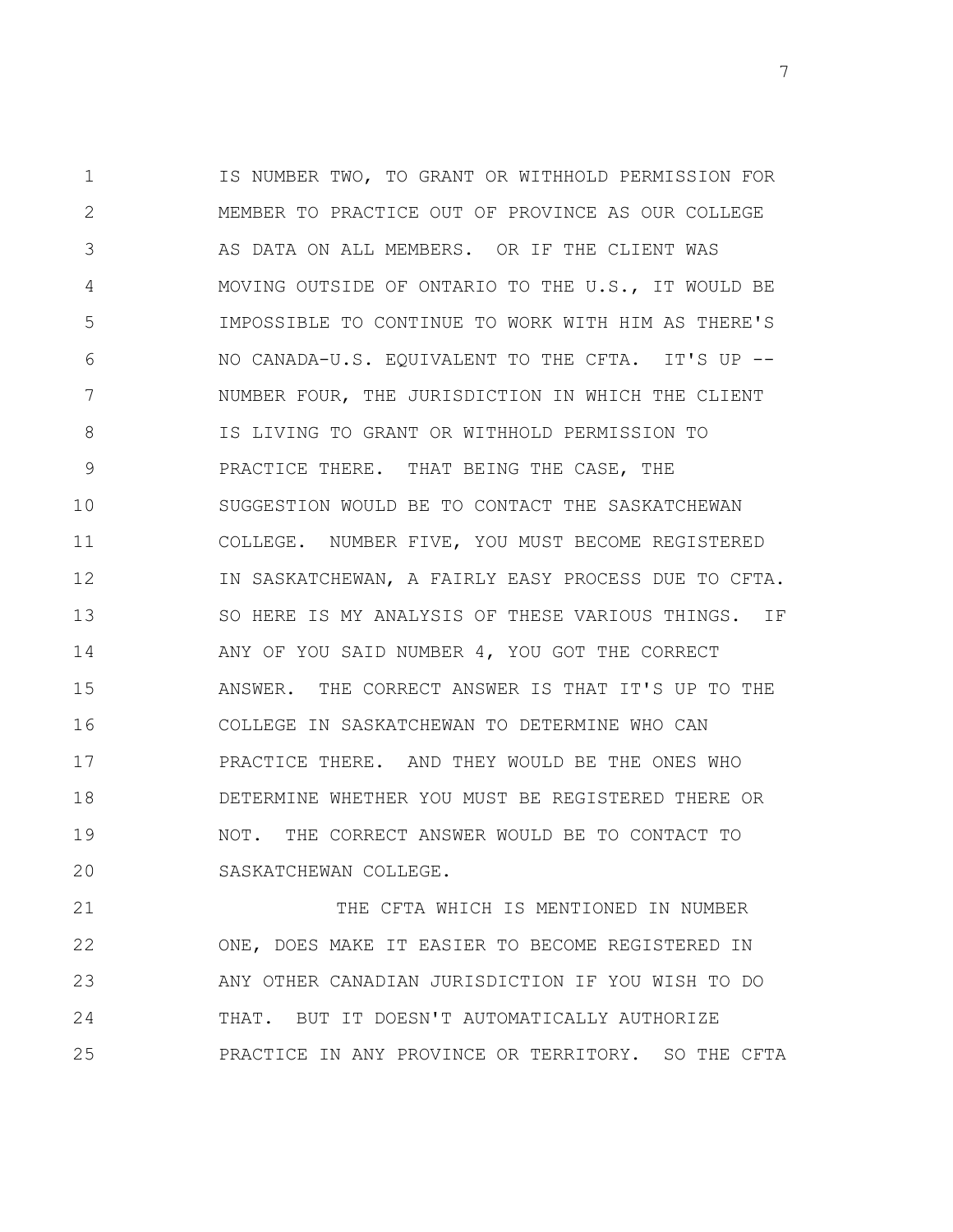1 IS NOT LIKE A DRIVER'S LICENCE.

2 3 4 5 6 7 8 9 10 11 12 13 14 15 16 17 18 19 20 21 22 23 24 25 SUGGESTED NUMBER 2, WHICH IS INCORRECT, THE COLLEGE IN ONTARIO, OUR COLLEGE DOES NOT HAVE THE AUTHORITY TO GIVE ONE PERMISSION TO PRACTICE OUTSIDE OF ONTARIO. WE ONLY HAVE JURISDICTION IN ONTARIO AND IT'S OUR ROLE TO PROVIDE AUTHORIZATION ONLY FOR PEOPLE IN ONTARIO TO PRACTICE. AND FINALLY, IF THE CLIENT WERE MOVING TO THE U.S. OR THE SOME OTHER JURISDICTION, AS SUGGESTED IN NUMBER THREE, THE ANSWER WOULD BE THE SAME. ONE MIGHT BE ABLE TO CONTINUE TO WORK WITH HIM, BUT IT'S UP TO THAT JURISDICTION. IN THIS CASE, SASKATCHEWAN, OR IT COULD BE AN AMERICAN STATE OR SOME OTHER COUNTRY -- UP TO SOME COUNTRY'S REGULATORY. THAT'S HOW IT WORKS WITH THE FIRST QUESTION RELATED TO PRACTICING IN ANOTHER JURISDICTION. THE SECOND QUESTION I HAVE IS MORE DIRECTLY RELATED TO PROVIDING SERVICES AT THIS TIME DURING THE CORONAVIRUS PANDEMIC. SO THE SECOND QUESTION READS, EARLIER THIS SPRING, I CLOSED MY OFFICE DUE TO THE CORONAVIRUS PANDEMIC. WHILE I WAS ABLE TO MOVE A FEW CLIENTS TO VIRTUAL SERVICE, I WAS NOT ABLE TO UNDERTAKE ASSESSMENTS WHICH WAS A BIG PART OF MY PRACTICE. SINCE THE ENTIRE PROVINCE HAS NOW MOVED TO STAGE THREE AND MANY STORES AND BUSINESSES HAVE REOPENED, AM I ABLE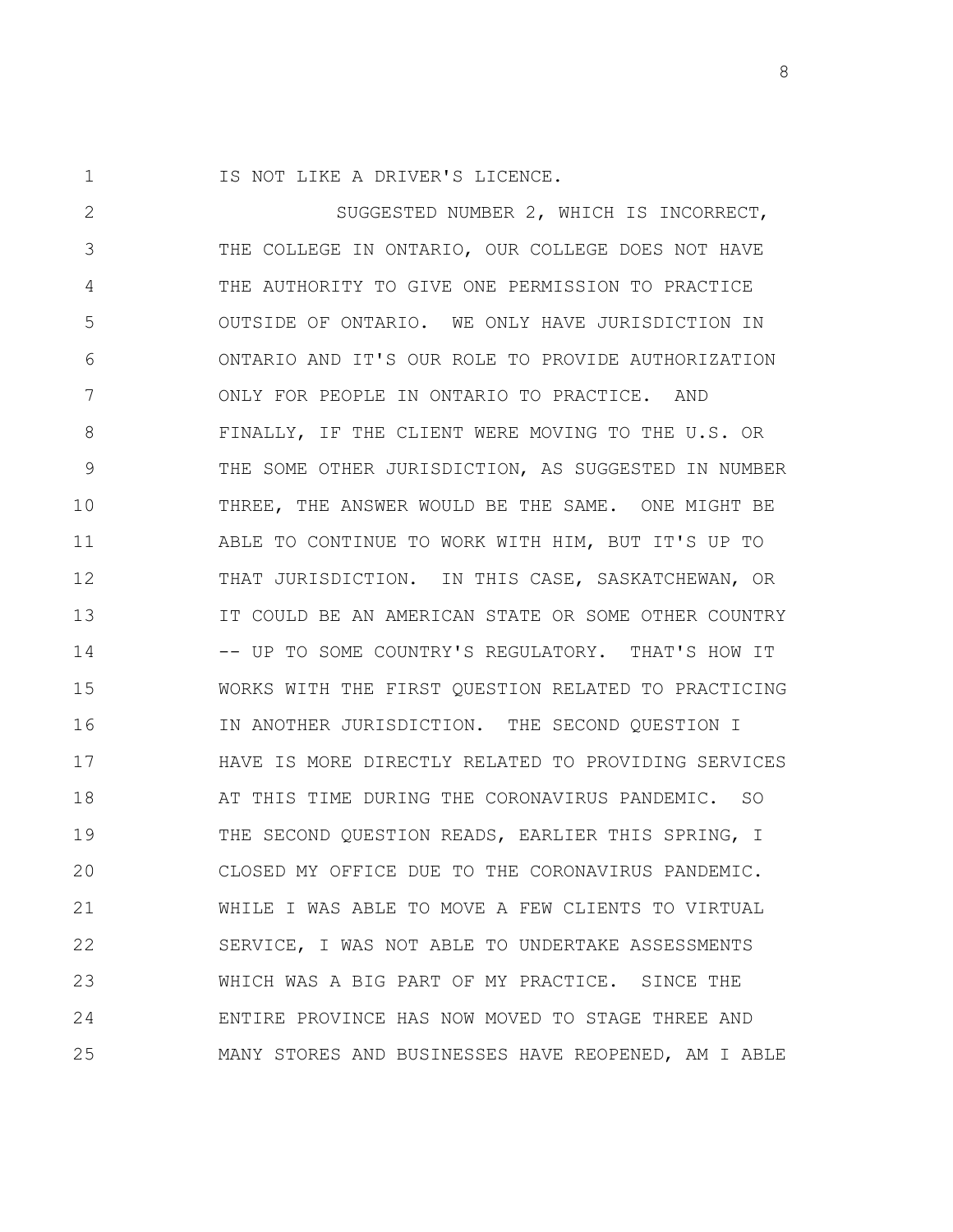1 2 3 4 5 6 7 8 9 10 11 12 13 14 15 16 17 18 19 20 21 22 23 24 25 TO RETURN TO FULL-TIME, IN-PERSON PRACTICE. IF ASKED THIS QUESTION, WHAT WOULD YOUR REPLY BE? WELL, YOU COULD SAY, ALL THOUGH MANY BUSINESSES HAVE REOPENED UNDER STAGE THREE, REGULATED HEALTH PROVIDERS ARE GOVERNED BY A DIFFERENT SET OF RULES WHICH DOES NOT PERMIT IN PERSON SERVICES OR WHILE IN PERSON SERVICES ARE PERMITTED, DIRECTIVE FROM THE CHIEF MEDICAL OFFICER OF HEALTH CONTINUES TO STRONGLY RECOMMEND THAT SERVICES THEY PROVIDE VIRTUALLY WHEN EVER POSSIBLE. OR IF ONE IS PROVIDING IN PERSON SERVICES, THE CHIEF MEDICAL OFFICER OF HEALTH REQUIRES PERSONAL PROTECTION PROTOCOLS BE IN PLACE SUCH AS ACTIVE CLIENT SCREENING, PHYSICAL DISTANCING IN WAITING ROOMS AND OTHER AREAS AS APPROPRIATE, WEARING MASKS SPECIALLY WHEN PHYSICAL DISTANCING IS NOT POSSIBLE AND PROVIDING PROTECTIVE BARRIERS FOR STAFF AND FREQUENT DISINFECTING OF COMMON AREAS. OR IT'S RECOGNIZED THAT SOME ASSESSMENT TOOLS THAT WE USE REQUIRE THE CLIENT TO TOUCH AND OR MANIPULATE THEM. SUCH ITEMS ARE EXEMPT FROM DISINFECT AFTER EACH USE RULE IF DISINFECTING WOULD RUIN THEM. OR FINALLY, I'M NOT OBLIGATED TO SEE A CLIENT IN PERSON WHEN I BELIEVE THAT A VIRTUAL SERVICE IS JUST AS BENEFICIAL. THOSE ARE THE CHOICES THAT I PROVIDED.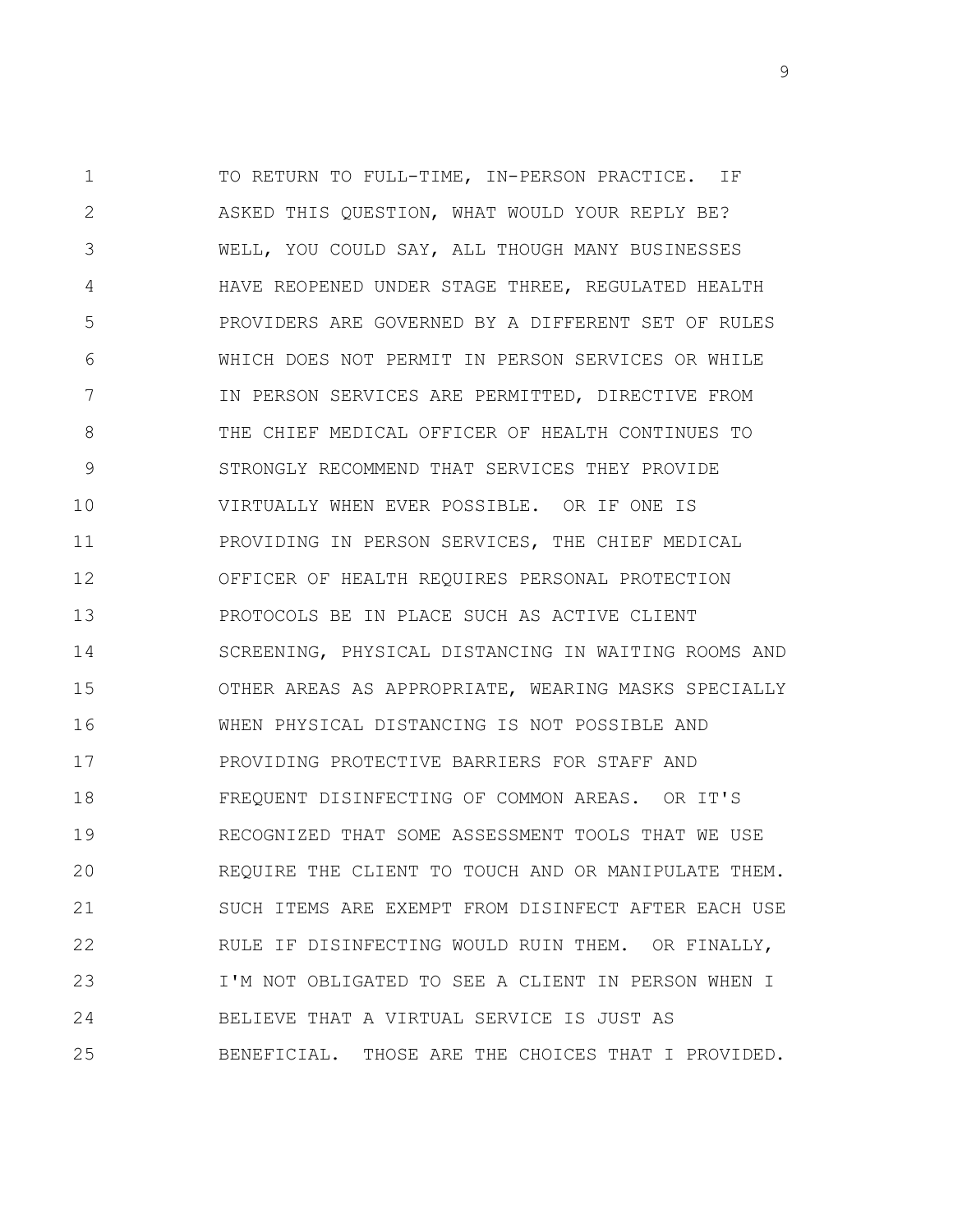1 2 3 4 5 6 7 8 9 10 11 12 13 14 15 16 17 18 19 20 21 22 23 24 25 LET'S LOOK AT MY ANALYSIS OF THIS. I'M GOING TO GO THROUGH THESE FROM ONE TO FIVE. SO NUMBER ONE IS INCORRECT. NOT RIGHT. WHILE REGULATED HEALTH PROFESSIONALS ARE GOVERNED BY A DIFFERENT SET OF RULES, IN THIS CASE BY DIRECTIVE TWO OF THE CHIEF MEDICAL OFFICER OF HEALTH, IN PERSON SERVICES ARE PERMITTED. NUMBER 2 IS CORRECT. THE CHIEF MEDICAL OFFICER OF HEALTH DOES CONTINUE TO RECOMMEND THAT PRACTITIONERS PROVIDE SERVICES VIRTUALLY IF POSSIBLE TAKING INTO ACCOUNT THE CLIENTS NEED, THE NATURE OF THE TREATMENT, AND THINGS OF THAT TYPE. NUMBER 3 IS ALSO CORRECT. THE CHIEF MEDICAL OFFICER OF HEALTH REQUIRES PRACTITIONERS TO ESTABLISH PPE PROTOCOLS IF SEEING CLIENTS IN PERSON. THE NATURE DEPENDS ON THE TYPE OF PRACTICE, SIZE OF OFFICE AND THE ABILITY TO ESTABLISH PHYSICAL DISTANCING. NUMBER FOUR, INCORRECT. THERE IS NO EXEMPTION. ONE MUST ENSURE THAT ANY COMMON TOUCH ITEMS, AREAS OR SURFACES ARE PROPERLY DISINFECTED AND FIVE, THIS IS A CORRECT ANSWER. THERE'S NO OBLIGATION TO OFFER IN PERSON SERVICES IF ONE BELIEVES THAT VIRTUAL SERVICES CAN BE BENEFICIAL AND WOULD BE SAVER. THERE'S NO REQUIREMENT THAT MEMBERS WE OFFER THAT SERVICE. MOVING ON TO THREE. THIS IS UNRELATED TO COVID-19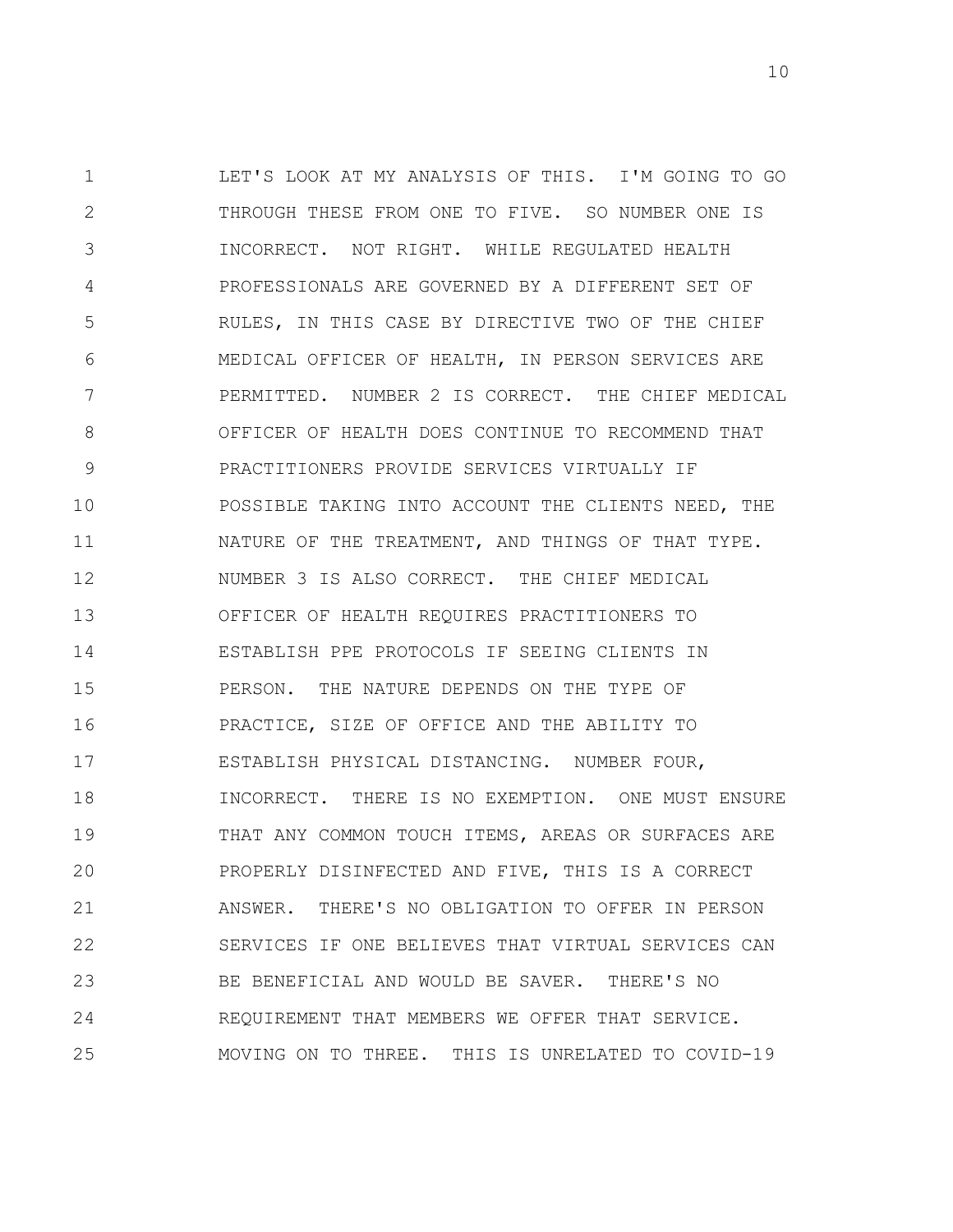1 2 3 4 5 6 7 8 9 10 11 12 13 14 15 16 17 18 19 20 21 22 23 24 25 AND RELATES TO THE LIMITS OF CONFIDENTIALITY. THERE'S MANY P SOMETIMES IT FEELS CONTRADICTORY TO TELL A CLIENT THAT EVERYTHING GOES ON IS CONFIDENTIAL AS WE HAVE TO SAY EXCEPT AND THEN PROVIDE A LIST OF EXCEPTIONS TO THE LIMITS. THE EXCEPTIONS OR LIMITS TO THAT CONFIDENTIALITY. BASED ON INQUIRIES TO THE COLLEGE, MANY MEMBERS SOMETIMES ARE STILL UNSURE OR SURPRISED BY SOME OF THESE LIMITS SO I THOUGHT IT USEFUL TO HAVE A REVIEW. PLEASE KEEP IN MIND THAT I'M PROVIDING GENERAL ANSWERS. SOME OF THE LIMITS, ESPECIALLY THOSE THAT RELATE TO LEGAL REQUIREMENTS TO RELEASE A CLIENT'S RECORDS I ALWAYS RECOMMEND MEMBERS CONSIDER OBTAINING INDEPENDENT LEGAL ADVICE IF YOU ARE UNSURE OF WHAT TO DO OR WHAT TO RELEASE. LET'S LOOK AT THESE ONE AT A TIME. OKAY. HERE IS THE QUESTION. CONFIDENTIALITY OF CLIENT-PATIENT INFORMATION IS A FUNDAMENTAL PRINCIPLE IN THE PRACTICE OF PSYCHOLOGY. AT THE SAME TIME, HOWEVER, THERE ARE A NUMBER OF LIMITS WHICH ARE PERMITTED OR REQUIRES BY LAW. WHAT WE WANT TO LOOK AT IS WHICH OF THE FOLLOWING MAY REQUIRE A PRACTITIONER TO BREACH CONFIDENTIALLY AND ARE ANY DISCRETIONARY? FIRST VIEW I THINK MOST PEOPLE HAVE THE MESSAGE. BUT WE WILL GO THEM THROUGH. REASONABLE GROUNDS TO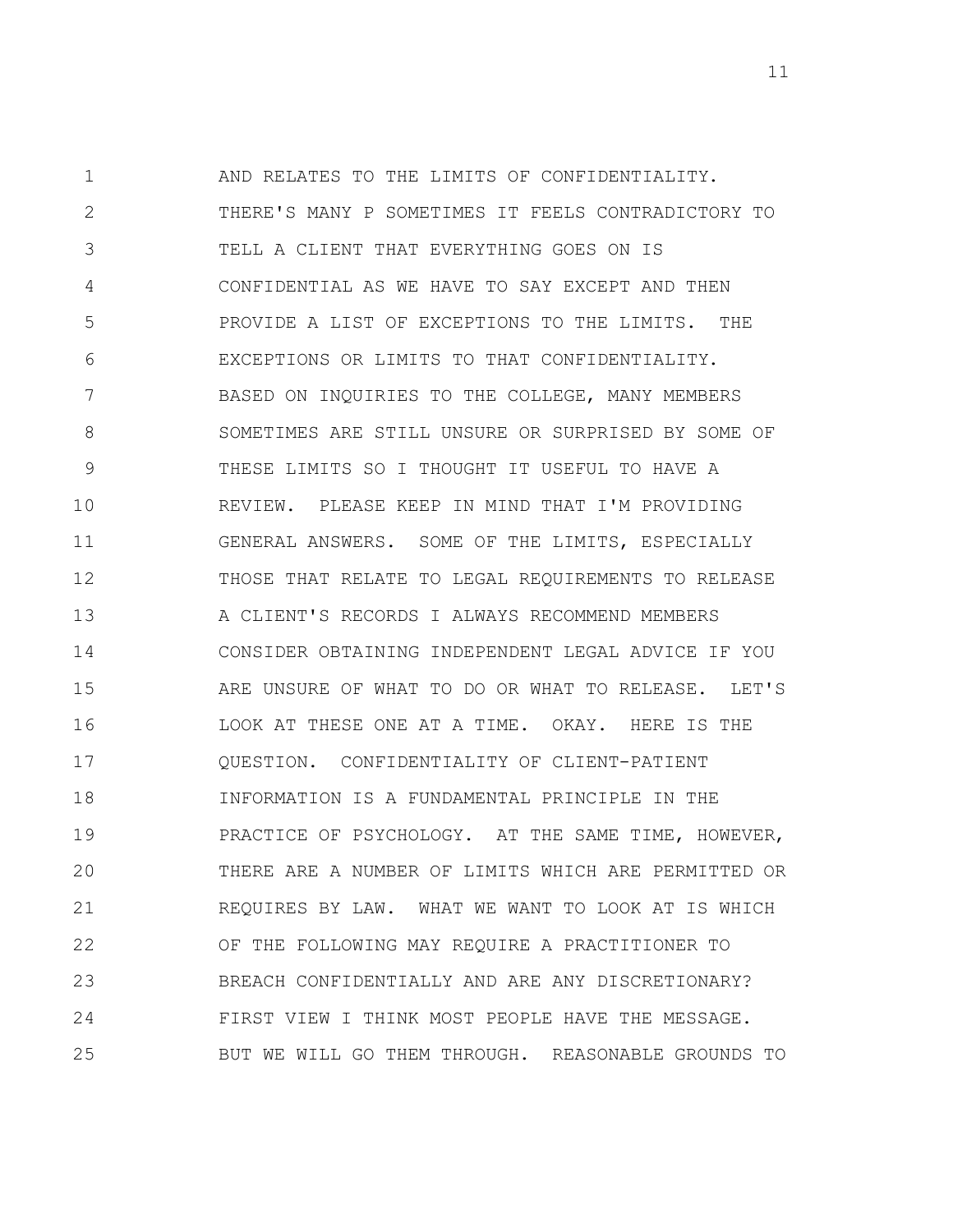1 2 3 4 5 6 7 8 9 10 11 12 13 14 15 16 17 18 19 20 21 22 23 24 25 BELIEVE A MEMBER OF OUR COLLEGE OR NOT REGULATED HEALTH PROFESSIONAL WAS SEXUALLY INTIMATE WITH A CLIENT. THIS IS A MANDATORY REPORTING OBLIGATION AS THIS IS CONSIDERED SEXUAL ABUSE UNDER THE RHPA AND IS REQUIRED TO BE REPORTED. REASONABLE GROUNDS TO BELIEVE THAT A MEMBER OF THE COLLEGE OR ANOTHER MADE INAPPROPRIATE SEXUALLY SUGGESTIVE REMARKS TO A CLIENT OR PATIENT MAYBE NOT AS FAMILIAR. BEHAVIOUR OR REMARKS OF A SEXUAL NATURE IS SEXUAL ABUSE. AS SUCH, A MANDATORY REPORTING OBLIGATION. WHAT ABOUT REASONABLE GROUNDS TO BELIEVE THAT A NONREGULATED THERAPIST TOUCHED A PATIENT IN A SEXUALLY INAPPROPRIATE MANNER. MANDATORY REPORTING ONLY A PLIES TO REGULATED HEALTH PROFESSIONALS. THERE'S 28 GOVERNED BY 26 COLLEGES. AS A RESULT, IF YOU ARE A NONREGULATED PROVIDER, THERE WOULD BE NO MANDATORY REPORTING OBLIGATION. TO DISCLOSE THIS INFORMATION WITHOUT THE CLIENT'S CONSENT COULD BE A BREACH OF CONFIDENTIALITY. FOUR, REASONABLE GROUNDS TO BELIEVE A MEMBER OF THE COLLEGE AND A CAPABLE ADULT PATIENT HAD A MUTUALLY CONSENTING RELATIONSHIP. THERE'S NO SUCH THING UNDER THE LAW BETWEEN A MEMBER AND A CLIENT. ANY KIND OF A SEXUAL RELATIONSHIP EVEN IF CONSENTING IS SEXUAL ABUSE AND ONE MUST MAKE A REPORT IF ONE HAS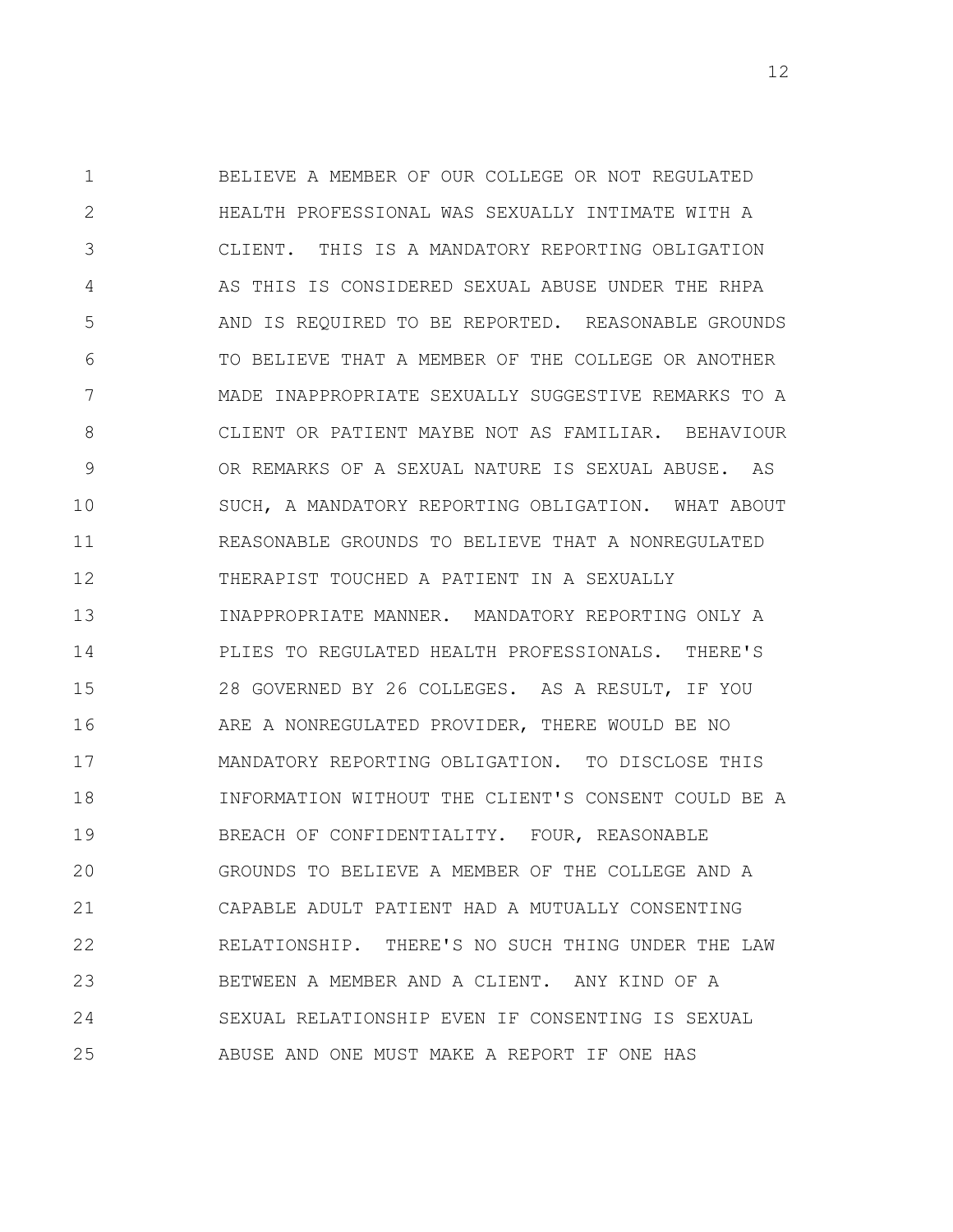1 2 3 4 5 6 7 8 9 10 11 12 13 14 15 16 17 18 19 20 21 22 23 24 25 REASONABLE GROUNDS TO BELIEVE IT OCCURRED. MOVING ON TO A DIFFERENT KIND OF TOPIC, WHAT ABOUT DISCLOSURE OF INFORMATION TO A PARENT WHO ARRANGED FOR AND IS PAYING FOR YOUR SERVICES TO A CAPABLE 17 YEAR OLD CLIENT. ARRANGING FOR AND PAYING FOR SERVICES WHETHER IT'S THE PARENT OR SOME OTHER THIRD PARTY DOES NOT GIVE THEM A RIGHT TO CLIENT INFORMATION. WITHOUT CONSENT, SUCH DISCLOSURES CAN BE A BREACH OF CONFIDENTIALITY. ANOTHER VERY FAMILIAR ONE, HOPEFULLY IT'S TOTALLY FAMILIAR TO EVERYONE, REASONABLE GROUNDS TO SUSPECT, PHYSICAL, EMOTIONAL OR SEXUAL ABUSE OF A CHILD UNDER 16 YEARS OF AGE. WE HAVE A REPORTING RESPONSIBILITY IF WE HAVE REASONABLE GROUNDS TO SUSPECT PHYSICAL, EMOTIONAL OR SEXUAL ABUSE OF A CHILD WHO IS UNDER 16 YEARS OF AGE AS REQUIRED BY THE CHILD ABUSE AND FAMILY SERVICES ACT. REASONABLE GROUNDS TO SUSPECT PHYSICAL, EMOTIONAL, SEXUAL ABUSE OF A YOUNG PERSON WHO IS 16 OR 17, THIS IS A NEW PROVISION PUT IN PLACE IN JANUARY OF 2018 WHEN THE CHILD YOUTH AND FAMILY SERVICES ACT WAS PRO CLAIMED. IF ONE HAD REASONABLE GROUNDS TO SUSPECT ABUSE OF A PERSON BETWEEN THE AGES OF 16 AND 17, OVER 16, AND YOUNGER THAN 18, ONE MAY REPORT -- THIS IS DISCRETIONARY. IT WOULD BE UP TO YOU AS THE PRACTITIONER TO DECIDE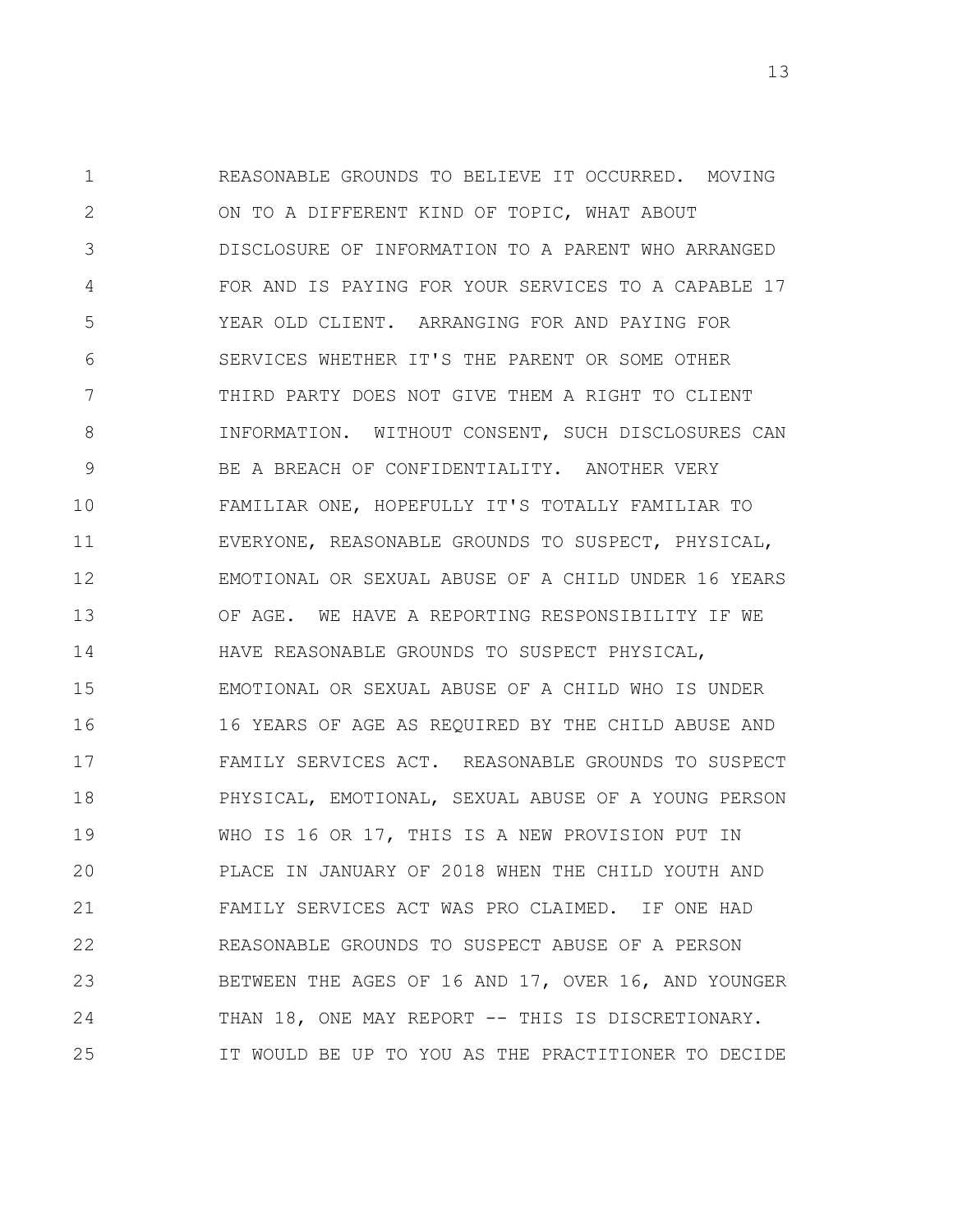1 2 3 4 5 6 7 8 9 10 11 12 13 14 15 16 17 18 19 20 21 22 23 24 25 WHETHER IT'S IN THE YOUNG PERSON'S BEST INTEREST TO REPORT. OFTEN THIS IS SOMETHING THAT YOU MAY WISH TO TALK TO THE YOUNG PERSON ABOUT THAT'S ALSO NOT A REQUIREMENT AND NEED NOT DISCUSS THIS WITH THE YOUNG PERSON IF YOU ARE CONCERNED OR -- WITHIN NEED NOT HAVE THE CONSENT OF THE YOUNG PERSON TO MAKE THIS KIND OF A REPORT. NUMBER EIGHT, DISCLOSURE TO COMPLY WITH THE COURT ORDER TO RELEASE A CLIENT'S OR PATIENT'S RECORD. ONE IS REQUIRED TO RELEASE A CLIENT'S RECORD IF ONE IS ORDERED TO DO SO BY THE COURTS. WHAT ABOUT DISCLOSURE OF LIMITED CLIENT INFORMATION IN RESPONSE TO A REQUEST FROM A POLICE OFFICER? IN TERMS OF LOOKING AT THIS ONE, ONE CAN FIND ONE'S SELF IN THE SITUATION OF HAVING COMMITTED A BREACH OF CONFIDENTIALITY IF DISCLOSING BASED SOLELY ON REQUEST WITHOUT THE LEGAL VEHICLE TO PROVIDE YOU WITH THE AUTHORIZATION TO RELEASE OR THEM TO OBTAIN. JUST A SIMPLE REQUEST FROM A POLICE OFFICER DOES NOT AUTHORIZE THE RELEASE. WHAT ABOUT RELEASE OF A COPY OF THE CLIENT'S RECORDS IN COMPLIANCE WITH A SEARCH AND SEIZURE WARRANT OR A CORONER'S WARRANT? AS WITH A CLIENT ORDER, ONE IS REQUIRED TO COMPLY. THIS IS A GOOD EXAMPLE OF WHERE I SUGGEST WHAT I MENTIONED BEFORE ABOUT OBTAINING INDEPENDENT LEGAL ADVICE. MANY OF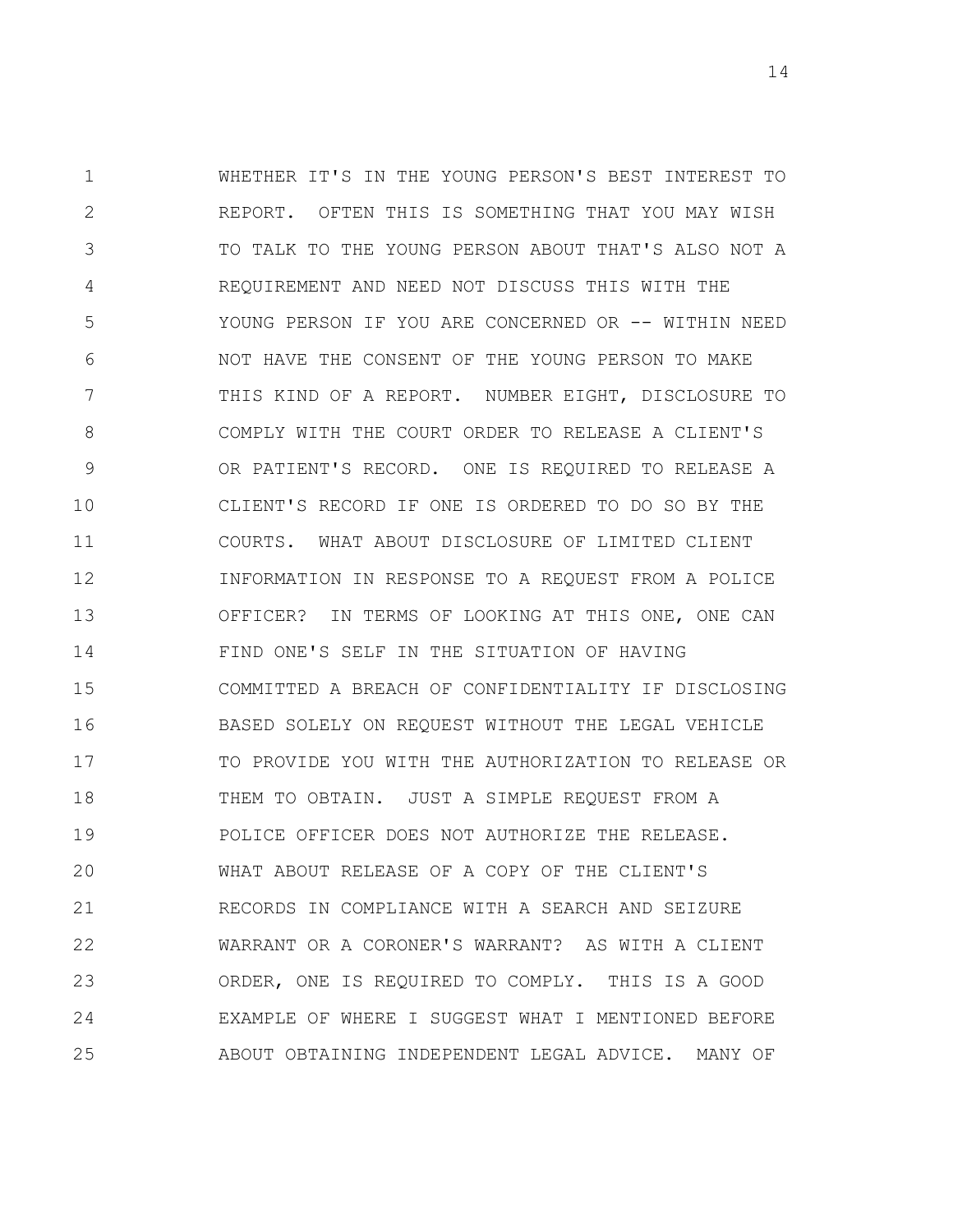1 2 3 4 5 6 7 8 9 10 11 12 13 14 15 16 17 18 19 20 21 22 23 24 25 US FIND YOURSELVES IN THIS SITUATION WHERE GETTING A SEARCH AND SEIZURE WARRANT OR A CORONER'S WARRANT IS A ONE-OFF KIND OF EVENT AND WE MAY NOT KNOW EXACTLY WHAT IT IS THAT WE ARE SUPPOSED TO RELEASE AND WHEN. THAT'S WHEN LEGAL ADVICE IS VERY IMPORTANT. RELEASE OF THE CLIENT PATIENT RECORD IF ORDERED TO DO SO BY A JUDGE WHEN ONE APPEARS AS A RESULT OF BEING SERVED WITH A SUMMONS. ONE IS REQUIRED TO RELEASE A CLIENT RECORD IF ORDERED TO DO SO BY A JUDGE. WE TALKED EARLIER IF ORDERED TO DO SO BY THE COURTS, THAT'S THIS SITUATION. IT'S IMPORTANT TO RECOGNIZE THAT BEING SERVED WITH A SUMMONS TO WITNESS THAT PIECE OF PAPER DOES NOT BY ITSELF AUTHORIZE ANY RELEASE. WHAT THAT PAPER DOES IS COMPELS YOU TO SHOW UP IN COURT AT A CERTAIN PLACE AT A CERTAIN TIME AND IT USUALLY REQUIRES THAT YOU BRING WITH YOU CERTAIN DOCUMENTATIONS, IN THIS CASE, PROBABLY THE CLIENT FILE. IT DOESN'T AUTHORIZE YOU TO PROVIDE THAT INFORMATION TO ANYONE PRIOR TO BEING IN COURT AND THE JUDGE ORDERING YOU TO DO SO. NUMBER 12, WHAT ABOUT SITUATION WHERE YOU ARE PRESENTED WITH AN URGENT DEMAND FOR RECORDS OTHERWISE KNOWN AS A FORM FIVE BY A POLICE OFFICER. THIS IS A FAIRLY NEW REQUIREMENT AND ONE THAT MANY OF US ARE NOT THAT PARTICULAR WITH. BUT THE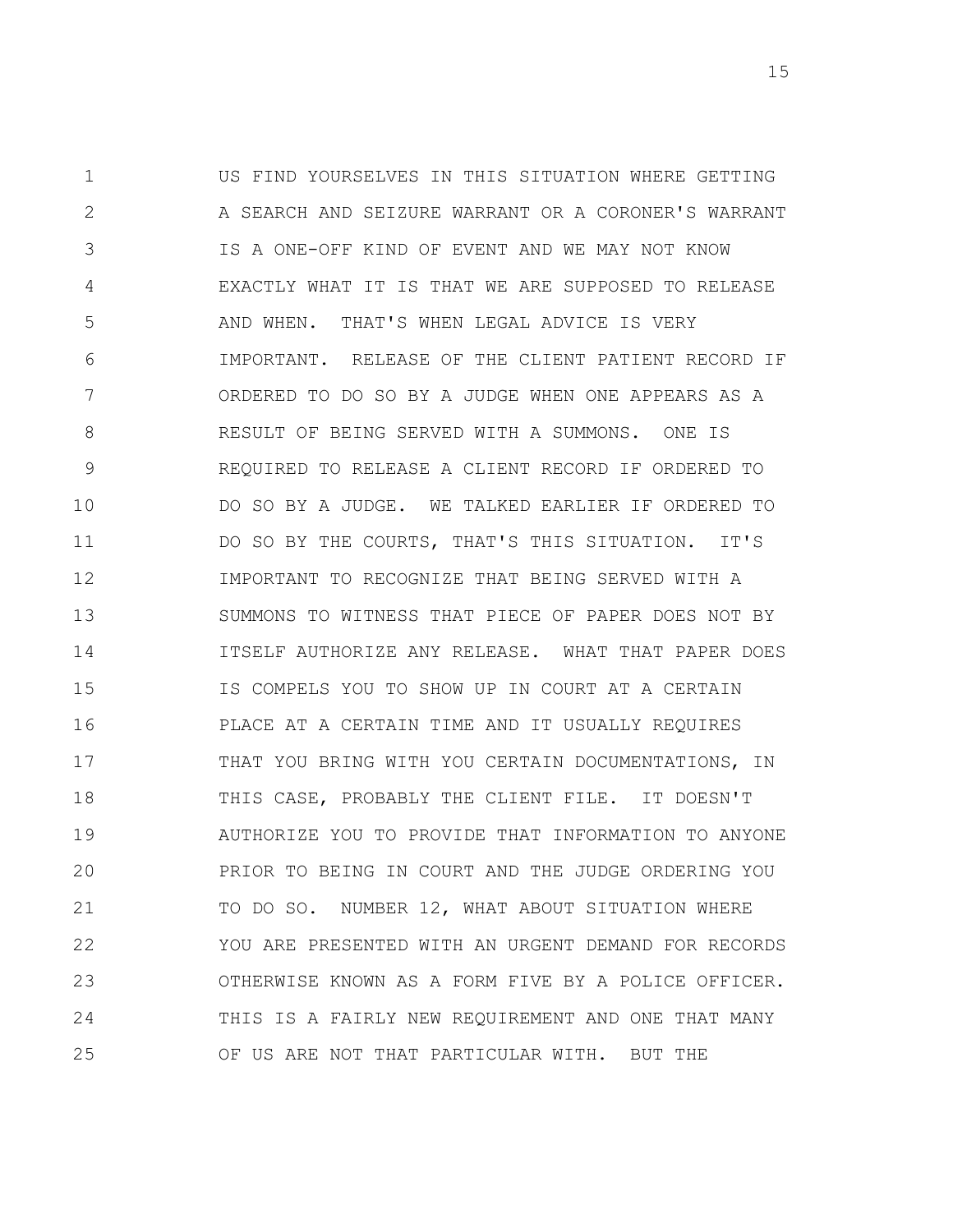1 2 3 4 5 6 7 8 9 10 11 12 13 14 15 16 17 18 19 20 21 22 23 24 25 MISSING -- FAMILIAR WITH. BUT THE MISSING PERSON'S ACT DOES REQUIRE THE RELEASE OF THE REQUESTED INFORMATION TO A POLICE OFFICER IF THAT POLICE OFFICER SHOWS UP AT YOUR OFFICE AND PRESENTS YOU WITH THIS FORM AND IT'S AN OFFICIAL FORM CALLED URGENT DEMAND FOR RECORDS AND IT'S LABELLED FORM 5. IT WILL SPECIFY WHAT INFORMATION THE POLICE OFFICER FEELS THEY NEED FROM YOU AND ONE IS REQUIRED, THEN, TO PROVIDE THIS IN THIS CASE BECAUSE IT'S THE MISSING PERSON'S ACT. THE KIND OF INFORMATION THAT THE POLICE OFFICER WOULD BE LOOKING FOR IS INFORMATION THAT MIGHT ASSIST THEM TO FIND A MISSING PERSON. NUMBER 13, REASONABLE GROUNDS TO BELIEVE THE DISCLOSURE IS NECESSARY TO LIMIT NAIT OR REDUCE SIGNIFICANT -- ELIMINATE OR REDUCE SIGNIFICANT RISK OF SERIOUS BODILY HARM TO ANOTHER PERSON. THE ACT PERMITS BUT DOESN'T REQUIRE DISCLOSURE OF CLIENT INFORMATION IF YOU HAVE REASONABLE GROUNDS THE BELIEVE THAT THAT DISCLOSURE IS NECESSARY TO ELIMINATE OR REDUCE THE RISK OF BODILY HARM TO ANOTHER PERSON. ONE MAY BUT IT'S NOT A MUST. SO NUMBER 13 RELATED TO OTHER PEOPLE. NUMBER 14 RELATES TO OUR OWN CLIENTS. REASONABLE GROUNDS TO BELIEVE THE DISCLOSURE IS NECESSARY TO ELIMINATE OR REDUCE A SIGNIFICANT RISK OF SERIOUS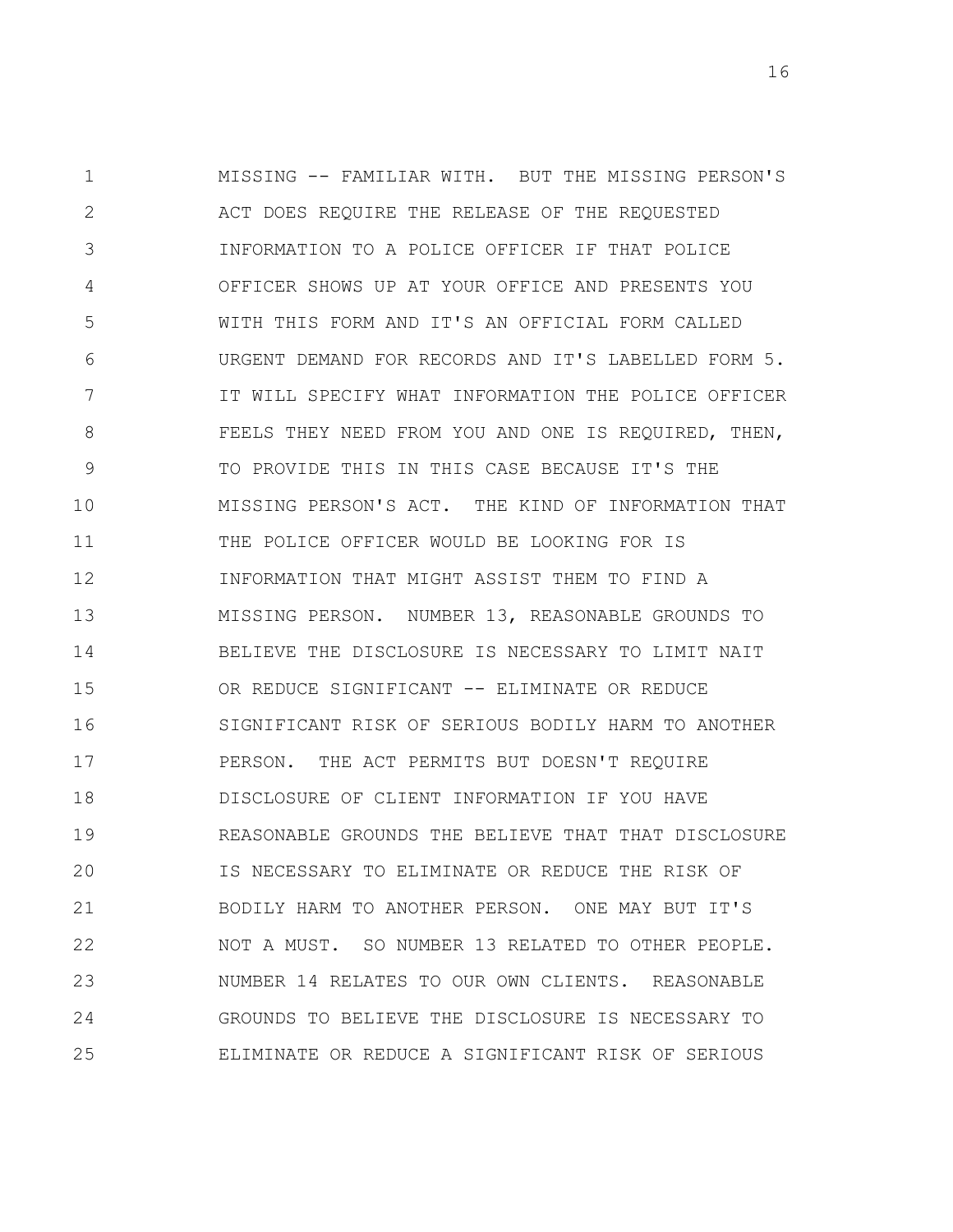1 2 3 4 5 6 7 8 9 10 11 12 13 14 15 16 17 18 19 20 21 22 23 24 25 BODILY HARM TO OUR CLIENT OR PATIENT. LIKE NUMBER 13, AND THAT SHOULD BE A 13, NOT 14, LIKE NUMBER 13, DISCLOSURE IS PERMITTED BUT NOT REQUIRED. IT'S IMPORTANT TO RECOGNIZE THAT THE LAW DOES NOT SET OUT ANY RULES AS TO WHO ONE IS REQUIRED TO RELEASE -- TO WHOM ONE IS REQUIRED TO RELEASE THE INFORMATION. THAT'S REALLY UP TO YOU AS A PRACTITIONER TO DECIDE. SINCE THE PURPOSE OF THE DISCLOSURE IS TO REDUCE OR ELIMINATE A RISK, THAT'S THE REASON THAT YOU ARE BEING -- YOU ARE GOING TO MAKE THE DISCLOSURE, IT'S IMPORTANT THAT THE DISCLOSURE BE GIVEN TO SOMEONE OR MADE TO SOMEONE WHO IS IN A POSITION TO ELIMINATE OR REDUCE THE RISK. NUMBER 15, DISCLOSURE TO ANOTHER SERVICE PROVIDER WITH THE CLIENT OR PATIENT'S CONTENT. THE ACT GIVES THE CLIENT TO RIGHT TO REQUEST DISCLOSURE OF THEIR PERSONAL HEALTH INFORMATION. THIS SHOULD BE RESPECTED UNLESS THERE'S REASONABLE GROUNDS TO BELIEF SUCH RELEASE MAY RESULT IN HARM. THERE'S A COUPLE OF OTHER EXCEPTIONS BUT THE MOST COMMON IS THAT THE RELEASE MIGHT RESULT IN HARM TO THE PATIENT, CLIENT OR TO A THIRD PARTY. REASONABLE GROUNDS TO SUSPECT ABUSE OF A RESIDENT IN A LONG-TERM CARE FACILITY OR RETIREMENT HOME. AS MOST OF US HAVE COME TO LEARN, THE LAW DOES REQUIRE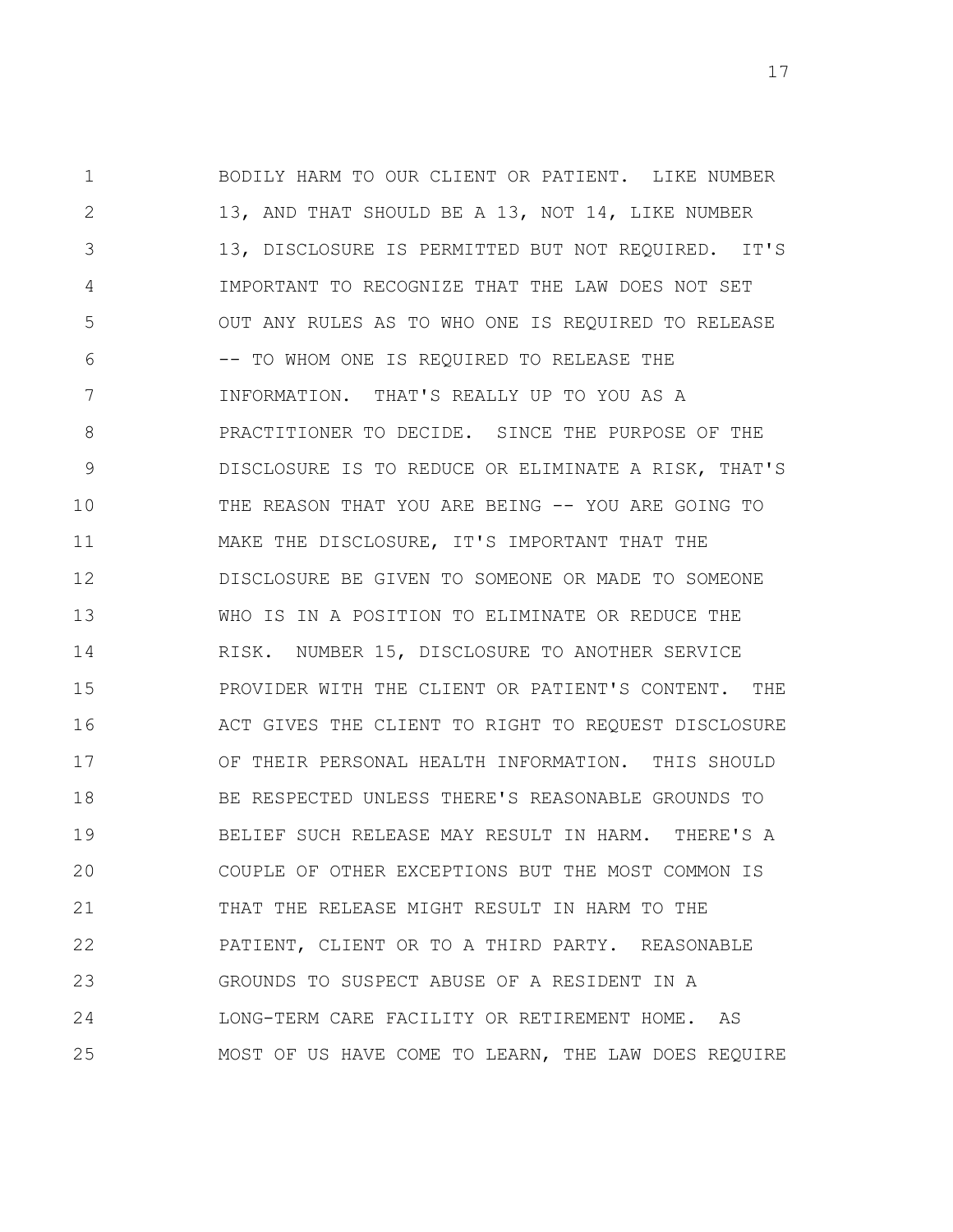1 2 3 4 5 6 7 8 9 10 11 12 13 14 15 16 17 18 19 20 21 22 23 US TO REPORT REASONABLE GROUNDS TO SUSPECT ABUSE OF A RESIDENT IN A LONG TERM CARE FACILITY OR A RETIREMENT HOME. THE ACT AND THE RETIREMENT HOMES ACT BOTH SPECIFY THIS IS A REQUIREMENT. AND FINALLY, REASONABLE GROUNDS TO SUSPECT ABUSE OF AN ELDERLY CLIENT OR PATIENT IN THEIR OWN HOME. UNFORTUNATELY OR AT LEAST AT THIS TIME, THERE'S NO LAW REQUIRING ONE TO REPORT SUSPECTED ABUSE OF AN ELDERLY CLIENT IN THEIR OWN HOME. AS I SAID BEFORE, IF THEY ARE IN A LONG-TERM CARE FACILITY OR RETIREMENT HOME, YES, THERE'S AN OBLIGATION TO REPORT. IF THEY ARE IN THEIR OWN HOME AND THERE'S REASON GROUNDS TO SUSPECT ABUSE, THERE IS NO OBLIGATION TO REPORT. THIS IS SOMETHING YOU COULD CONSIDER REPORTING IF YOU DID SO, IT WOULD BE BY INVOKING THE SECTION IN P-HIPAA WHICH PERMITS REPORTING OF SIGNIFICANT RISK AS IN NUMBER 14. IN AND OF ITSELF, THERE'S NO REQUIREMENT TO REPORT ABUSE AND ONE SHOULD EITHER HAVE CONSENT OF THE CLIENT OR THE CLIENT'S DECISION MAKER OR DECIDE THAT UNDER THE SECTION THAT ALLOWS ONE TO DISCLOSE TO ELIMINATE RISK, ONE WOULD DISCLOSE THAT INFORMATION. BACK TO YOU, BARRY.

24 25 >> THANK YOU VERY MUCH. WE ARE GETTING A NUMBER OF QUESTIONS ABOUT TECHNICAL ISSUES. I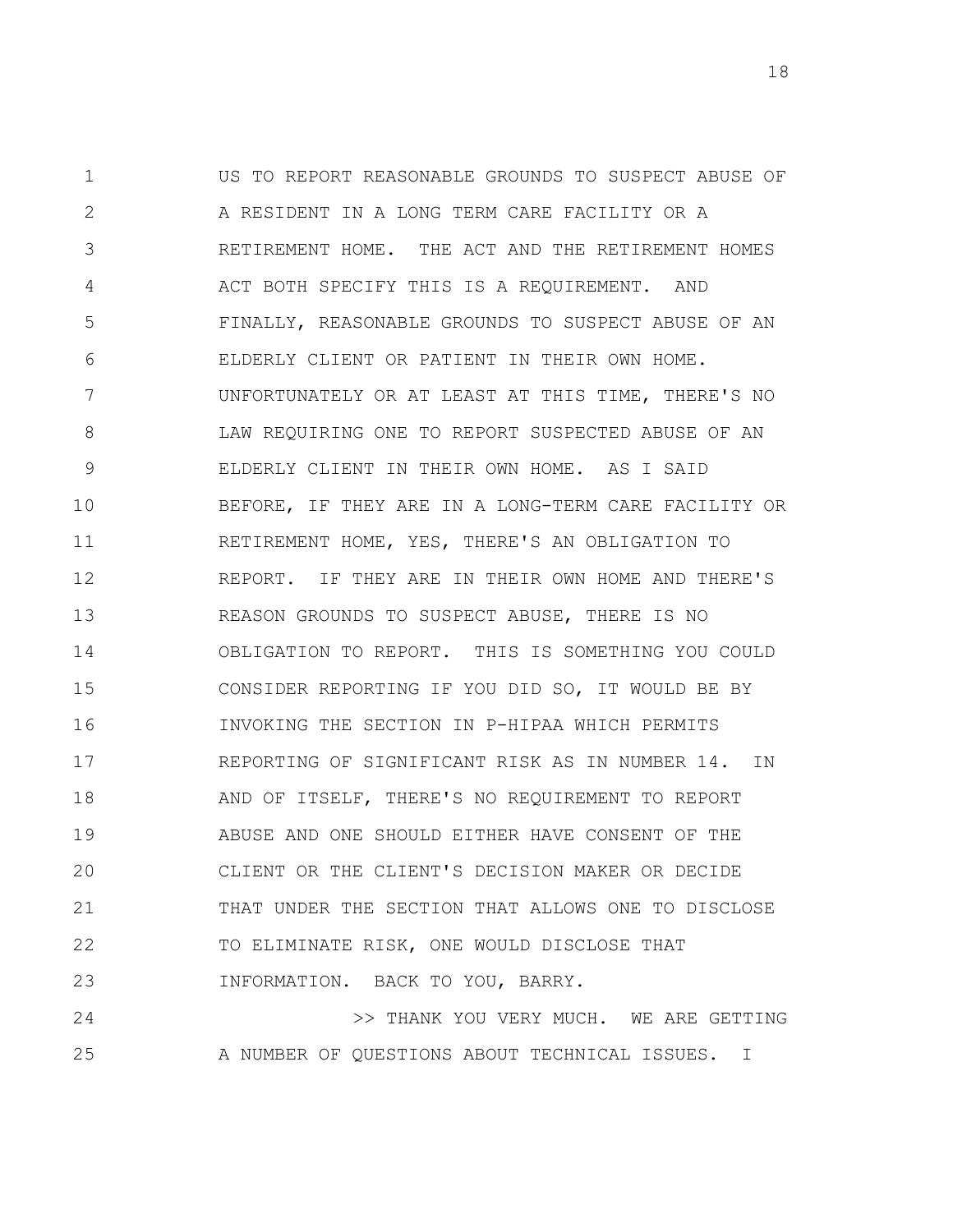1 2 3 4 5 6 7 8 9 10 11 12 13 WOULD LIKE TO REMIND YOU TO PLEASE TRY THE BUTTON AT THE BOTTOM OF THE SCREEN AND HOPEFULLY YOU WILL BE ABLE TO GET SOME ANSWERS THAT WAY. THERE ARE A FEW QUESTIONS THAT PEOPLE HAVE BEEN SENDING IN. ONE OF THEM IS DR. MORRIS SPOKE ABOUT ISSUES WITH OFFERING PSYCHOLOGICAL SERVICES WHEN THE CLIENT IS LOCATED IN ANOTHER PROVINCE. DO THE SAME RULES APPLY IF THE PSYCHOLOGIST IS TEMPORARILY OUT OF JURISDICTION. I ASSUME THAT MEANS AN ONTARIO PSYCHOLOGIST IS SOMEWHERE ELSE. CAN THE PSYCHOLOGIST OR PA STILL PROVIDE VIRTUAL THERAPY TO THEIR CLIENT WHO IS LOCATED IN ONTARIO? OVER TO YOU, RICK.

14 15 16 17 18 19 20 21 22 23 24 25 >> YOU ARE AUTHORIZED TO PROVIDE SERVICES IN ONTARIO AND WHETHER YOU'RE IN ONTARIO PHYSICALLY OR YOU ARE SOMEWHERE ELSE AND DOING VIRTUALLY, IT DOESN'T MATTER. THE IMPORTANT CONSIDERATION IS THAT THE SERVICES IS CONSIDERED TO BE DELIVERED WHERE THE CLIENT IS. SO IF YOU ARE PROVIDING SERVICE TO A CLIENT IN TORONTO OR OTTAWA OR THUNDER BAY AND YOU HAPPEN TO BE IN FLORIDA ON HOLIDAY, HOPEFULLY THAT TIME WILL COME UP AGAIN AND WE CAN DO THAT, THAT'S FINE. YOU CAN DO THAT BECAUSE YOU ARE AUTHORIZED TO PROVIDE SERVICES TO CLIENTS IN ONTARIO.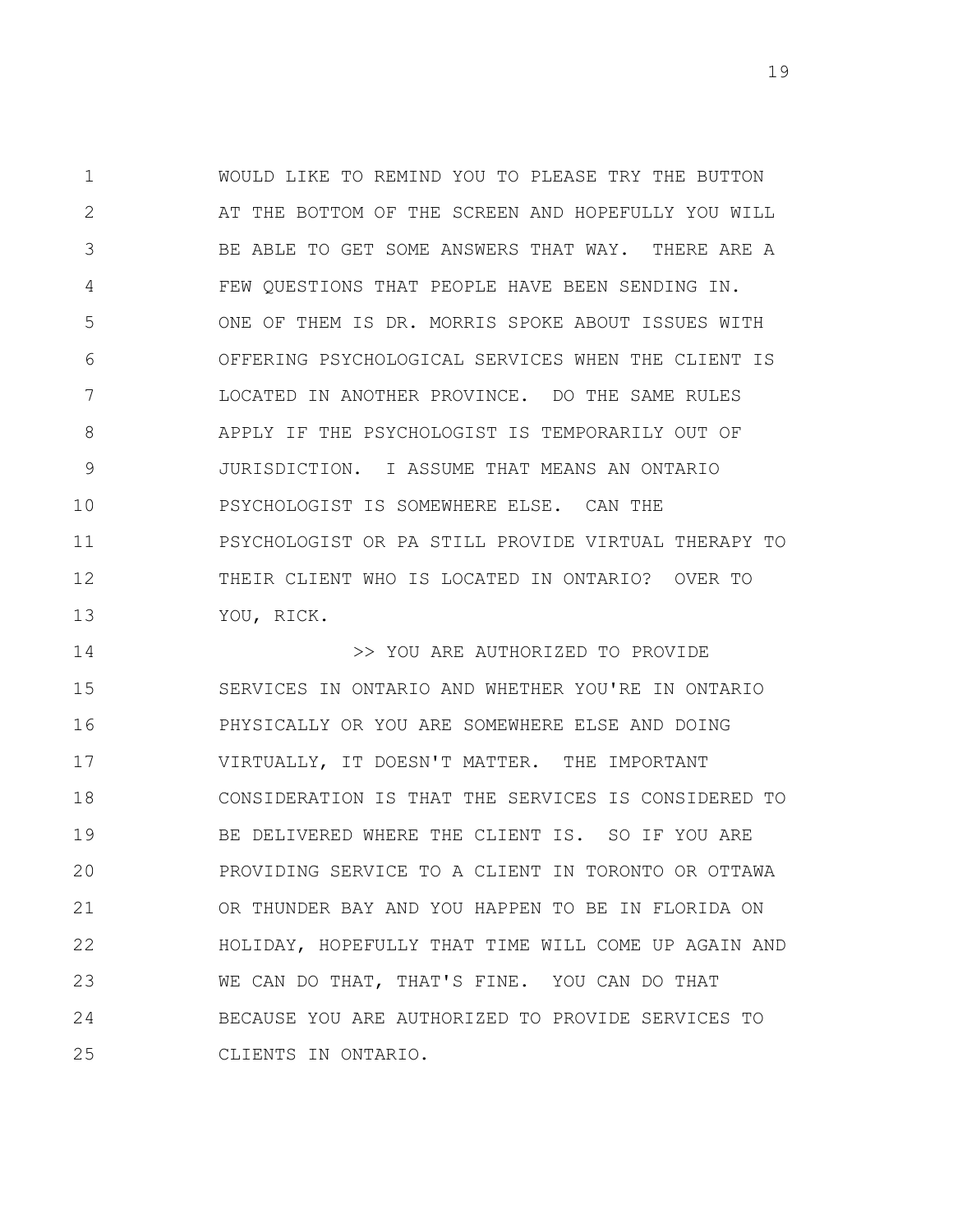1 2 3 4 5 6 7 8 9 10 11 12 >> OKAY. ANOTHER QUESTION COMES FROM SOMEBODY WORKING IN A SCHOOL BOARD. WITH THE NEW SCHOOL YEAR JUST STARTING, SCHOOL PSYCHOLOGISTS ARE RETURNING TO WORKPLACES IN LARGE NUMBERS. I BELIEVE YOU HAVE ALREADY ADDRESSED THE QUESTION OF WHAT'S THE COLLEGE STANCE ON RESUMING IN PERSONAL ASSESSMENT SERVICES, AS LONG AS IT WAS SAFE AND EXPECTED TO BE EFFECTIVE, ARE THERE ANY SAFETY MEASURES THAT SCHOOL PSYCHOLOGISTS NEED TO CONSIDER SUCH AS HOW LONG YOU SHOULD WAIT BETWEEN ADMINISTRATIONS OF PAPER-BASED TESTS AND OTHER THINGS LIKE THAT.

13 14 15 16 17 18 19 20 21 22 23 24 >> THAT'S A REALLY GOOD QUESTION. NOT ONE THAT I HAVE AN ANSWER TO. I DON'T KNOW HOW LONG A PIECE OF PAPER MIGHT BE CONTINUED TO BE PROBLEMATIC OR PIECES OF VARIOUS TESTS THAT WE USE, HOW LONG THOSE MIGHT BE PROBLEMATIC. IT'S IMPORTANT THAT ONE BE VERY DILIGENT WITH RESPECT TO ANYTHING THAT IS GOING TO BE USED BY MORE THAN ONE CLIENT, WHETHER IT'S A WAITING ROOM CHAIR OR WHETHER IT'S TEST MATERIAL OR IT'S A CHAIR IN YOUR OFFICE, TABLE IN YOUR OFFICE. ALL OF THOSE THINGS REQUIRE DILIGENCE IN TERMS OF DISINFECTING BETWEEN VARIOUS CLIENTS.

25

>> IF IT'S OKAY, I WOULD LIKE TO ADD A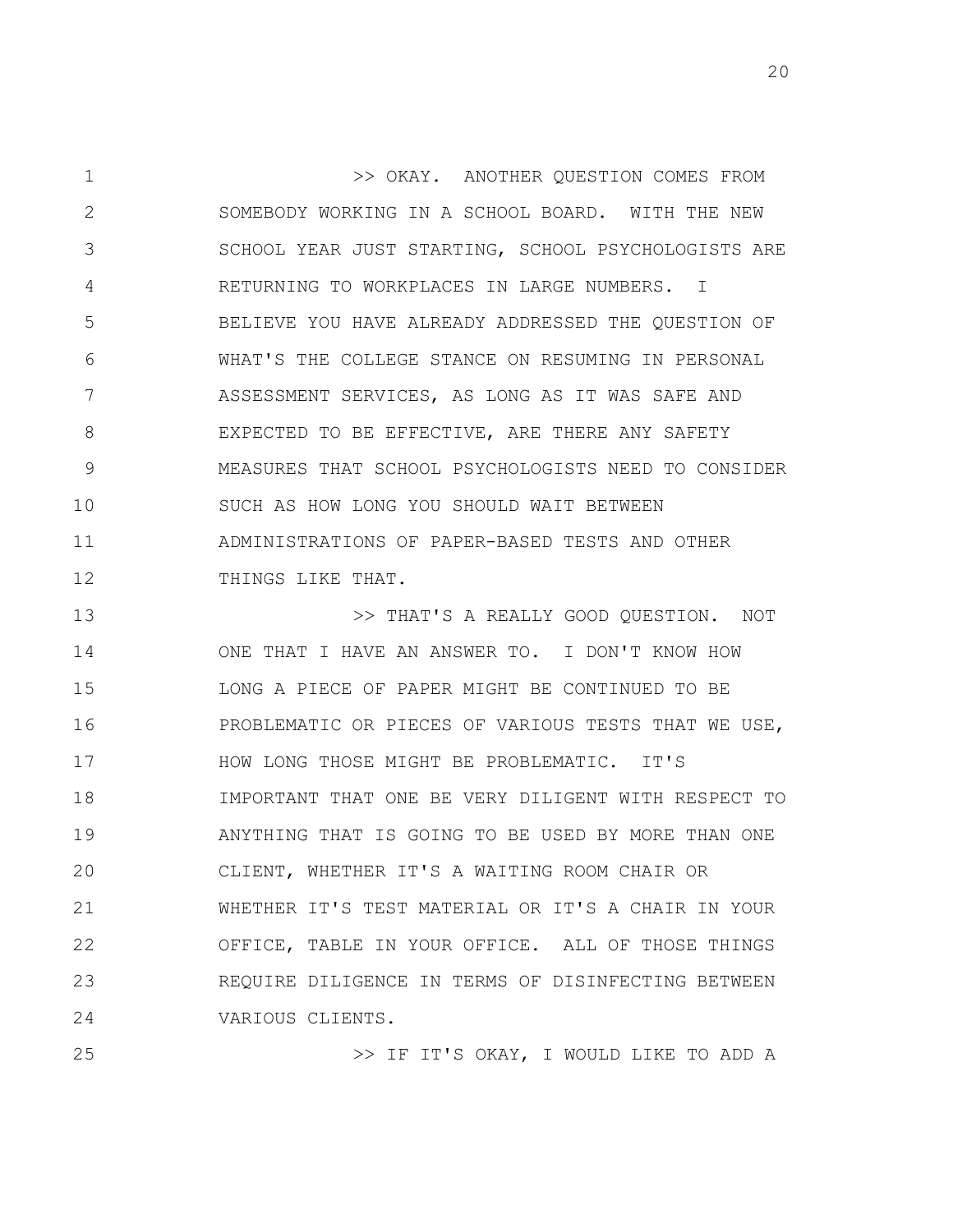1 2 3 4 5 6 7 8 9 10 11 12 13 14 15 16 17 18 19 20 21 LITTLE BIT. THAT'S A GOOD QUESTION FOR MEDICAL PROFESSIONAL OR EPIDEMIOLOGIST OR SOMEONE THAT KNOWS ABOUT THE PHYSICAL AND BIOCHEMICAL ASPECTS OF THE PROBLEM. THE CHIEF MEDICAL OFFICER OF HEALTH HAS DEDICATED A HELP LINE FOR HEALTH PROFESSIONALS. YOU CAN FIND IT ON OUR WEBSITE IN THE MOST RECENT POSTING ABOUT COVID-19 ISSUES FOR MEMBERS OF THE COLLEGE. IT'S ASSOCIATED WITH THE DIRECTIVE 2 AND I BELIEVE THAT THAT'S THE KIND OF THING THAT THEY ARE OPEN TO ANSWERING QUESTIONS FROM HEALTH PROFESSIONALS ABOUT. SO THAT'S A REALLY GOOD RESOURCE. I'M NOT SEEING ANY OTHER QUESTIONS OTHER THAN A FEW MORE QUESTIONS FROM PEOPLE WHO ARE HAVING DIFFICULTY LOGGING IN AND I'M WONDERING IF DR. MIKAIL MAY BE READY TO START A COUPLE OF MINUTES EARLY. >> OKAY. WOULD YOU LIKE ME TO START NOW? >> YEAH, THAT WOULD BE GREAT. >> OKAY. OKAY. WELL, TO BEGIN WITH, THANK YOU VERY MUCH FOR INVITING ME TO PROVIDE THIS

22 23 24 25 PART OF THE BARBARA WAND SYMPOSIUM. IT'S AN HONOUR TO DO THAT. TODAY THE FOCUS IS PROFESSIONAL SELF-CARE. SOME OF WHICH REVOLVING AROUND MANAGING STRESS. I WOULD SAY I CAN PROBABLY SUM UP THE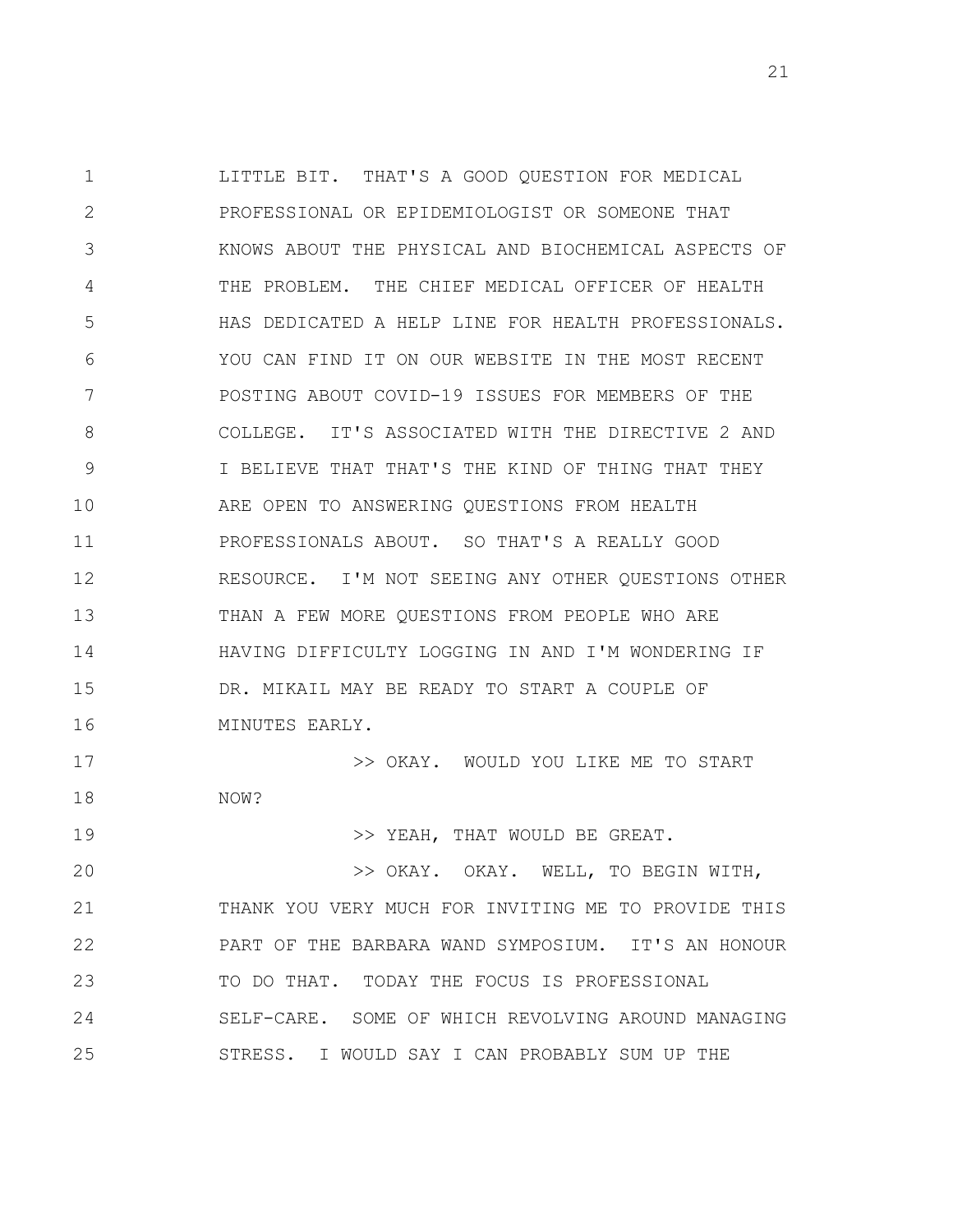1 2 3 4 5 6 7 8 9 10 11 12 13 14 15 16 17 18 19 20 21 22 23 24 25 ADVICE THAT I HAVE IN ONE SENTENCE. DON'T VOLUNTEER TO DO A PRESENTATION TO 2500 OF YOUR COLLEAGUES UNLESS YOU WANT TO LOSE SOME SLEEP AND LOSE A BUNCH OF WEIGHT REALLY, REALLY QUICKLY. OKAY. I WILL HAVE THE NEXT SLIDE, PLEASE. OUR EFFECTIVENESS AS PRACTITIONERS REALLY REQUIRES US TO DEVELOP OUR INTELLECTUAL CURIOSITY, OUR ENTER PERSONAL SKILL AND CAPACITY FOR ATTUNEMENT AND TO BRING THESE IN A WAY THAT CONVEYS A REVERENCE FOR THE VULNERABILITY AS WELL AS THE RESILIENCE OF OUR CLIENTS AND COLLEAGUES. IN ORDER TO BE ABLE TO HAVE A SUCCESSFUL CLEAR, WE ALSO NEED TO BE ABLE TO LOOK BACK WITH A SENSE OF PRIDE AND GRATITUDE THAT REALLY ALLOWS US TO BE ASSURED THAT OUR WORK WAS GROUNDED IN A SENSE OF INTEGRITY, A SENSE OF HUMILITY AND SELF-AWARENESS. MOST OF THOSE ELEMENTS EVOLVE AND ARE HONED THROUGH CERTAINLY A SOCIALIZATION PROCESS IN GRAD SCHOOLS, MODELLING FROM MENTORS AND COLLEAGUES AND LIFE EXPERIENCE. BUT NONE OF THEM ARE ASSURED EVEN ONCE THEY BEGIN TO TAKE HOLD AND ARE SOMEWHAT ROOTED IN OUR VERY ESSENCE. EACH OF THESE ATTRIBUTES IS AN EVERY DAY COMMITMENT AND ANY ONE OF THEM CAN BE COMPROMISED BY THE VARIOUS DEMANDS AND CHALLENGES THAT WE ENCOUNTER ON A DAY-TO-DAY BASIS. THIS PRESENTATION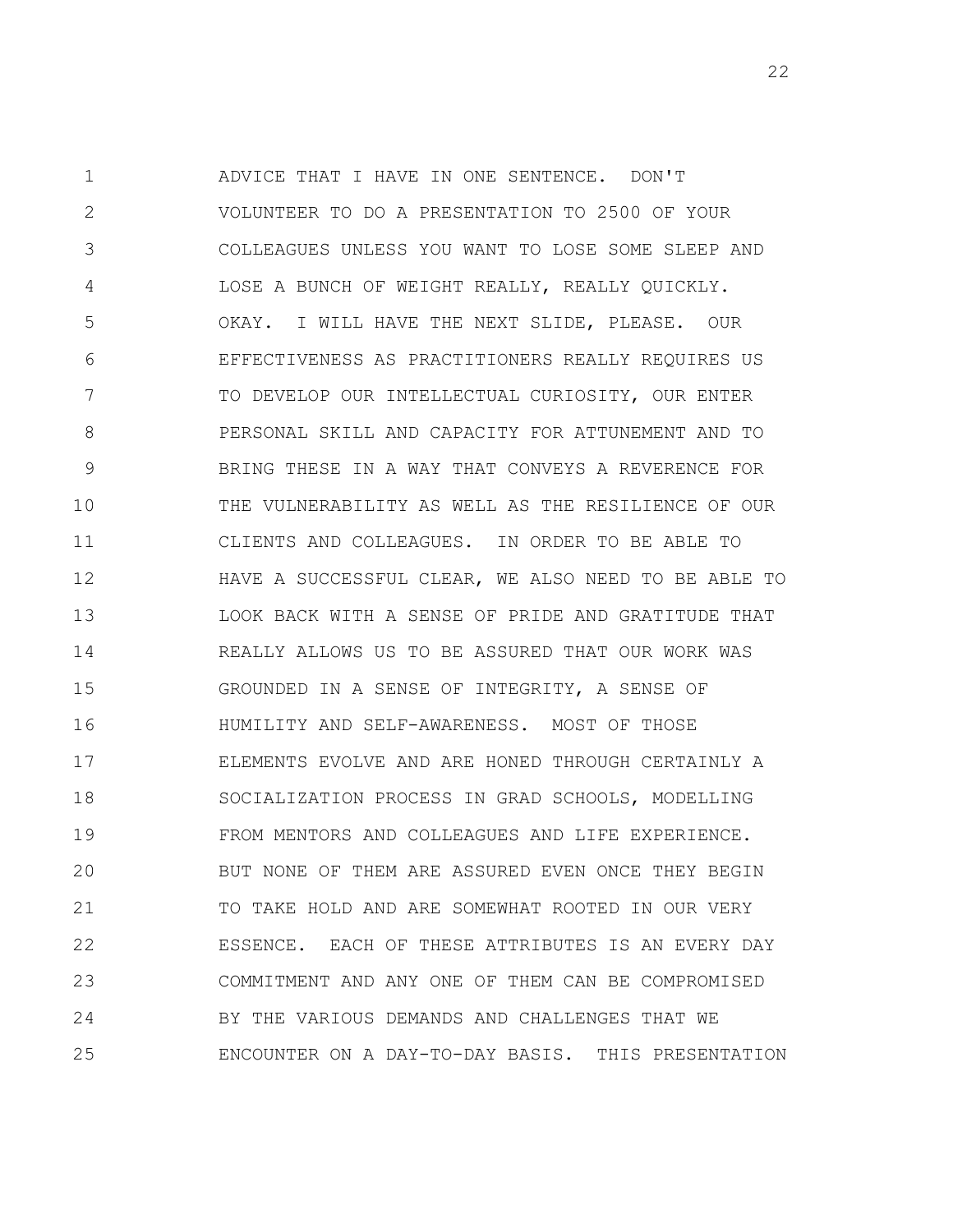1 2 3 4 5 6 7 8 9 10 11 12 13 14 15 16 17 18 19 20 21 22 23 24 25 WILL REVIEW SOME OF WHAT WE KNOW ABOUT PROFESSIONAL SELF-CARE AND ITS ROLE IN PRESERVING AND ENHANCING OUR EFFECTIVENESS AS CLINICIANS. THE NEXT SLIDE, PLEASE. OUR EFFECTIVENESS AS PRACTITIONERS REQUIRES US TO, I THINK, TAKE NOTE OF THIS COMMENT BY RABBI HILLEL. IF I'M NOT FOR MYSELF, WHO WILL BE FOR ME? IF I AM ONLY FOR MYSELF, WHAT AM I? AND IF NOT NOW, WHEN? EACH OF US BEGINS WITH AN INHERENT CAPACITY TO VALUE AND CARE ABOUT OURSELVES. IT'S PART OF OUR SURVIVAL INSTINCT. YET THE ACT OF CARING ABOUT AND FOR YOURSELF IS A COMPLEX ASPECT OF BEING, ONE THAT CAN BE EASILY DERAILED IN A NUMBER OF WAYS. IT BEGINS IN ITS SHAPE BY THE MANY WAYS IN WHICH WE ARE CARED FOR BY THE CENTRAL FIGURES IN OUR LIVES, PARENTS, SIBLINGS, TEACHERS OR MENTORS. THOSE EXPERIENCES INFLUENCE THE WAYS IN WHICH WE CARE FOR OTHERS. OUR CAPACITY TO LOVE AND BE LOVED, TO CARE FOR AND TO BE CARED FOR ARE ELEMENTS THAT ALLOW US TO BE FULLY HUMAN AND HUMANE. BEING HUMAN MEANS BEING FLAWED SO THAT SURVIVING LET ALONE THRIVING REQUIRES INTERDEPENDENCE. THESE ARE THEMES THAT WE UNDERSTAND WELL. THEY ARE THEMES THAT ARE OFTEN AT THE VERY HEART OF THE WORK THAT WE DO WITH CLIENTS AND THE VERY THINGS THAT WE TRY TO MOVE OUR CLIENTS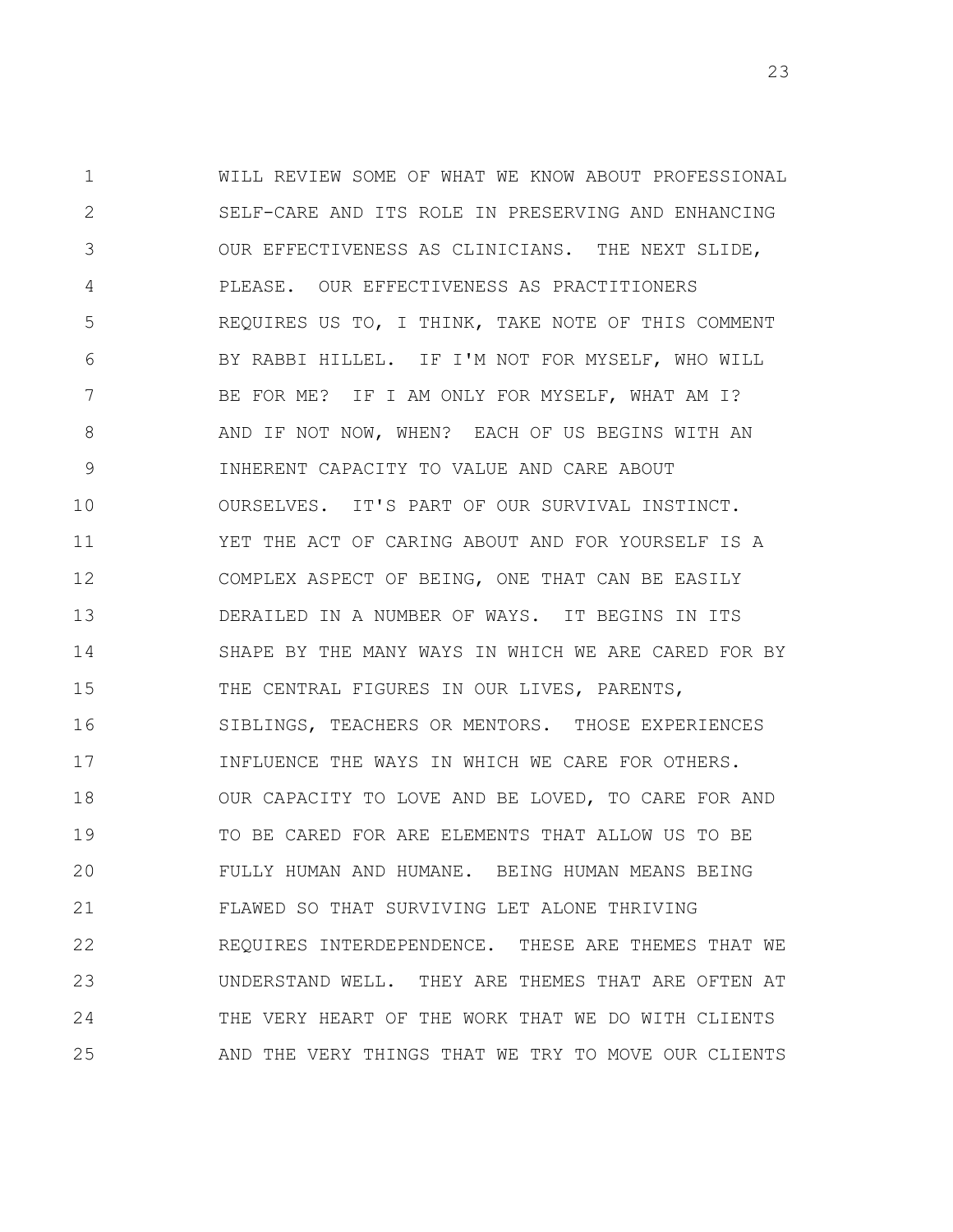1 2 3 4 5 6 7 8 9 10 11 12 13 14 15 16 17 18 19 20 21 22 23 24 25 TOWARD. SO WHY DO WE HAVE A WORKSHOP ON PROFESSIONAL SELF-CARE? WE KNOW THIS? THE ANSWER IS PERHAPS A LITTLE EASIER. THE PRICE CERTAINLY WAS RIGHT AND THE COMMUTE TODAY WAS EASY FOR MOST OF US. IN THE TIME THAT WE DO HAVE TOGETHER THIS MORNING I HOPE TO SHED LIGHT ON THE ANSWER TO THE FIRST QUESTION. TO BEGIN, OUR WORK AS CLINICIANS IS BOTH DEMANDING AND REWARDING IN CARING FOR OTHER PEOPLE, WE ARE FACED WITH NUMEROUS CHALLENGES. FOR ONE, ALL TOO OFTEN, THE IMPACT OF OUR EFFORTS ON CLIENTS IS LESS TANGIBLE THAN IT IS FOR MANY OTHER PROFESSIONS. WE DON'T ALSO GET TO SEE IF OUR INTERVENTIONS ARE CARING MADE A DIFFERENCE. FURTHER, WHEN A PATIENT ENDS TREATMENT PREMATURELY, WE CAN BE VULNERABLE AT THOSE TIMES TO MISPERCEPTION. IN SOME INSTANCES, WE MIGHT BLAME OURSELVES OR DOUBT OR ABILITIES. WE MIGHT LOOK FOR EXTERNAL REASONS. PERHAPS THE BENEFITS ENDED OR THE INSURANCE WAS NO LONGER WILLING TO FUND TREATMENT. IT'S THE CASE THAT A LOT OF WORK INVOLVES ACCOMPANYING PEOPLE AT A POINT IN THEIR LIVES WHEN THEY MAY NOT BE THEIR BEST SELVES. NOT ONLY CAN THAT BE EMOTIONALLY DRAINING, IT CAN CONTRIBUTE TO CYNICISM. IN ORDER TO BE EFFECTIVE, REALLY FACILITATE AN INDIVIDUAL'S GROWTH,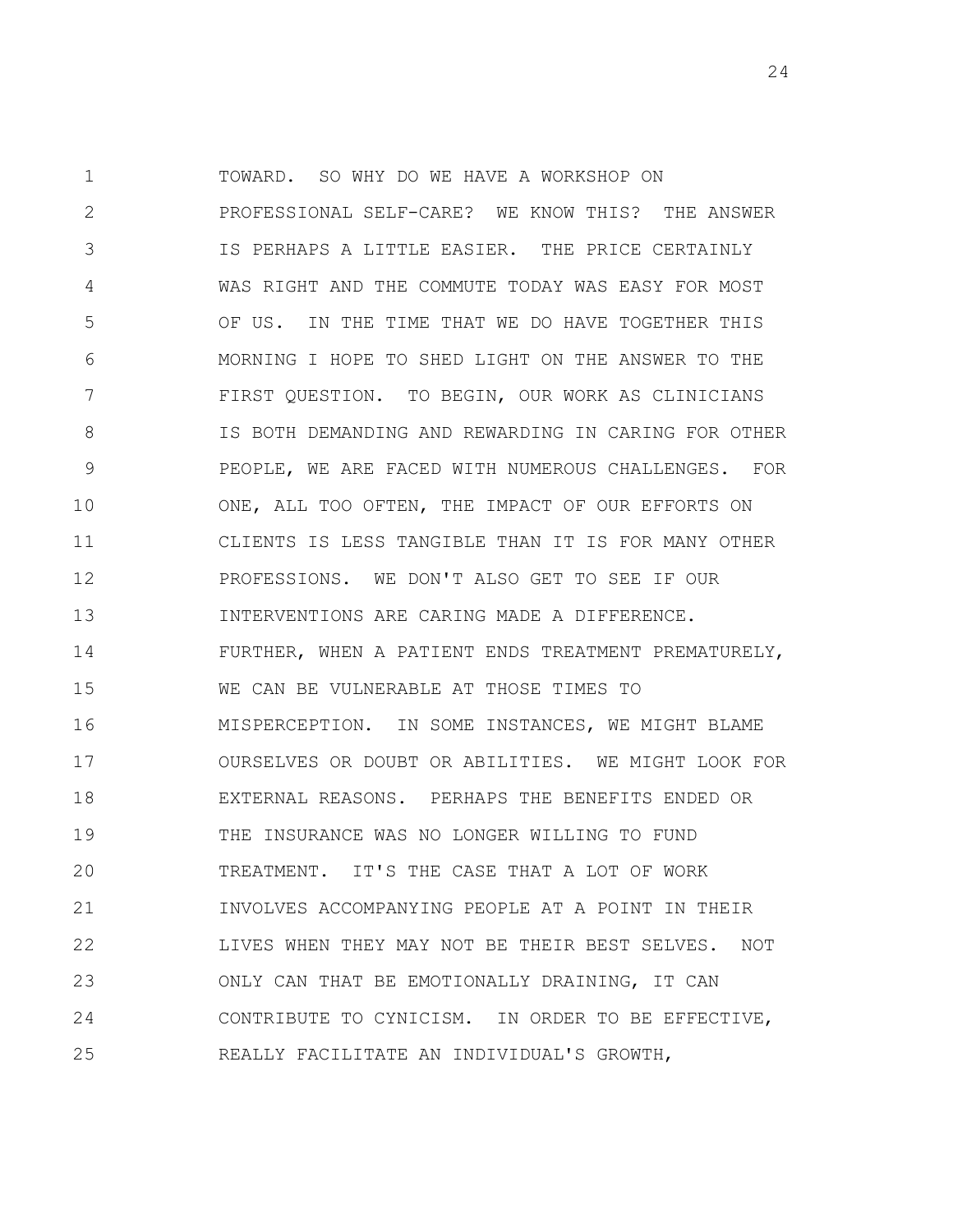1 2 3 4 5 6 7 8 9 10 11 12 13 14 15 16 17 18 19 20 21 22 23 24 25 RESILIENCE, WE MUST BE ABLE TO NOT LET OUR OWN VALUES [ INAUDIBLE ] AT TIMES THAT MEANS LISTENING AND ABSORBING DETAILS OF PEOPLE'S LIVES THAT WOULD OTHERWISE BE UNTHINKABLE TO US UNDER OTHER CIRCUMSTANCES. AS WELL, FOR THOSE OF US THAT ARE EMPLOYED IN INSTITUTIONAL SETTING, THERE'S THE ADDED CHALLENGE OF TRYING TO BE EFFECTIVE WHILE WORKING IN A SYSTEM THAT DOESN'T HAVE SUFFICIENT RESOURCES TO SUPPORT WHAT'S FULLY NEEDED OR A SYSTEM THAT AFFORDS THE PRACTITIONER A DEGREE OF AUTONOMY THAT'S COMMENSURATE WITH THEIR TRAINING AND EXPERTISE. IN PRIVATE PRACTICE, WE MAY NOT BE FACED WITH THE SAME CHALLENGES, FINANCIAL LIMITS CAN CONTRIBUTE TO FRUSTRATION REGARDING THE LENGTH OF TREATMENT AND WHO CAN BE SEEN. THESE ARE SOME OF THE FACTORS THAT CAN AND DO IMPACT US IN OUR WORK ON A DAY-TO-DAY BASIS. THERE'S INTERNAL FACTORS. THE RESEARCH IS VERY CLEAR THAT WHAT HAS DRAWN MANY OF US TO THE PROFESSIONAL ARE OUR OWN WOUNDS THAT COME FROM HAVING ASSUMED THE ROLE OF A PEACE MAKER OR CARETAKER IN FAMILIES OR HAVING BEEN THE SELF-SUFFICIENT FAMILY MEMBER OR PARTNERS WHOSE NEEDS WERE CONCEALED IN ORDER TO NOT BURDEN ON INCONVENIENCE PEOPLE IN OUR LIVES, WHOSE NEEDS SEEM TO BE PERHAPS GREATER OR MORE URGENT THAN OUR OWN.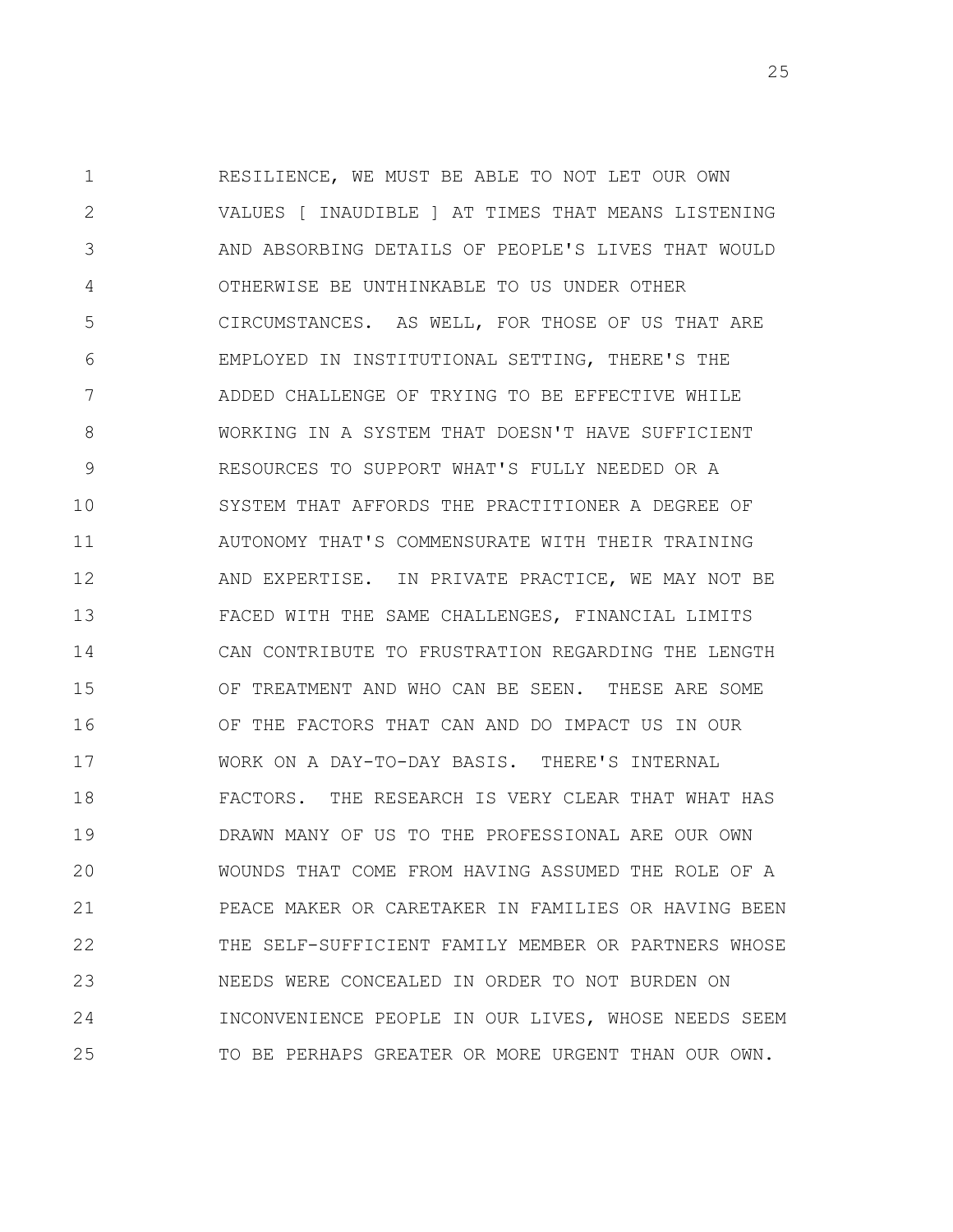1 2 3 4 5 6 7 8 9 10 11 12 13 14 15 16 17 18 19 20 21 22 23 24 25 AND SO THAT TOO OVER TIME PARTICULARLY IN IT BECOMES A WAY OF BEING CAN HAVE AN ERODING IMPACT ON US. THE NEXT SLIDE, PLEASE. SORRY, I FORGOT TO ASK YOU TO MOVE THE SLIDE FOR THE LAST PART. ONE MORE. THANK YOU. SO LET'S LOOK AT A SAMPLING ON THE RESEARCH ON WELL BEING AND ADJUSTMENT WITHIN THE PROFESSION. IN A STUDY A THIRD OF PSYCHOLOGIST SURVEYED REPORTED HAVING EXPERIENCED ANXIETY OR DEPRESSION. AND 40 PERCENT INDICATED HAVING FELT EMOTIONALLY EXHAUSTED IN THE PREVIOUS YEAR. THOSE ARE SIGNIFICANT NUMBERS. IN ANOTHER STUDY BY GILROY AND HIS COLLEAGUES, A THOUSAND COUNSELLING PSYCHOLOGISTS WERE SURVEYED. 62 PERCENT OF WHICH I IDENTIFIED AS DEPRESSED AND OF THOSE REPORTING DEPRESSIVE SYMPTOMS, 42 PERCENT SAID THEY HAD THOUGHT ABOUT SUICIDE. THAT'S A PRETTY CONCERNING FINDING. IN A THIRD STUDY, THEY LOOKED AT 260 APA MEMBERS SURVEYED. 86 PERCENT REPORTED HAVING BEEN IN TREATMENT AT SOME POINT IN THEIR LIFE. I FIND THAT TO BE A VERY HOPEFUL FINDING. BUT LESS ENCOURAGING WAS THE FINDING THAT 59 PERCENT SAID THAT AT SOME POINT IN THEIR LIFE, THEY RECOGNIZED THE NEED FOR TREATMENT BUT DIDN'T UNDERTAKE IT. I WILL HAVE THE NEXT SLIDE PLEASE. IN LIGHT OF THE FINDING STEMMING FROM THE BODY OF THE RESEARCH, THE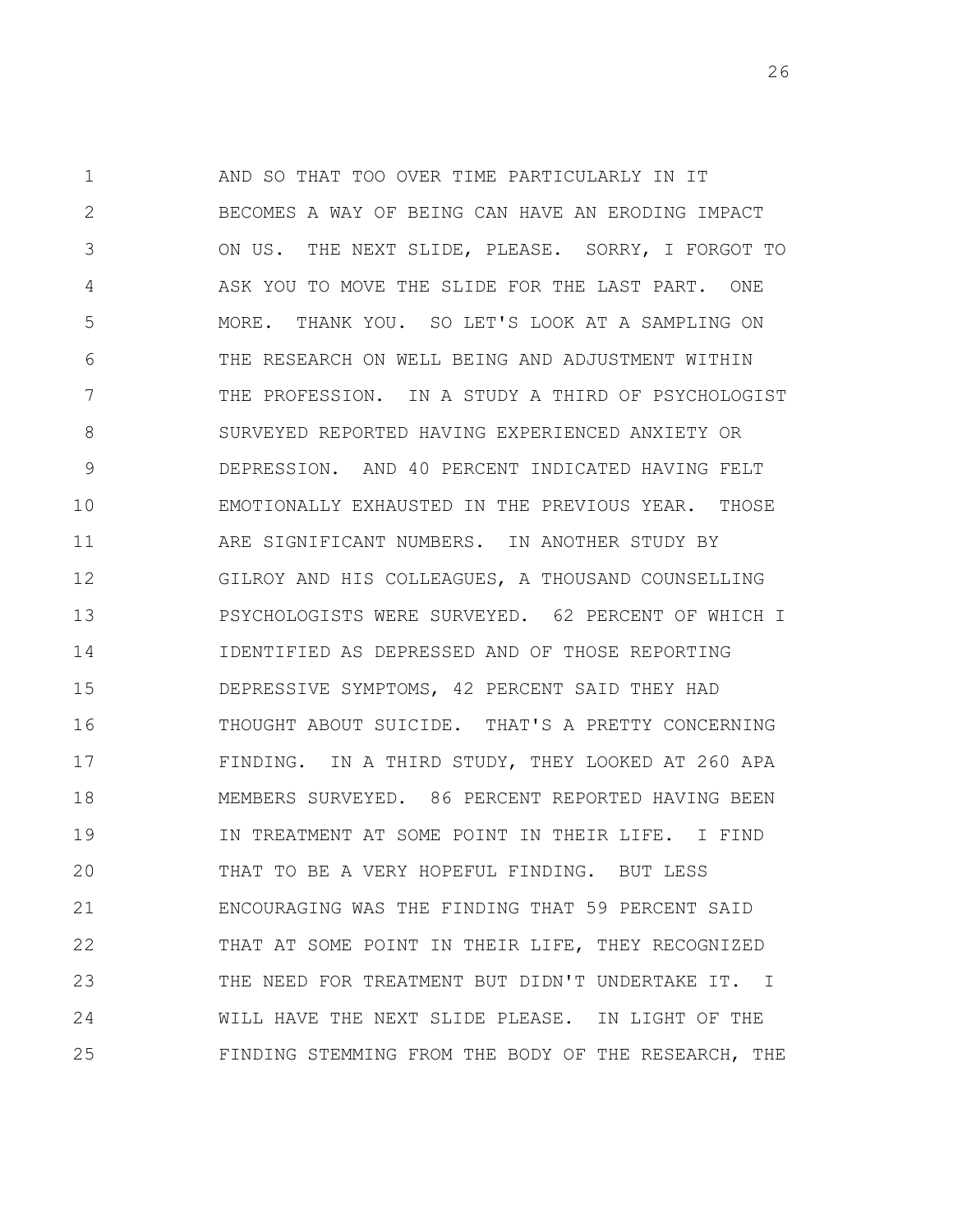1 2 3 4 5 6 7 8 9 10 11 12 13 14 15 16 17 18 19 20 21 22 23 24 25 APA BOARD OF PROFESSIONAL FAIRS ADVISORY COLLEAGUE PROPOSED WHAT THEY REFERRED TO AS THE STRESS, DISTRESS IMPAIRMENT CONTINUUM AS A WAY OF CONCEPTUALIZING THAT PROGRESSIVE DOWNWARD SPIRAL THAT CAN RESULT IN PROFESSIONAL MISCONDUCT WHEN PRACTITIONERS NEGLECT SELF-CARE. THE MODEL IS USEFUL IN THAT IT OPERATIONALIZE AS A DEGREE TO WHICH FUNCTIONING MAY BE COMPROMISED AND THE PATH RELATING TO MISCONDUCT AS THE SEVERITY INCREASES. THE STRESS LEVEL, THE BODY REACTS TO BOTH INTERNAL AND EXTERNAL DEMANDS. THOSE MIGHT BE PERSONAL EXPECTATIONS, WORK PRESSURES, AND SO ON AND SO FORTH. SCHEDULING. ALL OF THESE KINDS OF THINGS. AT THE DISTRESS LEVEL, THERE'S A STATE OF REACTING TO BOTH INTERNAL AND EXTERNAL STRESS THAT IS PROLONGED EITHER BECAUSE OF UNRESOLVED EVENTS FROM THE PAST OR BECAUSE OF ISSUES THAT ARE MORE PRESENT BUT CONTINUOUS. AT THE IMPAIRMENT LEVEL, THERE'S AN OBJECTIVE CHANGE IN THE PROFESSIONAL'S FUNCTIONING RESULTING IN WHAT WOULD BE CONSIDERED INFECTIVE SERVICE OR SERVICE THAT CAN POTENTIALLY CAUSE HARM TO THOSE THAT THE PSYCHOLOGIST IS WORKING WITH. AT THE END POINT, THE POINT OF IMPROPER BEHAVIOUR, THERE'S PROFESSIONAL BEHAVIOUR THAT BEGINS TO TRANSGRESS ETHICAL BOUNDARIES AND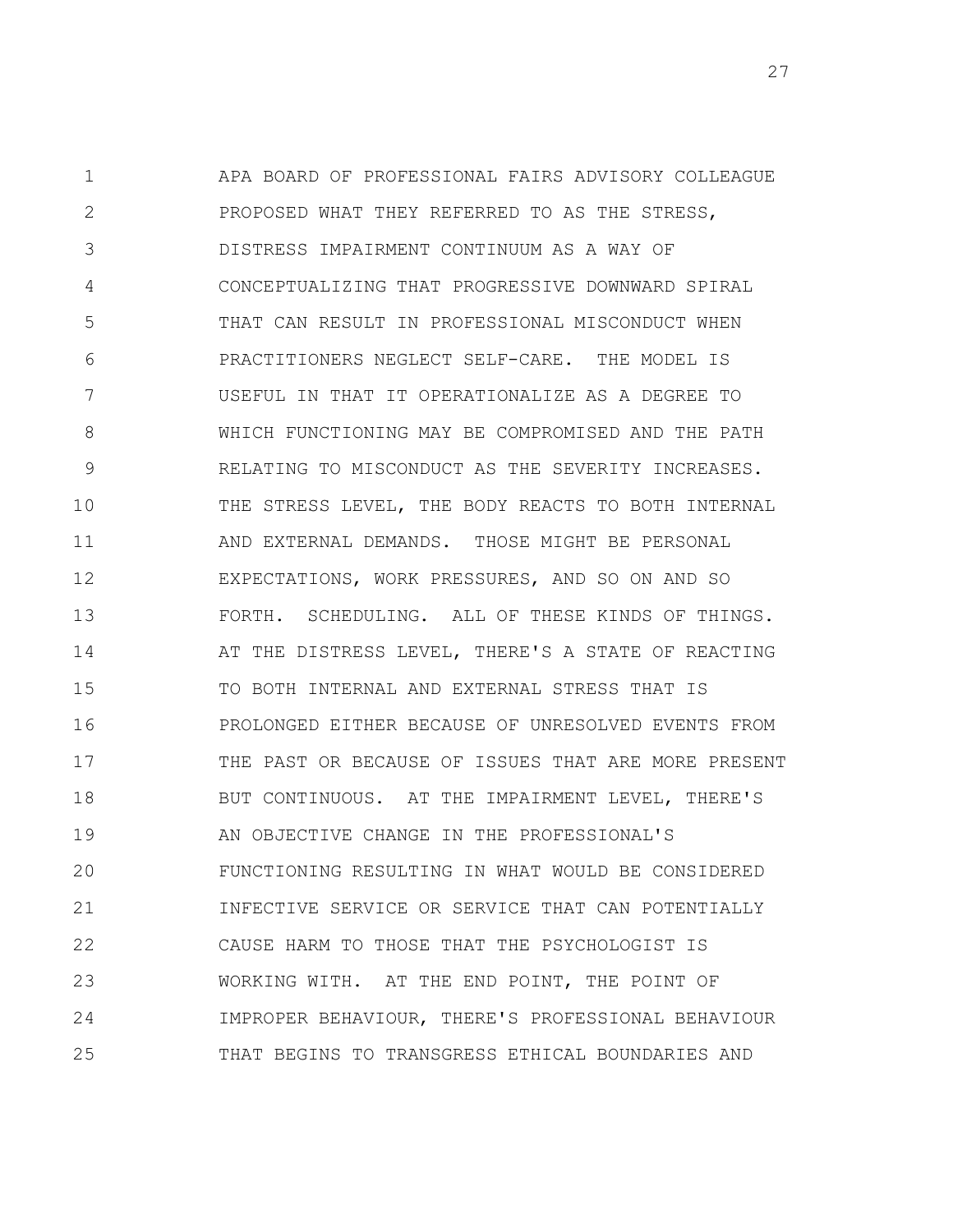1 2 3 4 5 6 7 8 9 10 11 12 13 14 15 16 17 18 19 20 21 22 23 24 25 CONSTITUTES PROFESSIONAL MISCONDUCT. THE INTENTION IS TO HELP US AS CLINICIANS RECOGNIZE THOSE MARKERS THAT SIGNAL THE NEED FOR AN APPROPRIATE LEVEL OF INTERVENTION OR ACTIONS. SO I WOULD ENCOURAGE YOU TO LOOK AT THIS PARTICULAR MODEL. AND ALTHOUGH THAT MODEL IS REALLY USEFUL, IT HAS WHAT I WOULD FEEL TO BE TOO SIGNIFICANT LIMITATIONS. ONE, IT'S LARGELY REACTIVE. IT'S PROMPTING A RESPONSE ONCE WE RECOGNIZE THAT FUNCTIONING HAS BEEN COMPROMISED EITHER BECAUSE OF STRESS, DISTRESS OR IMPAIRMENT. SECONDLY, THIS IS MORE IMPLIED AND THAT IS THE IMPLIED OBJECTIVE IS TO RESTORE THE INDIVIDUAL TO BASELINE FUNCTIONING. RATHER THAN ACTUALLY LOOKING TOWARD ON GOING GROWTH AND ENHANCEMENT OF FUNCTION. I WILL HAVE THE NEXT SLIDE PLEASE. SO THEN THE SELF-CARE. IN THAT CASE ON SEVERAL FRONTS. AGAIN, WHETHER YOU ARE WATCHING TODAY BY YOURSELF OR IN A GROUP, AT SOME POINT I ENCOURAGE YOU TO DISCUSS THESE VARIOUS MOTIVATIONS AND TO SEE WHICH RESONATE MOST STRONGLY WITH YOU. FIRST, SELF-CARE IS PART OFF OUR ETHICAL STANDARDS. SECONDLY, IT'S A REGULATORY REQUIREMENT. THE COLLEGE EXPECT US TO HAVE A PLAN. THIRDLY WE CAN BE MOTIVATED TO ENGAGE IN SELF-CARE BECAUSE OF COMMITMENT TO OUR CLIENTS, ENSURING THAT WE HAVE WELL IN ORDER TO BE ABLE TO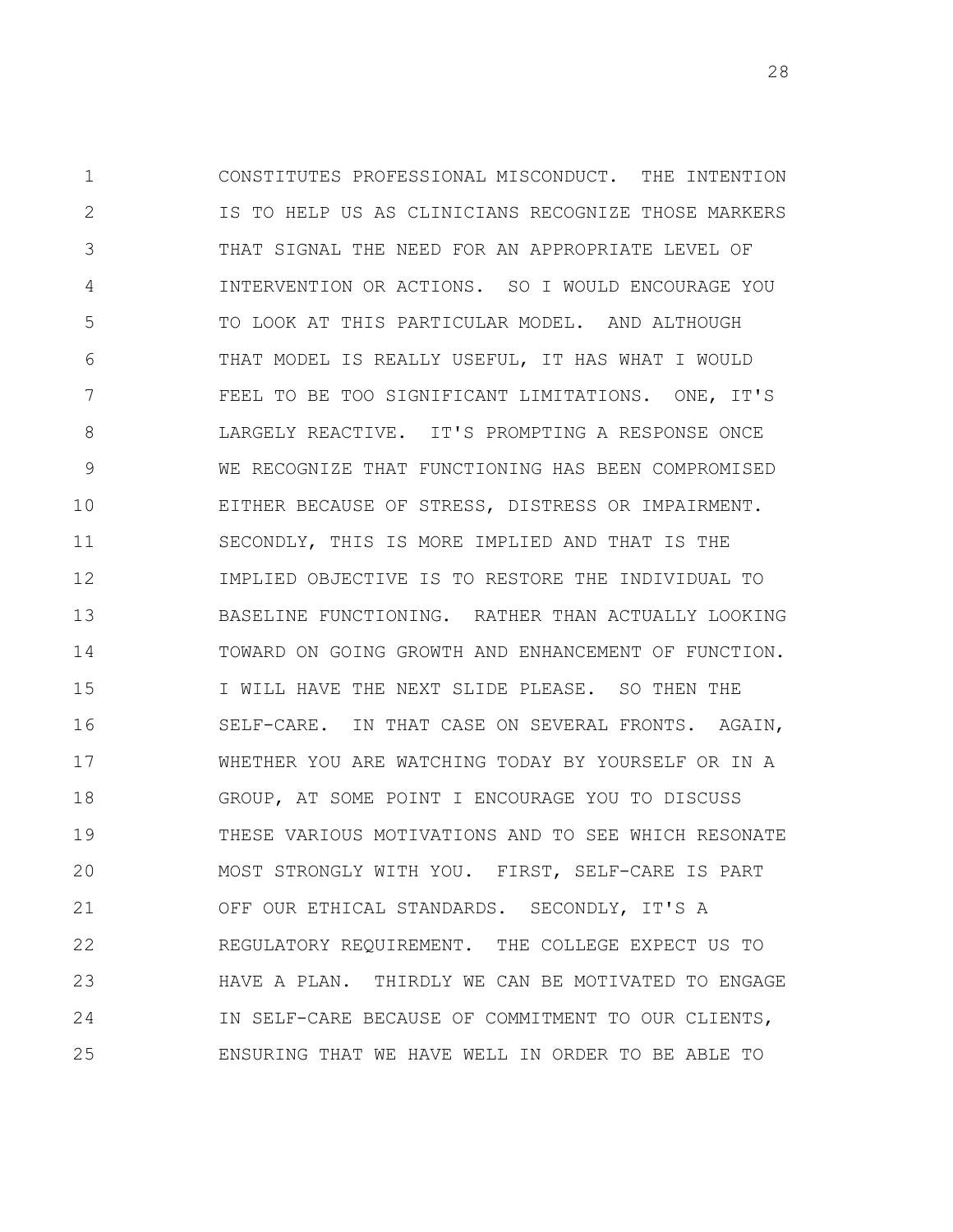1 2 3 4 5 6 7 8 9 10 11 12 DO WELL. WE MAY ENGAGE IN SELF-CARE BECAUSE OF CONCERNS ABOUT THE IMPACT OF OUR WELL BEING ON OUR PERSONAL RELATIONSHIPS WITH FRIENDS, FAMILY, COLLEAGUES. PERHAPS SOMEONE IS POINTING OUT THAT WE ARE NOT OUR BEST SELF OR USUAL SELF. WE MAY ENGAGE IN SELF-CARE BECAUSE OF ATTENDING TO THE RELATIONSHIP WITH OURSELF OR THE VALUE THAT WE HOLD ABOUT THE SELF. I WILL GO TO THE NEXT SLIDE PLEASE. LET'S LOOK AT EACH OF THESE IN TURN. FOR SOME OF US, THE PRIMARY DRIVER IS THE ETHICAL IMPERATIVE. THE CPA CODE OF ETHICS SAYS WE SHOULD...

13 14 15 16 17 18 19 20 21 22 23 24 25 [ READING ] SIMILARLY THE APA CODE MAKES REFERENCE TO SELF-CARE IN A NUMBER OF STANDARDS BUT MOST DIRECTLY IN 2.06, SUB A THAT READS PSYCHOLOGISTS [ INAUDIBLE ] ON THE [ INAUDIBLE ]. HELP THOSE [ INAUDIBLE ]. BACK TO THE REGULATORY REQUIREMENT THAT WAS INTRODUCED RECENTLY BY THE COLLEGE AND LIKELY THE REASON MANY OF US ARE HERE TODAY, THAT REQUIREMENT STATES AS PART OF SELF-ASSESSMENT, THE COLLEGE REQUIRES MEMBERS TO REVIEW FACTORS THAT MAY ADVERSELY AFFECT THEIR ABILITY TO PERFORM PROFESSIONALLY AND CONSIDER ACTIONS THAT MITIGATE THE RISK OF HARM TO THEIR OWN WELL BEING AND THAT OF OUR CLIENTS.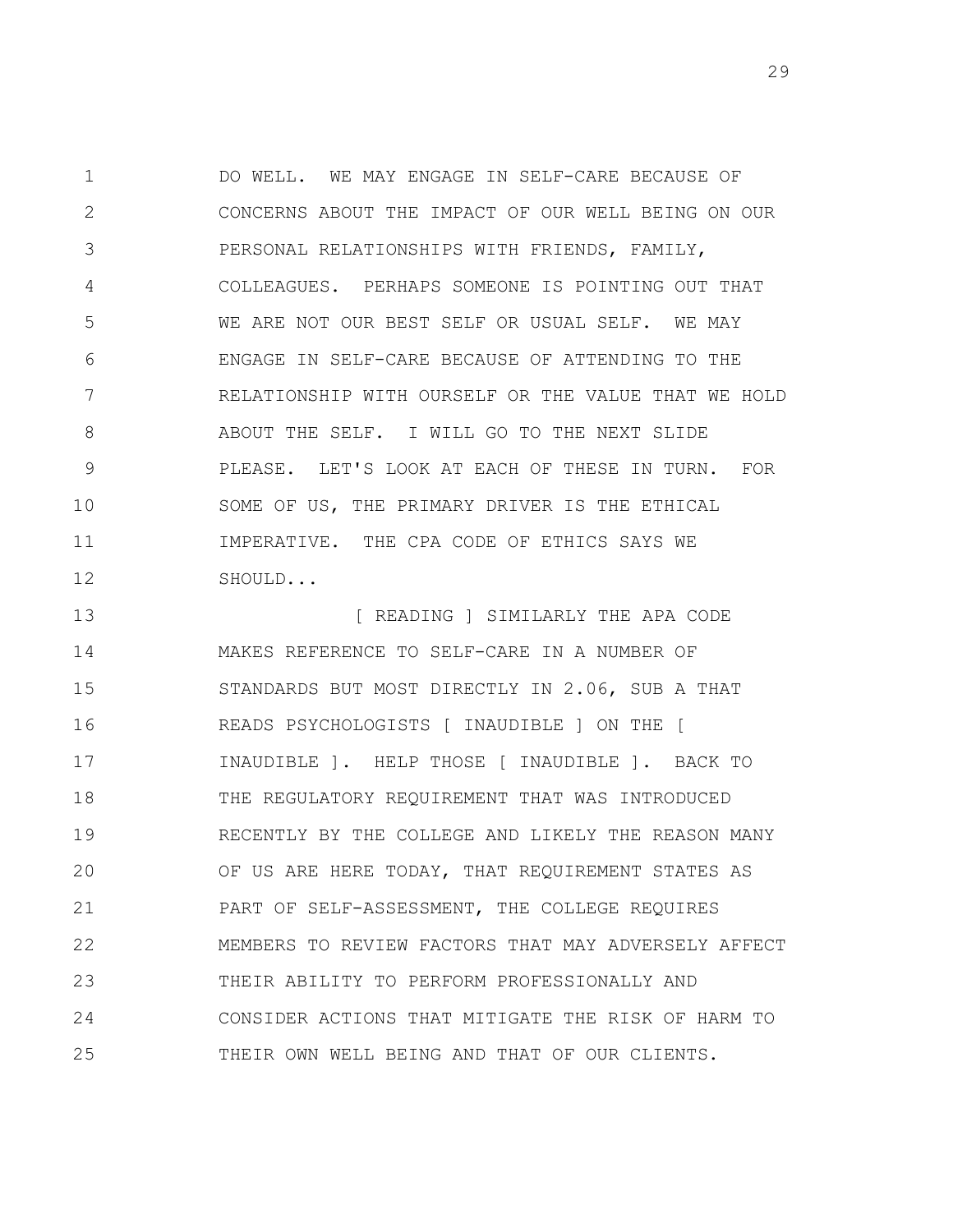1 2 3 4 5 6 7 8 9 10 11 12 13 14 15 16 17 18 19 20 21 22 23 24 25 SIMILARLY TO WHAT'S IN THE OTHER CODES. THE NEXT SLIDE PLEASE. IN TERMS OF COMMITMENT TO OTHERS, OF COURSE THERE'S OUR COMMITMENT TO EXCELLENCE IN OUR WORK, BUT OUR INVESTMENT IN THE WORK CAN BE A BARRIER. THE VERY WAY WE ARE SOCIALIZED IN TRAINING PROGRAMS, PARTICULARLY THOSE THAT CHOSE THE PHD, THAT'S MORE ALIGNED WITH SELF-NEGLECT THAN SELF-CARE. YET THERE'S AMPLE EVIDENCE THAT MAKES IT CLEAR THAT SELF-NEGLECT CONTRIBUTES TO BURN OUT. THAT'S AN ESPECIALLY DAMAGING OCCUPATIONAL HAZARD. BECAUSE WHAT THE RESEARCH ALSO SUGGESTS IS THAT CYNICISM OFTEN TAKES HOLD IN A MUCH MORE PROTRACTED MANNER. IN OTHER WORDS, ONCE YOU HAVE CROSSED THE LINE TO A STATE OF BURNOUT, IT BECOMES VERY DIFFICULT TO REVERSE THAT TENDENCY TO BE CYNICAL ABOUT A NUMBER OF THINGS IN ONE'S LIFE. THAT'S A PARTICULARLY CONCERNING FINDING IN LIGHT OF THE REALITY THAT THE PRIMARY TOOL OF OUR WORK IS THE SELF. ESPECIALLY BECAUSE A LARGE BODY OF WORK, BOTH EMPIRICAL AND THEORETICAL, UNDERSCORES THE IMPORTANCE OF THE RELATIONSHIP AND THE PERSON OF THE THERAPIST TO THE PROCESS OF [ INAUDIBLE ] PROFESSIONAL COMMUNITY HERE [ INAUDIBLE ] IN PARTICULAR TIME AND EXTENSIVE EFFORT TO CONVINCE DECISION MAKERS THAT PSYCHOTHERAPY SHOULD BE A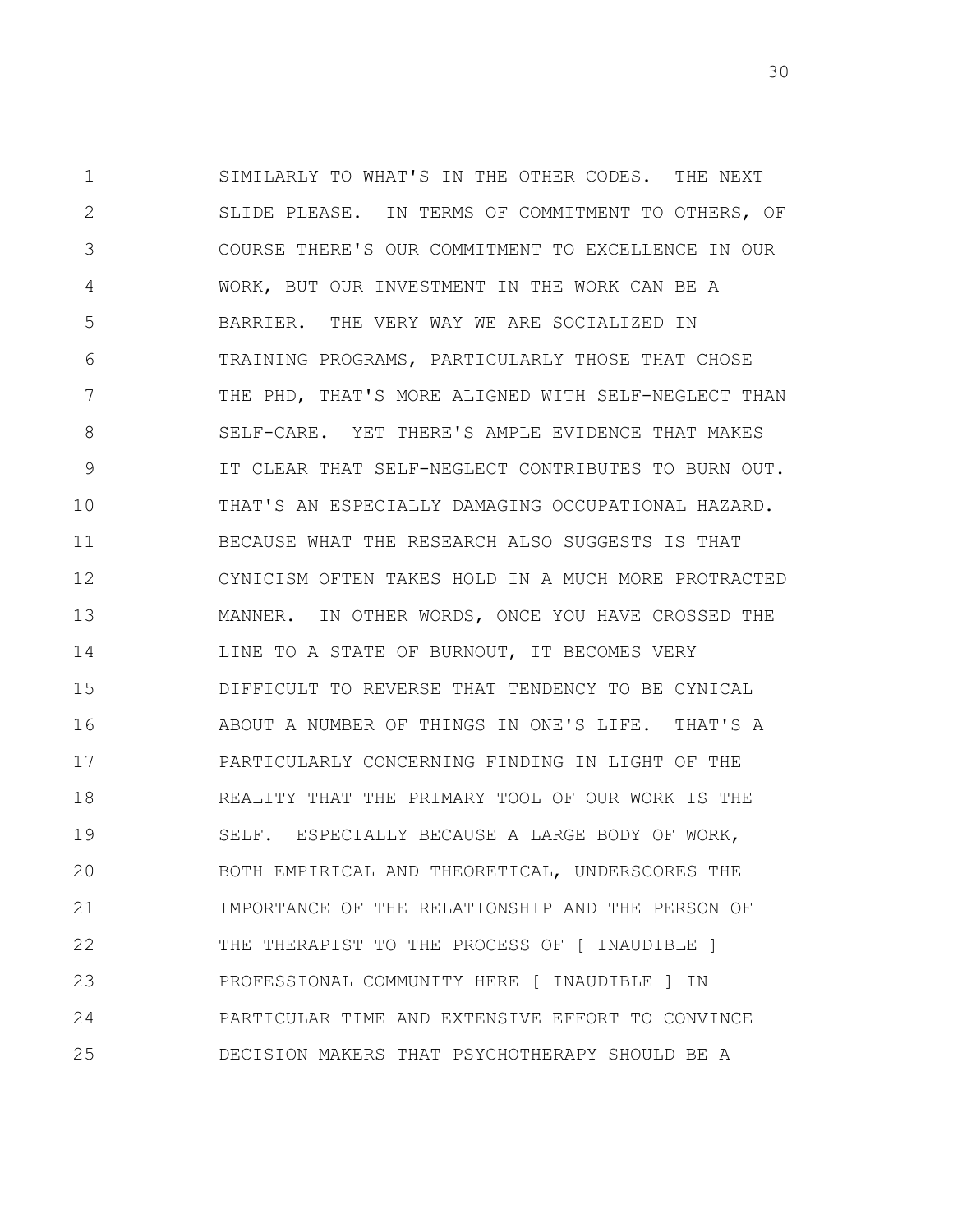1 2 3 4 5 6 7 8 9 10 11 12 13 14 15 16 17 18 19 20 21 22 23 24 25 CONTROLLED ACT. BECAUSE IF WE ARE ALL VERY WELL AWARE OF THE FACT AND IT IS A FACT THAT BEING ENTRUSTED WITH ANOTHER PERSON'S VULNERABILITY AND BEING ASK TO ACTIVELY INTERVENE IN RESPONSE TO THAT VULNERABILITY CAN BE DAMAGING IF NOT DONE WITH REFERENCE AND RESPECT AND SKILL. WE NEED TO KNOW WHAT IT IS WE ARE DOING AND WE HAVE A DUTY TO BE CONSISTENT IN APPLYING OUR CRAFT IN THE BEST WAY POSSIBLE. TRYING TO FUNCTION WHILE WE ARE COMPROMISED RUNS THE RISK OF DOING DAMAGE ALONG THE WAY, TO THE PERSON WE ARE SERVING, THE PEOPLE IN THAT PERSON'S LIFE AND REPUTATIONAL DAMAGE TO THE PROFESSION ITSELF WHICH HAS LONG SUFFERED FROM THE EFFECTS OF STIGMA AROUND HEALTH ISSUES. NEXT SLIDE PLEASE. SORRY, ONE MORE SLIDE. OKAY. NOW, PERSONAL RELATIONSHIPS MAY BE ANOTHER SOURCE OF MOTIVATION TO ATTEND TO WELL BEING. OUR RELATIONSHIPS ARE ESSENTIAL TO MAINTAIN A SENSE OF BALANCE. FRIENDSHIPS AND INTIMATE RELATIONSHIPS PROVIDE US WITH A SENSE OF EMOTIONAL INTERDEPENDENCE THAT ARE VERY MUCH ANTITHETICAL TO THE WORK THAT WE DO. WE CANNOT HAVE EMOTIONAL INTERDEPENDENCE. AND YET THOSE THINGS ARE REALLY VITAL TO OUR WELL BEING AND ALLOWS US TO BE HEALTHY PARTICIPANTS AND PARTNERS IN OUR PERSONAL LIVES AND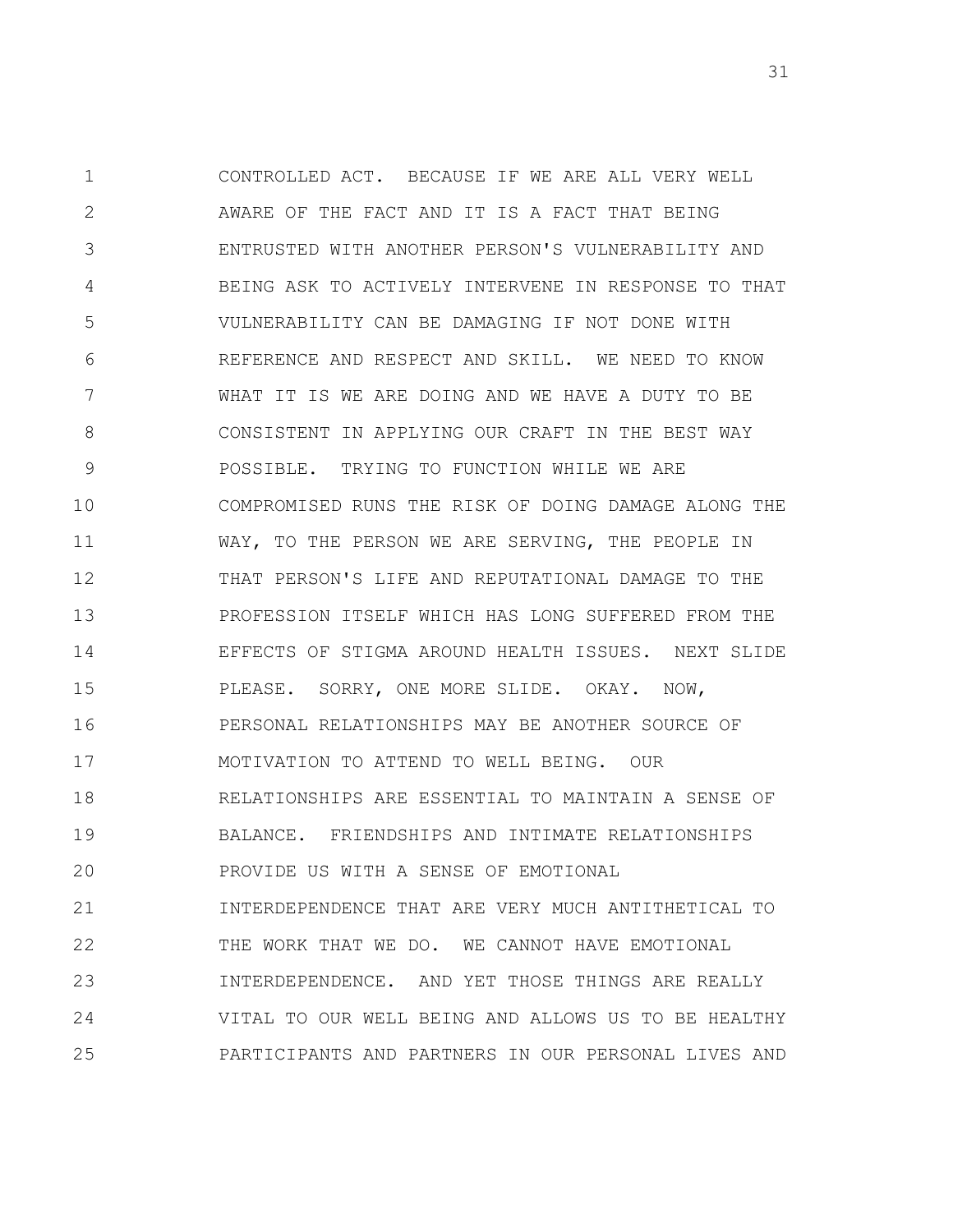1 2 3 4 5 6 7 8 9 10 11 12 13 14 15 16 17 18 19 20 21 22 23 24 25 ALLOW US TO HAVE A READINESS TO FUNCTION OPTIMALLY IN OUR PROFESSIONAL LIVES. NEXT SLIDE. I WILL TRY TO NOT ASK FOR THE SLIDE TO ADVANCE. I HAVE DONE THAT A COUPLE OF TIMES. I APOLOGIZE. HERE I HAVE LISTED FOR YOUR A NUMBER OF SOURCES OF VULNERABILITY. THESE ARE -- SOME COME FROM READINGS, SOME FROM MY OWN REFLECTION. I HAVE THEM IN THREE CATEGORIES, PERSONAL, REFLECTIONAL AND CONTEXTUAL. THE SOURCES OF VULNERABILITY TO STRESS, DISTRESS AND IMPAIRMENT THAT WE ENCOUNTER IN THE FIELD ARE NUMEROUS. THIS IS BY NO MEANS A COMPREHENSIVE LIST. IN THE PERSONAL REALM, I WILL PICK A COUPLE TO ZERO IN ON AND YOU CAN LOOK AT THE OTHERS AT YOUR LEISURE. FOR SOME OF US, AND THIS FIRST ONE I THINK CAN GO UNDER PERSONAL OR PROFESSIONAL OR BOTH. THERE'S THE WEIGHT OF CLINICAL DECISION MAKING. IN MANY INSTANCES THE DECISIONS THAT WE MAY AS CLINICIANS, AS PART OF AN ASSESSMENT FOR A THIRD PARTY CARRIER, FOR CAREER COUNSELLING OR SOME OF THE CLINICAL INTERVENTIONS, SUCH AS MAKING A DIAGNOSIS, ALL OF THAT NOT ONLY CAN WEIGH HEAVILY ON US BUT IT HAS VERY, VERY SIGNIFICANT IMPACT AND IMPLICATIONS FOR THE INDIVIDUAL'S LIFE. AND SO THAT CAN BE A SOURCE OF BURDEN, IT CAN BE A SOURCE OF STRESS PARTICULARLY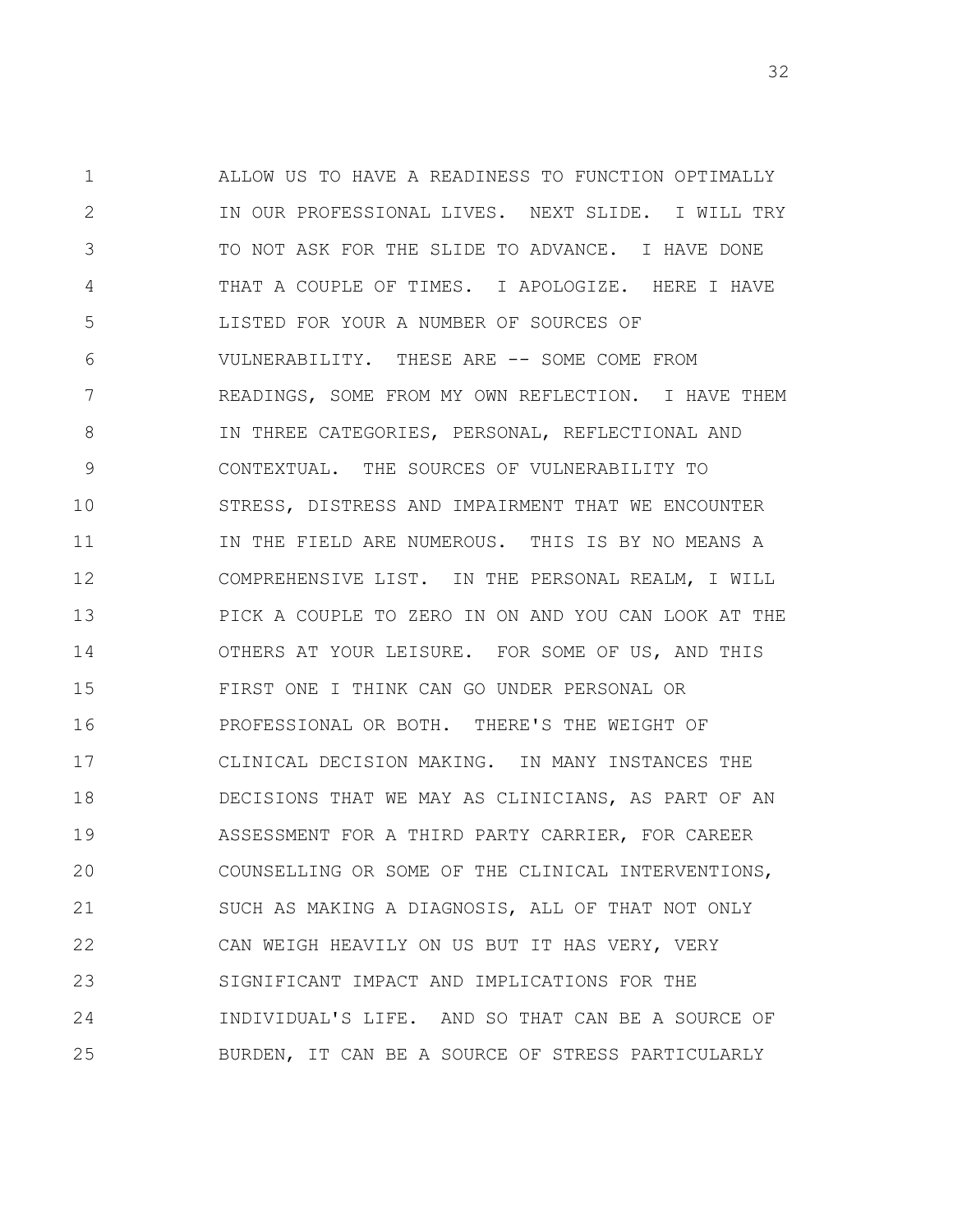1 2 3 4 5 6 7 8 9 10 11 12 13 14 15 16 17 18 19 20 21 22 23 24 25 WHEN WE ARE MAKING THESE DECISIONS FREQUENTLY. IN SOME OF OUR ROLES, OUR COLLEAGUES IN FORENSIC PRACTICE ARE FACED WITH THIS. AS WELL, THERE ARE THE LIFE TRANSITIONS THAT WE NORMALLY GO THROUGH AS WE PROGRESS THROUGH OUR CAREER, WHETHER IT'S FINDING A PARTNER, IF THAT'S SOMETHING THAT WE ARE DRAWN TO, HAVING CHILDREN, AGAIN, IF THAT'S A LIFE CHOICE, AGING PARENTS AND THE IMPACT OF THAT. THOSE OBVIOUSLY ARE NOT THINGS THAT ARE EASILY COMPARTMENTALIZED AND VERY MUCH IMPACT OUR FUNCTION. THERE'S THE RELATIONSHIP DEMANDS AND STRESSES THAT COME OUR WAY IN OUR FRIENDSHIPS, OUR INTIMATE RELATIONSHIPS AND FINANCIAL STRESSES THAT VARY OVER THE COURSE OF ONE'S CAREER WHEN STARTING OUT, THERE'S PARTICULAR KINDS OF FINANCIAL STRESSES AND THOSE CHANGE BUT ARE STILL SIGNIFICANT. FROM A PROFESSIONAL POINT OF VIEW, MOST OF US ARE EXPECTED TO ASSUME AND NOT JUST EXPECTED BUT DO ASSUME MULTIPLE ROLES. AND EACH OF THOSE HAS DIFFERENT DEMANDS BY THE DEMANDS OF OUR ACTUAL PRACTICE, WHETHER IT'S A SOLO PRACTICE OR A GROUP PRACTICE, OR AN INSTITUTIONALLY BASED PRACTICE. PERHAPS RESPONSIBILITIES FOR SUPER ADVISING COLLEAGUES OR STUDENTS OR RESPONSIBILITIES AROUND TEACHING OR INVOLVEMENT IN RESEARCH AND THE COMMUNITY-BASED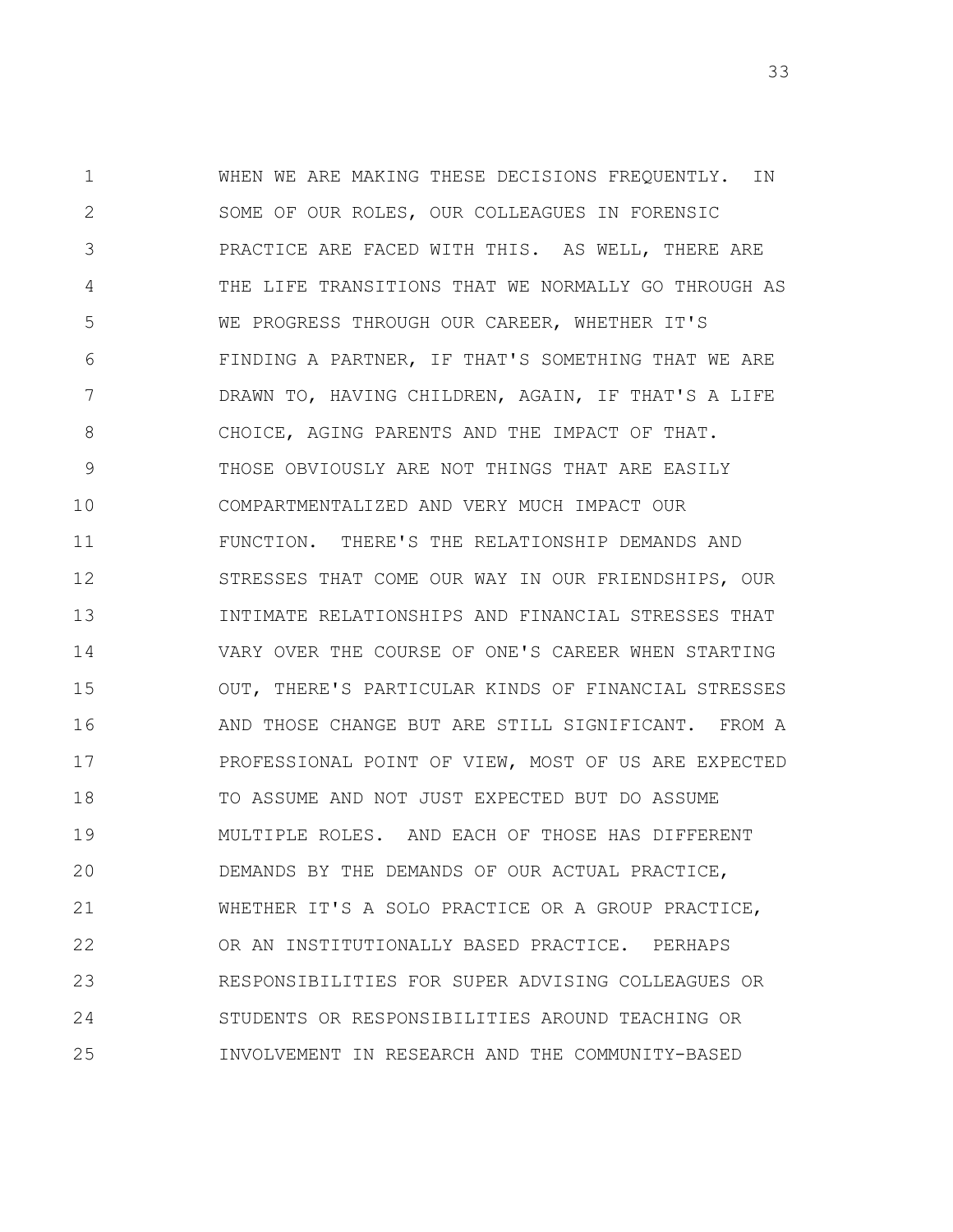1 2 3 4 5 6 7 8 9 10 11 12 13 14 15 16 17 18 19 20 21 22 23 24 25 RESPONSIBILITIES. THERE'S THE STRESS THAT COMES HAVING TO STAY ON TOP OF THE LITERATURE WHICH IS VERY VAST AND, AGAIN, ESPECIALLY IF WE ARE IN GENERAL PRACTICE, THERE'S A GREAT DEAL TO TRY TO STAY CONNECTED WITH AND BE APPRISED OF. FOR THOSE OF US WITH CASE LOADS THAT TEND TO BE UNBALANCED, WE ARE SEEING PERHAPS AN OVERPREPONDERANCE OF INDIVIDUALS WITH PERSONALLY DISORDERS OR INDIVIDUALS WHO PERHAPS BECAUSE OF OUR EXPERTISE COME TO US BECAUSE OF EXPERIENCES OF DOMESTIC ABUSE AND SO ON. IN THE ABSENCE OF THAT BALANCE, WE CAN LOSE PERSPECTIVE AND, AGAIN, WE CAN KIND OF NUMB OUT TO THE IMPACT OF WHAT IT IS THAT WE ARE HEARING, WHAT IT IS THAT WE ARE TRYING TO WORK THROUGH. AND THAT NATURALLY WILL ERODE EFFECTIVENESS. AND THERE'S THE CONFIDENTIALITY NATURE OF THE WORK. THAT CAN -- NEEDING TO BE THE KEEPER OF SECRETS, IF YOU WILL, NEEDING TO ENSURE CONFIDENTIALITY BY HOLDING THINGS WITHIN ONE 'S SELF WITHOUT THE BENEFIT OF ALWAYS BEING ABLE TO SHARE THOSE WITH PEOPLE THAT PERHAPS CAN OFFER A DIRECTIVE PERSPECTIVE AS WELL BE A SOURCE OF STRESS. FROM A CONTEXTUAL POINT OF VIEW, THERE'S ORGANIZATIONAL CULTURE, AGAIN, BE THAT INSTITUTIONAL PRACTICE CULTURES OR GROUP PRACTICE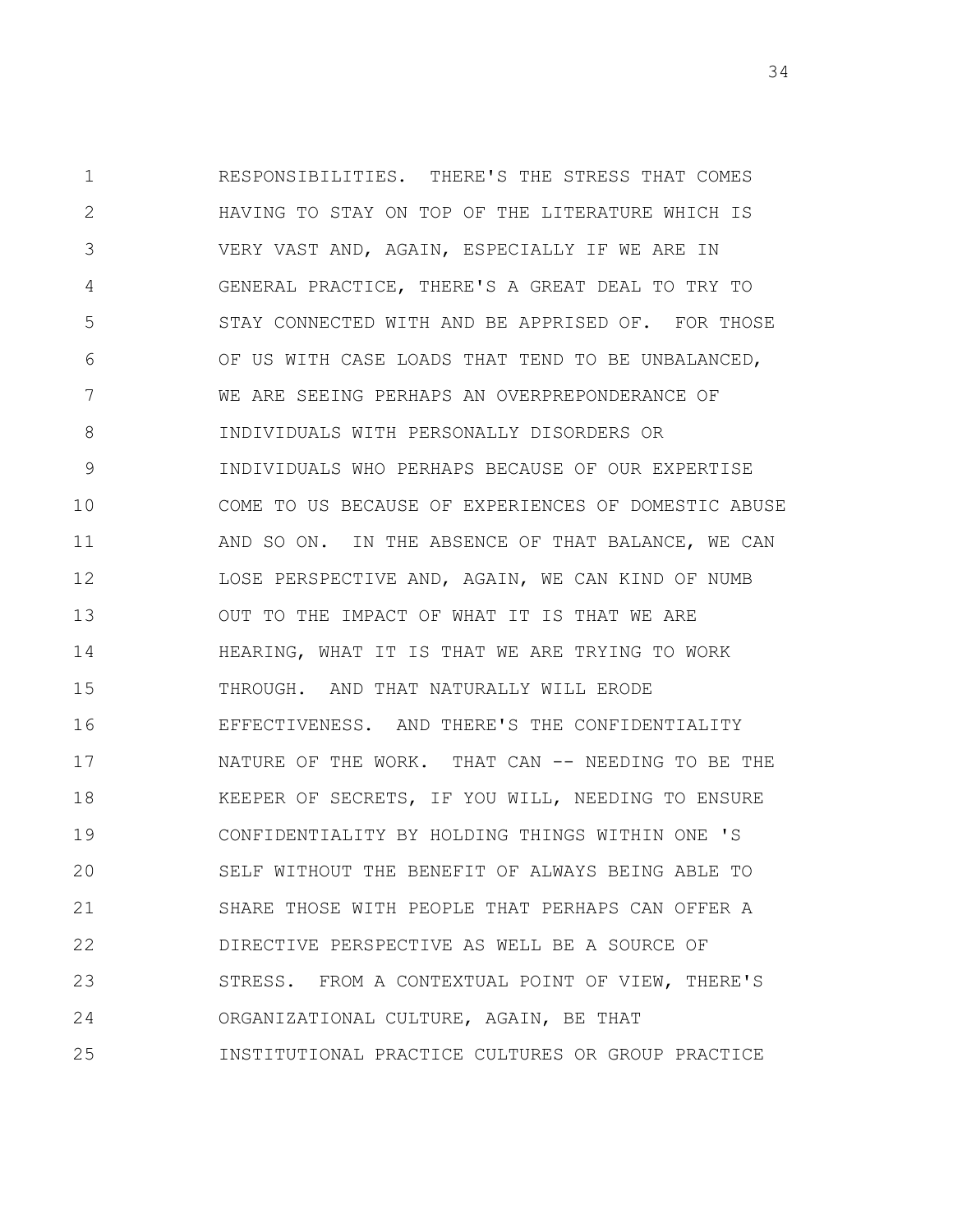1 2 3 4 5 6 7 8 9 10 11 12 13 14 15 16 17 18 19 20 21 22 23 24 25 CULTURES. THERE'S THE POWER DYNAMICS THAT WE OFTEN ENCOUNTER, WHETHER AS A FUNCTION OF INTERACTING WITH OTHER PROFESSIONALS, ADMINISTRATORS AND SO ON. AND THERE'S THE COMPETITIVENESS WITHIN THE FIELD. OFTEN TIMES THAT CAN, AGAIN, BE A SOURCE OF COMPARISON, A SOURCE OF SORT OF CHALLENGING OUR SELF-ESTEEM, SELF-CONFIDENCE AND SO ON AND SO FORTH. NEXT SLIDE PLEASE. SO I WANTED TO SHARE THIS COLLIDE WITH YOU. I WENT BACK TO THE ANNUAL REPORTS OF THE COLLEGE. I THINK THIS IS FAIRLY INSTRUCTIVE. AND IT SHOWS -- I DIDN'T PICK ALL OF THE SOURCES OF INQUIRIES AND COMPLAINTS TO THE DISCIPLINE AND COMPLAINTS COMMITTEE. BUT RATHER THE ONES THAT HAD THE HIGHEST FREQUENCY. WHAT YOU SEE HERE IS THAT THE NUMBER OF INQUIRIES AND COMPLAINTS RECEIVED BY THE COLLEGE ARE MODEST COMPARED TO TOTAL NUMBER OF REGISTERED PRACTITIONERS IN ONTARIO. THE TREND REVEALS TWO DETAILS THAT ARE WORTH NOTING. FIRST, I THINK THIS IS REALLY SIGNIFICANT, THE HIGHEST NUMBER OF INQUIRIES AND COMPLAINTS INVOLVES PROFESSIONAL ACTIVITIES THAT ARE HEAVILY WEIGHTED TO MANAGING OR NEGOTIATING RELATIONSHIPS. PSYCHOTHERAPY, SUPER VISION AND RELATIONSHIP OR INVOLVEMENT WITH REHABILITATION AND INSURANCE. IF PEOPLE WOULD LIKE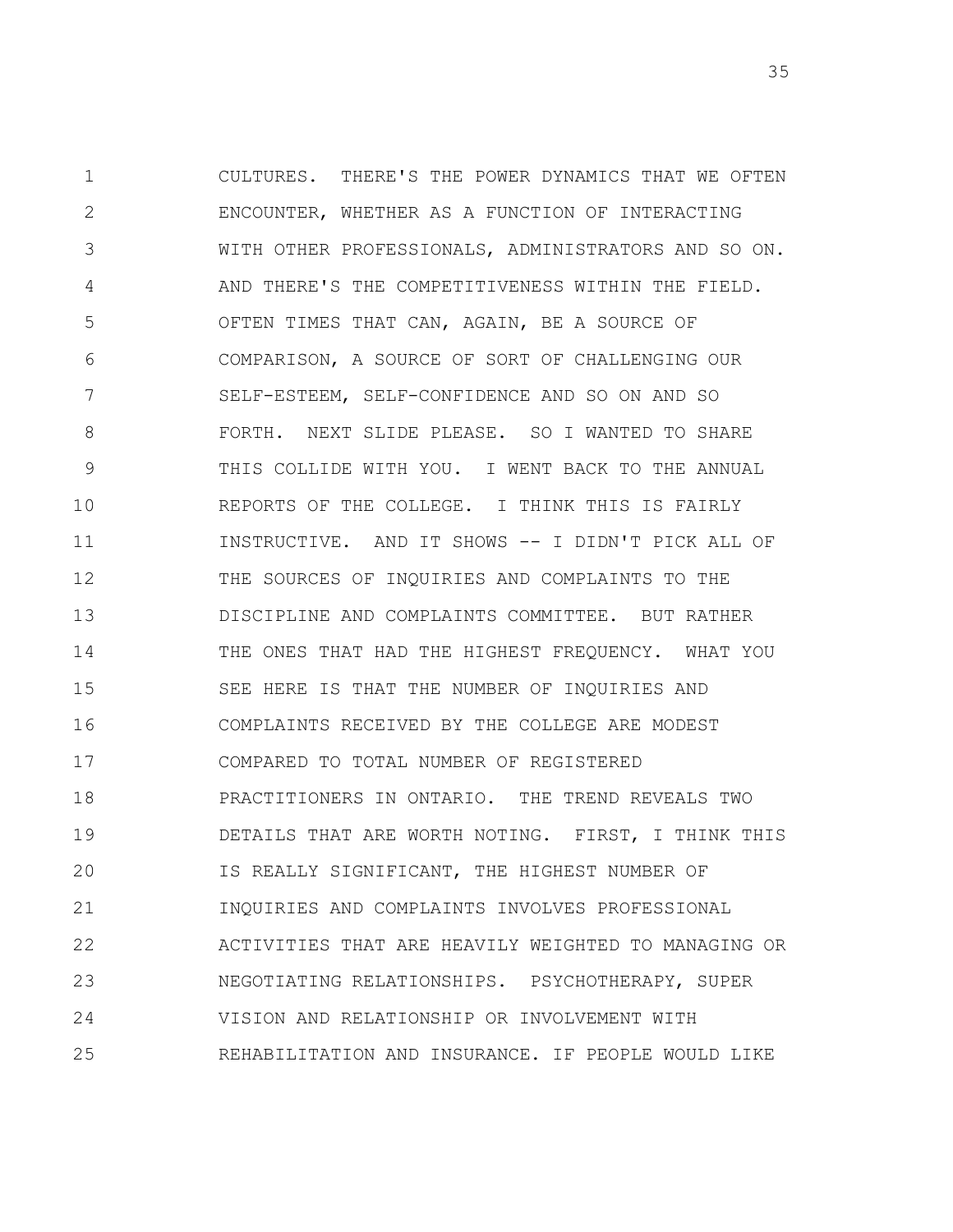1 2 3 4 5 6 7 8 9 10 11 12 13 14 15 16 17 18 19 20 21 22 23 24 25 A SEMINAR HOW TO WORK WITH INSURERS, I WOULD BE HAPPY TO PROVIDE THAT. THE NEXT OBSERVATION IS IN THE LAST FEW YEARS, WE SEE AN UPWARD TREND IN THOSE COMPLAINTS. SO ALTHOUGH THOSE FREQUENCIES DON'T NECESSARILY TELL US WHAT ACCOUNTS FOR THAT TREND, I THINK ONE FACTOR MIGHT BE THE GROWING DEMAND FOR PSYCHOLOGICAL SERVICES PARTICULARLY IN THE ABSENCE OF A CORRESPONDING INCREASE IN THE NUMBER OF PSYCHOLOGISTS AND PSYCHOLOGICAL ASSOCIATES IN THE PROVINCE. THAT'S A DEVELOPMENT I THINK THAT'S MEANT INCREASED WORKLOAD FOR MANY OF US AS STIGMA HAS BEGUN TO INCREASE, IT'S STILL THERE, BUT NOT ANYWHERE WHERE IT USED TO BE, AND I THINK AS SOME BENEFITS PACKAGES HAVE BECOME A LITTLE BIT MORE GENEROUS, THERE'S BEEN A DRAMATIC INCREASE IN THE DEMAND ON OUR -- AS WELL, I THINK THERE'S A GROWING RECOGNITION OF THE VALUE THAT PSYCHOLOGY CAN BRING. I THINK THAT RECOGNITION IS CERTAINLY THERE ON THE PART OF OUR COLLEAGUES IN MEDICINE BUT ALSO ON THE PART OF EMPLOYERS AND THE GENERAL PUBLIC. NEXT SLIDE PLEASE. SO THE GOAL OF PROFESSIONAL SELF-CARE, I WOULD SAY IS NOT JUST ABOUT SHARPENING THE MOST ESSENTIAL TOOL OF OUR TRADE BY TAKING THE STEPS NECESSARY TO REDUCE THE ERODING IMPACTS. WHEN WE ARE ABLE TO FULLY INTERNALIZE AN ATTITUDE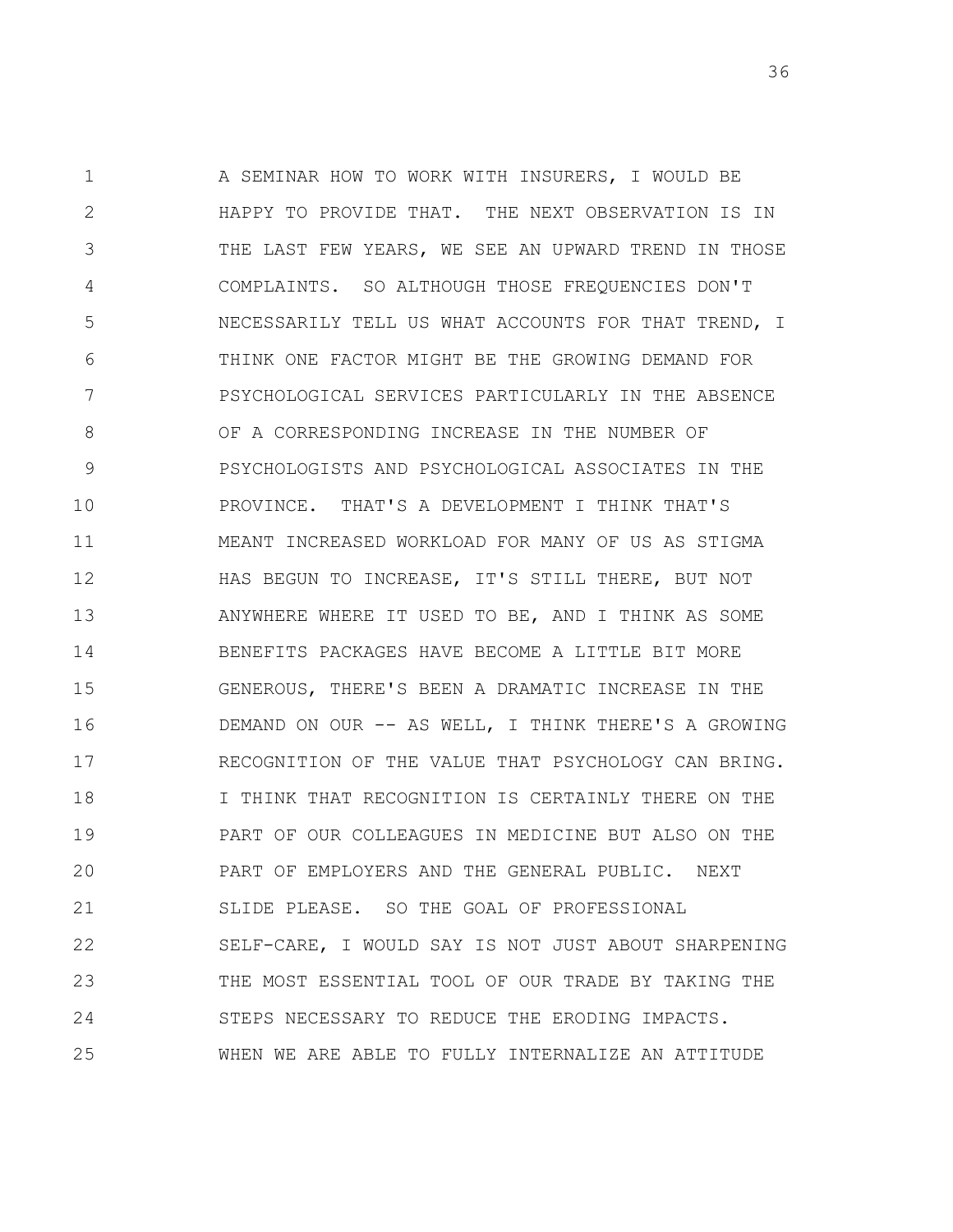1 2 3 4 5 6 7 8 9 10 11 12 13 14 15 16 17 18 19 20 21 22 23 24 25 AND A PRACTICE OF SELF-CARE, IT TRANSFORMS INTO A SET OF ATTITUDES, CHOICES, ALL OF WHICH ALLOW US TO FLOURISH BOTH PERSONALLY AND PROFESSIONALLY. SO, AGAIN, I JUST TALK TO THE APA MODEL I THINK WE NEED TO BE PRO ACTIVE AND HAVE THE NEXT SLIDE TO KIND OF EXPAND ON THAT. WE CAN APPROACH SELF-CARE IN TWO WAYS. EITHER FROM A [ INAUDIBLE ] OR A [ INAUDIBLE ] POINT OF VIEW. I THINK THEY COMPLEMENT EACH OTHER. I AM NOT ADVOCATING THAT ONE IS BETTER THAN THE OTHER. SO FROM A PROTECTION POINT OF VIEW, WHAT WE COULD CONSIDER HERE ARE ACTIVITIES OR ACTIONS THAT ARE INTENDED TO RESTORE OR [ INAUDIBLE ] AND OUR WELL BEING IN RESPONSE TO MOUNTING STRESS. SO PROTECTIVE ACTIONS BEGIN BY RECOGNIZING THAT WE ARE STRESSED AND THAT THERE IS AN IMPEDING CRISIS AND THEN TAKING THE STEPS NECESSARY TO PROTECT OR HELP US RESUME OUR USUAL FUNCTION. LIKE I SAID, THE APA MODEL A GOOD EXAMPLE OF THAT PROTECTIVE APPROACH. PROMOTION ON THE OTHER HAND IS PRIVE ONE EXAMPLE IS WHAT WE ARE DOING HERE TODAY. THE TAKING TIME TO [ INAUDIBLE ] ISSUE OF SELF-CARE. WE CAN BUILD IT INTO [ INAUDIBLE ] SO, AGAIN, JUST TO EMPHASIZE, THOSE ARE COMPLEMENTARY. BECAUSE EVEN WHEN WE TAKE STEPS AIMED AT LIFE ENHANCEMENT A GROWTH, THERE CAN BE TIMES OF UNUSUAL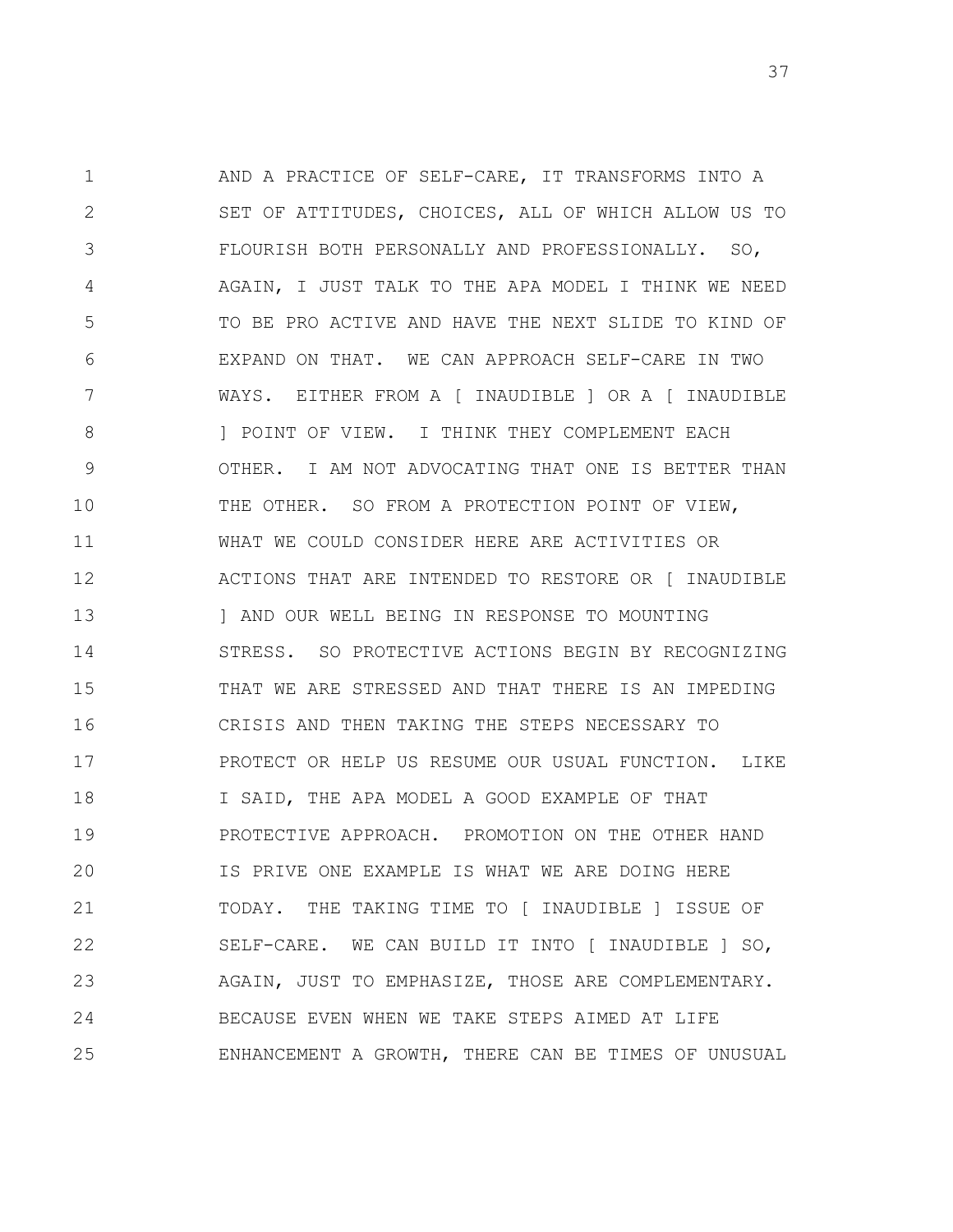1 2 3 4 5 6 7 8 9 10 11 12 13 14 15 16 17 18 19 20 21 22 23 24 25 CIRCUMSTANCES MUCH AS WHAT WE HAVE BEEN LIVING THESE LAST MONTHS. LIKE MANY OF US HAVE FOUND, THAT THE LAST SEVEN MONTHS HAVE BEEN PARTICULARLY CHALLENGING. I WILL GO TO THE NEXT SLIDE, PLEASE. SO HERE ARE A COUPLE OF DEFINITIONS. GENTRY DEFINES IT AS A NEED TO REFUEL IN HEALTHY WAYS. THAT'S MUCH MORE OF THAT PROTECTIVE APPROACH, THAT REALLY REFLECTS THAT. MYERS ON THE OTHER HAND DEFINES IT AS ENGAGEMENT IN BEHAVIOURS THAT MAINTAIN AND PROMOTE PHYSICAL AND EMOTIONAL WELL BEING AND SO THAT'S A DEFINITION THAT REFLECTS THAT MORE PREVENTATIVE APPROACH. I WILL GO TO THE NEXT SLIDE, PLEASE. THIS IS ANOTHER DEFINITION OF SELF-CARE THAT HIGHLIGHTS NOTION THAT PROFESSIONAL SELF-CARE INVOLVEMENTS ATTENDING TO SPECIFIC DIMENSIONS OF BEING, STATING THAT SELF-CARE IS A MULTI DIMENSIONAL PROCESS OF PURPOSEFUL ENGAGEMENT AND STRATEGIES THAT PROMOTE HEALTHY FUNCTIONING AND ENHANCE WELL BEING. GO TO THE NEXT SLIDE. AND SPEAK TO THAT A LITTLE BIT MORE IN TERMS OF THAT MULTI DIMENSIONALITY AND THAT MULTI FACETTED NATURE OF SELF-CARE. SO THE MULTI DIMENSIONALITY AND MULTI FACETTED NATURE INCLUDES DIMENSIONS OF PERSONAL AND PROFESSIONAL LIFE. IT'S IMPORTANT TO RECOGNIZE THEY ARE REALLY SAYING IT NEEDS TO BE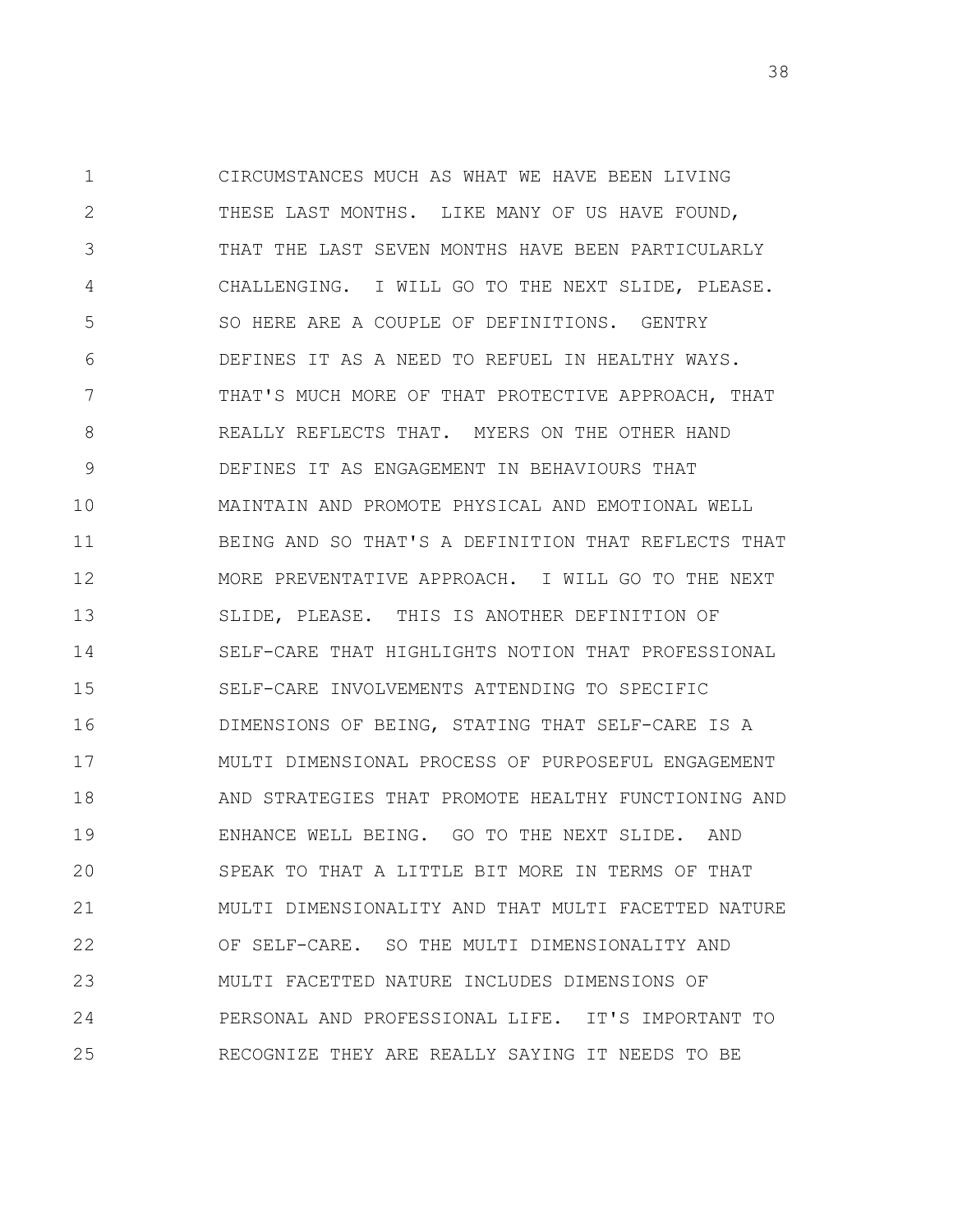1 2 3 4 5 6 7 8 9 10 11 12 13 14 15 16 17 18 19 20 21 22 23 24 25 INTENTIONAL, PURPOSEFUL, ORGANIZED AROUND A PLAN OF SPECIFIC ACTIVITIES OR BEHAVIOURS. WE TAKE GREAT CARE TO MAINTAIN A CLEAR AND IMPERMEABLE BOUNDARY BETWEEN PERSONAL AND PROFESSIONAL LIVES THAT SHOULD NOT APPLY TO SELF-CARE. WE NEED TO TAKE CARES OF YOURSELVES BOTH IN THE PERSONAL AND PROFESSIONAL REALMS. MORE SPECIFICALLY, IN ORDER TO BE EFFECTIVE, SELF-CARE NEEDS TO INCLUDE AN ATTENTIVENESS TO THE DEMANDS. AND FOR ANY OF US, WE KNOW THAT WELL THAT ONE IS GOING TO EFFECT AND DOES EFFECT THE OTHER, WHAT HAPPENS PROFESSIONALLY CERTAINLY CAN IMPACT US PERSONALLY AND WHAT HAPPENS PERSONALLY AFFECTS US PROFESSIONALLY. I REMEMBER WHEN I WENT ON INTERNSHIP. AND SO IT WAS THE FIRST TIME IN MY TRAINING WHERE I WAS DOING CLINICAL WORK FOR EIGHT HOURS OF THE DAY OR AT LEAST A GOOD PORTION OF THAT EIGHT HOURS. LISTENING TO PEOPLE, REALLY THINKING INTENSELY ABOUT THE ASSESSMENTS THAT I'M DOING. I WOULD COME HOME AND MY WIFE WANTS TO TELL ME ABOUT HER DAY. AND SHE PROBABLY WASN'T DOING ANY DIFFERENTLY THAN NORMAL. I RECALL SAYING TO HER, YOU ARE HYPER TALKING BECAUSE I THINK I HAD YET NOT QUITE GOTTEN USED TO THE DENSITY OF LISTENING AND LISTENING SO ATTENTIVELY TO PEOPLE FOR SO LONG THAT SOMEHOW IT MADE ME FEEL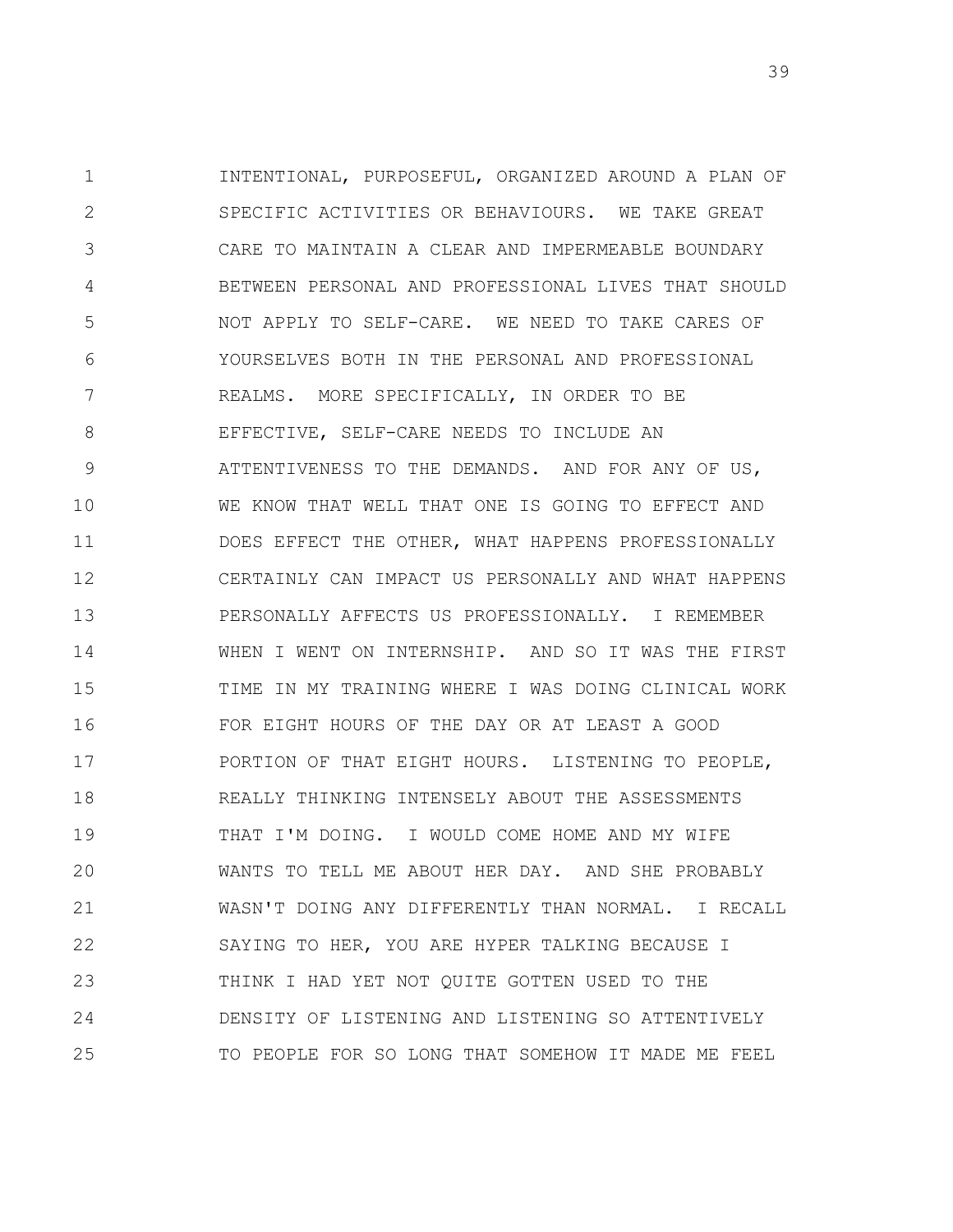1 2 3 4 5 6 7 8 9 10 11 12 13 14 15 16 17 18 19 20 21 22 23 24 25 FLOODED WHEN I HAD TO LISTEN TO HER. THAT TOOK ADJUSTMENT AND NEGOTIATION BETWEEN US. WE ARE ALSO INTRODUCED TO THE AWARENESS IN SUPER VISION IN THE EARLY STAGES OF TRAINING THAT WE NEED TO BE AWARE OF PERSONAL INFLUENCES ON THE CLINICAL WORK THAT WE DO. HOPEFULLY WE HAVE CONTINUED TO DEEPEN THAT BY TAKING TIME TO ENGAGE IN PERIODIC SELF-REFLECTION THAT ALLOWS US TO EXPAND AND DEEPEN OUR SELF-UNDERSTANDING. AND IT'S UNFORTUNATE, I THINK, THAT PERSONAL THERAPY IS NO LONGER A REQUIREMENT OF GRADUATE TRAINING. I WOULD SAY THAT IN GERMANY PSYCHOLOGISTS AND PSYCHIATRISTS, IF THEY WISH TO BE LICENCED AS PSYCHOTHERAPISTS ARE REQUIRED TO UNDERTAKE TWO YEARS OF PERSONAL THERAPY BEFORE THEY WITH RECEIVE THAT LICENCE TO CARRY ON PSYCHOTHERAPEUTIC PRACTICE. SO I THIS THERE'S A REAL NEED AND PLACE FOR CONSIDERING PERSONAL PSYCHOTHERAPY AND NOT JUST AT ONE POINT IN ONE'S CAREER BUT IT'S MAYBE SOMETHING THAT WE FIND THAT WE NEED TO REVISIT FROM TIME TO TIME. OKAY. NEXT SLIDE, PLEASE. WITH RESPECT TO THE MULTIDIMENSIONALITY OF SELF-CARE, I WOULD SAY THAT IT INVOLVES FOUR THINGS. I HAVE LISTED THEM HERE FOR YOU. EACH OF THEM REQUIRES, I THINK, ATTENTION, MAY NOT NECESSARILY BE EQUAL ATTENTION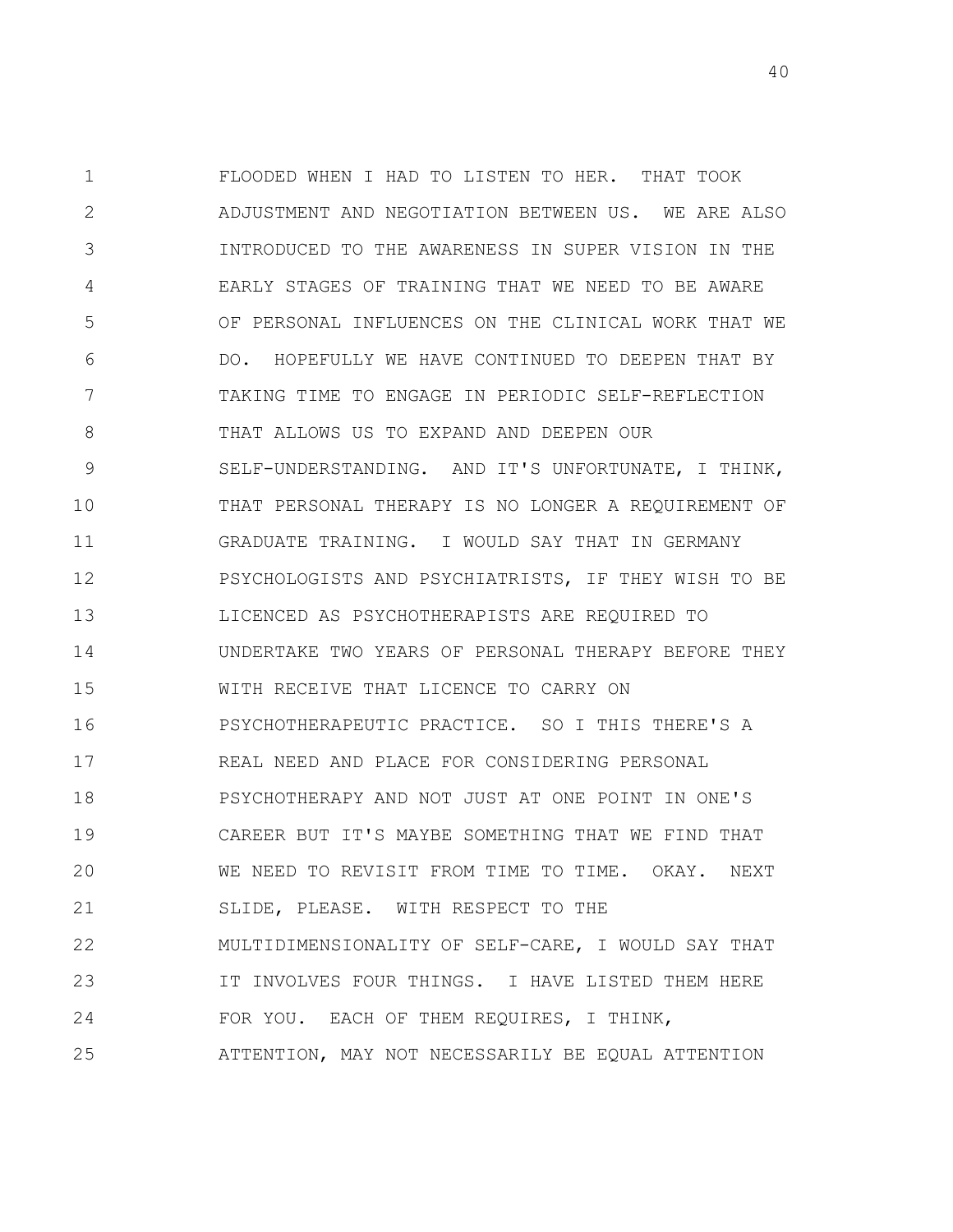1 2 3 4 5 6 7 8 9 10 11 12 13 14 15 16 17 18 19 20 21 22 23 24 25 ALL OF TIME. THAT MANY VARY OVER THE COURSE OF ONE'S CAREER, ONE THE COURSE OF ONE'S LIFE. PHYSICAL FUNCTIONING INVOLVES ATTENDING TO WELL BEING. THOSE ARE THE THINGS WE KNOW WELL, PROP PER SLEEP, BALANCED NUTRITION -- PROPER SLEEP, BALANCING NUTRITION, EXERCISE AND THE LIKE. SPIRITUAL FUNCTIONING INVOLVES AN AWARENESS IN OUR PLACE AND ROLE IN WHAT EXISTS AROUND US, INCLUDING WHAT HAS COME BEFORE US AND WHAT REMAINS WHEN WE ARE NO LONGER HERE. THAT'S A PERSONAL THING. EMOTIONAL FUNCTIONING INVOLVES AN ATTENTIVENESS TO THE EBB AND FLOW OF OUR MOODS AND HOW WE MANAGE THEM AND HOW THEY IMPACT OUR EXPERIENCE IN DAY-TO-DAY. OUR SOCIAL FUNCTIONING INCLUDES FOSTERING MEANINGFUL RELATIONSHIPS THAT ARE BASED ON MUTUALITY INCLUDING THE EXTENT TO WHICH WE EXPERIENCE A SENSE OF BELONGING TO THE BROADER COMMUNITY BEYOND KIN. IN TERMS OF THE MULTI FACETTED NATURE OF SELF-CARE, I ORGANIZED THAT FOR YOU. THIS COMES OUT OF SOME RESEARCH. NOT JUST MY OWN HEAD. INTO THESE FOUR CATEGORIES. THE COGNITIVE EFFECTIVE AXIS, A NEED BASED AXIS, AND PERSONAL AXIS AND INTERPERSONAL. COGNITIVE EFFECTIVE ARE BEING ATTENTIVE...WITH RESPECT TO NEED, HAVING AN AWARENESS OF NEEDS INCLUDES KNOWING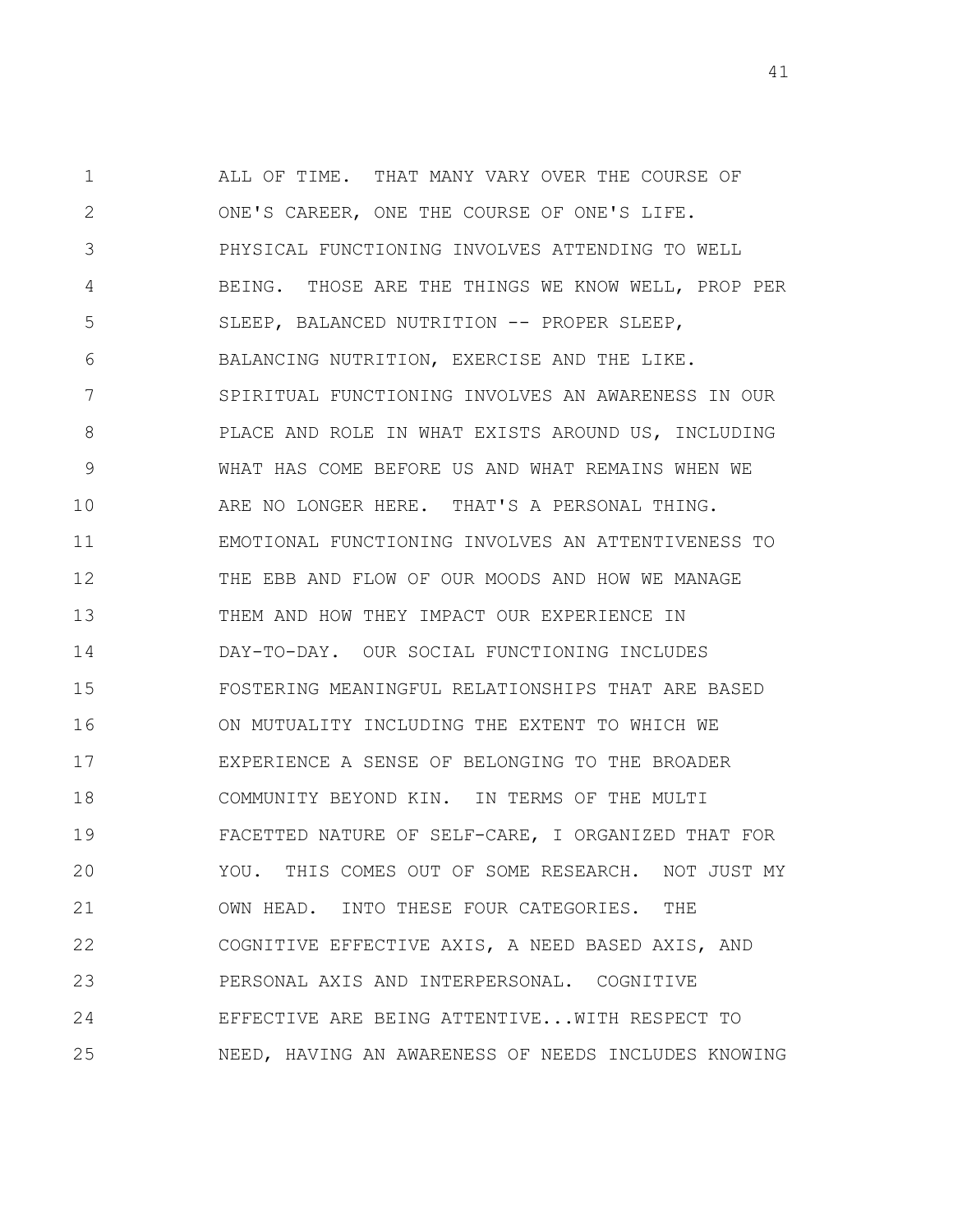1 2 3 4 5 6 7 8 9 10 11 12 13 14 15 16 17 18 19 20 21 22 23 THE NEEDS THAT ARE FULFILLED IN OUR LIVES AND THE ATTITUDE THAT'S BORNE OUT OF THAT AS WELL AS THE NEEDS THAT REMAIN UNFULFILLED AND MAY NEVER BE AND THE WHAT IS THAT IMPACTS OUR ATTITUDES AND EXPECTATIONS. HAVING CLARITY REGARDING OUR RELATIONSHIPS, OUR RELATIONAL, OUR ATTACHMENT STYLE, OUR NEED FOR RELATEDNESS AND INTIMACY, OUR CAPACITY TO GIVE AND RECEIVE AFFECTION, OUR SEXUAL SENSUAL BEING AND HOW THOSE NEEDS ARE FULFILLED OR UNFULFILLED AND THE IMPACT. TAKING STOCK OF THE INTRAPERSONAL RELATIONSHIP, HOW WE VIEW AND TREAT OURSELVES. FOR INSTANCE, OUR EXPERIENCE OF OUR OWN COMPANY WHEN ALONE AND FREE OF DISTRACTION. NEXT SLIDE. SO WHAT I WANT TO DO FOR THE REMAINDER OF THE TALK IS TO UNDERSCORE THAT SELF CARE IS NOT A ONE SIZE FITS ALL. IT IS DEPENDENT ON OUR OWN UNIQUE CIRCUMSTANCES INCLUDING LIFE STAGE, CAREER STAGE, AND A HOST OF OTHER FACTORS . I'M GOING TO GET INTO THAT VERY SHORTLY BUT I THINK WE ARE GOING TO TAKE, WHAT, ABOUT A FIVE MINUTE BREAK HERE, BARRY. IS THAT RIGHT? OR TEN MINUTE? >> I THINK WE ARE MAKING -- HI, EVERYONE. I THINK WE ARE MAKING BRISK PROGRESS. IT'S REASONABLE TO TAKE A TEN-MINUTE BREAK HERE. I

HAVE ON MY CLOCK 10:12. WE WILL BE BACK AT

24

25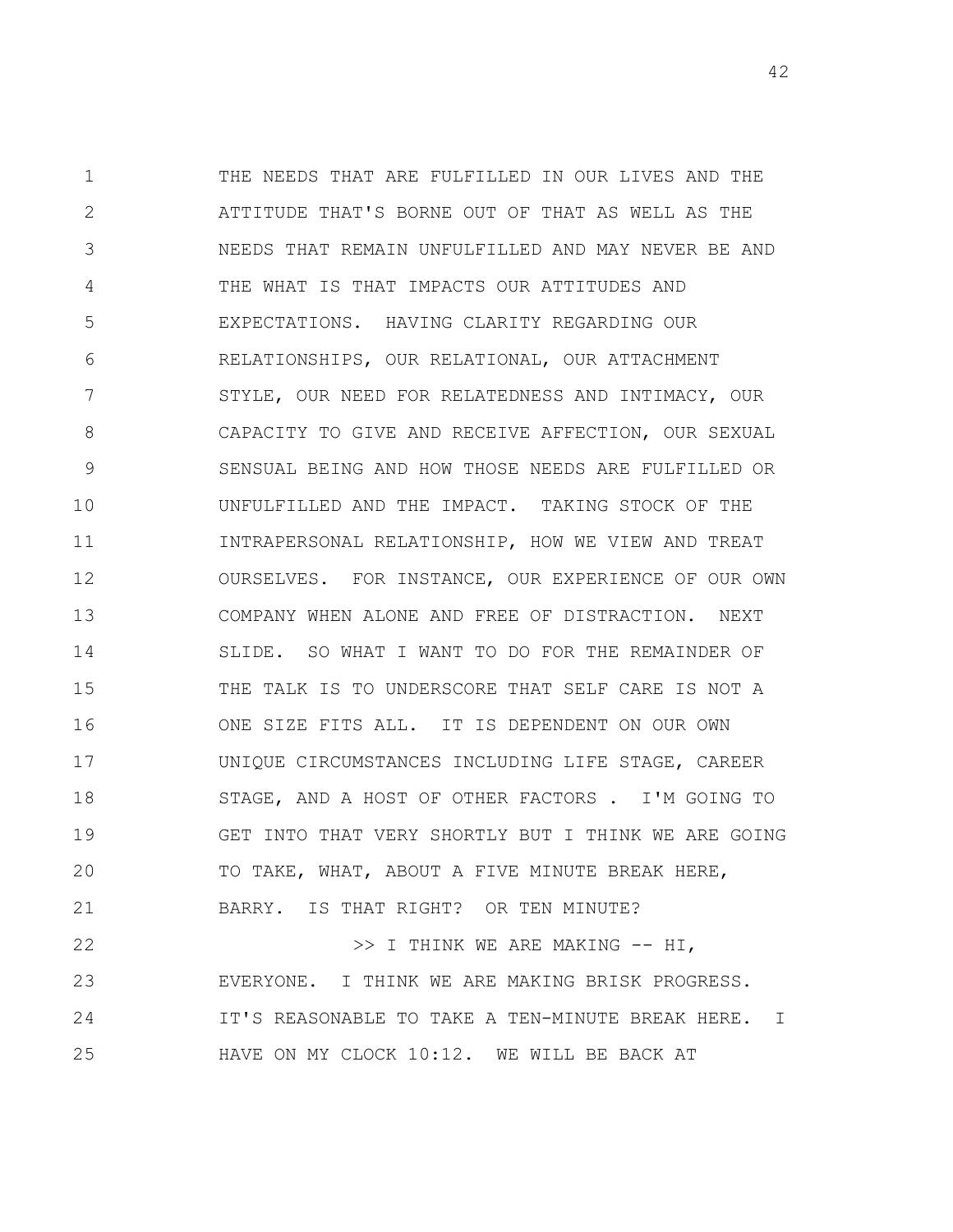1 2 3 4 5 6 7 8 9 10 11 12 13 14 15 16 17 18 19 20 21 22 23 24 25 APPROXIMATELY 10:22 OR LET'S CALL IT 10:25. >> WELCOME BACK. I HOPE YOU HAD A CHANCE TO REFRESH AND HOPEFULLY GET SOMETHING TO SNACK ON OR TO DRINK. WE WILL JUST CARRY ON FROM WHERE WE LEFT OFF. WE ARE ABOUT HALFWAY THROUGH. I WILL HAVE THE NEXT SLIDE. BEFORE THE BREAK, I MADE THE COMMENT THAT SELF-CARE IS NOT A ONE SIZE FITS ALL PHENOMENON. IT REALLY DEPENDS ON CONTEXT. OVER THE COURSE OF OUR LIVES AND OUR CAREERS BOTH THE STRESSES AND THE NEEDS THAT WE EXPERIENCE VARY. THEY DEPEND ON CERTAINLY A NUMBER OF FACTORS, OUR STAGE IN LIFE, WHERE WE ARE IN OUR CAREER, AND THEY ARE IMPACTED ALSO BY WHERE WE LIVE AND WHERE WE WORK. SO, FOR EXAMPLE, OUR PRACTICE LOCATION MAY IMPACT THE AVAILABILITY OF THINGS LIKE THE PEER RECONCILIATION AND SUPPORT THAT MAY BE AVAILABLE TO US OR THE AVAILABILITY OF PROFESSIONAL DEVELOPMENT OPPORTUNITIES. OR EVEN OUR ACCESS TO EXTENDED FAMILY AND OTHER SUPPORTS THAT ARE HELPFUL IN INSULATING US FROM TESS AND THE -- FROM TESS STRESS AND THE TESTIMONIES OF LIFE. THE CAREER DEMANDS OF OUR PARTNER, PARENTS DEMANDS OR DEMANDS THAT COME FROM CARING FOR AGING PARENTS, THOSE ARE VERY SIGNIFICANT ASPECTS OF OUR LIVES THAT DO HAVE AN IMPACT OF HOW WE FUNCTION. THE DEMOGRAPHIC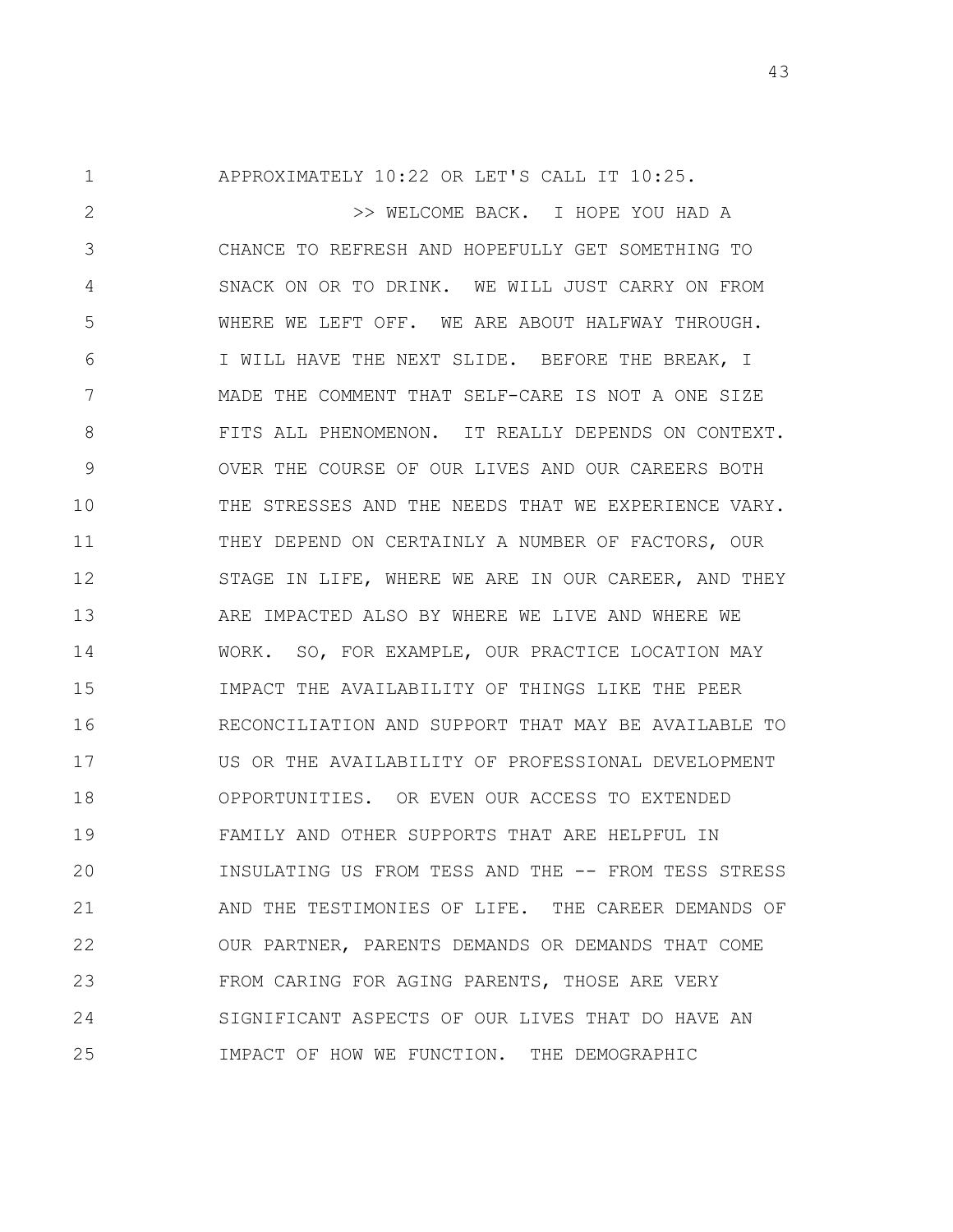1 2 3 4 5 6 7 8 9 10 11 12 13 14 15 16 17 18 19 20 21 22 23 24 25 CHARACTERISTICS OF THE CLIENT POPULATION THAT WE WORK WITH. I MENTION THE IMPACT OF NOT HAVING A BALANCED CASE LOAD. THINGS LIKE ETHNICITY OF OUR CLIENTS, THE SOCIOECONOMIC STATUS OF AGES OF CLIENTS, THESE ARE FACTORS THAT DEFINE THE TYPE OF DEMANDS THAT WE EXPERIENCE AND IN TURN THEN HAVE AN INFLUENCE ON THE LEVEL OF STRESS THAT WE ENCOUNTER. NATURALLY THE SPECIFIC DEMANDS AND STRESSES WE ENCOUNTER SHOULD ALSO INFORM WITH WE DO FOR SELF-CARE. FOR EXAMPLE, SOME OF WHAT MAY HAVE BEEN VERY EFFECTIVE AND NECESSARY AT THE OUTSET OF OUR CAREER AT AGE 29 OR 30 MAY BE QUITE ILL FITTING AT AGE 50 WHEN WE HAVE TAKEN ON PERHAPS INCREASED ADMINISTRATIVE DUTIES OR MORE SUPER VISION RESPONSIBILITIES. SO THIS IS A STUDY THAT WAS DONE THAT REALLY LOOKED AT THAT ISSUE. IN THIS STUDY, THEY LOOKED AT THE MOST PREVALENT STRESSES EXPERIENCED BY PSYCHOLOGIES DURING EARLY, MIDDLE AND LATE CAREER STAGES. YOU NOTICE FROM THE SLIDE THAT THIS TIME SPANS ARE NOT EQUAL BUT IT SEEMED TO MAKE REASONABLE SENSE WHEN THEY EXAMINED THE DATA AT THESE DIFFERENT TIME POINTS. IN THE EARLY CAREER STAGE, THE MOST PREVALENT STRESSORS REPORTED BY PSYCHOLOGISTS INCLUDED MANAGING STUDENT DEBT AND HAVING TO CONSOLIDATE THAT, THE STRESSES OF GOING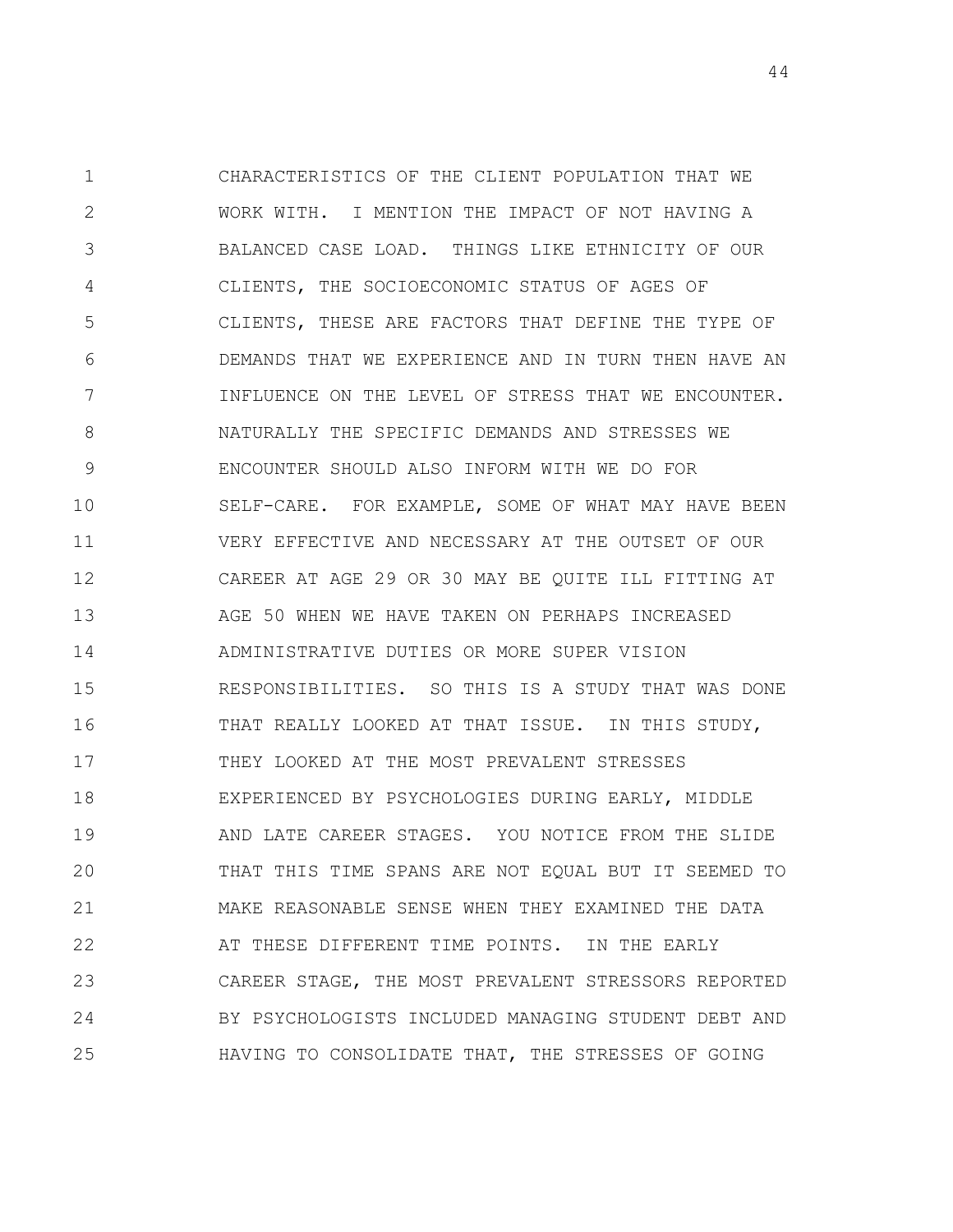1 2 3 4 5 6 7 8 9 10 11 12 13 14 15 16 17 18 19 20 21 22 23 24 25 THROUGH LICENCING AND THE REQUIREMENTS OF THAT, SECURING EMPLOYMENT, PARTICULARLY EMPLOYMENT THAT IS IN A PLACE THAT YOU WANT TO BE OR THAT'S OF THE TYPE THAT YOU WANT, DEVELOPING AND FORMING YOUR OWN PROFESSIONAL IDENTITY AS YOU LET GO OF YOUR IDENTITY AS A STUDENT AND FOR A NUMBER OF PEOPLE IN EARLY CAREER THERE'S ALSO THE ADDED STRESS OF STARTING A FAMILY, BE THAT GETTING MARRIED OR HAVING CHILDREN OR BOTH. MID CAREER SPANNED FROM IN THIS SAMPLE SPANNED FROM EIGHT YEARS POST LICENSURE TO 20 YEARS OF PRACTICE. AND THERE THE STRESSORS INCLUDING SUPER VISION OF JUNIOR COLLEAGUES, DEMANDS OF PARENTING, PARTICULARLY AS INTO HAVING TEENAGERS AS SOME OF YOU KNOW, THAT CAN BE STRESSFUL AND CARING FOR AGING PARENTS. SO THAT SANDWICH GENERATION PHENOMENON. IN THE LATE CAREER STAGE, THIS IS 20 YEARS PLUS, THE STRESSORS TEND TO REVOLVE AROUND THE EXPERIENCE OF REVIEWING ONE'S CAREER CONTRIBUTIONS, LOOKING BACK, REFLECTING ON THE MEANING OF THE WORK THAT ONE AS DONE, ASSESSING READINESS FOR RETIREMENT AND NEGOTIATING THAT PROCESS AND COPING WITH LOSSES. NOW, THIS IS MORE THAN JUST WHAT WE WOULD TYPICALLY THINK. IT'S NOT JUST PERHAPS LOSING PARENTS OR LOSING FRIENDS AND ACQUAINTANCES OR OTHER FAMILY MEMBERS AS WE AGE,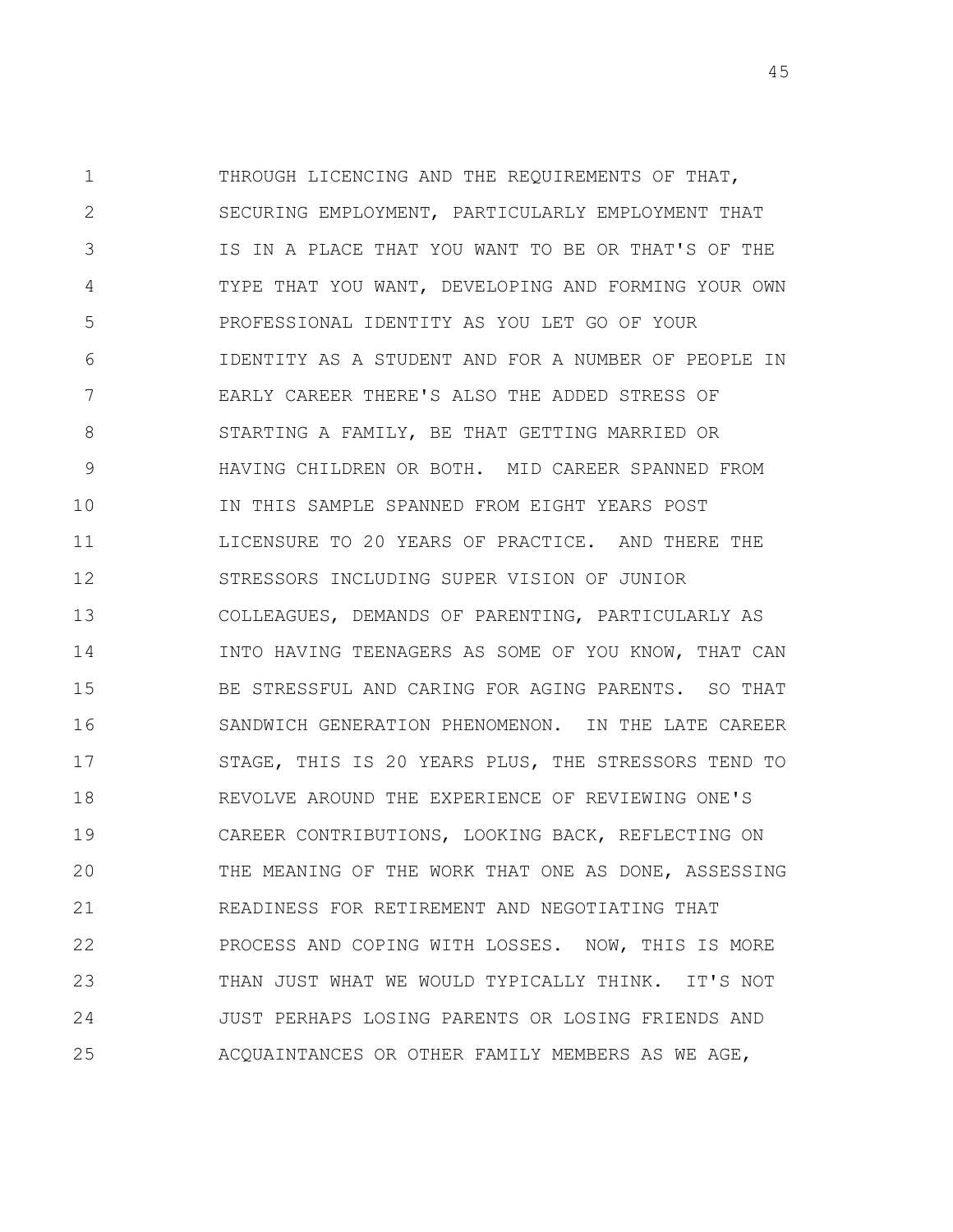1 2 3 4 5 6 7 8 9 10 11 12 13 14 15 16 17 18 19 20 21 22 23 24 25 BUT AS ONE APPROACHES RETIREMENT, THERE'S ALSO THE LOSS THAT COMES FROM IN A VERY CONCENTRATED PERIOD OF TIME, HAVING TO SAY GOOD-BYE TO A BUNCH OF PATIENTS AND LETTING GO OF WHAT HAD BEEN A DEFINING IDENTITY FOR A GOOD NUMBER OF YEARS, 20 PLUS YEARS OF ONE'S LIFE. AND SO IT'S A VERY COMPLEX AND, AGAIN, MULTI LAYERED EXPERIENCE OF LOSS THAT TOUCHES ON ALL ASPECTS OF THE PERSON'S LIFE BOTH PERSONAL AS WELL AS PROFESSIONAL. NEXT SLIDE. IN THE SAME STUDY, THE INVESTIGATORS FOUND THAT PSYCHOLOGISTS IN THE EARLY STAGE OF THEIR CAREER CERTAINLY WORKED MORE HOURS, THEY DID MORE PAPER WORK AND SPENT MORE TIME DOING TESTING THAN THEIR COUNTER PARTS IN BOTH THE MIDDLE AND LATE CAREER AND SO, AGAIN, THAT BEGINS TO KIND OF INFORM THE TYPE -- NOT ONLY THE TYPE OF STRESSES BUT PERHAPS HOW ONE MIGHT NEED TO RESPOND TO THOSE STRESSES. EARLY CAREER PSYCHOLOGISTS ALSO REPORTED EXPERIENCING MORE NEGATIVE COMPLAINT BEHAVIOURS THAT COME TOWARDS THEM. -- CLIENT BEHAVIOURS. THERE'S NO REAL EXPLANATION PROVIDED BUT YOU CAN THINK ABOUT SOME OF YOUR OWN EXPERIENCES AND WHY THAT MIGHT BE. AND THEY ALSO REPORTED HAVING LESS CONTROL OVER THEIR WORKPLACE AS COMPARED TO THEIR MORE EXPERIENCED COUNTER PARTS. NEXT SLIDE PLEASE.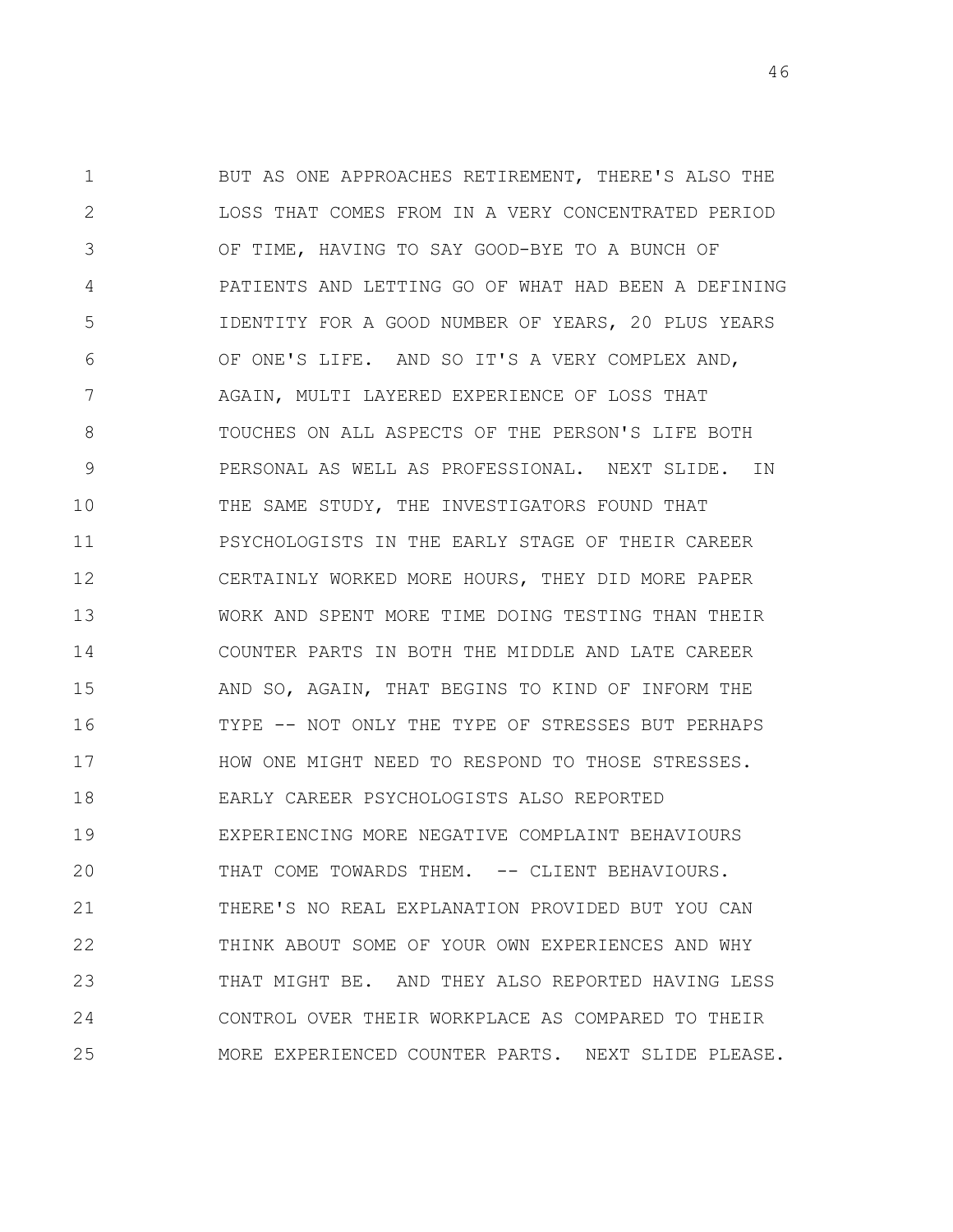1 2 3 4 5 6 7 8 9 10 11 12 13 14 15 16 17 18 19 20 21 22 23 24 25 SOME OF THE RISKS, THEN, THAT COME WHEN WE LOOK AT THAT STAGE, THE EARLY CAREER STAGE. EARLY CAREER CLINICIANS EXPRESSED GREATER INTENT TO POTENTIALLY LEAVE THEIR CURRENT POSITIONS, SUGGESTING THAT STARTING POSITION MAY NOT NECESSARILY BE THE ONE THAT A PERSON VIEWS AS THEIR IDEAL ROLE IN PROFESSIONAL LIFE. RELATEDLY, THEY ARE STRESS SATISFIED WITH THEIR CURRENT POSITION. THEY HAVE GREATER FEELINGS OF BEING OVERWHELMED BY THEIR CASE LOADS. IT'S NOT UNUSUAL PARTICULARLY IN LARGE DEPARTMENTS TO KIND OF SHUFFLE OFF A BUNCH OF REFERRALS. THEY HAVE GREATER PERCEIVED STRESS. MORE DAYS OF POOR MENTAL HEALTH, HIGH LEVELS OF EMOTIONAL EXHAUSTION AND A LOWER SENSE OF PERSONAL ACCOMPLISHMENT. NEXT SLIDE PLEASE. I WOULD JUST SAY ACTUALLY IT DOESN'T MATTER WE DON'T NEED THE SLIDE, BUT I WOULD SAY THAT THOSE STRESSES HAVE BEEN PARTICULARLY CHALLENGING, I THINK, FOR OUR COLLEAGUES WHO HAVE ADMINISTRATIVE ROLES IN INSTITUTIONALLY-BASED PRACTICES AND IT MAKES IT VERY DIFFICULT OR PERHAPS MORE DIFFICULT TO RECRUIT PSYCHOLOGISTS PARTICULARLY EARLY CAREER PSYCHOLOGISTS SO WE HAVE A NUMBER OF POSITIONS IN THE PROVINCE IN HOSPITAL SETTINGS THAT CONTINUE TO GO UNFILLED. EARLY CAREER PSYCHOLOGISTS TENDS TO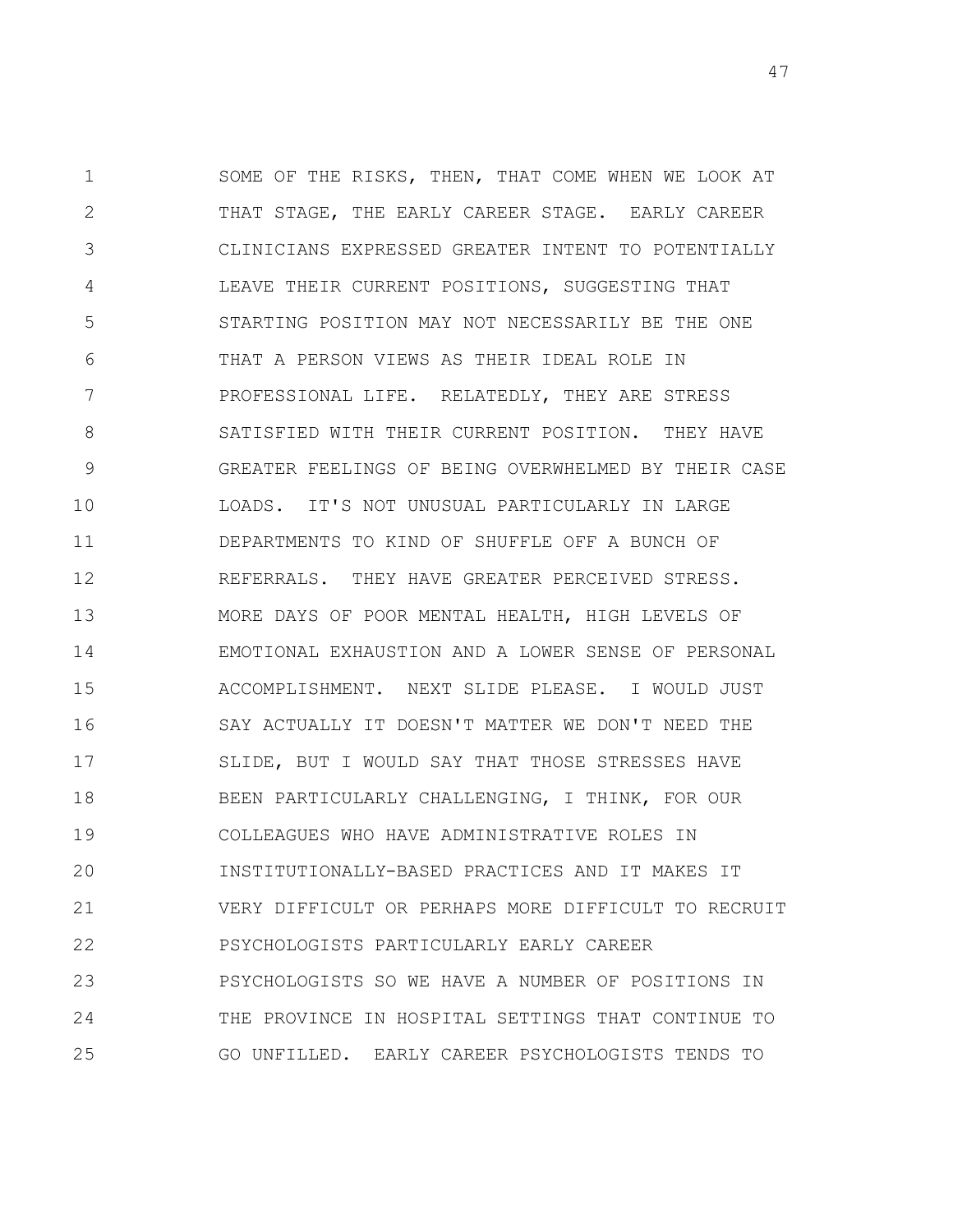1 2 3 4 5 6 7 8 9 10 11 12 13 14 15 16 17 18 19 20 21 22 23 24 25 SPENT LESS TIME IN ENGAGED PROFESSIONAL DEVELOPMENT ACTIVITIES WHICH IS, AGAIN, SOMEWHAT CONCERNING GIVEN THAT THAT'S LIKELY WHEN YOU NEED MORE PROFESSIONAL DEVELOPMENT ACTIVITY THAN LATER ON. ALTHOUGH WE, I MEAN, WE NEED THAT ALL THROUGH THE COURSE OF OUR CAREER BUT WE ARE STILL AT THE POINT IN THE EARLY STAGES OF RAPID AND MORE INTENSE LEARNING. THEY WERE CERTAINLY LESS ATTENTIVE TO TRYING TO WORK TOWARDS A PERSONAL BALANCE IN THEIR LIVES. AND MUCH LESS RELIANT ON COGNITIVE STRATEGIES TO MANAGE LIFE AND WORK DEMANDS. THEY WERE ALSO MUCH LESS INTENTIONAL ABOUT TRYING TO ESTABLISH A SENSE OF BALANCE. AND GO TO THE NEXT SLIDE PLEASE. SO BASED ON SOME OF THAT WORK, THEN, THEY BEGAN DEVELOPING WHAT THEY CALLED THE SELF-CARE ASSESSMENT OF PSYCHOLOGISTS OR THE SCAT. IT'S A 21 -- IN THE END, A 21-ITEM MEASURE THAT WAS DEVELOPED USING ACCEPTED METHODOLOGY FOR SCALE DEVELOPMENT. THEY SAMPLED OR THEY WROTE OUT TO A SAMPLE OF 1500 LICENCED PSYCHOLOGISTS IN THE STATE OF ILLINOIS. AND ALL OF THEM WERE SENT THIS MEASURE, THE ITEMS WERE DEVELOPED BY A LIST OF EXPERTS. AND FROM THAT 1500 PSYCHOLOGISTS, THEY THAT A IMPORTANCE RATE OF 27 PERCENT, OR 403 PSYCHOLOGISTS THAT SENT IN USABLE RESPONSES. 71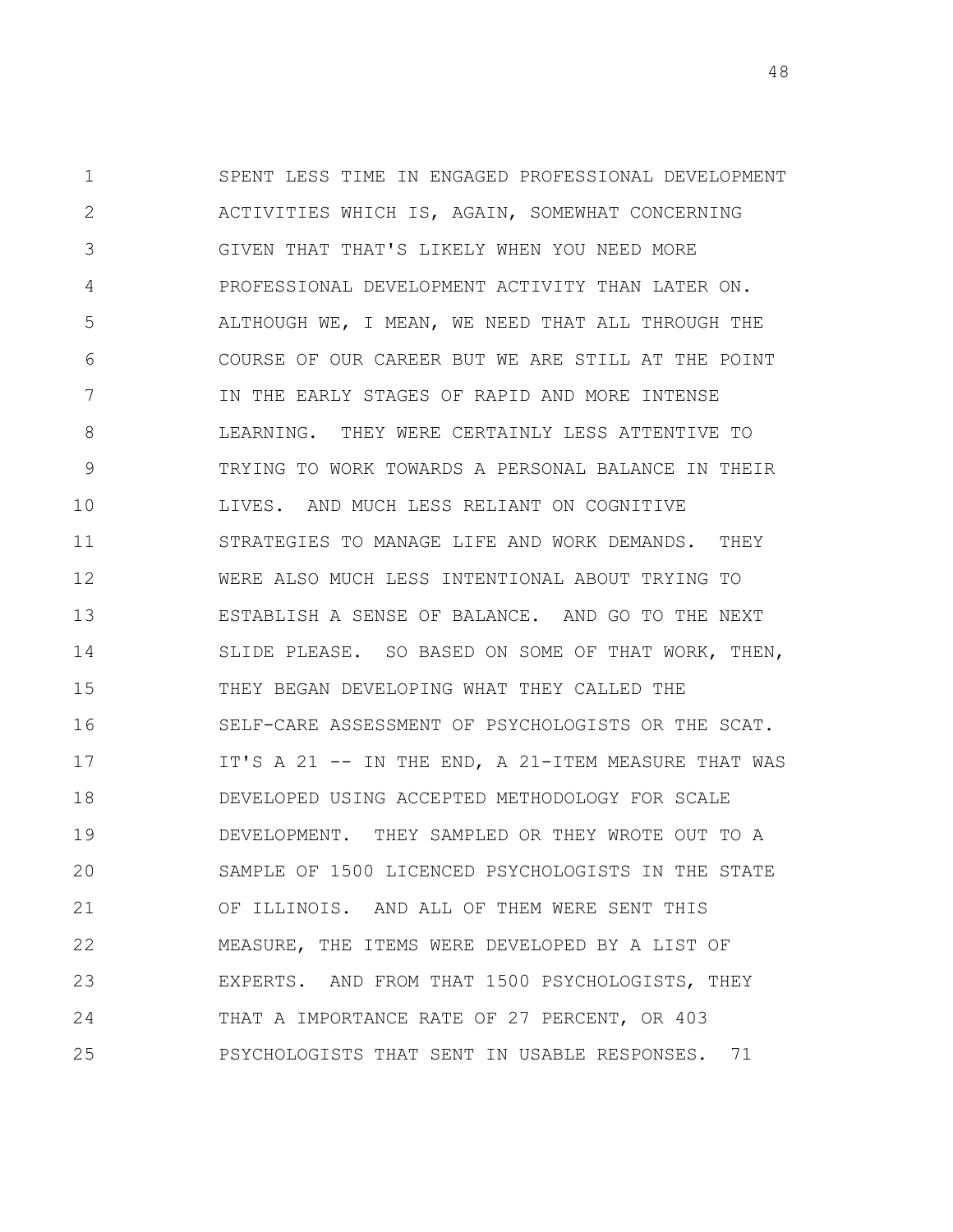1 2 3 4 5 6 7 8 9 10 11 12 13 14 15 16 17 18 19 20 21 22 23 24 25 PERCENT FOR WOMEN. 87 PERCENT CAUCASIAN. 36 AND A HALF PERCENT IN SOLO PRACTICE. 27 PERCENT IN GROUP, INDEPENDENT PRACTICE. AND THE REMAINING IN COMMUNITY BASED OUTPATIENT CLINICS. THE VALIDITY WAS ESTABLISHED USING EXCEPTED PRINCIPLES, USING A TWO-STAGE PROCESS. IN THE INITIAL STAGE, THEY USED EXPLORATORY FACTOR ANALYSIS AND CORRELATIONS BETWEEN THE FACTORS THAT STARTED TO TAKE SHAPE, WHICH YOU SEE HERE ON THE SCREEN AND SOME ESTABLISHED MEASURES THAT ASSESS EACH CONSTRUCT. IN THE SECOND STUDY, THEY TOOK THAT INSTRUMENT, THE SAME INSTRUMENT, AND SUBJECTED IT TO CONFIRMATORY FACTOR ANALYSIS. THESE WERE THE FIVE THAT WERE ULTIMATELY DESCRIBED THE EXPERIENCES AROUND SELF-CARE. SO PROFESSIONAL SUPPORT, PROFESSIONAL DEVELOPMENT, LIFE BALANCE, COGNITIVE STRATEGIES, AND DAILY BALANCE. I WILL GET INTO EACH OF THOSE NOW. SO I WILL GO TO THE NEXT SLIDE. SO PROFESSIONAL SUPPORT INCLUDED THE ITEMS AS YOU SEE THEM THERE, NOT EXACTLY IN THAT FORM, THEY ARE WRITTEN OUT DIFFERENTLY AND PEOPLE PROVIDE A RATING FOR EACH. THE FIRST IS CULTIVATING COLLEGIAL RELATIONSHIPS, AVOIDING WORKPLACE ISOLATION, SHARING REWARDING AND STRESSFUL WORK EXPERIENCES AND CREATING AND MAINTAINING PROFESSIONAL SUPPORT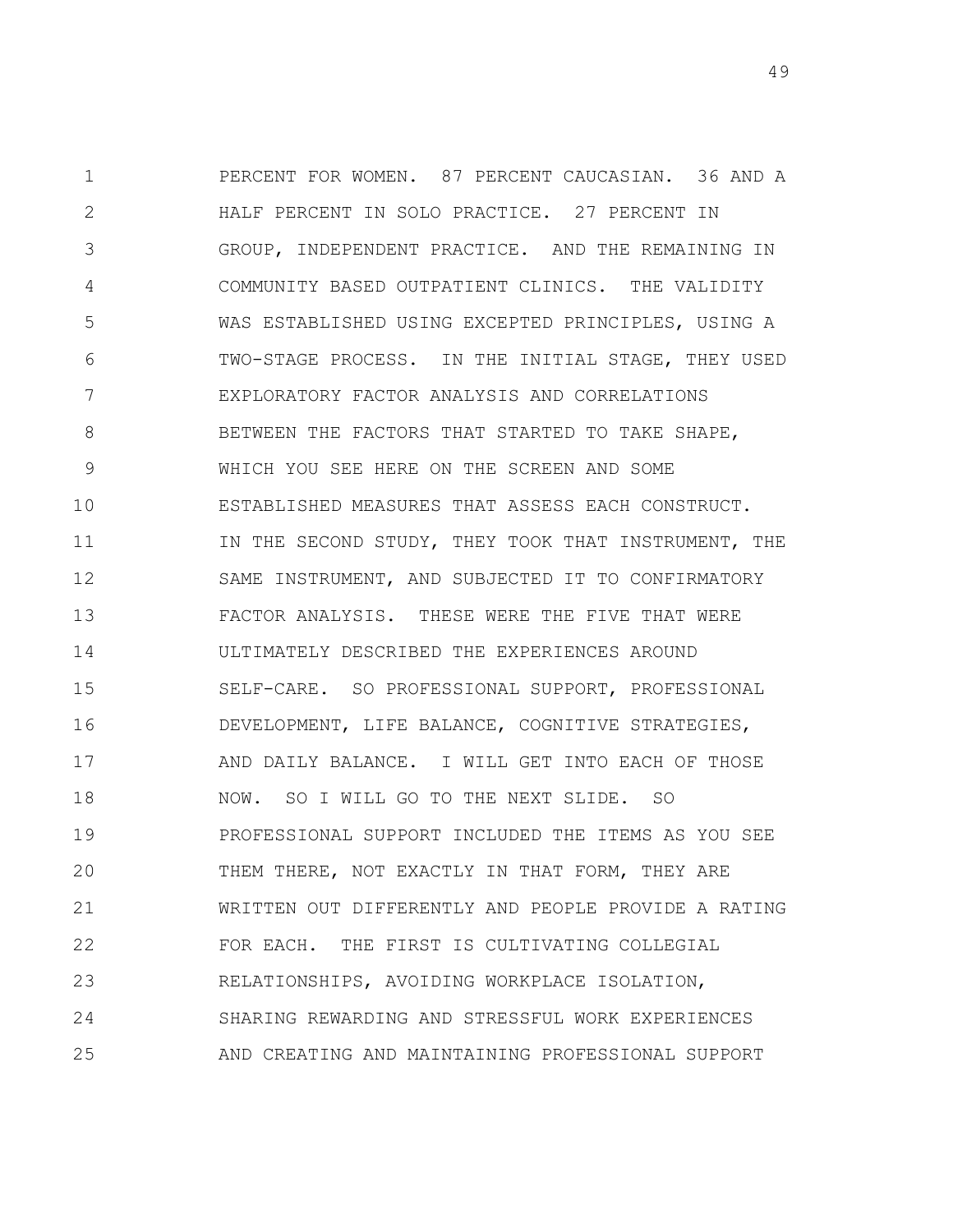1 2 3 4 5 6 7 8 9 10 11 12 13 14 15 16 17 18 19 20 21 22 23 24 25 SYSTEMS. THE NEXT SLIDE, PLEASE. PROFESSIONAL DEVELOPMENT INCLUDED ENGAGING IN PROFESSIONAL DEVELOPMENT ACTIVITIES, PARTICIPATING IN PROFESSIONAL ORGANIZATIONS WHETHER THEY ARE LOCAL ACADEMIES, PROVINCIAL ASSOCIATIONS OF PSYCHOLOGY OR NATIONAL ASSOCIATIONS OF PSYCHOLOGY. STAYING CURRENT WITH THE LITERATURE. PARTICIPATING IN WORK RELATED SOCIAL AND COMMUNITY EVENTS, AND MAXIMIZING TIME IN PROFESSIONAL ACTIVITIES THAT ONE EXPERIENCES AS ENJOYABLE AND MEANINGFUL. THE NEXT SLIDE, PLEASE. LIFE BALANCE INCLUDED CONNECTED WITH PEOPLE THAT ONE ENJOYS BOTH IN AND OUTSIDE OF ONE'S WORTH. SPENDING TIME WITH FAMILY AND FRIENDS ENGAGE, IN ACTIVITIES OR WITH PEOPLE WHO ARE COMFORTING AND FOSTERING SOCIAL CONNECTIONS AND A SENSE OF THE BELONGING. THAT IDEA OF CONNECTING AND FEELING CONNECTED TO A BROADER COMMUNITY. NEXT SLIDE. COGNITIVE STRATEGIES IS A BIT OF A MISLABEL BECAUSE IT INVOLVES BOTH COGNITION AND EFFECT . BEING AWARE OF ONE'S FEELINGS AND NEEDS AND ATTUNEMENT TO ONE'S ACTIONS TO CLIMATES, REALLY ISSUES AROUND -- CLIENTS -- ISSUES AROUND TRANSFERENCE AND TAKING A PROACTIVE APPROACH TO CLANGING AT WORK. YOU SEE CAPTURED IN THAT COGNITION, EFFECT AS WELL AS BEHAVIOUR. THE NEXT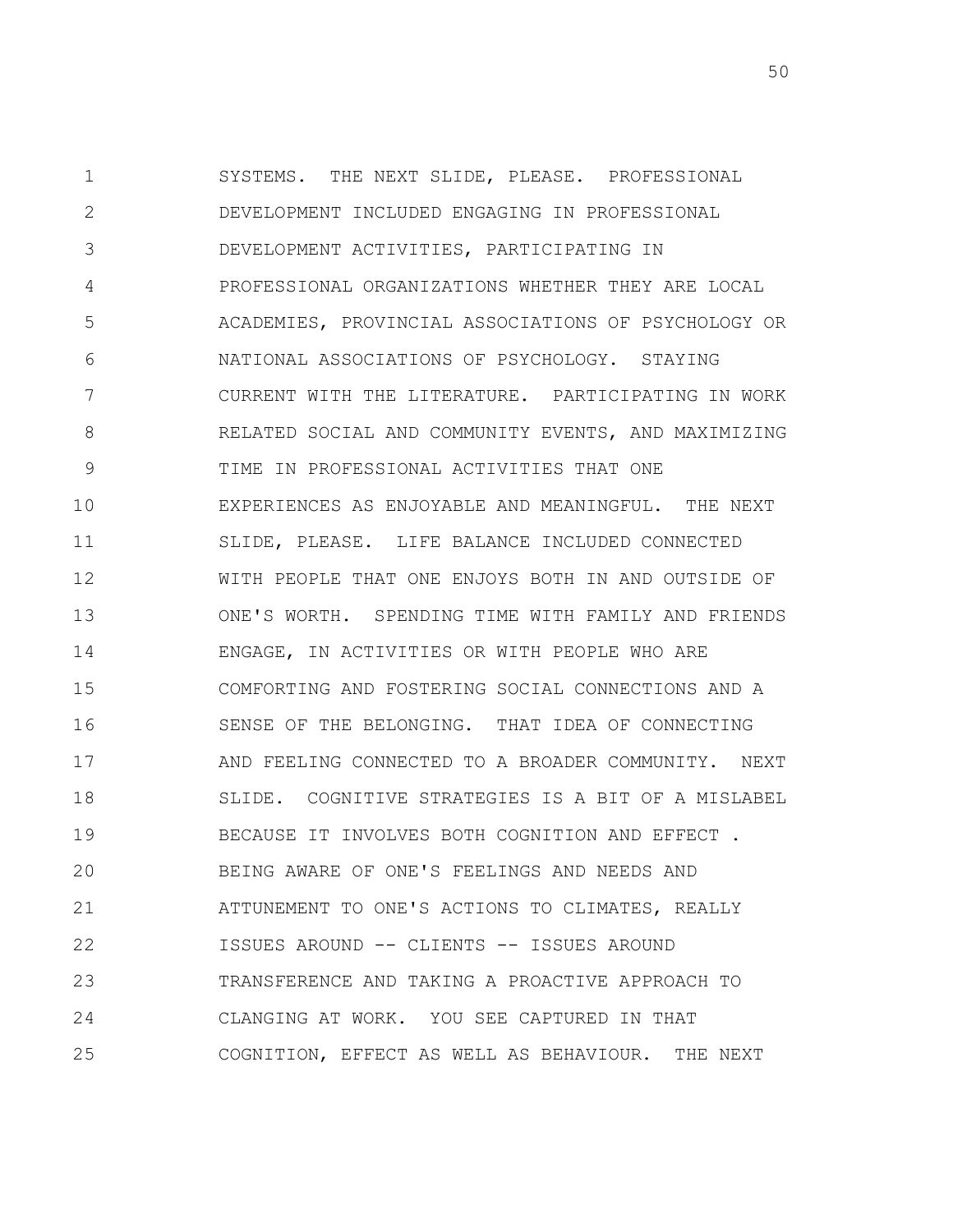1 2 3 4 5 6 7 8 9 10 11 12 13 14 15 16 17 18 19 20 21 22 23 24 25 SLIDE. AND THE FINAL, DAILY BALANCE. TAKING BREAKS IN THE DAY. TAKING TIME TO RELAX EACH DAY, AT WORK OR BE THAT IN THE EVENING. ONE OF THE THINGS AT MY PLACE OF WORK THAT I APPRECIATED DURING THE PERIOD OF THE SHUT DOWN AND WORKING FROM HOME, OUR PLACE OF WORK INSTITUTED A POLICY THAT NO MEETINGS WOULD BE HELD BETWEEN THE HOURS OF 12 AND 1 BECAUSE THERE'S RECOGNITION THAT PEOPLE HAVE CHILDREN AT HOME AND IT'S IMPORTANT TO HAVE TIME TO ATTEND TO ONE'S CHILDREN AS WELL AS TO EAT LUNCH AS A FAMILY. THAT'S A REALLY GOOD EXAMPLE OF AN INSTITUTIONALLY BASED POLICY THAT SUPPORTS THE IDEA OF DAILY BALANCE. FINALLY AVOIDING OVERCOMMITMENT TO WORK RESPONSIBILITIES. NEXT SLIDE PLEASE. SO THEN THE GROUP LOOKED AT ANOTHER -- EMBARKED ON ANOTHER STUDY WHERE THEY EXAMINED THE RELATIONSHIP BETWEEN THOSE FIVE DIMENSIONS OF SELF-CARE AND OVERALL WELL BEING OF PSYCHOLOGISTS. IN PARTICULAR, THEY WERE INTERESTED IN SEEING IF ANY OR ALL OF THE FIVE DIMENSIONS OF SELF-CARE MITIGATED THE DEVELOPMENT OF BURNOUT. SO TO BEGIN, THE RESULTS SUGGESTED THAT IN ENGAGING EACH OF THE FIVE DIMENSIONS PREDICTED LOWER LEVELS OF STRESS. IF YOU ENGAGE IN ANY ONE OF THOSE THINGS, THEY ARE GOING TO HAVE AN AFFECT ON STRESS LEVEL. THEN IN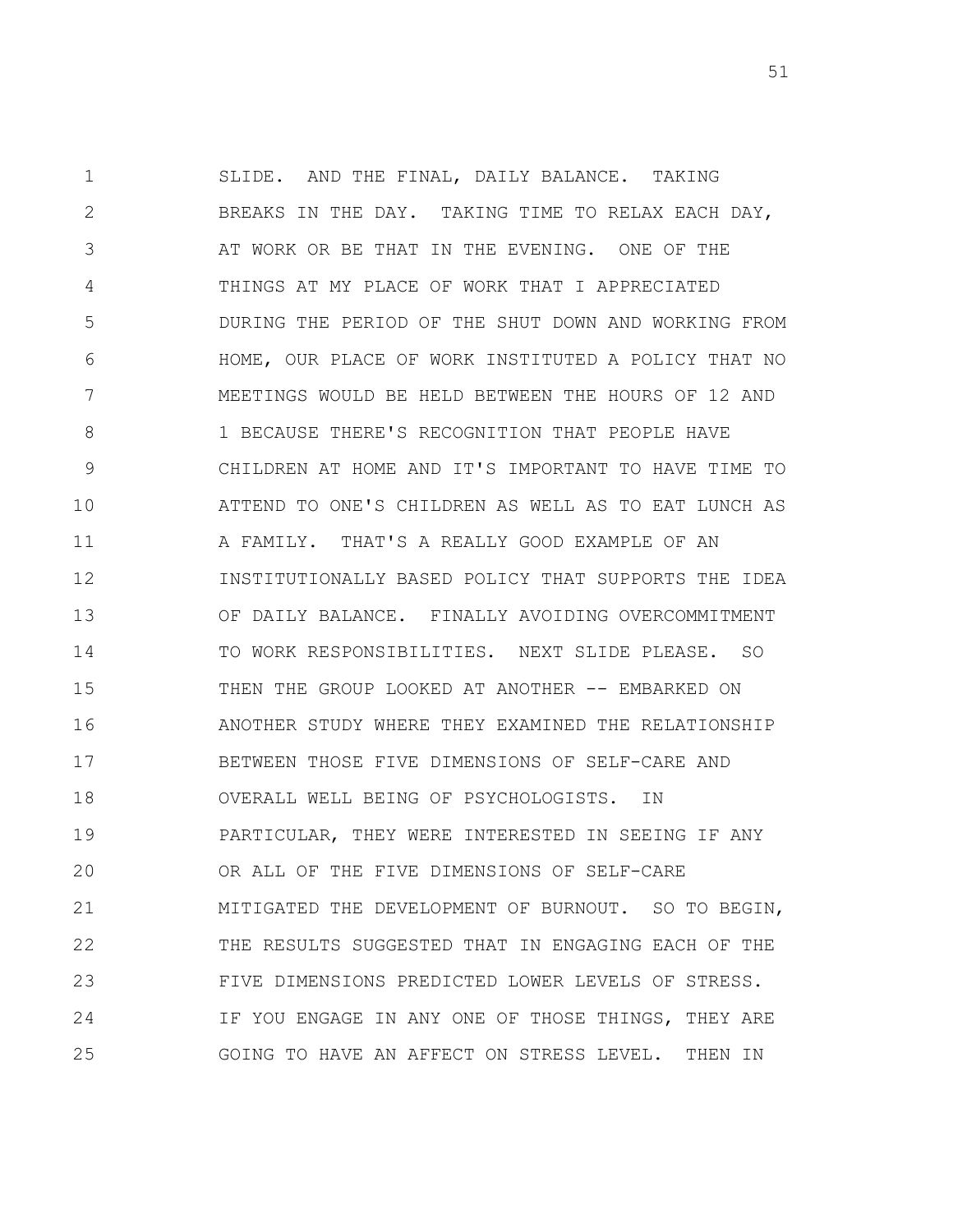1 2 3 4 5 6 7 8 9 10 11 12 13 14 15 16 17 18 19 20 21 22 23 24 25 TURN, LOWER LEVELS OF STRESS PREDICTED LOWER EMOTIONAL EXHAUSTION, LESS DEPERSONALIZATION OF CLIENTS AND GREATER SENSE OF PERSONAL ACCOMPLISHMENT. ALL OF THOSE ARE DIMENSIONS OR CORE COMPONENTS OF BURNOUT. THAT'S REALLY THE QUESTION THEY WERE MORE INTERESTED IN. YOU SEE A MITIGATING AFFECT, LOWING STRESS IN TURN REDUCES THE LIKELIHOOD OF DEVELOPING BURNOUT. THEY CONCLUDED BY STATING THAT SELF-CARE IS MOST EFFECTIVE WHEN PRACTICED PRO ACTIVELY AND USED PREEMPTIVELY TO REDUCE STRESS. REFER BACK TO AN EARLIER SIDE, I ADD THAT PRO ACTIVE SELF-CARE LIKELY REDUCES A VULNERABILITY TO PROFESSIONAL MISCONDUCT. HOWEVER I WOULD ACKNOWLEDGE THAT'S A HYPOTHESIS THAT NEEDS TO BE SUBJECTED TO EMPIRICAL VALIDATION ALTHOUGH I THINK IT'S REASONABLE IN LIGHT OF ANOTHER FINDING FROM THE STUDY. THAT'S ON THE NEXT SLIDE, PLEASE. THEIR DATA REVEALED TWO REALLY INTERESTING INTERACTIONS. FIRST, HIGHER PERCEIVED STRESS WAS MORE STRONGLY RELATED TO HIGHER DEPERSONALIZATION OF CLIENTS FOR THOSE LOWER ON PROFESSIONAL DEVELOPMENT. THAT SUGGESTED THAT ENGAGING IN PROFESSIONAL ACTIVITIES THAT PROMOTE ONE'S DEVELOPMENT MAY SUPPORT MORE POSITIVE INTERACTIONS WITH CLIENTS WHEN A PERSON IS STRESS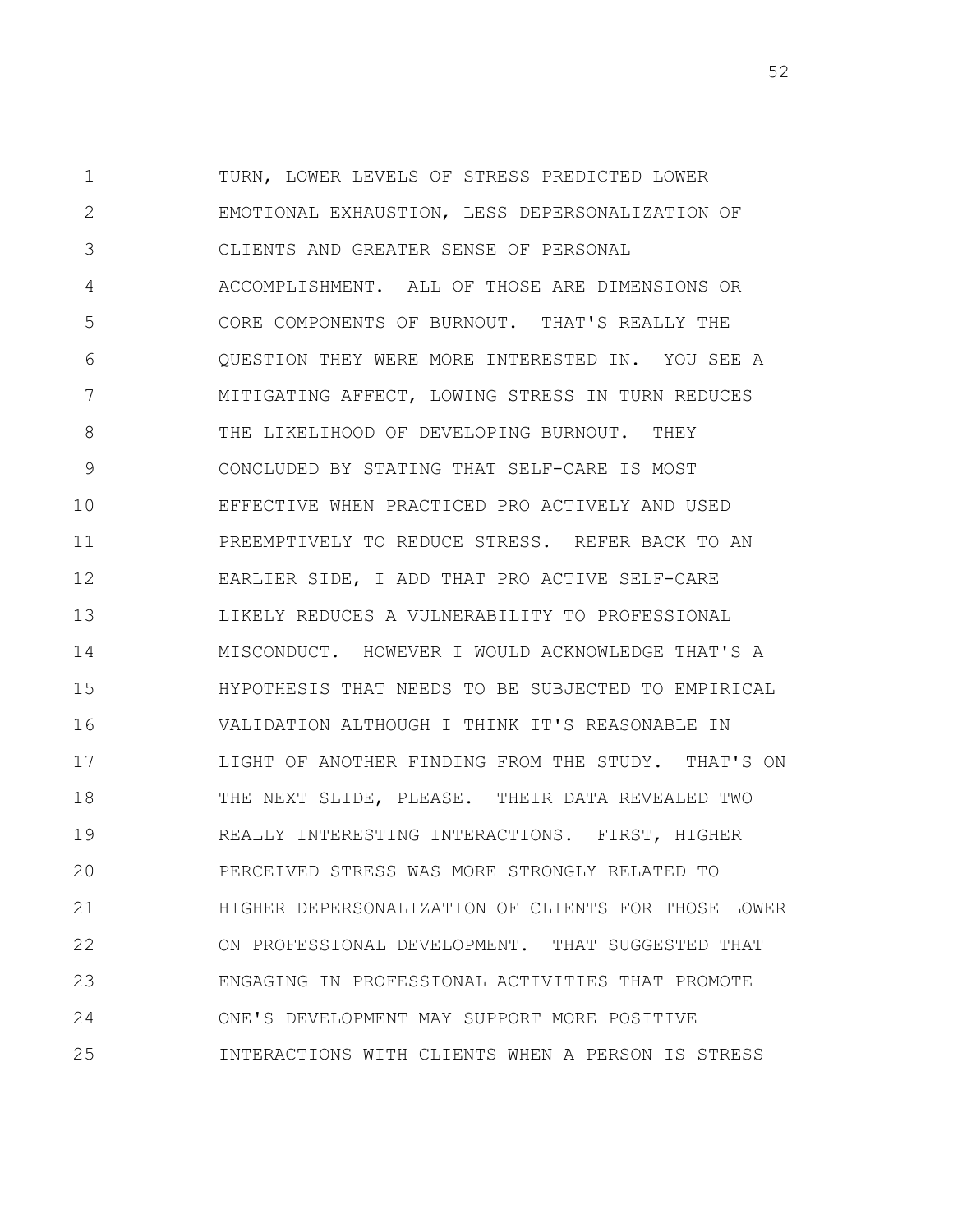1 2 3 4 5 6 7 8 9 10 11 12 13 14 15 16 17 18 19 20 21 22 23 24 25 EVEN. SORRY ABOUT THE MISALIGNMENT THERE OF THE LABELS. SECONDLY, LOWER LEVELS OF COGNITIVE AWARENESS COUPLED WITH HIGHER PERCEIVED STRESS WAS ASSOCIATED WITH LOWER LEVELS OF PROFESSIONAL ACCOMPLISHMENT. THAT SUGGESTS THAT BEING AWARE OF AND MONITORING ONE'S FEELINGS CAN PROTECT AGAINST AN EROSION OF A SENSE OF PERSONAL ACCOMPLISHMENT EVEN WHEN STRESSED. SO I THINK IT'S THOSE KINDS OF THINGS THAT WOULD LEND AT LEAST TENTATIVE SUPPORT TO THE IDEA THAT WHEN WE ARE ABLE TO BE PRO ACTIVE ABOUT SELF-CARE, THE LIKELIHOOD OF PROFESSIONAL MISCONDUCT OR GETTING INTO SIGNIFICANT TROUBLE AS PART OF OUR PRACTICE IS LIKELY TO BE REDUCED. NOW I'M GOING TO TAKE YOU THROUGH A SERIES OF REGRESSIONS THEY DID. I THINK ARE AGAIN INSTRUCTIVE. I WILL GO TO THE NEXT SLIDE. THESE ARE REGRESSIONS THAT LOOK AT EACH OF THE FIVE DIMENSIONS AND THE VARIOUS COMPONENTS OF BURNOUT. WHAT THEY FIND HERE IS THAT WITH RESPECT TO PROFESSIONAL SUPPORT, THERE WAS A POSITIVE -- IN A REGRESSION MODEL, THERE WAS A POSITIVE CORRELATION OR BETA FACTOR WITH RESPECT TO PERCEIVED STRESS AND NEGATIVE RELATIONSHIP WITH DEPERSONALIZATION, SO HIGHER PROFESSIONAL SUPPORT LED TO LOWER DEPERSONALIZATION AND LOWER EMOTIONAL EXHAUSTION.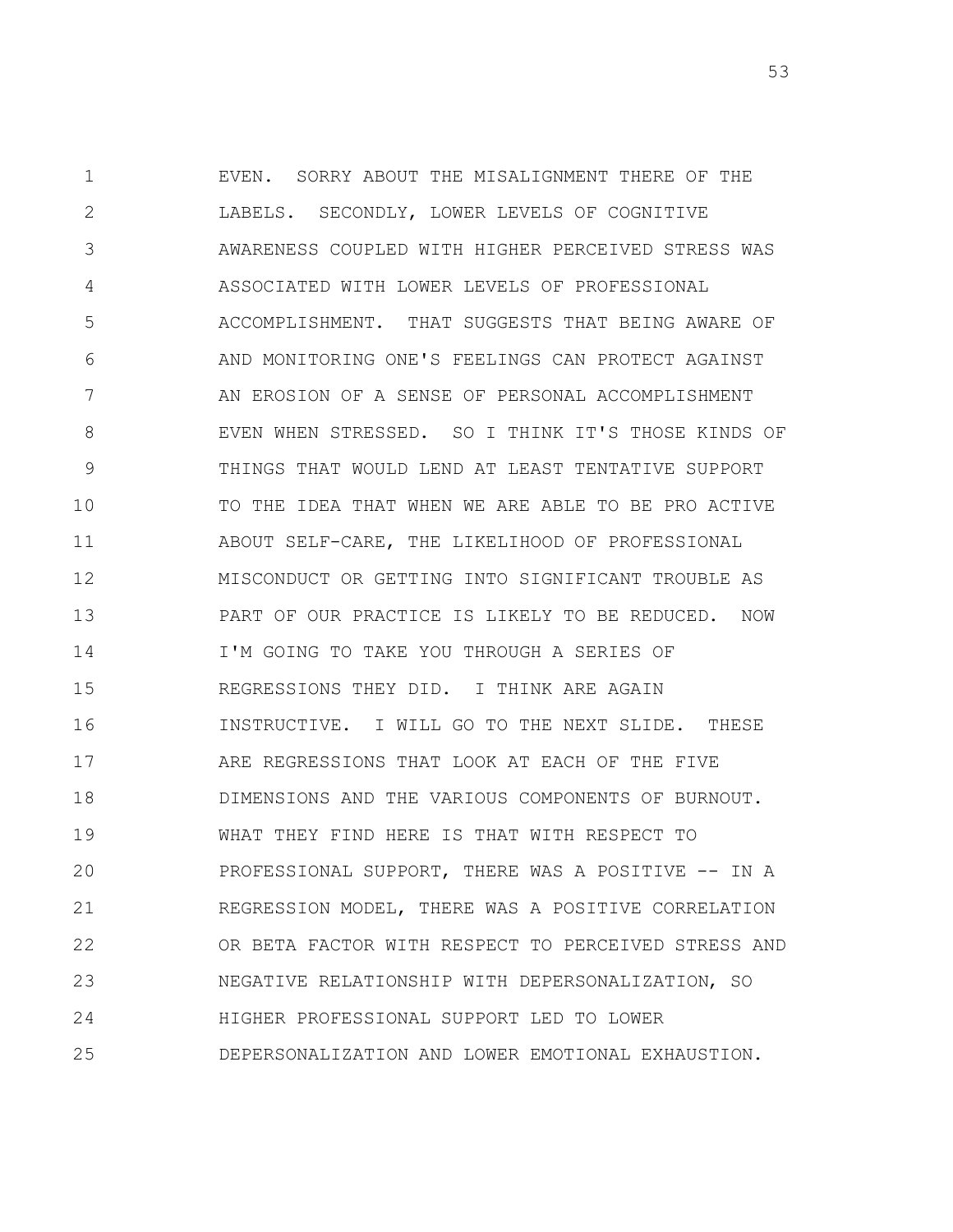1 2 3 4 5 6 7 8 9 10 11 12 13 14 15 16 17 18 19 20 21 22 23 24 25 THAT'S KIND OF THE ROLE THAT PROFESSIONAL SUPPORT OFFERS OR PLAYS, RATHER. THE NEXT SLIDE, PLEASE. WE GO TO PROFESSIONAL DEVELOPMENT. AND THERE WE SEE THAT, AGAIN, THIS IS THE FINDING THAT I MADE MENTION TO BEFORE, PROFESSIONAL DEVELOPMENT WAS NEGATIVELY ASSOCIATED WITH INCIDENTS OF DEPERSONALIZATION OF CLIENTS. WHEN WE ARE ENGAGED IN PROFESSIONAL DEVELOPMENT, WE ARE LESS LIKELY TO DEPERSONALIZE THE PEOPLE WE WORK WITH, BE CRITICAL OF THEM OR INSENSITIVE OR APATHETIC IN RESPONSE TO WHAT THEY BRING. WITH RESPECT TO LIFE BALANCE, WE SEE THAT WORKING TOWARDS LIFE BALANCE REFLECTS SATISFACTION, A SENSE OF PERSONAL ACCOMPLISHMENT AND NEGATIVELY ASSOCIATED WITH PERCEIVED STRESS. AND THE NEXT ONE, COGNITIVE [ INAUDIBLE ]. WE SEE THAT -- HERE WE ARE. COGNITIVE AWARENESS WAS POSITIVELY ASSOCIATED WITH PERSONAL ACCOMPLISHMENT, NEGATIVELY CORRELATED WITH PERCEIVED STRESS, DEPERSONALIZATION OF CLIENTS AND A SENSE OF EMOTIONAL EXHAUSTION AND FINALLY WITH RESPECT TO DAILY BALANCE ON THE NEXT SLIDE, PLEASE, WE SEE THAT DAILY BALANCE WAS POSITIVELY CORRELATED WITH OVERALL LIFE SATISFACTION, NEGATIVELY CORRELATED WITH PERCEIVED STRESS AND FEELINGS OF EMOTIONAL EXHAUSTION. NONE OF THESE ARE SURPRISING BUT IT'S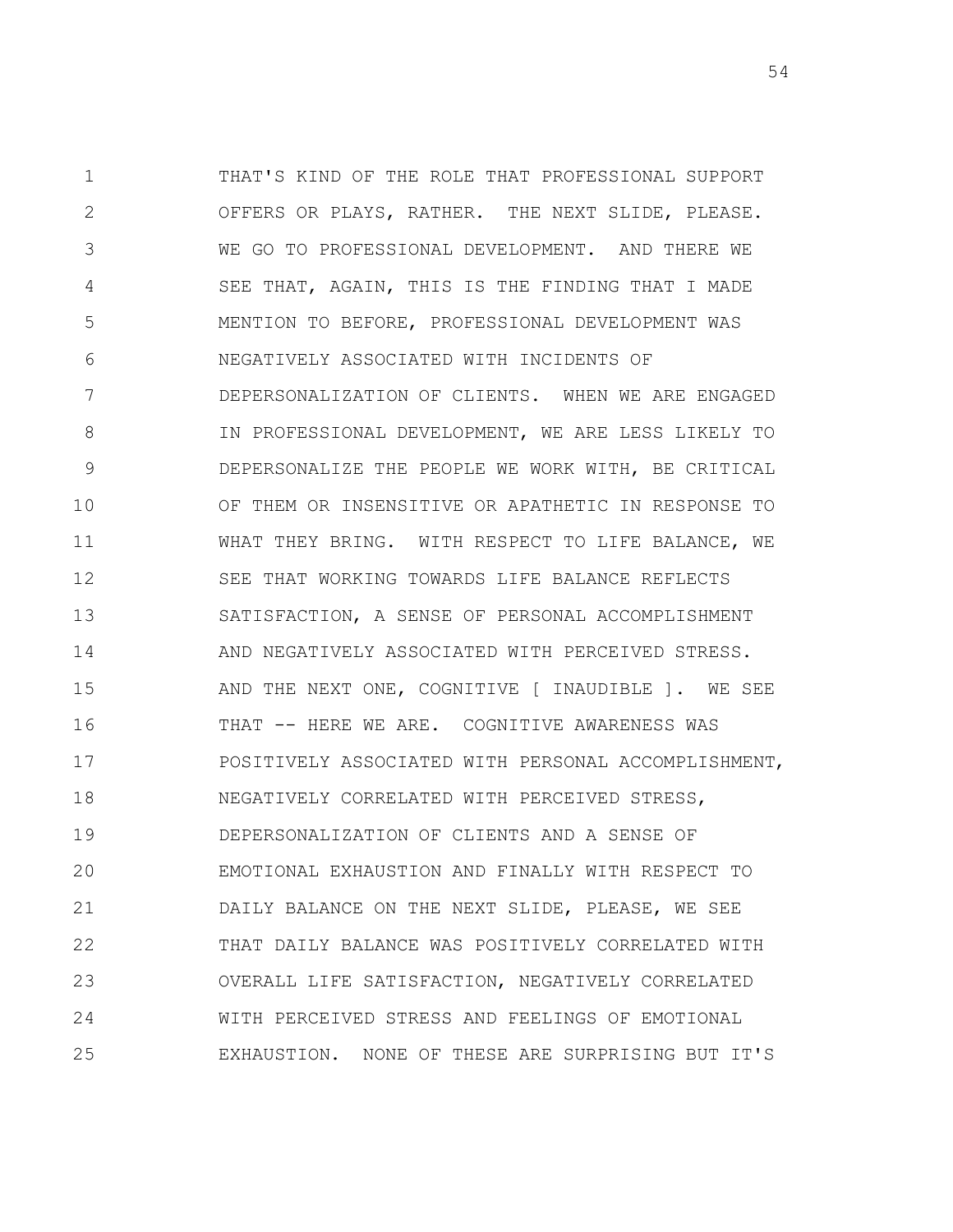1 2 3 4 5 6 7 8 9 10 11 12 13 14 15 16 17 18 19 20 21 22 23 24 25 NICE TO SEE EMPIRICAL VALIDATION OR SUPPORT FOR THESE IDEAS. FINALLY, WE ARE ENTERING INTO THE LAST FEW SLIDES. AND THEN WE WILL OPEN IT UP TO QUESTIONS. I WANT TO PROPOSE KIND OF A TEMPLATE FOR SELF-CARE. FIRST IS TO COME UP WITH PROFESSIONAL ROAD MAP. I WILL EXPAND ON THAT IN A SECOND. SECOND, TO ENGAGE IN PERSONAL SELF-REFLECTION AND THIRD, WE WILL GO THROUGH ONE PROPOSED MENU OF SELF-CARE ACTIVITIES. NEXT SLIDE PLEASE. SO WITH RESPECT TO -- WHAT DO I MEAN BY A PROFESSIONAL ROAD MAP? WELL, THE WORK OF OUR ASSOCIATIONS, OUR COLLEGE, IF WE WORK IN EITHER PRIVATE OR PUBLIC SECTOR INSTITUTIONS, THAT WORK IS TYPICALLY GUIDED BY A SET OF INTERRELATED VISION, MISSION, AND VALUE STATEMENTS. I WOULD SUGGEST THAT IN ORDER TO MAXIMIZE THE LIKELIHOOD OF HAVING A COHERENT CAREER PATH THAT REALLY ALLOWS US TO STAY THE COURSE OF WHERE WE WANT THE CAREER TO TAKE US, WE SHOULD TAKE THE TIME TO ESTABLISH A PERSONAL VISION, MISSION, AND VALUE STATEMENT. WHETHER WE ARE EMPLOYED BY AN INSTITUTION OR ORGANIZATION ON INDEPENDENT GROUP PRACTICE AND IN SOLO PRACTICE OR ACADEMIA. I THINK HAVING THAT VISION, MISSION, AND VALUE STATEMENT REALLY ALLOWS US TO CHART A COURSE THAT HAS COHERENCE AND ALLOW US FROM TIME TO TIME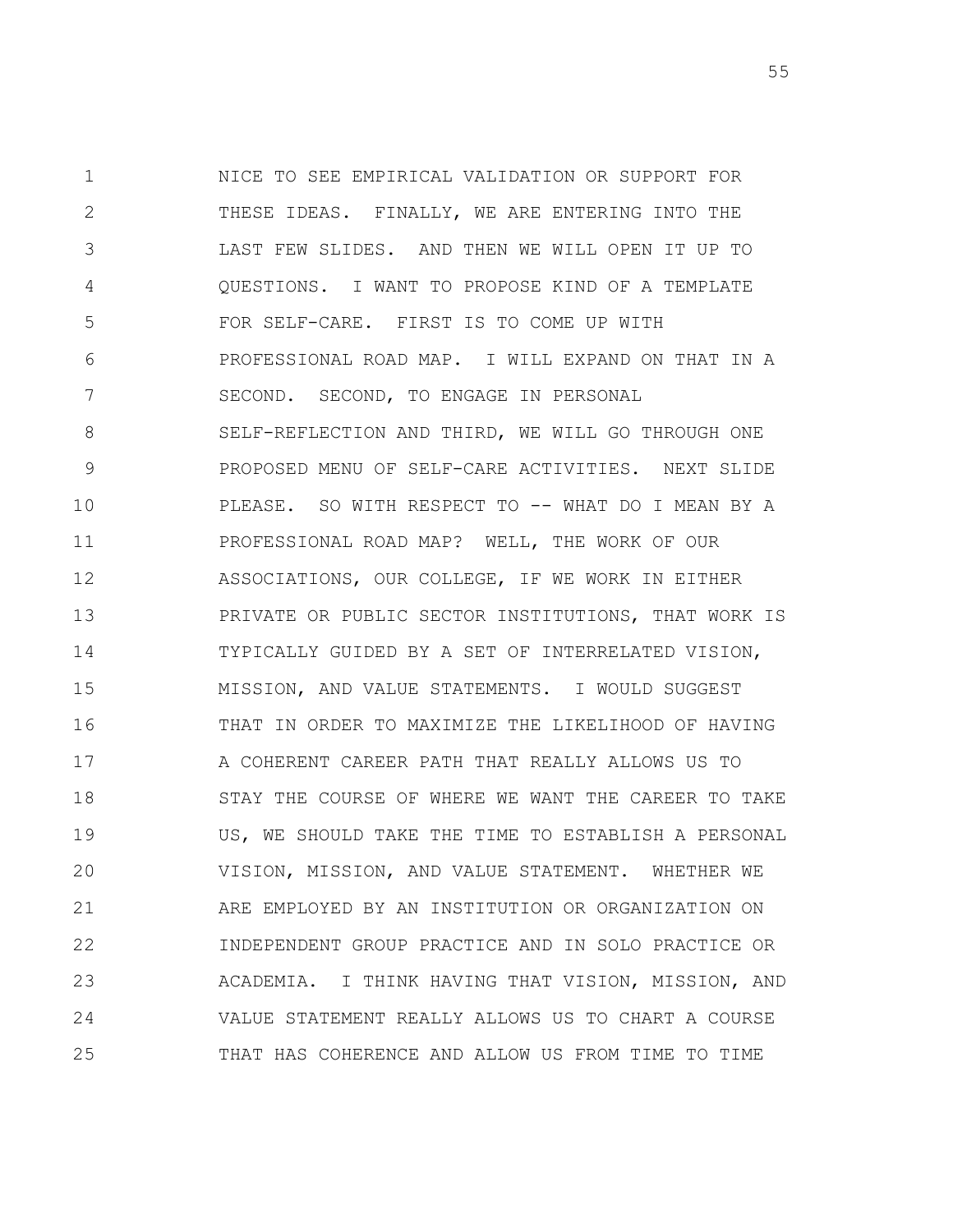1 2 3 4 5 6 7 8 9 10 11 12 13 14 15 16 17 18 19 20 21 22 23 24 25 TO EVALUATE THE EXTENT TO WHICH WE FEEL THE PLACE WHERE WE ARE PRACTICING, WHERE OUR CAREER HAS TAKEN US FITS WITH OUR PERSONAL VISION, MISSION AND VALUE STATEMENTS. AND I WOULD ADD THAT THESE STATEMENTS ARE MOST IMPACTFUL WHEN THEY ARE REVIEWED REGULARLY AND REFINED PERIODICALLY. OKAY? THEY ARE REALLY BEST CONSIDERED, I THINK, AS DYNAMIC SIGN POSTS. AGAIN, OUR ASSOCIATIONS GO THROUGH THAT PROCESS, THE CANADIAN PSYCHOLOGICAL ASSOCIATION A COUPLE YEARS AGO WENT THROUGH THAT VERY EXERCISE OF REALLY LOOKING AT WHAT IS OUR MISSION, WHAT IS OUR VISION AND WHAT IS OUR VALUE STATEMENT? NEXT SLIDE PLEASE. IN TERMS OF PERSONAL SELF-REFLECTION, I'M GOING BORROW FROM THE WORK OF WISE AND BARNET. I SUGGEST THAT WE CONSIDER THE FOLLOWING QUESTIONS FROM TIME TO TIME AS PART OF A PERSONAL PULSE CHECK. WHAT DREW US TO THE FIELD INITIALLY? AND HOW DOES OUR WORK DIFFER FROM WHAT WE EXPECTED AT THE OUTSET? THIRDLY, WHAT MAKES FOR A GOOD OR BAD DAY AT WORK? I THINK THAT IS A PROCESS OF SELF-REFLECTION IN A SENSE TAKING AND INVENTORY THAT ALLOWS YOU TO IDENTIFY NOT ONLY STRESSORS BUT PERHAPS AREAS OF DISCONTENT, AREAS OF MISALIGNMENT. AND WHAT'S BEEN THE MOST SIGNIFICANT PERIODS OR CHALLENGES DURING YOUR CAREER? I INDICATED PERIODS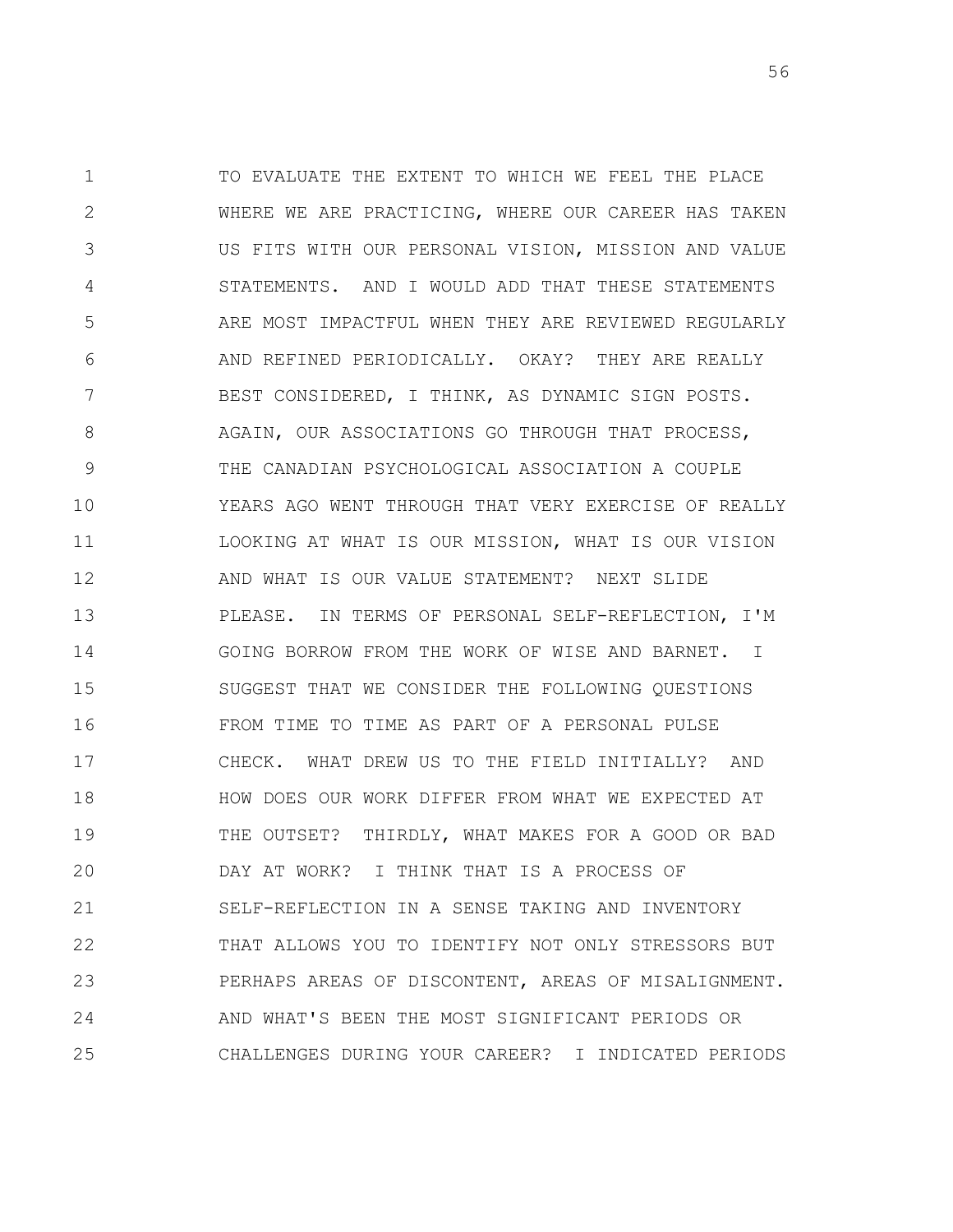1 2 3 4 5 6 7 8 9 10 11 12 13 14 15 16 17 18 19 20 21 22 23 24 25 TO UNDERSCORE THAT YOU REALLY WANT TO LOOK AT THE POSITIVE, THE HIGHLIGHTS, THE THINGS THAT REALLY STAND OUT FOR YOU AS WELL AS CHALLENGES. BECAUSE I THIS I THAT HELPS US TO -- I THINK THAT HELPS US TO REFINE OUR AWARENESS OF WHAT IS A FIT, WHAT'S NOT A FIT. WHAT WE NEED TO DO DIFFERENTLY, IF ANYTHING, OR WHAT WE NEED TO DO MORE OF. WHAT'S BEEN YOUR MOST PRESSING PROFESSIONAL CONCERN OR STRESSOR CURRENTLY? SO THIS IS MORE OF A PULSE CHECK IN PRESENT TIME AS OPPOSED TO KIND OF REVIEWING WHAT'S GONE ON SINCE THE START OF YOUR CAREER. WHAT SIGNALS TO YOU THAT YOU ARE STRESSED? WE NEED TO BE ABLE TO HAVE AN UNDERSTANDING OF THAT, YOU KNOW, IS IT THAT I'M SLEEPING LESS? IS IT THAT I'M DRINKING MORE? I'M FEELING MORE DISTRACTED AT WORK? LESS PRODUCTIVE THAN USUAL? WHAT ARE THE GREATEST CHALLENGES THAT GET IN THE WAY OF TAKING TIME, INTERNALIZING THAT APPROACH TO -- OR SEEING THAT AS VALUE, SEEING IT AS ESSENTIAL, SEEING IT AS SOMETHING THAT WE ARE ENTITLED TO? FINALLY, WHAT'S BEEN MOST HELPFUL IN YOUR EFFORTS TO MAINTAIN A SINCE OF RESILIENCY? NOW, YOU KNOW, IT'S IMPORTANT TO REVIEW THOSE RESPONSES SO THAT WE CAN BEGIN TO IDENTIFY ANY EMERGING FAULT LINES OR AREAS THAT ARE IN SOME WAY MISALIGNED WITH OUR VISION, MISSION,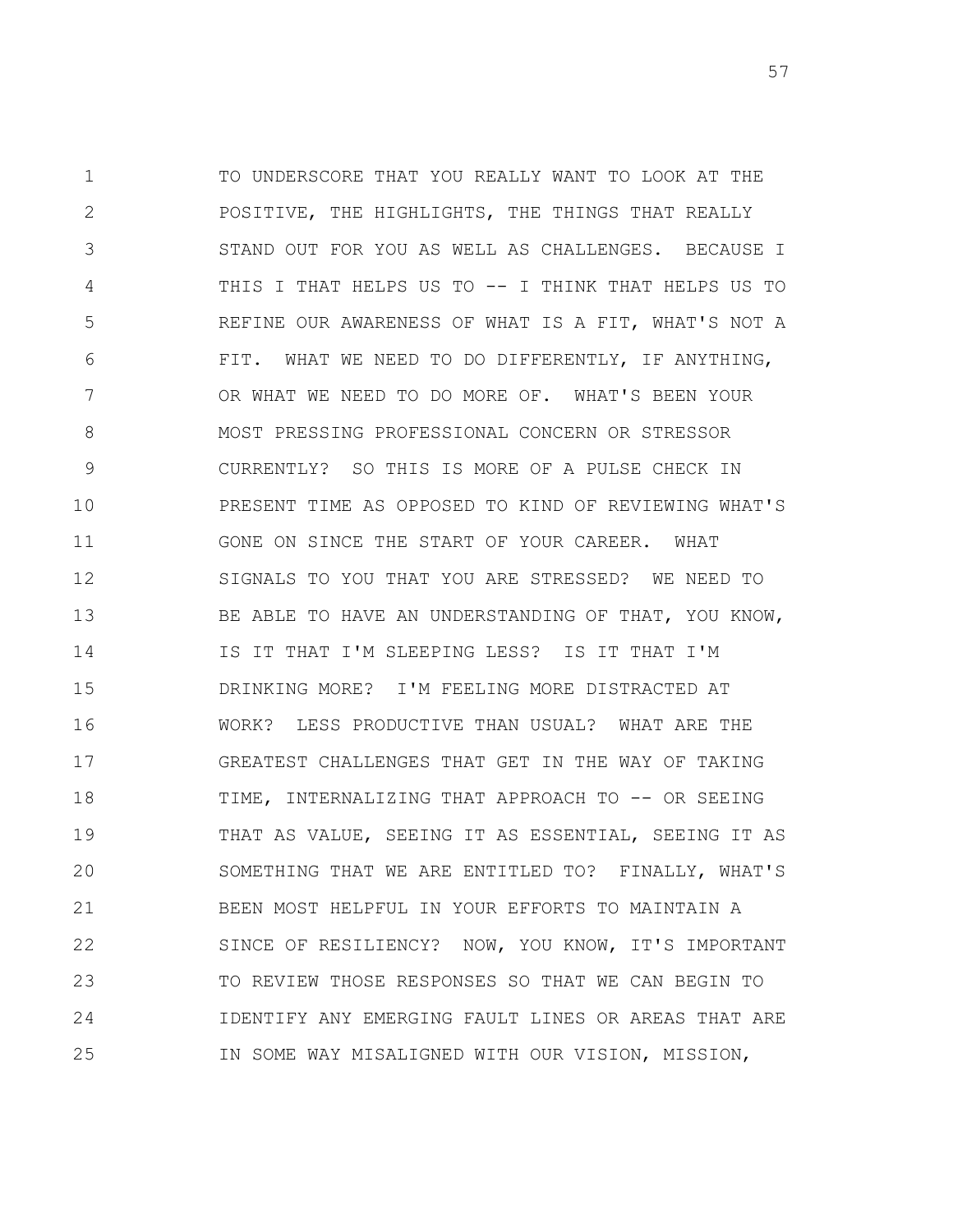1 2 3 4 5 6 7 8 9 10 11 12 13 14 15 16 17 18 19 20 21 22 23 24 25 AND VALUES. OR SERVING AS WARNING SIGNALS THAT ARE CALLING US TO SOME ACTION. I HAVE INTENTIONALLY PLACED THIS SLIDE AFTER THE VISION, MISSION AND VALUE SLIDE TO EMPHASIZE THAT ONGOING SELF-REFLECTION THROUGH OUR CAREER IS IMPORTANT. ARTICULATING A MISSION, VISION, VALUE STATEMENT REQUIRES A DEEP LOOK INWARD BUT THAT PROCESS HAS TO BE CONTINUOUS AND IT'S OFTEN AIDED THROUGH DISCUSSION, THROUGH DEBATE, CONSULTATION, THROUGH HAVING TO NAVIGATE DIFFERENT CRISES OR WORKING THROUGH ETHICAL DILEMMAS THAT WE ENCOUNTERING AND BRINGS THOSE TO PEER SUPER VISION OR THE POSSIBILITY OF PERSONAL THERAPY. THE NEXT SLIDE, PLEASE. NOW, ONE USEFUL TOOL THAT YOU CAN CONSIDER AS PART OF THE REGULAR SELF-FLEXION [ INAUDIBLE ] BY IDENTIFYING WHICH OF THE FIVE AND WHERE YOU RECOGNIZE THE PRESENCE [ INAUDIBLE ] TO ENCOUNTERING DIFFICULTY. AND IN THE SLIDE WHEN I FIRST TALKED ABOUT THE SCAP, I INCLUDED THE REFERENCE, SO WHEN YOU GET A COPY OF THE SLIDES, YOU WILL ABLE TO LOOK THAT UP. AS TO THE MENU, THE POTENTIAL MENU OF SELF-CARE ACTIVITIES. THIS COMES FROM ZIEDE AND NORCROSS THAT OFFER THIS PARTICULAR MENU. NORCROSS IS A LEADER IN THE FIELD AND WROTE A BOOK IN 2007 THAT IS FOCUSSED ROWLEY ON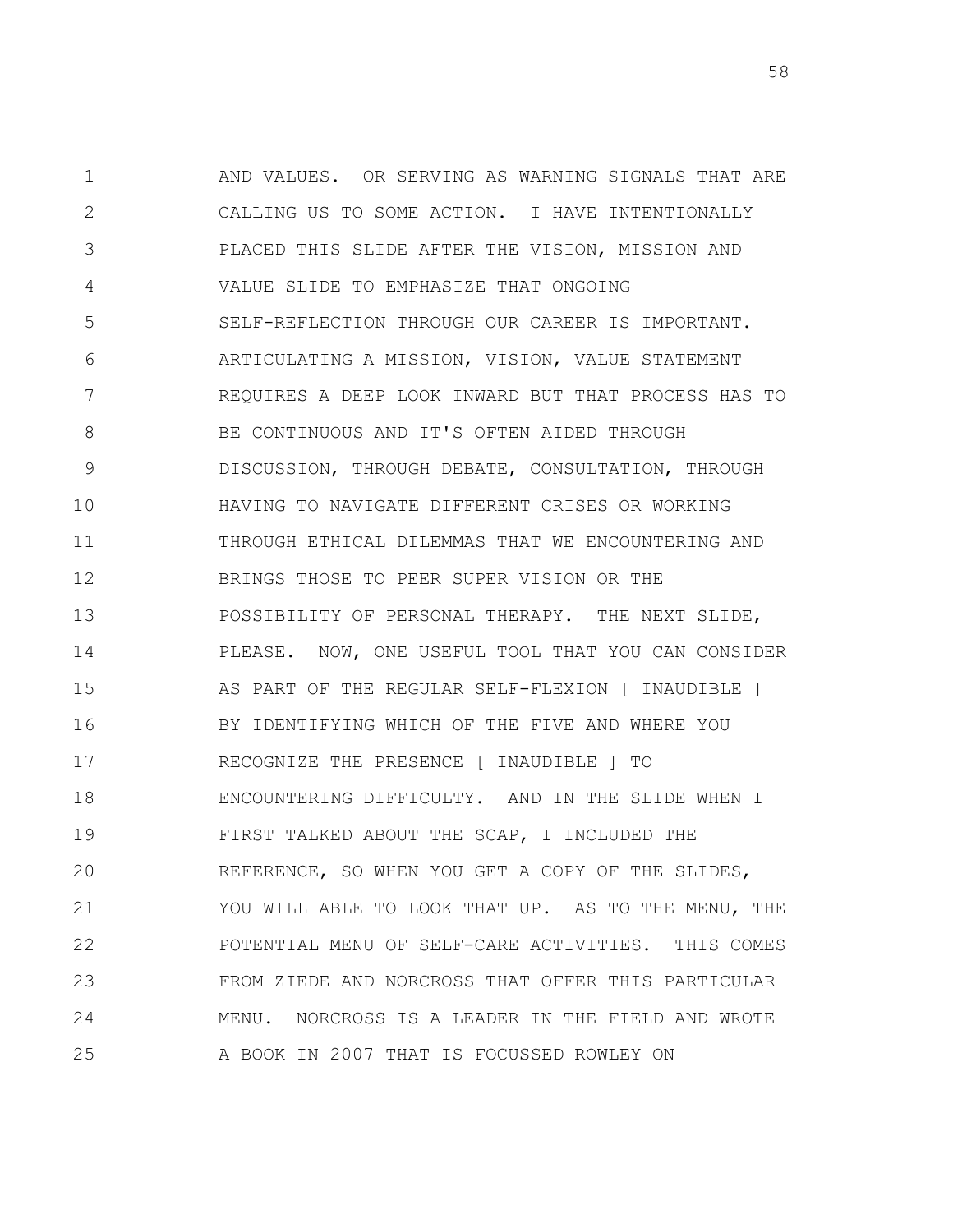1 2 3 4 5 6 7 8 9 10 11 12 13 14 15 16 17 18 19 20 21 22 23 24 25 SELF-CARE. I -- SOLELY ON SELF-CARE. I RECOMMEND THAT AS READING THAT PEOPLE WANT TO GO INTO DEPTH ON THESE ISSUES. WHAT YOU SELECT FROM THE MENU IS GOING TO DEPEND ON WHERE YOUR PERSONAL CIRCUMSTANCES, WHERE YOU ARE IN YOUR CAREER, WHAT YOU ARE IN YOUR LIFE, WHAT YOUR PARTICULAR NEEDS AS I MENTIONED EARLIER. THEY LIST 13 THINGS, VALUING THE PERSONAL OF THE PSYCHOLOGIST,, VALUING THE SELF. I DON'T THINK THAT CAN BE OVEREMPHASIZED. REFOCUSSING ON REWARDS OF THE WORK, EXPERIENCING THE SENSE OF GRATITUDE. RECOGNIZING THE HAZARDS AND THE UNIQUE HAZARDS THAT ARE ASSOCIATED WITH YOUR PARTICULAR WORK AND YOUR PARTICULAR LIFE CIRCUMSTANCES. THOSE ARE GOING TO BE VERY INDIVIDUAL OBVIOUSLY. PAYING ATTENTION TO OUR PHYSICAL WELL BEING, MINDING THE BODY, THE IMPORTANCE OF EXERCISE, SLEEP AND SO ON. ESTABLISHING SOME CLEAR BOUNDARIES. CLEAR BOUNDARIES BETWEEN PERSONAL AND PROFESSIONAL LIFE, CLEAR BOUNDARIES IN TERMS OF HOW MUCH WORK YOU TAKE HOME. RESTRUCTURING COGNITIONS. COMING OUT OF THE POSITIVE PSYCHOLOGY INFLUENCE AND REALLY THINKING ABOUT THE EXPERIENCES OF POSITIVITY, GRATITUDE. SUSTAINING HEALTHY ESCAPES. ONE OF THE THINGS THAT WAS PUSHED OVER THE COURSE OF THIS SHUT DOWN AT MY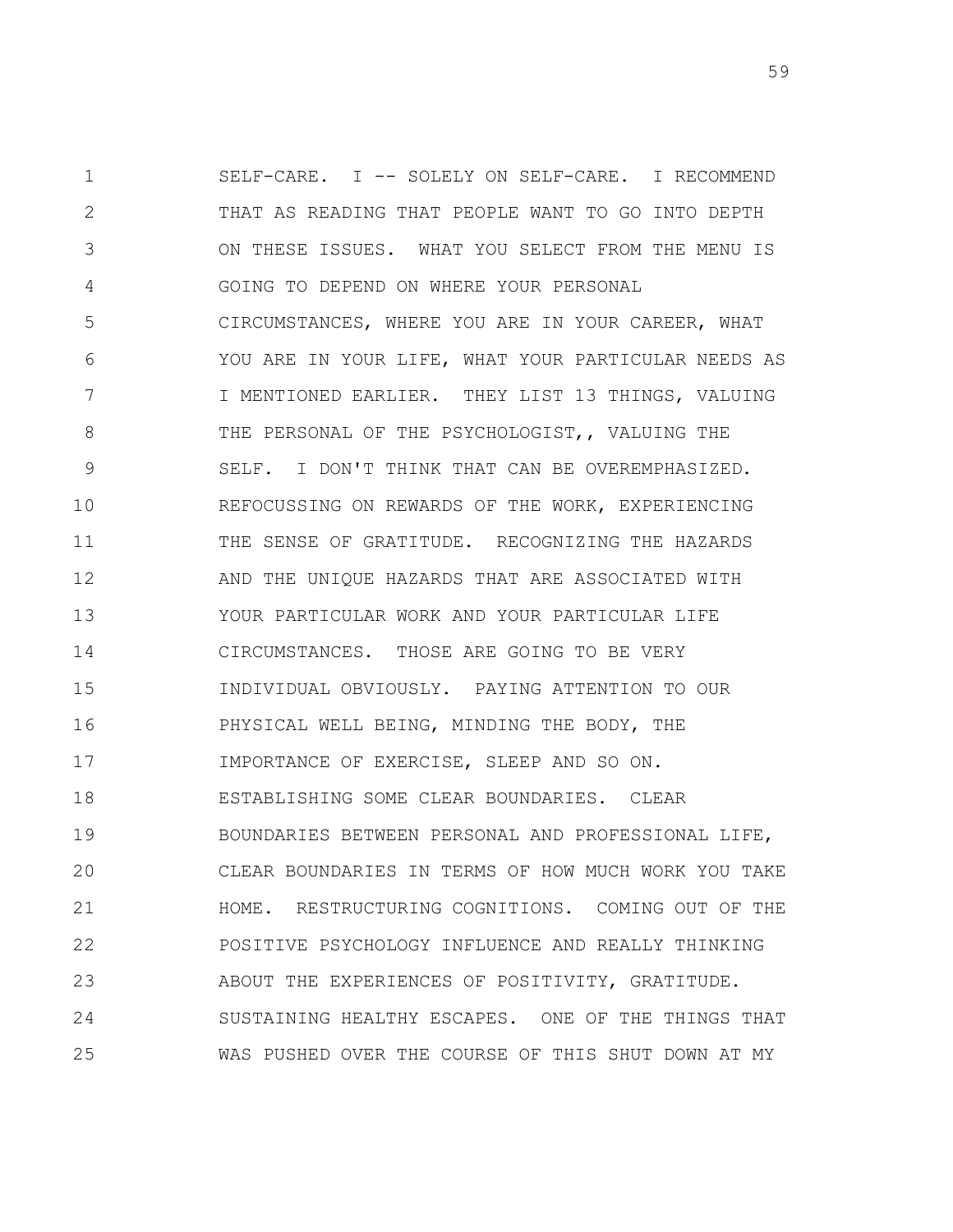1 2 3 4 5 6 7 8 9 10 11 12 13 14 15 16 17 18 19 20 21 22 23 24 25 WORK WAS REALLY ENCOURAGING PEOPLE TO TAKE TIME OFF. TO MAKE USE OF VACATION TIME RECOGNIZING THIS WAS A PARTICULARLY CHALLENGING PERIOD OF TIME THAT WE ARE GOING THROUGH WITH A LOT OF ADJUSTMENT. THE NEED TO DISCONNECT AND LOOK FOR SOMETHING THAT ALLOWS FOR THAT EXPERIENCE OF ESCAPE. AND ALSO OVER THE COURSE OF THE WORKWEEK, WHEN YOU ARE NOT TAKING THAT SORT OF ESCAPE, FINDING OTHER WAYS LIKE MANY OF US DID, MEETING ON ZOOM FOR COFFEE OR FOR CONVERSATION OR FOR A DRINK AND SO ON. MAINTAINING A SENSE OF MINDFULNESS. BEING AWARE OF WHAT IS FLOW, THROUGH US, BEING PRESENT TO THE MOMENT. ALL OF THE THINGS THAT MANY OF US KNOW ABOUT MINDFULNESS AND ITS IMPACT ON WELL BEING. AND FINDING OUTLETS THAT ARE CREATIVE THAT ALLOW US TO GIVE EXPRESSION TO OTHER DIMENSIONS OF WHO WE ARE. CULTIVATING SPIRITUALITY IN A SENSE OF MISSION. FOSTERING A SENSE OF GROWTH THROUGH CREATIVITY AND PROFITING FROM PERSONAL THERAPY. NEXT SLIDE, PLEASE. SO JUST SOME FINAL CONSIDERATIONS. THIS IS MY FINAL SLIDE. REGARDLESS OF ANY OF OUR UNIQUE NEEDS AND CHALLENGES, I WOULD SUGGEST THAT AT THE CORE, AN INTERNALIZATION OF SELF-CARE IS BUILT ON A VALUING OF THE SELF THAT CAN BE FACILITATED THROUGH PERSONAL THERAPY AND CAREER-LONG SUPER VISION AND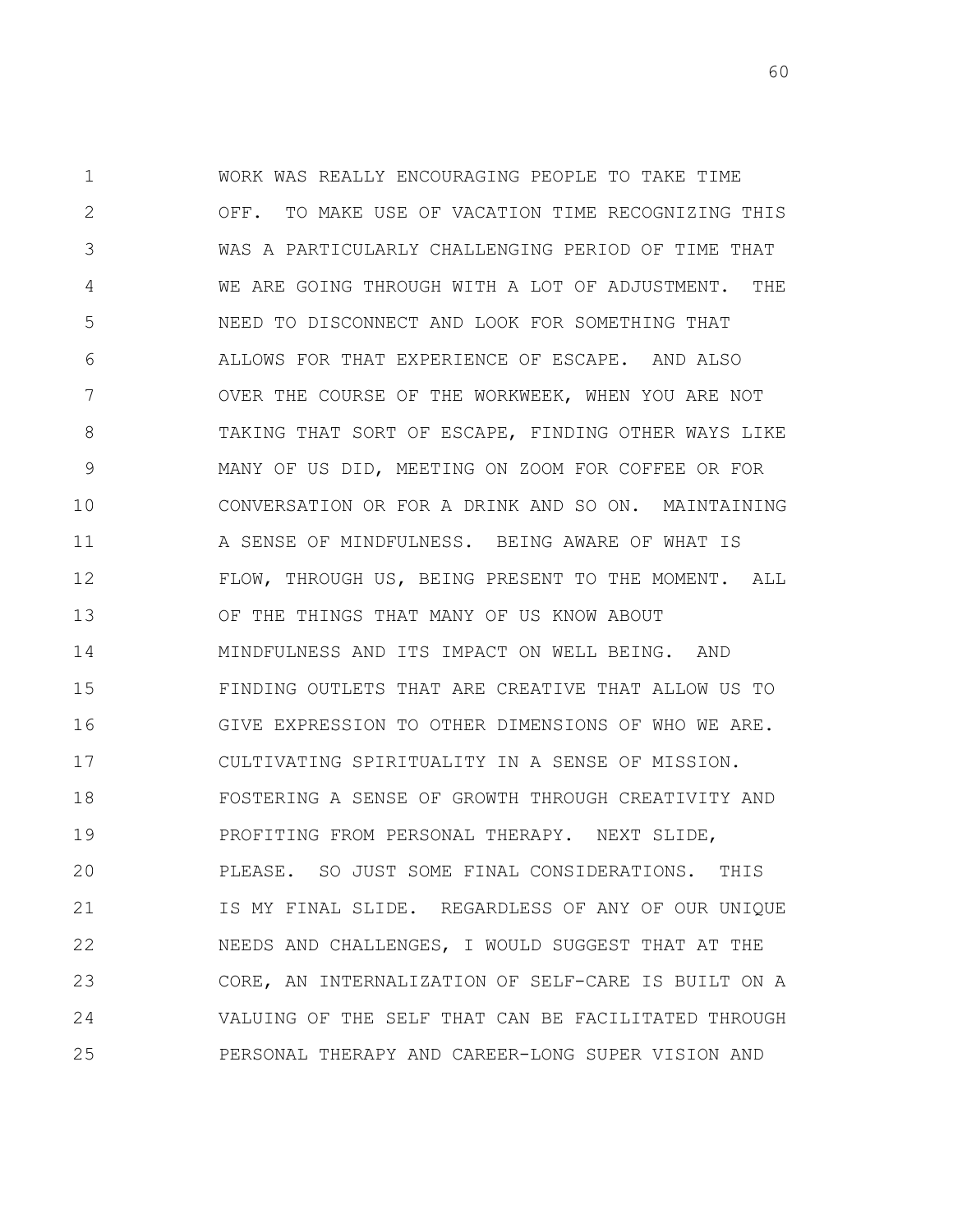1 2 3 4 5 6 7 8 9 10 11 12 13 14 15 16 17 18 19 20 21 22 23 24 25 CONSULTATION. THAT IS NOT HINDERED BY FEELINGS OF SHAME OR PROFESSIONAL COMPETITIVENESS BUT RATHER UNDERTAKEN FOR THE PURPOSE OF GROWTH. I THINK WE NEED TO THINK BACK FOR THOSE OF US WHO ARE FARTHER ALONG IN OUR CAREERS, TO OUR EXPERIENCES IN SUPER VISION DURING TRAINING. IT IS A VULNERABLE TIME WHEN YOU, YOU KNOW, COME BEFORE A SUPERVISOR, TALK ABOUT WHAT'S GONE ON IN TREATMENT, WHAT YOU ARE STRUGGLING WITH, WHAT YOU ARE HAVING DIFFICULTY WITH THAT YOU ARE NOT ABLE TO SEE. AND THAT IS AN EXPERIENCE, I THINK, OF HUMILITY BUT IT'S ALSO HOLDING THE POTENTIAL FOR TREMENDOUS GROWTH. AND I THINK IT'S ESSENTIAL THAT WE NOT LOSE THE OPPORTUNITIES. I HAVE HAD THE PRIVILEGE OF HAVING COLLEAGUES THAT I HAVE [ INAUDIBLE ] AND I HAVE HAD THE COLLEAGUES COME TO ME FOR SUPERVISION. IT'S ALWAYS AN EXPERIENCE THAT BEGINS WITH A CERTAIN LEVEL OF NERVOUSNESS BUT IN REALITY, THE APPROACHED WITH MUTUAL RESPECT, IT IS A MOMENT OF VULNERABILITY, IT BECOMES INCREDIBLY REWARDING. LIKEWISE, AGAIN, WITH THE ISSUE OF PERSONAL PSYCHOTHERAPY. I HAVE HAD THE OPPORTUNITY TO DO THAT A NUMBER OF TIMES THE FIRST BEING ON INTERNSHIP, GOING INTO GROUP THERAPY WITH OTHER TRAINEES. AND AT SEVERAL POINTS OVER THE COURSE OF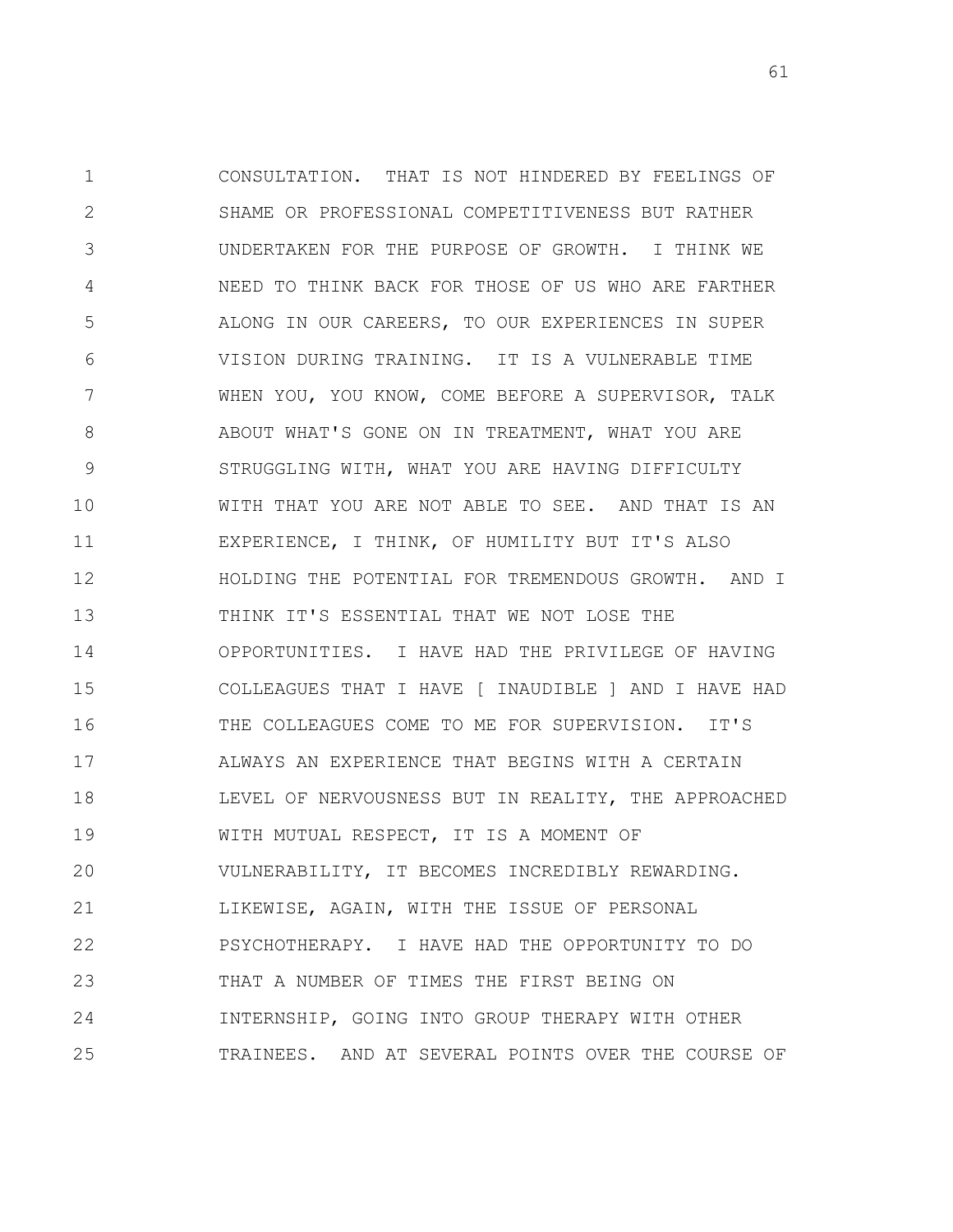1 2 3 4 5 6 7 8 9 10 11 12 13 14 15 16 17 18 19 20 21 22 23 24 MY CAREER WHEN I WAS EXPERIENCING THINGS THAT I NEEDED TO UNDERSTAND BETTER BOTH PERSONALLY AND PROFESSIONALLY. THOSE WERE VERY HELPFUL EXPERIENCES, MEANINGFUL EXPERIENCES THAT I CHERISH AND REFLECT BACK TO. I WOULD ENCOURAGE PEOPLE TO CONSIDER THAT AND IT BECOMES PARTICULARLY IMPORTANT IF YOU FIND YOURSELF QUESTIONING SOME ASPECT OF YOUR WORK THAT YOU BEGIN TO WONDER WHETHER IT'S STARTING TO APPROACH THAT PROFESSIONAL MISCONDUCT AREA. I THINK ALL TOO OFTEN WHAT HAPPENS IS -- IT COMES TO THE ATTENTION OF THE COLLEGE AND A PROCESS ENFOLDS THAT BECOMES [ INAUDIBLE ] MUCH OF THAT CAN BE MITIGATED IF THERE'S SELF-IDENTIFICATION TO BEGIN WITH. GOING TO COLLEAGUES THAT ARE TRUSTED. EVEN GOING TO THE COMPLAINTS AND DISCIPLINE COMMITTEE. SEEKING CONSULTATION AND TALKING ABOUT WHAT'S HAPPENING AND TRYING TO UNPACK IT IN A WAY THAT HAS LESS DAMAGE TO EVERYONE INVOLVED AND ULTIMATELY COSTS US A LOT LESS IN TERMS OF INSURANCE RATES. OKAY. I'M GOING TO STOP THERE. I HAVE TALKED TOO LONG. MY MOUTH IS GETTING DRY. I'M GOING TO OPEN IT UP TO QUESTIONS. TURNING IT OVER BACK TO BARRY. I HOPE THIS HAS BEEN OF USE TO YOU.

25

>> THANKS, SAM. WE RECEIVED A FEW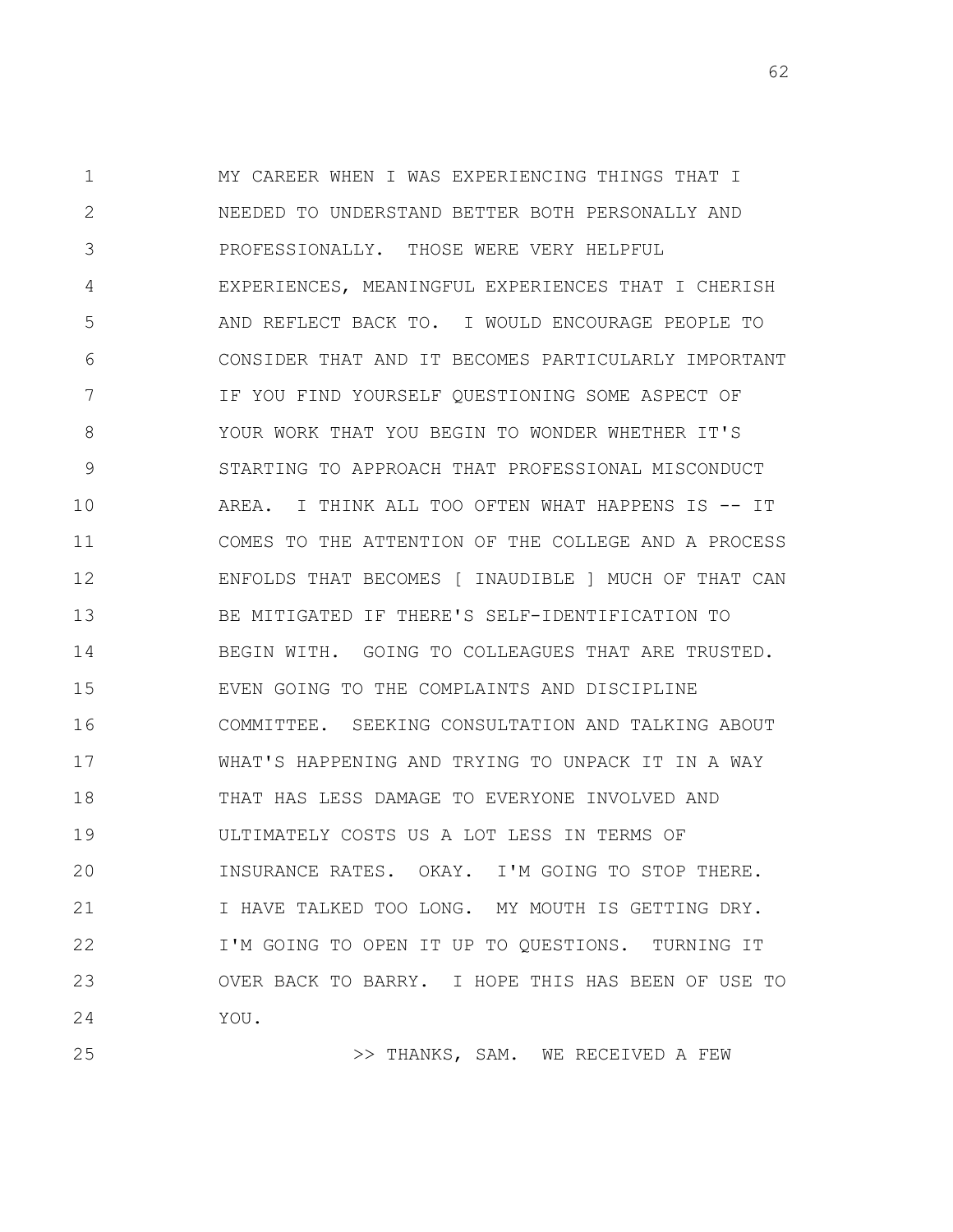1 2 3 4 5 6 7 8 9 10 11 QUESTIONS SPECIFICALLY FOR SAM. SOME WHERE THE ANSWER LIES SOMEWHERE BETWEEN AND MAYBE WITH BOTH SAM AND RICK. I HAVE BEEN TOLD THAT OUR TECHNICAL HOSTS CAN MANAGE THAT. AND THEN SOME QUESTIONS THAT WHERE THERE WAS SOME DELAY AND WE CAN GO BACK TO RICK'S PRESENTATION. BUT I WILL START WITH THE ONES THAT I RECEIVED SO FAR SPECIFICALLY FOR SAM. THE EARLIEST ONE WAS, CAN YOU SAY ANY MORE ABOUT THE RISKS AND THE SELF-CARE REQUIRED FOR MID AND LATER CAREER PROFESSIONALS? ANY THOUGHTS ABOUT THAT?

12 13 14 15 16 17 18 19 20 21 22 23 24 25 >> BACK TO THAT SLIDE, IF I CAN. SO THAT WOULD BE SLIDE 23. IF WE CAN PUT THAT UP. WHILE WE ARE WAITING, I WILL TALK ABOUT IT IN MID CAREER A NUMBER OF THINGS BEGIN TO SHIFT THAT ARE, AGAIN, POTENTIAL SOURCES OF CHALLENGE OR DIFFICULTY. ONE IS AT THAT POINT, MOST OF US HAVE GOTTEN INTO SOME SORT OF RHYTHM AROUND OUR PRACTICE. WE ARE ESTABLISHED. WE TEND TO RECEIVE CERTAIN TYPES OF REFERRALS MORE THAN OTHERS. AND SO WITH THAT IS PERHAPS BOREDOM OR THE LACK OF VARIETY, EXCITEMENT THAT USED TO BE VERY MUCH PART OF THE EARLY STAGE OF CAREER. AND THAT, I THINK, CAN CERTAINLY [ INAUDIBLE ] I DON'T THINK THAT'S THE RIGHT SLIDE. THAT'S OKAY. LET'S NOT WORRY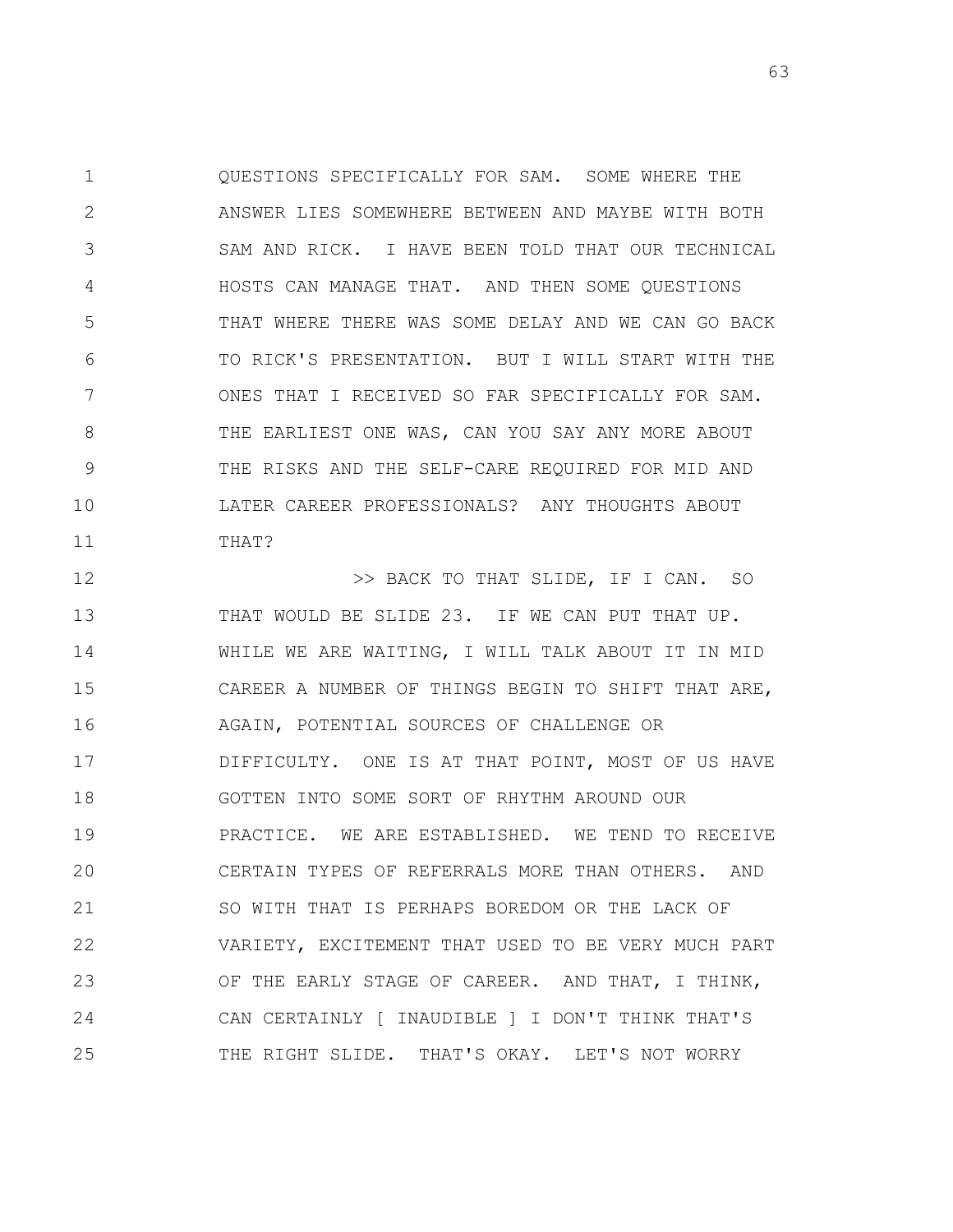1 2 3 4 5 6 7 8 9 10 11 12 13 14 15 16 17 18 19 20 21 22 23 24 25 ABOUT THE SLIDE, ACTUALLY. THAT SORT OF BOREDOM, I THINK, MONO-TONY CAN CONTRIBUTE TO BEING LESS CAREFUL. I THINK IT CAN ERODE A SENSE OF ENGAGEMENT IN ONE'S WORK. IT DECREASES A SENSE OF EXCITEMENT ABOUT SHOWING UP TO WORK. SO THAT'S A SIGNIFICANT FACTOR. THE CAREER DEMANDS AND THE RESPONSIBILITIES, AGAIN, SHIFT FAIRLY SIGNIFICANTLY IN MID CAREER AS I MENTIONED EARLIER. YOU KNOW, YOU BEGIN TO ASSUME MORE OF A LEADERSHIP ROLE. PERHAPS YOU HAPPEN TO BE IN A DEPARTMENT OR A GROUP PRACTICE. AND SO YOU ARE PULLED IN A NUMBER OF DIFFERENT DIRECTIONS. YOU HAVE RESPONSIBILITIES AS YOU HAVE ALWAYS HAD [ INAUDIBLE ] SOMETIMES WHAT COMES YOUR WAY ARE SOME OF THE MORE COMPLEX CASES BECAUSE OF YOUR EXPERIENCE. YOU HAVE ADMINISTRATIVE RESPONSIBILITIES, OVERSIGHT RESPONSIBILITIES AND SO ON. AND EACH OF THOSE REQUIRES A DIFFERENT SKILL. ONE OF THE THINGS THAT -- THERE WAS AN ARTICLE WRITTEN IN THE AMERICAN PSYCHOLOGISTS QUITE A NUMBER OF YEARS AGO, IT WOULD HAVE BEEN PROBABLY IN THE LATE 80s OR EARLY 90s THAT TALKED ABOUT THE RELATIONSHIP, THE KIND OF COMPLICATED RELATIONSHIP THAT PSYCHOLOGISTS THAT HAVE WITH ADMINISTRATION. WHAT THE POINT OF THE ARTICLE WAS THIS, A LOT OF TIMES IT'S THE PERSON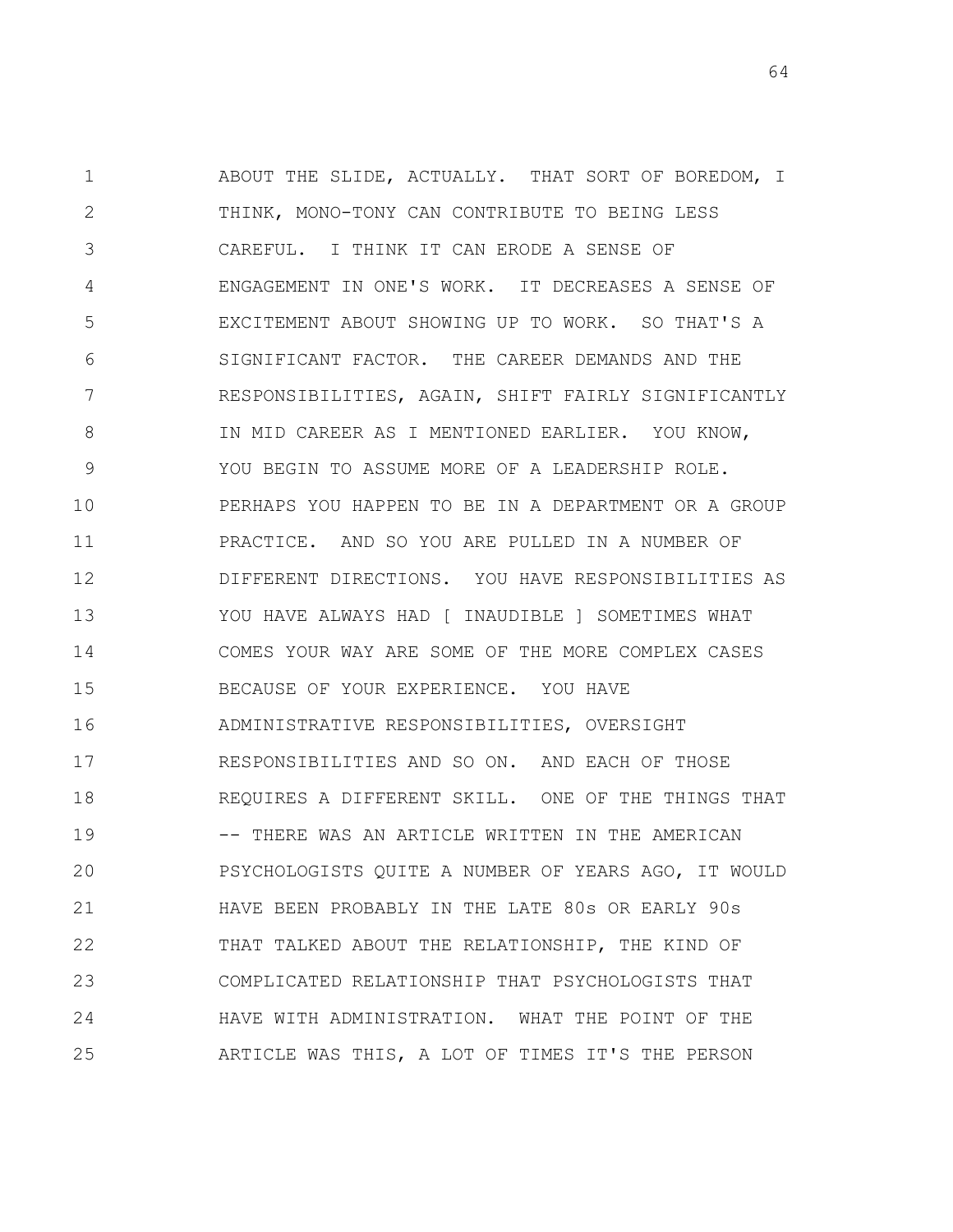1 2 3 4 5 6 7 8 9 10 11 12 13 14 15 16 17 18 19 20 21 22 23 24 25 WHO IS KIND OF THE STAR -- [ INAUDIBLE ] GETS NAMED TO BE THE DIRECTOR OR TO ASSUME THAT SORT OF LEADERSHIP ROLE. AND WHAT THE AUTHOR WAS SUGGESTING IS THAT TWO THINGS HAPPEN. THERE ARE TWO CONSEQUENCES TO THAT. ONE IS [ INAUDIBLE ] OR IN SOME CASES ENTIRELY LOSE THE ACCESS TO THE CLINICAL SKILL AND ACUMEN THAT THAT PERSON BROUGHT AS A RESULT OF HAVING BEEN IDENTIFIED AS A [ INAUDIBLE ]. (AUDIO DIFFICULTIES) THE REALITY IS MOST OF US COMING THROUGH GRADUATE SCHOOL AND THE EARLY PART OF OUR CAREER HAVE NO MENTORSHIP IN HOW YOU ASSUME THAT ROLE EFFECTIVELY. AND IN MANY INSTANCES, ACTUALLY PEOPLE WOULD, YOU KNOW, ASSUMING THAT ROLE, WHEN THEY ARE ASKED TO DO SO BECAUSE [ INAUDIBLE ] WHEN ONE FINDS THEMSELVES MID OR LATE CAREER, HAVING ASSUMED A DIRECTORSHIP OF A SENIOR ROLE WITHIN A DEPARTMENT OR GROUP PRACTICE, THAT INTRODUCES A WHOLE NEW LEVEL OF LEARNING THAT REQUIRES ATTENTION, THAT REQUIRES EFFORT, THAT REQUIRES TIME, THAT MAY THEN, AGAIN, ADD TO STRESS AND SO ON. AT A PERSONAL LEVEL, AT THAT POINT, THERE ARE EMERGING OR ONGOING FINANCIAL CHALLENGES THAT YOU MAY NOT HAVE HAD EARLY IN YOUR CAREER, PERHAPS, YOU KNOW, CHILDREN THAT ARE ABOUT TO EMBARK ON UNIVERSITY AND THE FEES ASSOCIATED WITH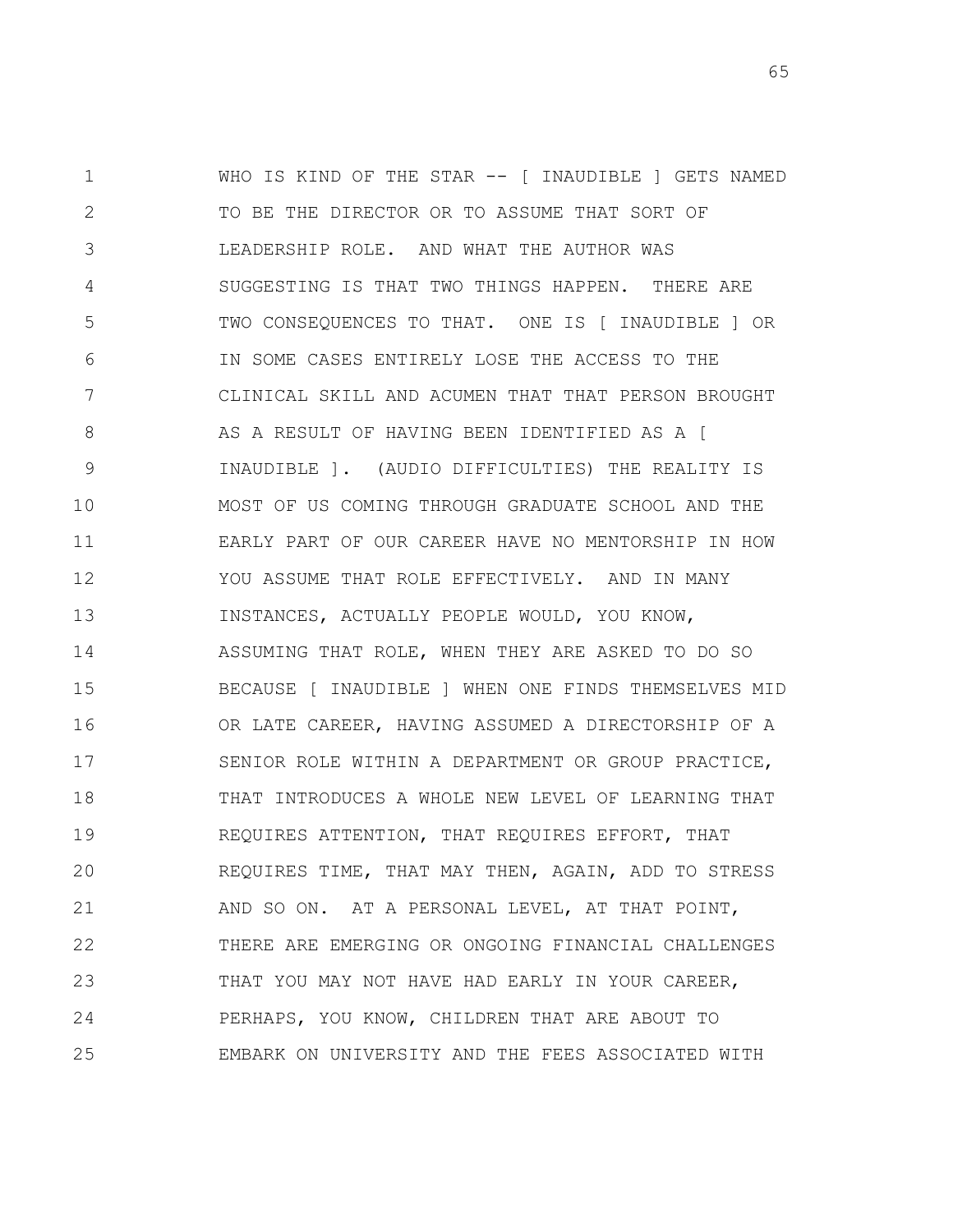1 2 3 4 5 6 7 8 9 10 11 12 13 14 15 16 17 18 19 20 21 22 23 24 25 THAT, THE EXPENSES OF PERHAPS TAKING ON A PRIVATE PRACTICE, MOVING OUT OF INSTITUTIONAL PRACTICE AND SO ON AND SO FORTH. THOSE ARE SOME OF THE THINGS THAT HAPPEN ACTUALLY BOTH IN MID CAREER AND LATE CAREER. I THINK WITH RESPECT TO LATE CAREER, AGAIN, YOU KNOW, IT'S NOT SAYING ANYTHING THAT I HAVE NOT SAID BEFORE. I THINK ONE OF THE MOST SIGNIFICANT STRESSES IS NOT ADEQUATELY PREPARING FOR RETIREMENT. NOT THINKING AND HAVING A VISION OF WHAT RETIREMENT WOULD LOOK LIKE. OFTEN TIMES, ALL TOO OFTEN, I THINK, WHETHER IT'S PSYCHOLOGISTS OR OTHER PROFESSIONALS, PEOPLE IN TRADES, KIND OF IDEALIZE WHAT RETIREMENT IS GOING TO BE LIKE, ALL THIS FREE TIME, WITHOUT REALLY ESTABLISHING A PLAN. AND THEN YOU HIT THAT AND YOU FIND THAT IT DOESN'T FIT THAT IMAGE THAT ONE HAD BECAUSE THERE REALLY WAS NO CLEAR PATH OR CLEAR THOUGHT PUT INTO HOW WILL I SPEND MY TIME. AS I SAID BEFORE, HAVING TO COPE WITH MULTIPLE LOSSES DURING THAT PHASE OF LIFE. I MENTIONED SOME OF THOSE. WHAT I DIDN'T MENTION WAS A LOSS OF -- OR POTENTIALLY A LOSS OF ONE'S HEALTH ERODING AND HAVING TO SHIFT, THEN, OUR IDENTITY IN LINE WITH THAT. SO THOSE ARE SOME OF THE THINGS. I HOPE THAT ANSWERS THAT QUESTION. >> OKAY. A COUPLE OF QUESTIONS THAT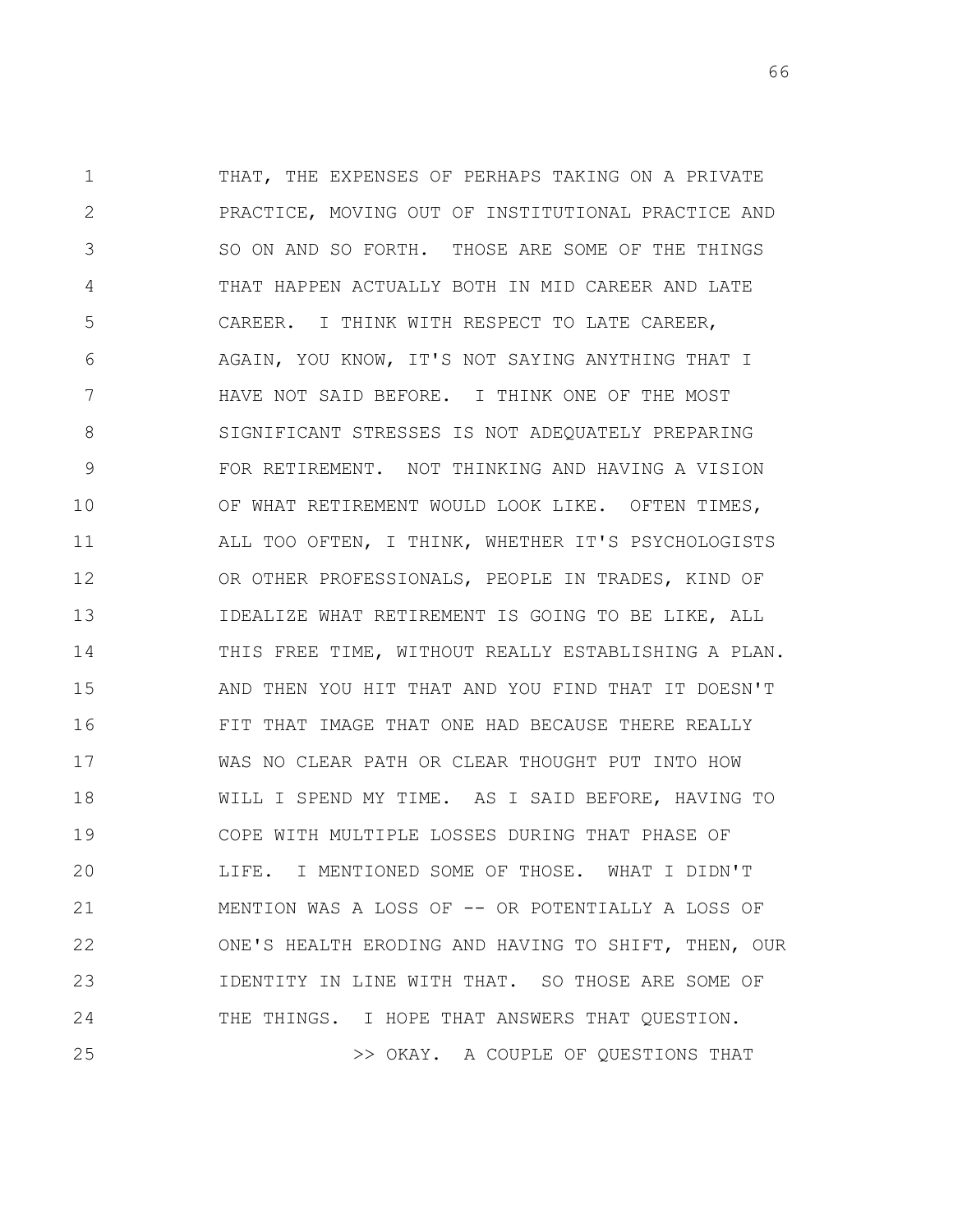1 2 3 4 5 HAVE TO DO WITH THE SLIDES. THE FIRST ONE REFERS TO SLIDE 35. THE QUESTION FOR SAM IS WHAT ARE YOUR THOUGHTS AS TO WHY INCREASED PROFESSIONAL SUPPORT LEADS TO INCREASED PERCEIVED STRESS? AND THAT SEEMED COUNTER INTUITIVE.

6 7 8 9 10 11 12 13 14 15 16 >> YES. IT IS. THAT'S A GOOD OBSERVATION. AND WHAT THE AUTHORS SUGGESTED IS THAT IT'S MORE LIKELY THAT WITHIN THIS SAMPLE, PEOPLE WERE DRAWING ON INCREASED PROFESSIONAL SUPPORT BECAUSE OF ENCOUNTERED INCREASED STRESS. SO, AGAIN, SORT OF LOOKING AT PROFESSIONAL SUPPORT IN A REACTIVE WAY AS OPPOSED TO A PRO ACTIVE WAY. AND THAT REALLY UNDERSCORES THE IMPORTANCE OF REALLY POSITIONING PROFESSIONAL SUPPORT AS A PRO ACTIVE ACTIVITY RATHER THAN A REACTIVE, PROTECTIVE ACTIVITY.

17 18 19 20 21 >> OKAY. THE NEXT QUESTION REFERRED TO SLIDE 24. AND THE QUESTION IS WHAT'S WRITTEN ABOUT NEGATIVE CLIENT BEHAVIOURS AND WHAT WAS SAID APPEARS TO BE IN CONFLICT. ARE THE ARROWS IN THE WRONG DIRECTION?

22 23 24 25 >> YES. YOU ARE RIGHT. SORRY ABOUT THAT. SO THERE'S MORE NEGATIVE CLIENT BEHAVIOURS THAT COME IN THE WAY OF EARLY CAREER PSYCHOLOGISTS THAN MID AND LATE CAREER PSYCHOLOGISTS. THAT'S MY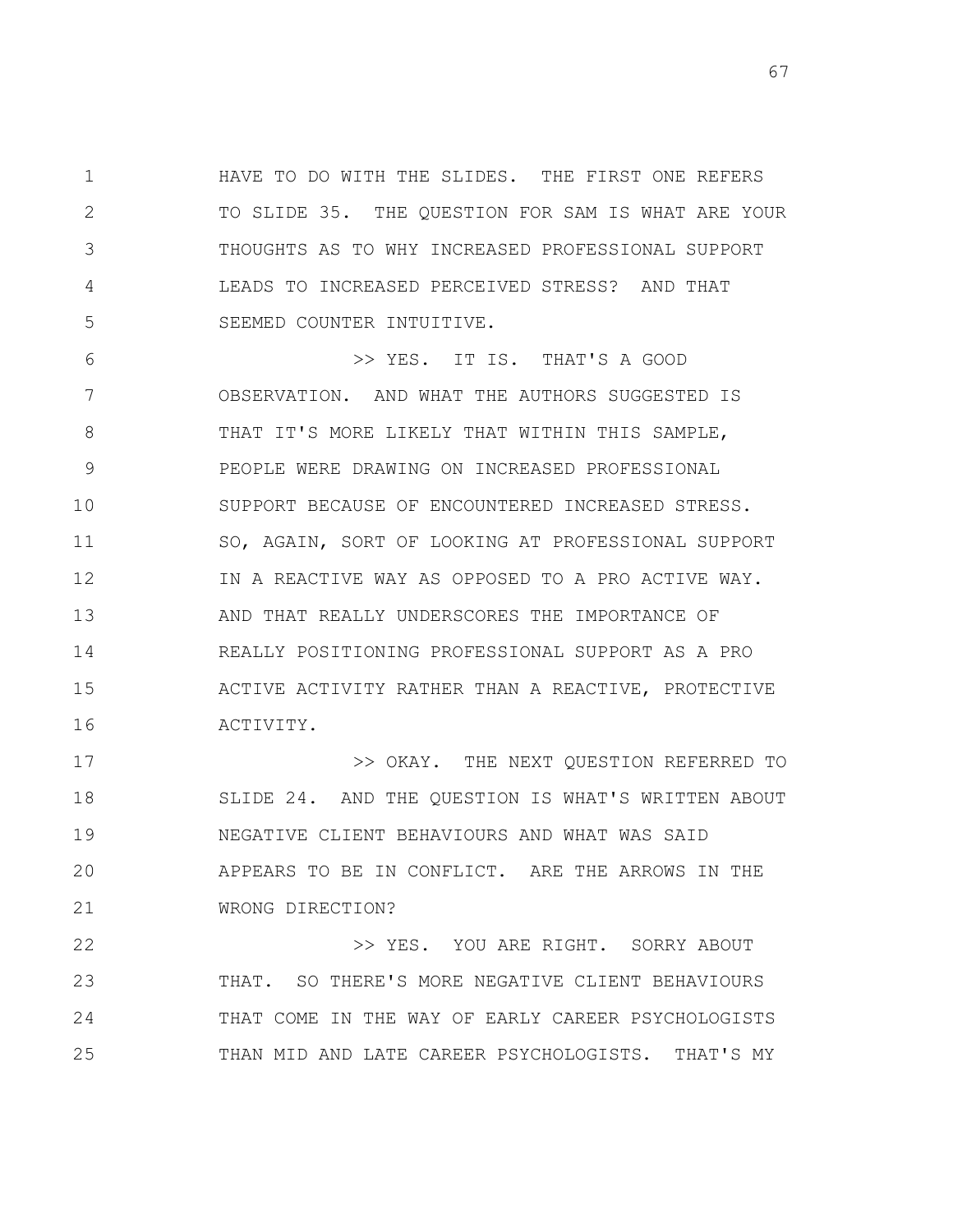ERROR.

1

25

2 3 4 5 6 7 8 9 10 11 12 13 14 15 16 17 18 19 20 21 22 23 24 >> OKAY. THERE ARE MANY COMMENTS BUT NOT QUESTIONS. ALL OF THEM SAYING TO PLEASE THANK SAM FOR AN EXCELLENT, IMPORTANT PRESENTATION. AND I WILL DO THAT MORE FORMALLY AFTER. AS I SAID, THERE WERE A NUMBER OF THOSE. AND THEN SOME QUESTIONS THAT ARE, I THINK, MEANT AS MUCH FOR RICK AS FOR SAM. RICK IS BACK AND HOPEFULLY UNMUTED. THE FIRST OF THOSE IS THINKING ABOUT DR. MIKAIL'S PRESENTATION, I'M CURIOUS, THEN, IF A PSYCHOLOGY FINDS THEMSELVES IN A SITUATION IN WHICH THEY NEED TO TAKE A LEAVE FROM THEIR PRACTICE OR ORGANIZATION DUE TO STRESS AND OR BURNOUT, WHAT IMPLICATIONS MIGHT THIS HAVE FOR THEIR MEMBERSHIP WITH THE COLLEGE, IF ANY? DOES A MEMBER NEED TO NOTIFY THE COLLEGE THAT THEY REQUIRE TIME -- PARDON ME, I JUST LOST THE QUESTION. SOMETHING HAPPENED HERE. TECHNOLOGY IS GREAT WHEN IT WORKS. >> I GOT THE GIST OF THE QUESTION. >> I HAVE GOT IT BACK. DO YOU NEED TO NOTIFY THE CLIENT, IF SO WHAT'S THE PROCESS FOR RESUMING WORK ONCE THE MEMBER IS FUNCTIONING BETTER AND READY TO RETURN? >> THERE IS NO OBLIGATION TO INFORM THE

COLLEAGUE IF ONE FEELS A NEED TO TAKE A STRESS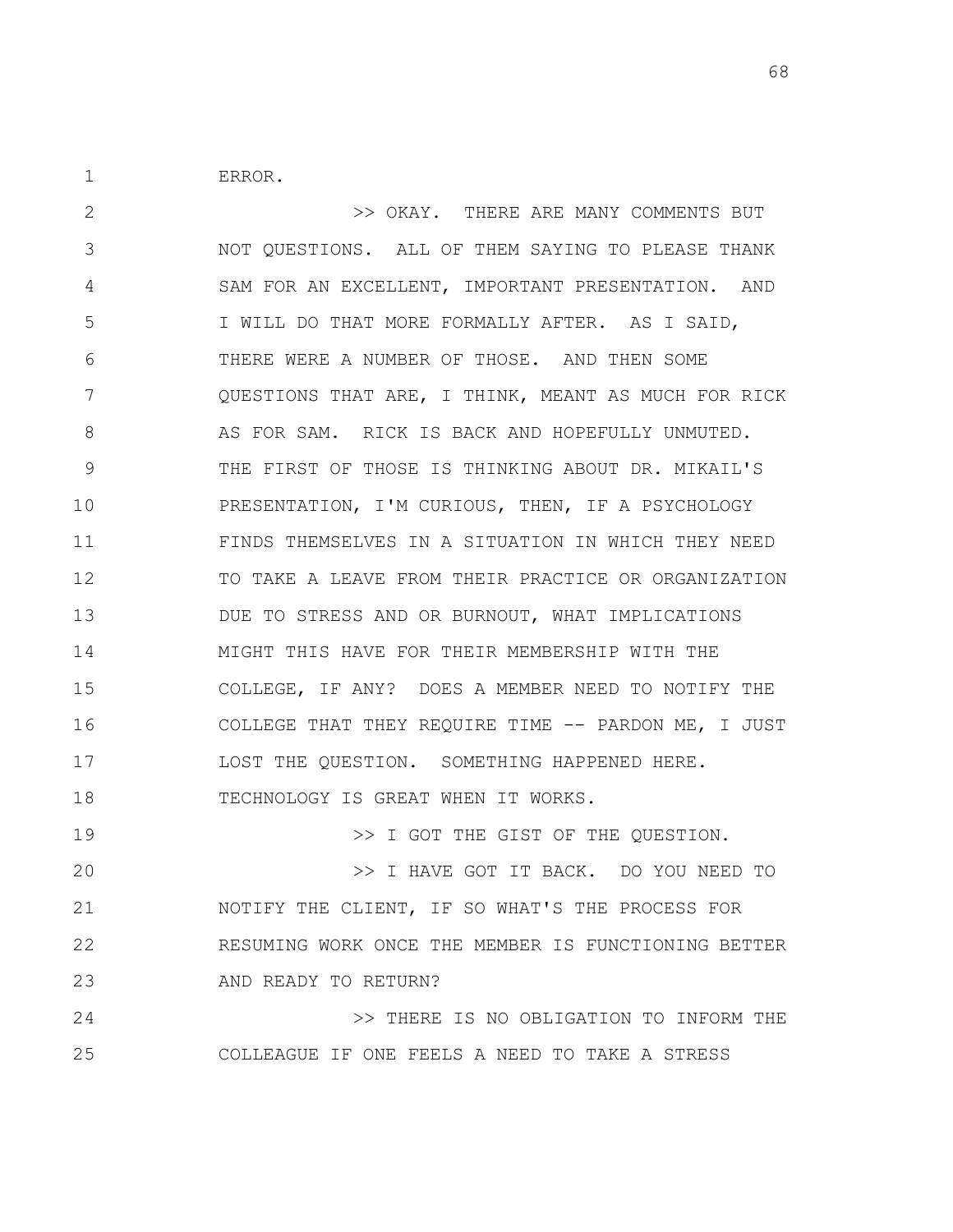1 2 3 4 5 6 7 8 9 10 11 12 13 14 15 16 17 18 19 20 21 LEAVE OR LEAVE FOR ANY OTHER KIND OF MEDICAL REASON. THE PROFESSIONAL MISCONDUCT SAYS IT'S AN ACT OF PROFESSIONAL MISCONDUCT TO PROVIDE SERVICES WHILE ONE IS EXPERIENCING SOME KIND OF A DIFFICULTY, PHYSICAL, EMOTIONAL OR OTHERWISE, THAT ONE OUGHT TO KNOW MY AFFECT ONE'S ABILITY TO PRACTICE. THAT'S MORE OF A PERSONAL DECISION THAT ONE MAKES. THERE'S NOTHING THAT I HAVE COME ACROSS THAT SAYS THAT A MEMBER IS FEELING A NEED TO TAKE A LEAVE, THEY HAVE TO LET THE COLLEGE KNOW. IF IT'S GOING TO EXTENSIVE THEY MAY LET THE COLLEGE KNOW BY DECIDING TO GO IN ACTIVE. WE DON'T REQUIRE A REASON WHY SOMEONE DECIDES TO GO FROM ACTIVE STATUS TO INACTIVE. THAT'S A PERSONAL THING. >> IF I CAN ADD TO THAT. >> SURE. >> THIS IS NOT SO MUCH RELATED TO THE COLLEGE, WELL, MAYBE INDIRECTLY. WE HAVE TO DO HAVE AN OBLIGATION TO OUR COLLEAGUES TO POINT OUT TO THEM IF WE FEEL THAT THEY ARE NOT FUNCTIONING UP TO PAR OR IF THEY SOMEHOW APPEAR TO BE COMPROMISED

23 24 OBLIGATION BUT IT'S AN OBLIGATION OF BEING ONE'S FRIEND OR ONE'S COLLEAGUE.

22

25

>> GREAT. OKAY. CAN DR. MAURICE SPEAK

IN SOME WAY. THAT'S NOT JUST A PROFESSIONAL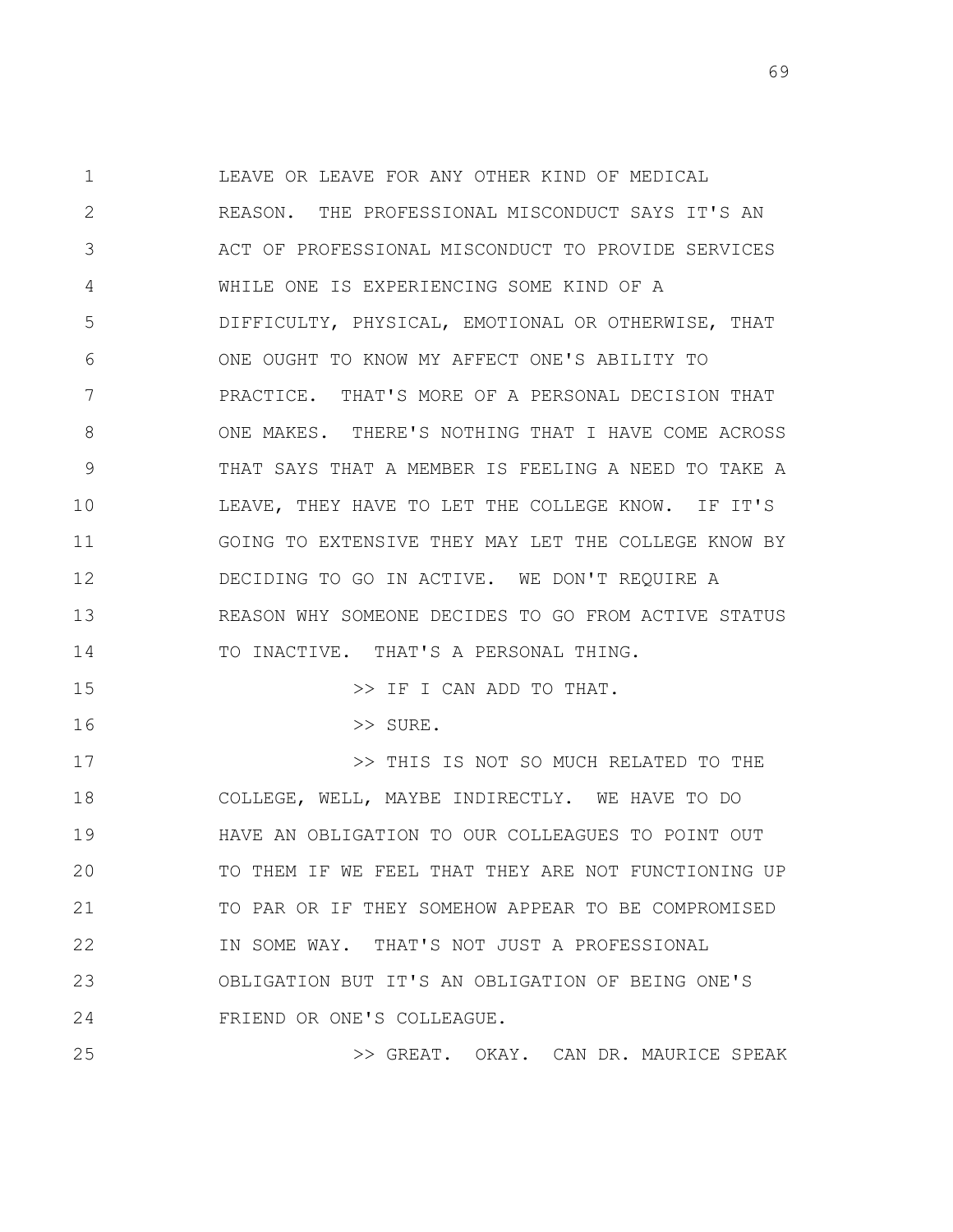1 TO CONCERNS BASED ON CLIENT

2 3 4 5 6 7 8 CONFIDENTIALITY...(MISSED THE QUESTION) IF A PSYCHOLOGIST FINDS A MAIN SOURCE OF STRESS IS ONE CLIENT OR GROUP OF CLIENTS, FOR EXAMPLE, PEOPLE WITH PERSONALITY DISORDERS AND THAT PROFESSIONAL SEEKS OUT THERAPY OR CONSULTATION, WHAT ARE CONSIDERATIONS IN REGARDS TO CLIENT CONFIDENTIALITY.

9 10 11 12 13 14 15 16 17 18 19 20 21 22 23 24 >> ONE HAS TO BE VERY CAREFUL ABOUT CLIENT CONFIDENTIALITY OR WHETHER IT'S TO A COLLEAGUE OR ANY OTHER PERSONAL. THE RECOMMENDATION WOULD BE TO THE EXTENT POSSIBLE, THAT ONE CAN HAVE THAT CONSULTATION AND PROVIDE ENOUGH INFORMATION TO THE PERSON WITHOUT HAVING TO PROVIDE SPECIFIC IDENTIFIERS OF AN INDIVIDUAL CLIENT. I COULD TALK ABOUT THE TYPE OF CLIENT, THE GROUP OF CLIENTS, THE FACT THAT THEY ARE FROM AN URBAN OR RURAL AREA. I WOULD CAUTION MEMBERS TO BE CAREFUL ABOUT PROVIDING IDENTIFYING INFORMATION TO THEIR COLLEAGUE UNLESS THERE WAS SOME COMPELLING REASON WHY ONE HAD TO DO THAT. I DON'T KNOW -- I CAN'T THINK OF A SITUATION THAT -- WHERE ONE WOULD HAVE A COMPELLING REASON TO SAY I'M TALKING ABOUT MY CLIENT, MR. SO AND SO.

25

>> THAT'S ABSOLUTELY RIGHT. THERE'S A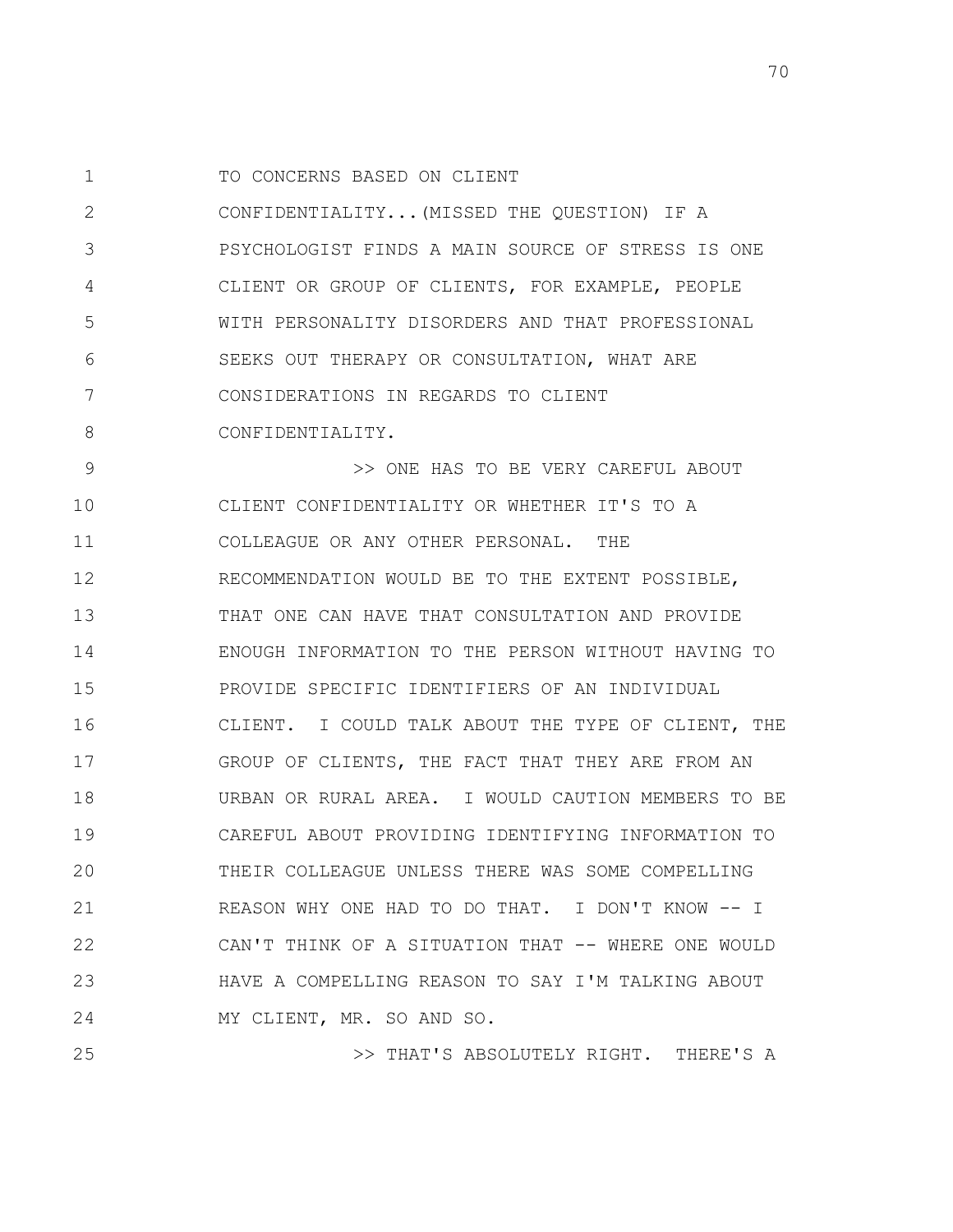1 2 3 4 5 6 7 8 9 10 11 LOT WE CAN DISCUSS WITH EITHER A SUPERVISOR OR IN CONSULTATION WITH A COLLEAGUE OR EVEN OUR THERAPIST WITHOUT IN ANYWAY COMPROMISING CONFIDENTIALITY. KEEP IN MIND THAT, YOU KNOW, WHEN YOU ARE BRINGING THOSE KINDS OF ISSUES TO A SUPERVISOR, A THERAPIST, WHAT YOUR PRIMARY FOCUS IS WHAT YOUR EXPERIENCE IS, WHAT IS GOING ON INSIDE OF YOU AS OPPOSED TO THE INDIVIDUAL THAT YOU ARE TALKING ABOUT. SO LONG AS THE FOCUS IS ON THE SELF, YOU RUN MUCH RISK OR YOU HAVE MUCH LOWER RISK OF IN ANYWAY BREACHING CONFIDENTIALITY.

12 13 14 15 >> OKAY. CAN YOU COMMENT ON THE ADDITIONAL STRESSORS FACED BY BIPOC PSYCHOLOGISTS AND THE TENSION RELATED TO SELF-CARE WHEN SOCIAL ISSUES WEIGH MORE HEAVILY ON CERTAIN PEOPLE.

16 17 >> I HAVE TO GIVE THAT TO SAM. SOUNDS LIKE IT'S HIS TOPIC.

18 19 20 21 22 23 24 25 >> OKAY. YEAH, THAT'S A COMPLICATED ONE. THERE ARE, AGAIN, LAYERS OF CONSIDERATION. YOU KNOW, ONE OF THE THINGS THAT I THINK IS REALLY CRITICAL AS PART OF SELF-REFLECTION IS BEING AWARE CERTAINLY OF OUR OWN BIASES WHEN WE ARE WORKING WITH VARIOUS POPULATIONS. BE THEY BIASES AROUND RAISE, SOCIOECONOMIC STATUS, AROUND GENDER IDENTITY, OR ANY NUMBER OF OTHER DIMENSIONS OF A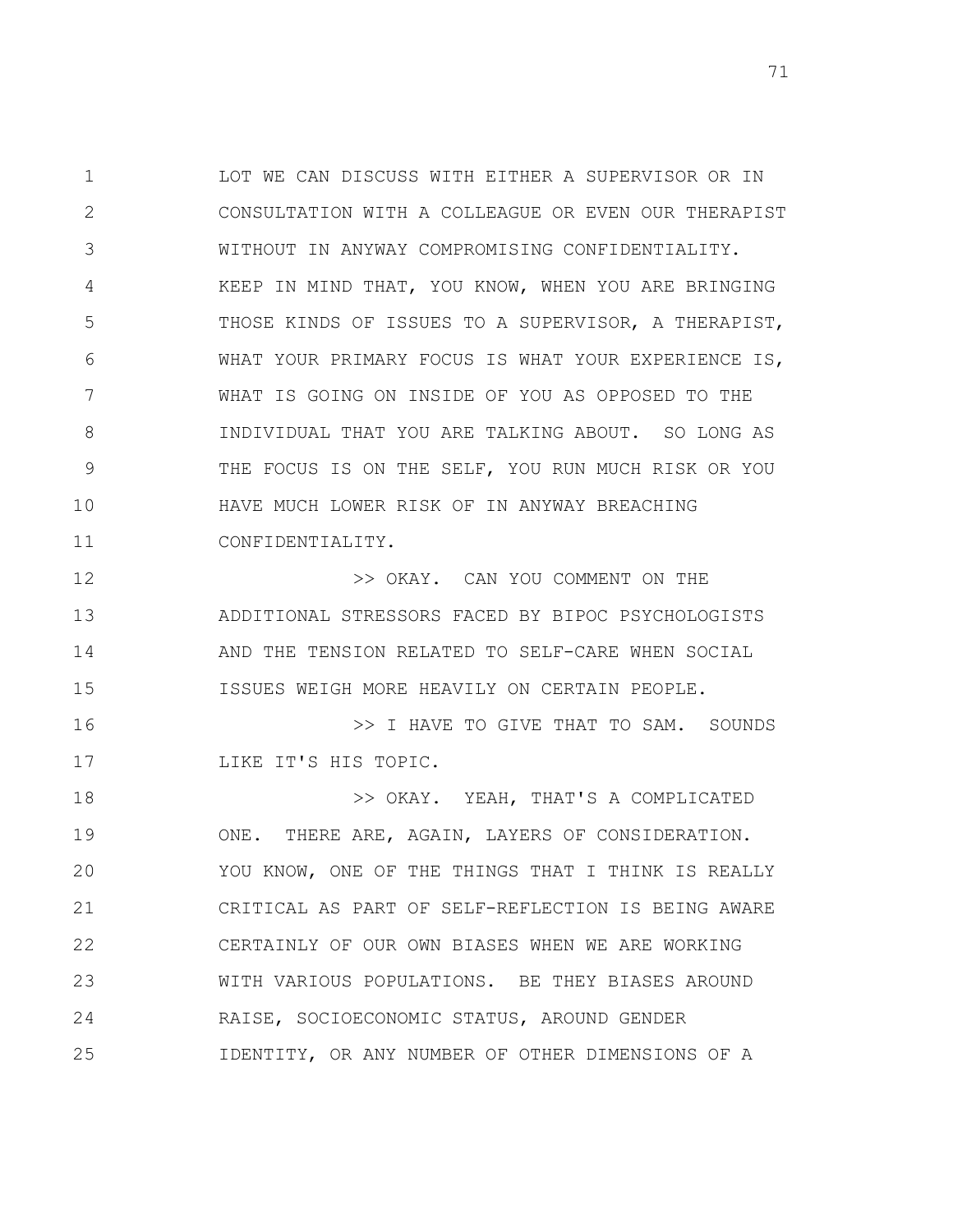1 2 3 4 5 6 7 8 9 10 11 12 13 14 15 16 17 18 19 20 21 22 23 24 25 PERSON'S BEING. AND RECOGNIZING HOW THOSE BIASES ACTUALLY INFLUENCE THE WAY IN WHICH WE ENGAGE WITH AN INDIVIDUAL. IT'S ALSO IMPORTANT TO BE AWARE OF OUR OWN STRUGGLES AND ISSUES WITH RESPECT TO THOSE CONCERNS IF WE ARE A PERSON OF COLOUR OR A PERSON OF A PARTICULAR SEXUAL ORIENTATION AND WE HAVE FACED, YOU KNOW, OUR OWN CHALLENGES IN A DAY-TO-DAY MANNER QUITE OUTSIDE AND QUITE REMOVED FROM OUR PROFESSIONAL ROLE, THAT TOO HAS AN IMPACT ON HOW WE APPROACH WORK WITH PEOPLE THAT COME TO US THAT MAY HOLD VIEWS AND HAVE EXPERIENCES THAT ARE VERY DIFFERENT FROM OUR OWN. SOMETHING CERTAINLY THAT I HAVE ENCOUNTERED, AGAIN, IN DIFFERENT WAYS, I HAVE HAD TO LOOK AT MY OWN BIASES, I REMEMBER NOT THAT LONG AGO HAVING THIS FELLOW WALK INTO MY OFFICE DRESSED IN ATTIRE THAT MADE HIM LOOK PRETTY TOUGH. HE HAD SOME VERY NEGATIVE VIEWS OF WOMEN, VERY NEGATIVE VIEWS OF ALL SORTS OF PEOPLE. AND IN MY HEAD [ INAUDIBLE ] A REAL HEAD NECK. I TALKED TO TWO OF MY COLLEAGUES ABOUT WHETHER I FELT I WOULD BE ABLE TO ACTUALLY WORK WITH HIM. THEY GAVE ME SOME GOOD ADVICE IN EYE DECISION TO SOME REALLY -- ADDITION TO SOME REALLY GOOD SUPPORT. AND IT -- I FOUND THAT OVER THE COURSE OF THE FIRST THREE SESSIONS, THINGS CHANGED DRAMATICALLY IN TERMS OF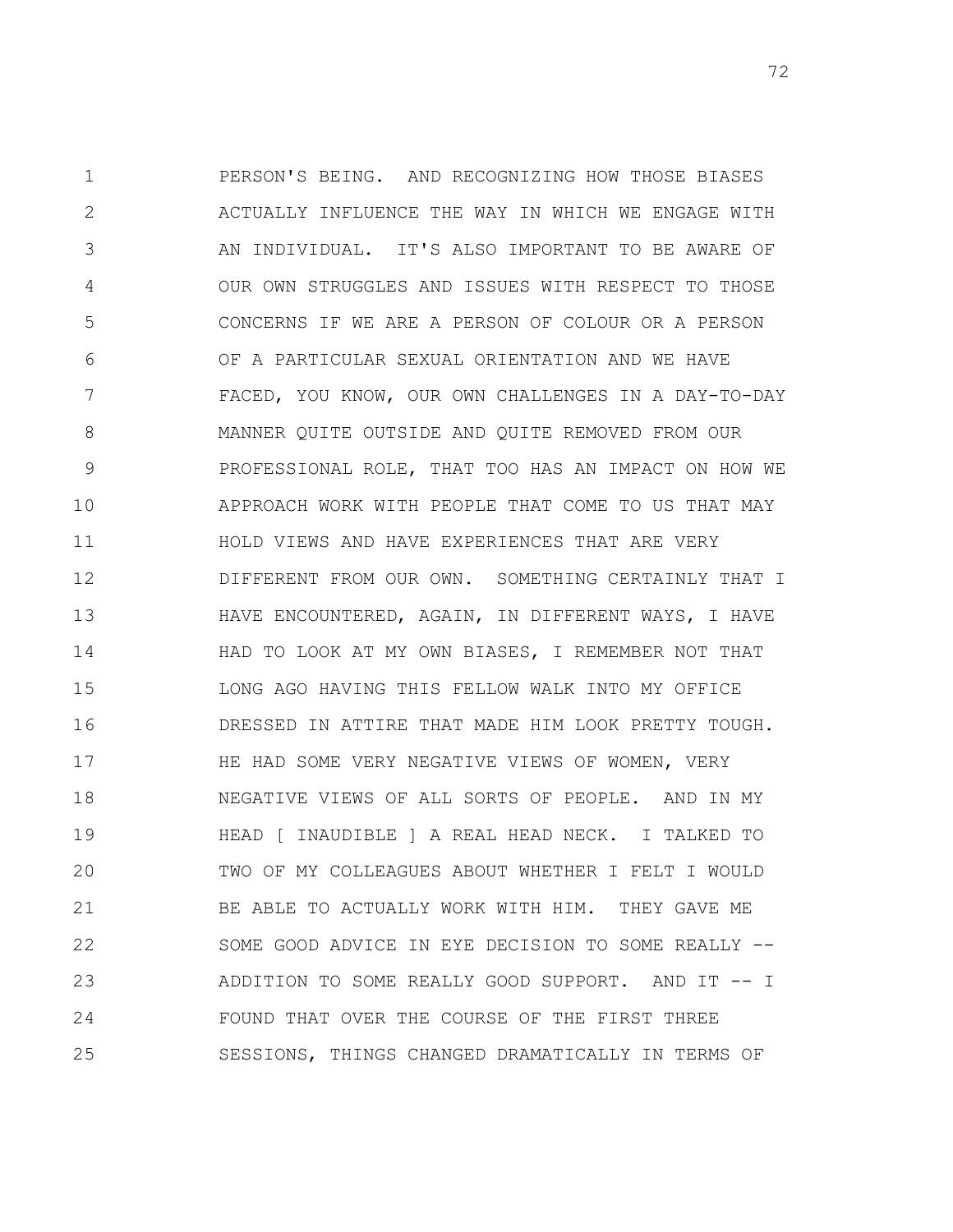1 2 3 4 5 6 7 8 9 10 11 12 13 14 15 16 17 18 19 20 21 22 23 24 25 MY ATTITUDE TOWARD HIM AND MY CAPACITY TO LISTEN TO HIM. SO IT WAS IMPORTANT FOR ME TO BE AWARE THAT I HAD A STRONG REACTION TO THIS INDIVIDUAL BECAUSE OF HIS POLITICAL VIEWS AND THE WAY THAT HE SAW THE WORLD AND HOW DIFFERENT THAT WAS FROM MINE. AND SO I THINK WHEN IT COMES TO DEALING WITH ANYONE WHO HAS, YOU KNOW, A SIGNIFICANT DIFFERENCE FROM US ON ANY ONE OF THE DIMENSIONS THAT YOU MENTIONED, HAS A DIFFERENT EXPERIENCE, WHO IS STRUGGLING WITH PERHAPS WITH DIFFERENT CHALLENGES, WE NEED TO BE VERY AWARE OF OUR OWN BIASES BEFORE WE UNDERTAKE THE WORK AND IN SOME INSTANCES, THIS IS SOMETHING THAT I SAY TO CLIENTS RIGHT AT THE OUTSET, I SAY TO THEM, LOOK, WE ARE GOING TO TAKE THE FIRST FEW SESSIONS, THE FIRST TWO OR THREE SESSIONS TO LOOK AT WHETHER THIS IS A GOOD FIT FOR YOU AND A GOOD FIT FOR ME. AND BY GOOD FIT, WHAT I MEAN IS THAT WE EACH EXPERIENCE THAT WE HAVE A BASIS OF RESPECT AND TRUST. THAT YOU RESPECT ME AND TRUST ME AND I LIKEWISE RESPECT AND TRUST YOU. THAT WILL SET US OFF, THAT FOUNDATION WILL SET US OFF ON THE POSSIBLE OF DOING SOMETHING MEANINGFUL. WHAT I ENCOURAGE YOU TO NOT LOOK TO IN MAKING THAT DETERMINATION IS HOW COMFORTABLE YOU FEEL WITH ME. THE WORK CAN TAKE US TO PLACES THAT ARE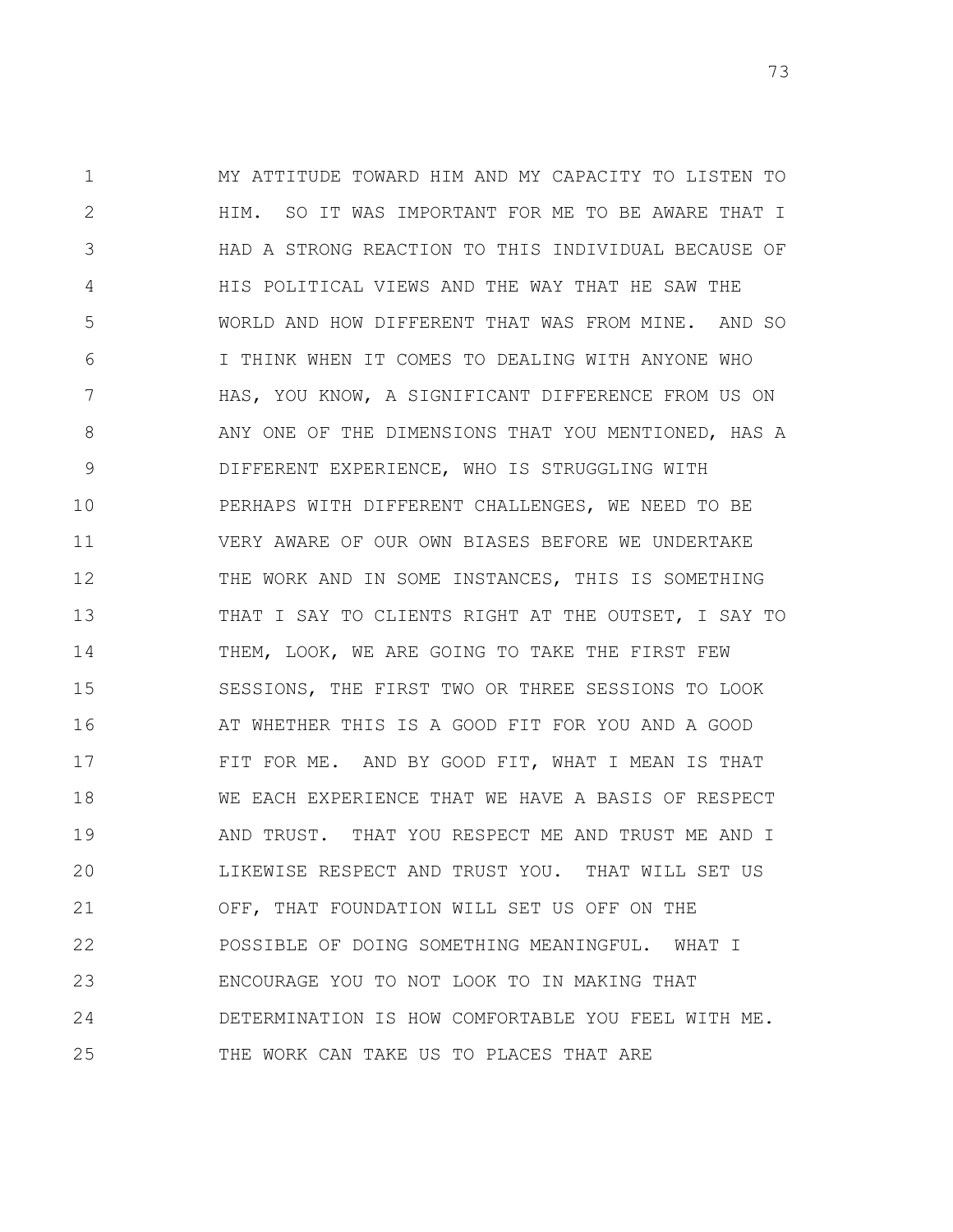1 2 3 UNCOMFORTABLE. IT'S THAT RESPECT AND TRUST THAT'S SO CRITICAL. SO I THINK THAT KIND OF GETS YOU OFF TO A REASONABLE [ INAUDIBLE ].

4 5 6 7 8 9 >> OKAY. THIS IS A QUESTION FOR DR. MIKAIL. CAN YOU COMMENT ON INTERNALIZED STIGMA WITHIN THE PSYCHOLOGICAL COMMUNITY WHEN IT COMES TO PROFESSIONAL SELF-CARE ESPECIALLY WHEN IT COMES TO SEEKING THERAPY. THERE'S A COUPLE OF QUESTIONS LIKE THIS.

10 11 12 13 14 15 16 17 18 19 20 21 22 23 24 25 >> I THINK IT'S REALLY UNFORTUNATE THAT THAT REQUIREMENT OF THERAPY HAS BEEN DROPPED FROM OR PROFESSIONAL TRAINING. THAT'S ONE OF THE TIMES THAT CANNOT ONLY HELP US TO BECOME BETTER CLINICIANS BUT ALLOW US TO REALLY DEVELOP A CAPACITY FOR -- IN A REALLY MEANINGFUL WAY RESPECTING THE COURAGE THAT IT TAKES FOR SOMEONE TO COME INTO THERAPY WITH US. WHEN WE HAVE DONE IT HOUR OF HOUR OR PERSON AFTER PERSON, WE START TO LOSE SIGHT OF THAT. IF WE HAVE OUR OWN BIAS ABOUT PERSONAL THERAPY, WE NEED TO TAKE A LOOK AT WHETHER THAT'S AN ISSUE OF PRIDE, AN ISSUE OF NARCISSISM, AN ISSUE OF, AGAIN, SORT OF DEPERSONALIZING THE PEOPLE THAT COME TO US OR PERHAPS A [ INAUDIBLE ] ATTITUDE TOWARDS THEM AND SO ON. IT SURPRISING ME IN SOME WAYS BUT I SUPPOSE IN OTHER WAYS -- I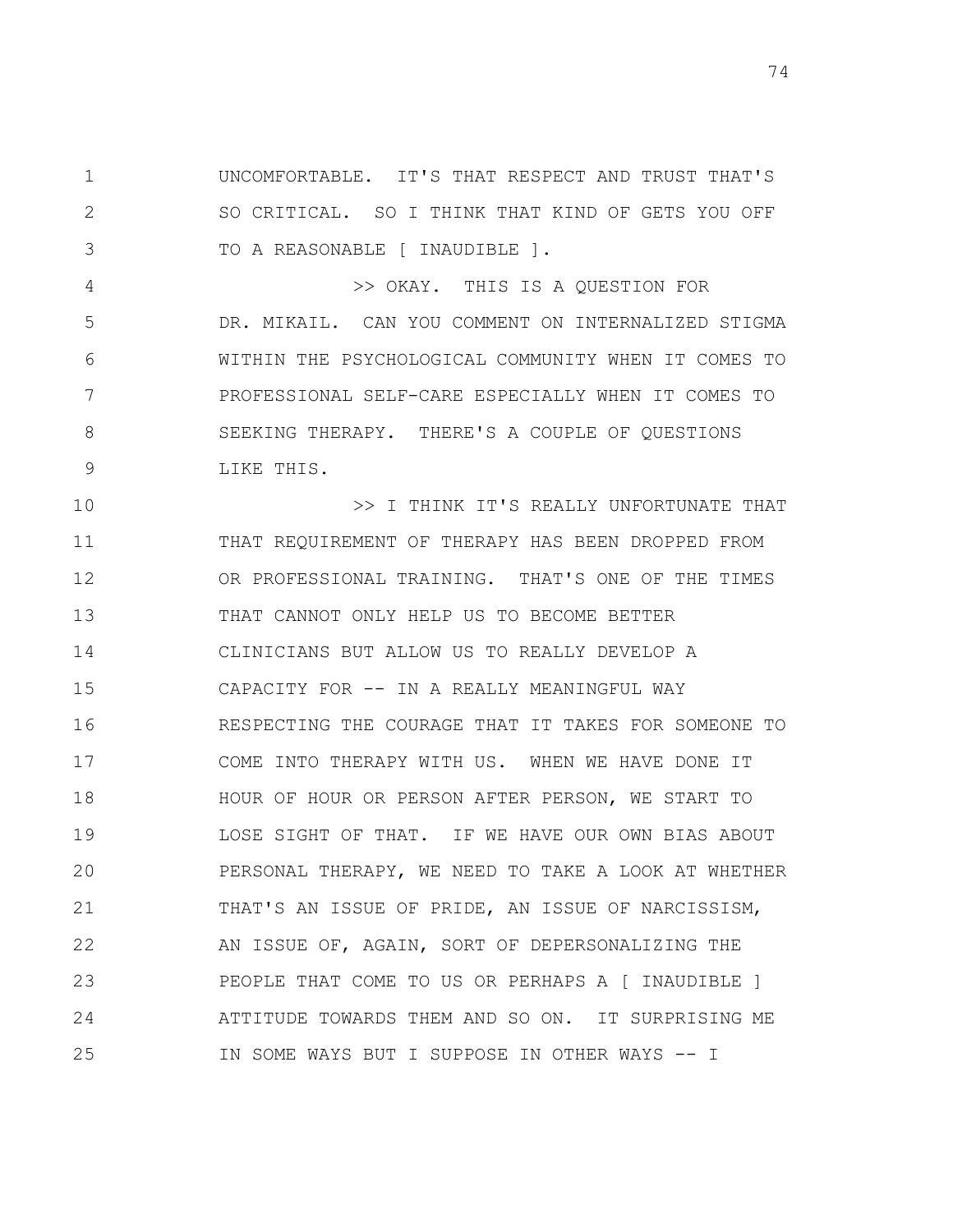1 2 3 4 5 6 7 8 ENCOUNTER CLINICIANS THAT FIND THE THOUGHT OF PERSONAL THERAPY ABHORRENT OR NOTHING SOMETHING THEY WOULD SUBJECT THEMSELVES TO. SO, YOU KNOW, REALLY LOOKING CLOSELY AT THAT INTERNAL BIAS, I THINK, IS A REALLY CRITICAL THINK WE ALL HAVE AND IT DOES HAVE SIGNIFICANT IMPACT ON HOW WE VIEW AND HOW WE TREAT THE PEOPLE THAT COME TO US IN A VULNERABLE STATE.

9 10 11 12 13 14 15 16 17 18 19 20 21 22 23 24 25 >> THE QUESTIONS ARE COMING IN QUITE QUICKLY NOW. SO AS DR. MIKAIL ALLUDED TO, INTERACTIONS WITH ONE'S REGULATORY COLLEGE CAN BE A SIGNIFICANT SOURCE OF STRESS FOR REGULATED HEALTH PROFESSION. I'M CURIOUS HOW THE COLLEGE HAS REFLECTED ON THIS OR ANY ACTION IS TAKEN IN REGARD, EG, SEEKING FEEDBACK FROM USERS ABOUT EXPERIENCES INTERACTING WITH THE COLLEGE OR PROGRAM EVALUATIONS. I READ THIS OUT BECAUSE THERE'S BEEN A NUMBER OF QUESTIONS LIKE THIS AND I WOULD LIKE TO PRE-EMT ANY ANSWER. I DON'T THINK WE ARE GOING TO BE TAKING VERY MANY QUESTIONS LIKE THIS BUT WE WILL BE RESPONDING TO THEM AFTER WARDS AND POSTING ANSWERS AS WE DO WITH ALL THE UNANSWERED QUESTIONS AND THEY WILL BE ON OUR WEBSITE. SO I AM GOING TO RETURN TO SOME OF THE EARLIER QUESTIONS THAT WERE MEANT FOR DR. MORRIS BECAUSE I DON'T SEE ANY MORE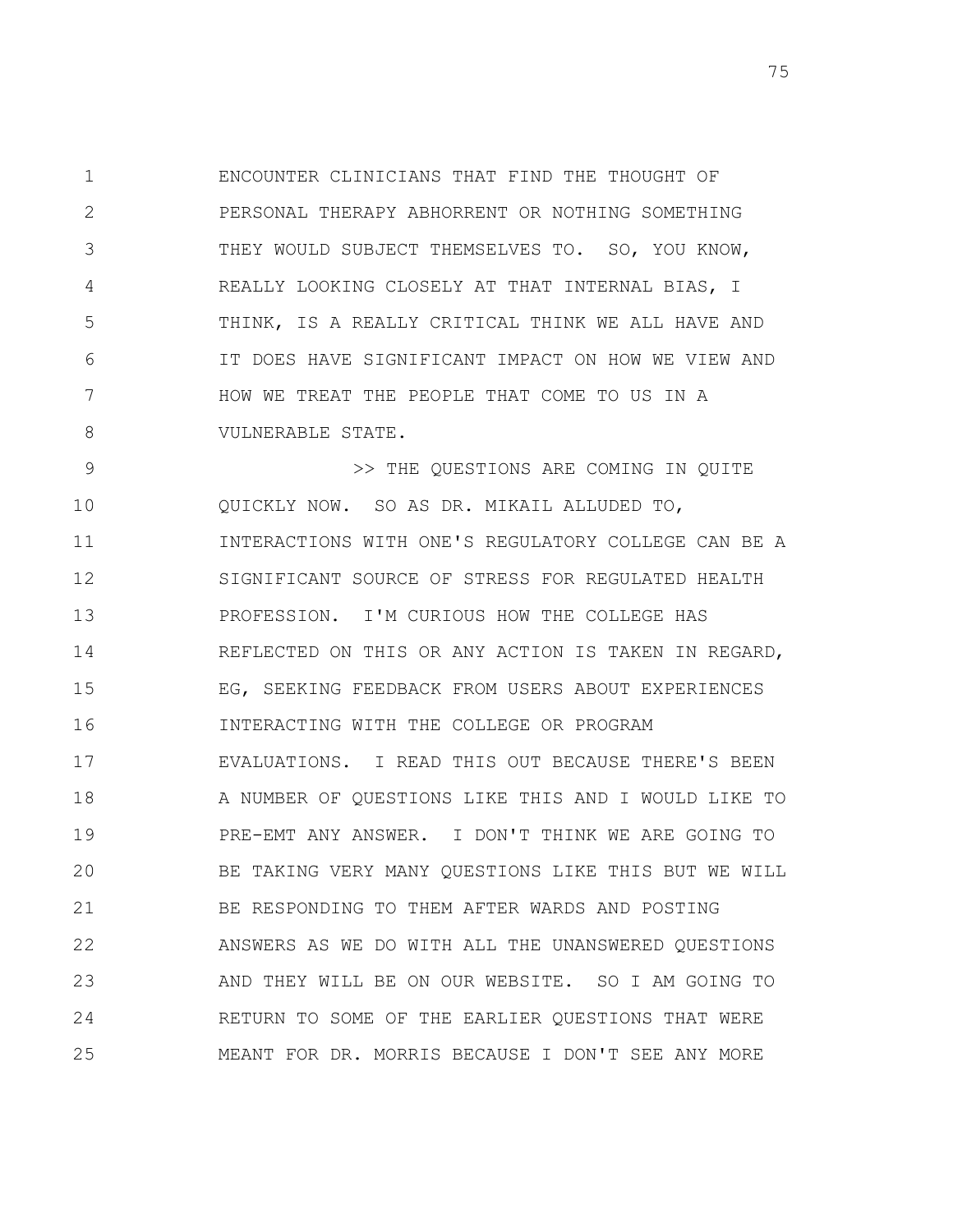1 2 3 4 5 6 7 SPECIFIC ONES TO BE ANSWERED FOR DR. MIKAIL RIGHT NOW. AND THEY REFER BACK TO QUESTIONS ABOUT MANDATORY REPORTING AND RETIREMENT AND LONG TERM CARE HOMES. ARE YOU OBLIGATED TO REPORT IF YOU BECOME AWARE OF ABUSE IN A RETIREMENT OR LONG TERM CARE HOME BUT NOT NO YOUR ROLE AS A PSYCHOLOGIST. SAY IT IS A RELATIVE YOU ARE VISITING.

8 9 10 11 12 13 14 15 16 17 18 19 20 21 22 23 24 25 >> THANKS FOR THE QUESTION. MY UNDERSTANDING IS THAT THE REQUIREMENT TO REPORT ABUSE IN THE LONG-TERM CARE OR RETIREMENT HOME IS AN ACROSS THE BOARD OBLIGATION RATHER THAN SPECIFIC TO REGULATED HEALTH PROFESSIONALS. SIMILAR, I GUESS, TO CHILD ABUSE REPORTING. IT'S NOT AN OBLIGATION THAT ONLY RESTS WITH REGULATED HEALTH PROFESSIONS. IT RESTS WITH EVERYONE IN THE ONTARIO. IF YOU ARE AN AVERAGE CITIZEN, YOU DON'T HAVE TO WORRY ABOUT CONFIDENTIALITY. MY UNDERSTANDING IF YOU KNOW OF OR HAVE REASONABLE GROUNDS TO ABUSE IN A RETIREMENT HOME OR CARE FACILITY, REGARDLESS OF HOW YOU RECEIVE THAT INFORMATION, THEN THERE'S AN OBLIGATION. I WILL CERTAINLY CHECK THAT OUT. THAT'S MY UNDERSTANDING. AT THE SAME TIME, I WANT TO CHECK IT OUT. I CAN CERTAINLY ANSWER THAT QUESTION WHEN WE PUBLISH OUR INFORMATION.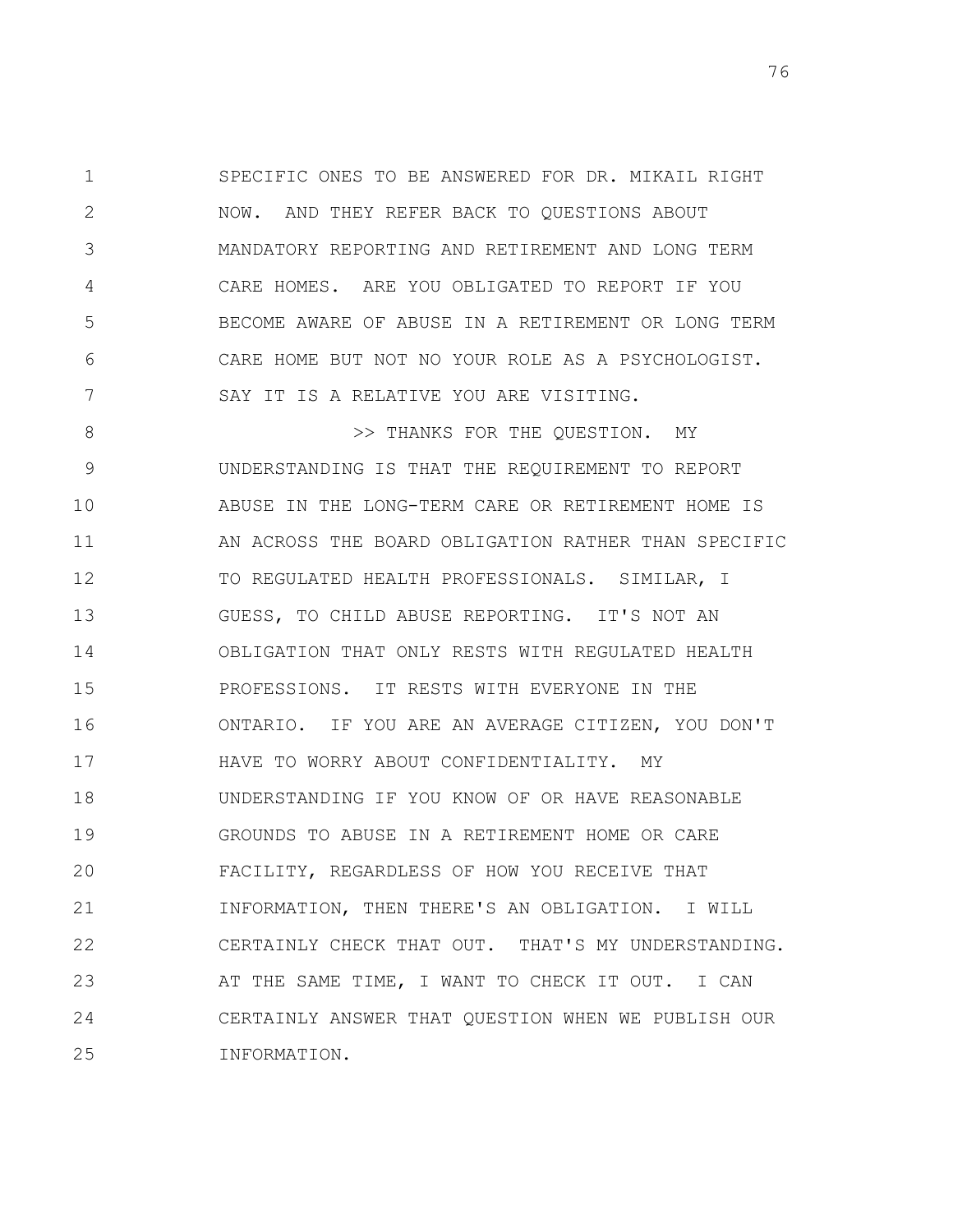1 2 3 4 5 6 7 >> THAT'S MY UNDERSTANDING AS WELL. BACK TO QUESTIONS ABOUT CROSS JURISDICTIONAL PRACTICE. WHAT ABOUT IF THE CLIENT IS TEMPORARILY OUT OF THE PROVINCE, SAY, FOR A WEEK OR TWO. CAN VIRTUAL SESSIONS CONTINUE WITHOUT APPROACHING THE JURISDICTION IN WHICH THE CLIENT IS LIVING FOR THIS PERIOD?

8 9 10 11 12 13 14 15 16 17 18 19 20 21 22 23 >> THE PROBLEM WITH THAT, I GUESS, THE BOTTOM LINE ANSWER IS NO. THE OFFICIAL ANSWER. THE DIFFICULTY IS JURISDICTION IN WHICH YOU ARE PROVIDING SERVICE, SAY, AS MY EXAMPLE, TO SASKATCHEWAN, THEY MIGHT HEAR ABOUT THE WORK YOU ARE DOING. THEY MIGHT THEN WANT TO RAISE CONCERNS ABOUT UNAUTHORIZED PRACTICE, THAT YOU ARE PRACTICING WITHOUT THE AUTHORITY TO DO SO. SO IT'S REALLY DIFFICULT FOR ME TO SAY, WELL, IF IT'S A JUST A COUPLE OF WEEKS, I WOULDN'T WORRY ABOUT IT, BECAUSE IF THE OTHER JURISDICTION GET CONCERNED ABOUT IT, THEY RAISE THE CONCERNS WITH US IN TERMS OF OUR COLLEGE AS WELL AND ASK WHY IS THIS MEMBER OF YOURS PROVIDING PSYCHOLOGICAL SERVICES IN OUR JURISDICTION. THEY MAY OR MAY NOT PURSUE STEPS. >> OKAY. COVID-19 QUESTION. IF A

24 25 CLIENT WE HAVE SEEN IN PERSON DISCLOSED THEY TESTED POSITIVE FOR COVID-19, WHAT INFORMATION, IF ANY,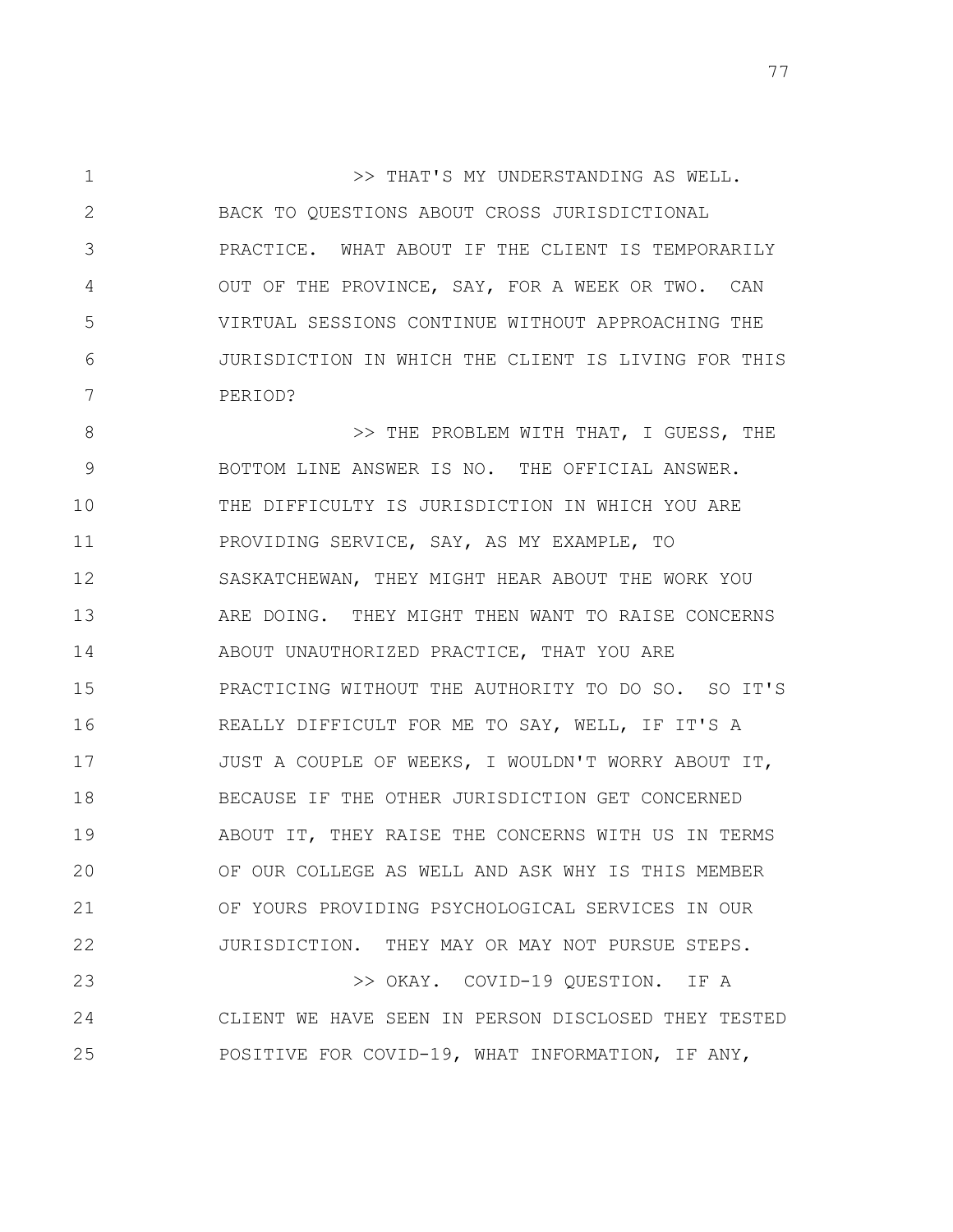1 2 3 4 ARE WE REQUIRED TO DISCLOSE TO PUBLIC HEALTH OFFICIALS OR OTHER CLIENTS OR PROFESSIONALS WHO MAY HAVE CROSSED PATHS WITH THE INFECTED INDIVIDUAL IN OUR WORKPLACE.

5 6 7 8 9 10 11 12 13 14 15 16 17 18 >> GOOD QUESTION. I DON'T -- THE SECOND PART OF IT SEEMS A LITTLE BIT EASIER. THAT IS I DON'T BELIEVE THERE'S A REQUIREMENT, BUT CERTAINLY THERE'S NO REASON WHY ONE COULDN'T TELL CLIENTS OR OTHER COLLEAGUES THAT THERE HAS BEEN A -- SOMEONE TESTED POSITIVE FOR COVID-19 HAS BEEN IN THE OFFICE. WE HEAR ABOUT THAT KIND OF THING HAPPENING REGULARLY IN OTHER SITUATIONS WHERE WE DON'T NECESSARILY GET THE INFORMATION AS TO WHO THE PERSON IS, BUT WE FIND OUT THAT SOMEONE WHO WAS AT THIS RESTAURANT OR IN THIS STORE ON A PARTICULAR DATE WAS TESTED POSITIVE WITH THE SUGGESTION, THEN, THAT IF YOU ARE CONCERNED THAT YOU CAME IN CONTACT WITH THAT PERSON, YOU SHOULD THEN GO AND BE TESTED.

>> YEAH, THAT'S ALSO --

20 21 22 23 24 25 >> SORRY. I DON'T BELIEVE THAT WE ARE A MANDATORY REPORTING -- WE HAVE A MANDATORY REPORTING OBLIGATION WITH RESPECT TO SOMEONE WE FIND OUT IS -- A CLIENT TELLS US THEY TESTED POSITIVE. I DON'T BELIEF WE HAVE AN OBLIGATION TO REPORT THAT. DO YOU HAVE DIFFERENT INFORMATION?

19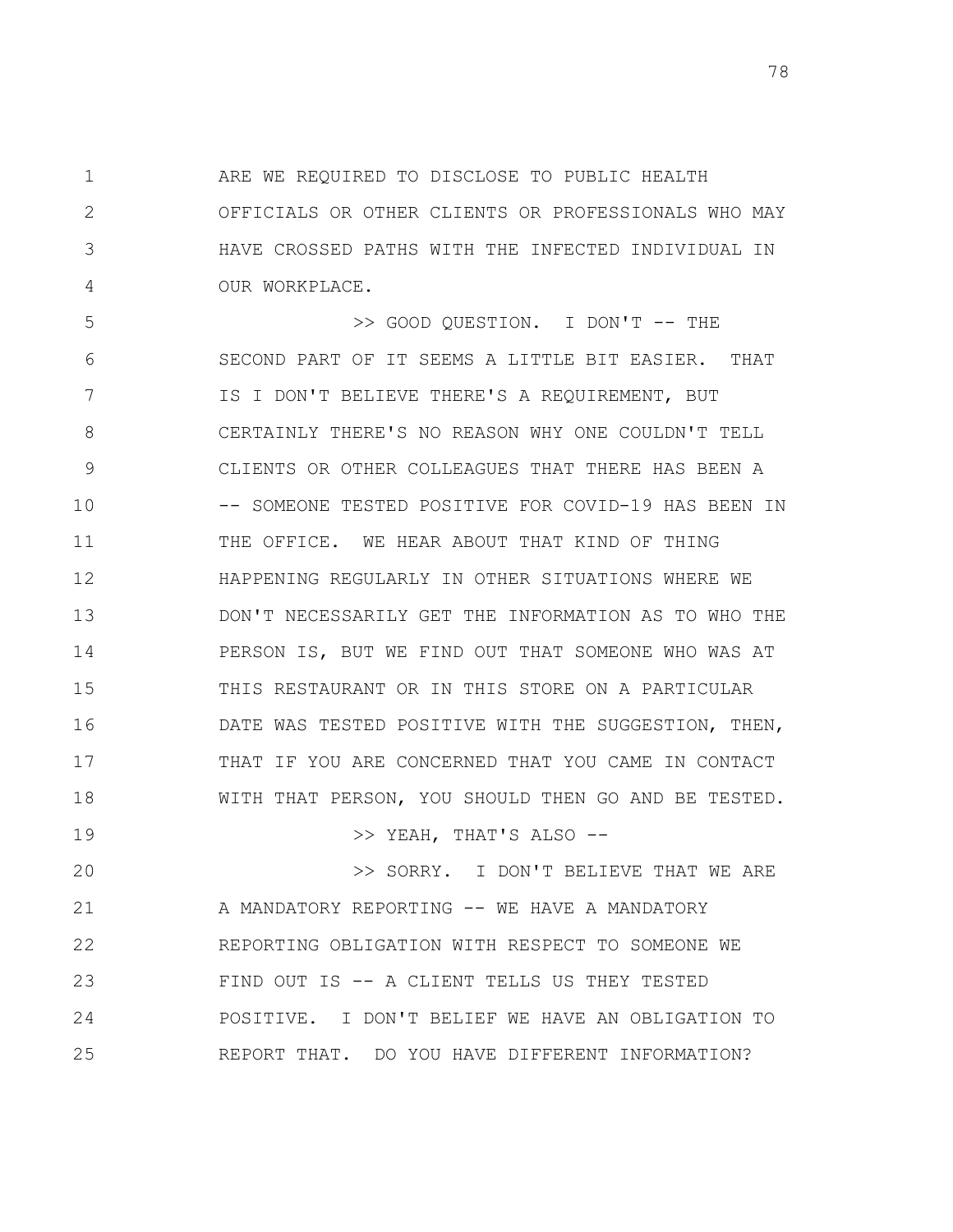1 2 3 4 5 6 7 8 9 10 11 12 >> NO. I WAS GOING TO AGREE WITH YOU. I WAS GOING TO AGREE WITH YOU. THERE'S MY UNDERSTANDING AS WELL. YOU ARE NOT BREACHING ANY CLIENT CONFIDENTIALITY IF YOU ARE NOT PROVIDING PERSONAL HEALTH INFORMATION ABOUT AN IDENTIFIABLE PERSON AND YOU CAN SIMPLY SAY THAT YOU THEY HAVE BEEN EXPOSED. I DON'T RECALL SEEING ANY POSITIVE OBLIGATION TO REPORT TO OFFICIALS. WE WILL CHECK ON THAT AND PUT THAT INFORMATION OUT THERE. CAN YOU PROVIDE EXPERT EVIDENCE AS A PSYCHOLOGIST IN ANOTHER PROVINCE OR STATE IF IT DID NOT INVOLVE INTERVIEWING OR ASSESSING A CLIENT?

13 14 15 16 17 18 19 20 21 22 23 24 25 >> I BELIEVE -- WELL, SEE I CAN'T SPEAK FOR THE OTHER JURISDICTIONS. I CAN ONLY SPEAK FOR ONTARIO COMING THIS WAY. IF YOU ARE AN EXPERT, LIVING AND PRACTICING IN NEW YORK STATE, AND YOU WERE A RECOGNIZED EXPERT IN SOME AREA AND YOU ARE BEING ASKED TO COME AND TESTIFY IN THE COURTS IN ONTARIO TO PROVIDE EXPERT INFORMATION ABOUT THE AREA, I WOULDN'T SEE AN ISSUE WITH THAT. YOU ARE NOT PROVIDING A SERVICE TO ANY INDIVIDUAL. SO YOU WOULD BE ABLE TO COME AND PROVIDE THAT KIND OF INFORMATION ABOUT WHATEVER THE TOPIC IS THAT THE COURT FEELS YOU HAVE SOME PARTICULAR EXPERTISE TO INFORM THEM OF.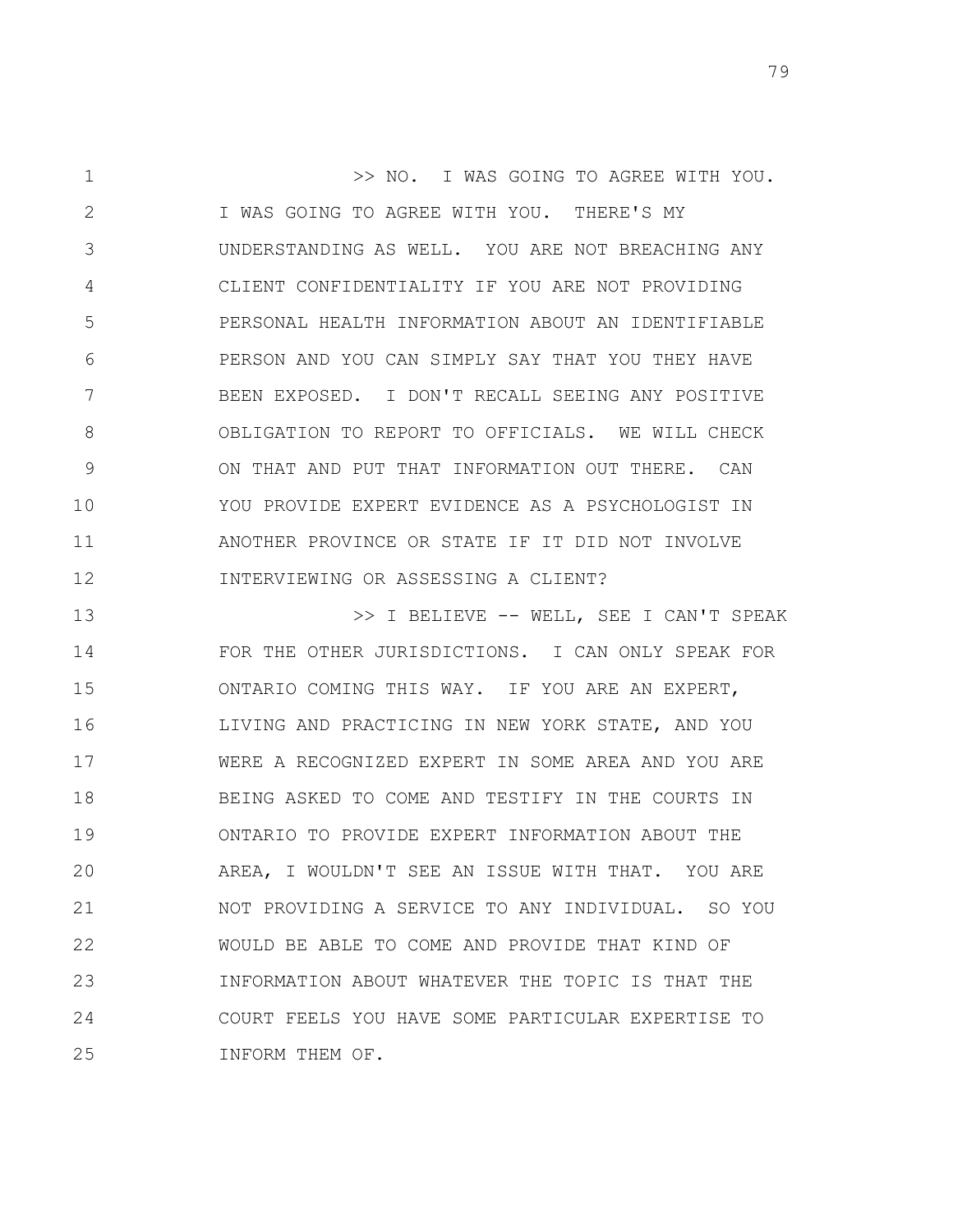1 2 3 4 5 6 >> OKAY. THIS IS A QUESTION BACK TO SAM. I'M WONDERING AS STUDENTS ENTERING INTO EARLY YEARS OF THEIR CAREER, WHAT ARE TIPS AND RESOURCES THAT WE CAN USE TO REMEDY SOME OF THE CHALLENGES WE MIGHT FACE, FOR EXAMPLE, MORE NEGATIVE CLIENT BEHAVIOURS?

7 8 9 10 11 12 13 14 15 16 17 18 19 20 21 22 23 24 25 >> GOOD QUESTION. AGAIN, I'M GOING TO UNDERSCORE THE IMPORTANCE OF PERSONAL THERAPY SO THAT YOU CAN HAVE SOME CLARITY ABOUT WHETHER YOUR REACTION IS A FUNCTION OF THE CLIENT'S BEHAVIOUR, A FUNCTION OF YOUR RESPONSE TO THE CLIENT, BASED ON SOMETHING MORE INTERNAL AND SO ON. SO THAT'S KIND OF A BASELINE. IN TERMS OF MITIGATING THE EFFECTS OF NEGATIVE CLIENT BEHAVIOUR. THERE'S MULTIPLE THINGS THAT CAN HAPPEN FOR SENIOR STUDENTS AND CAREER [ INAUDIBLE ] PEOPLE -- SOME CLIENTS CAN BE DISMISSIVE OF WHAT YOU MIGHT BE BRINGING TO THEM BASED ON LOOKING YOUNGER OR NOT EXPERIENCED ENOUGH AND DOUBTING YOUR CAPACITY, YOUR ABILITY TO BE OF HELP TO THEM. THAT'S CERTAINLY, I THINK, ONE OF THE THINGS THAT CAN HAPPEN . WITH SOME CLIENTS, THEY MAY TRY TO INTIMIDATE, AGAIN, BASED ON EITHER GENDER DIFFERENCES, MALE VERSUS FEMALE, WHERE THE CLINICIAN IS FEMALE, OR THEY MIGHT BE TRYING TO BE SEDUCTIVE. THEY MIGHT BE OVERTLY HOSTILE AND SO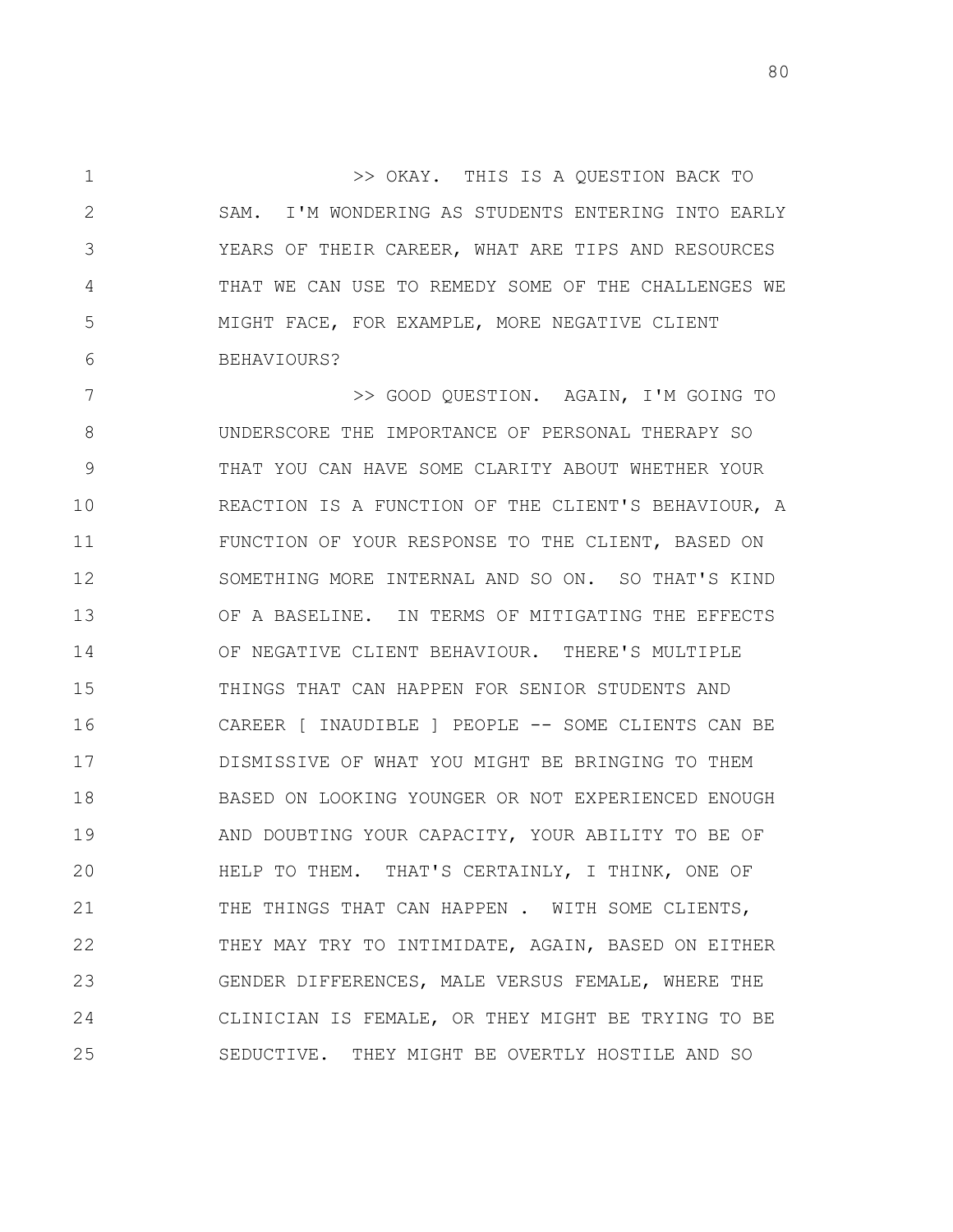1 2 3 4 5 6 7 8 9 10 11 12 13 14 15 16 17 18 19 20 21 22 23 24 25 ON. AND I -- THERE'S NOT A SIMPLE ANSWER TO HOW YOU MITIGATE THOSE. I THINK, YOU KNOW, THE FIRST THING IS REALLY IMPORTANT TO BE VERY CLEAR IN HOW YOU DEFINE THE BOUNDARY. SO SOMETIMES, YOU KNOW, WHAT AN INEXPERIENCED CLINICIAN MIGHT DO IS TO TRY TO ASSUME A FRIENDLY, CHUMMY INTERACTION WITH THE CLIENT OUTSIDE OF THE CONSULTATION ROOM AS YOU ARE GOING IN. THAT CAN GIVE PERHAPS AND UNINTENDED MESSAGE. [ INAUDIBLE ] ABOUT DOING THE WORK [ INAUDIBLE ] IT'S IMPORTANT TO MAINTAIN A STANCE THAT, AGAIN, MAKES IT CLEAR WHAT AND WHO YOU ARE IN THE RELATIONSHIP AND WHAT AND WHO THE OTHER PERSON IS IN THE RELATIONSHIP. SECONDLY, I WOULD SAY THAT, INITIALLY, IF YOU ENCOUNTER BEHAVIOURS THAT FEEL VERY NEGATIVE, SIMILAR TO WHAT I WAS DESCRIBING WITH THE CLIENT THAT I DESCRIBED AS A RED NECK OR I EXPERIENCED HIM THAT WAY, WHICH IS MY OWN ISSUE, YOU KNOW, GIVE THAT A BIT OF A CHANCE. IT MAY BE A FUNCTION OF THE PERSON'S ANXIETY ABOUT GOING INTO TREATMENT. IT'S A VERY ANXIETY PROVOKING EXPERIENCE FOR MANY PEOPLE. ESPECIALLY IF THEY HAVE NOT BEEN IN PSYCHOTHERAPY IN THE PAST. AND SO IT'S IMPORTANT TO ALLOW THINGS TO UNFOLD AND TO CONTINUE TO ASSUME, YOU KNOW, A REFLECTIVE EMPATHIC STANCE THAT HELPS TO ADDRESS THAT AND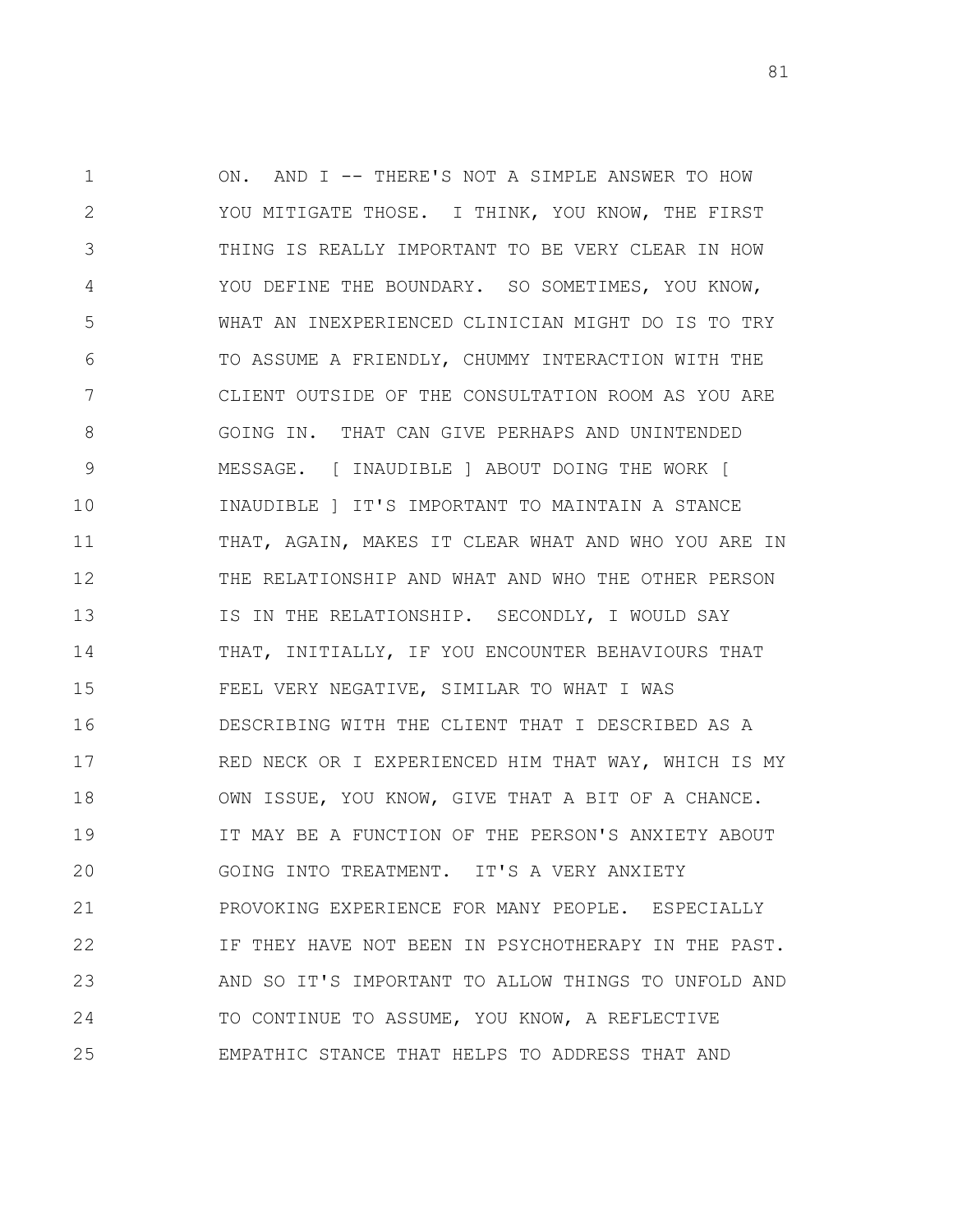1 2 3 4 5 6 7 8 9 10 11 12 13 14 15 16 17 18 19 20 21 22 23 24 25 REDUCE THAT ANXIETY PROVIDING, AGAIN, THE KIND OF EDUCATION, PSYCHOEDUCATION ABOUT HOW THERAPY WORKS AND WHAT THE EXPECT FROM THERAPY. REALLY IMPORTANT TO ORIENT PEOPLE TO THE PROCESS IF IT'S UNFAMILIAR TO THEM AS A WAY OF LESSENING THAT ANXIETY. IN DOING THAT, YOU CAN MITIGATE THE MORE NEGATIVE BEHAVIOURS THAT COME. IF NEGATIVE BEHAVIOUR PERSISTS, WHETHER IT'S SEDUCTIVE OR DEMEANING OF DISMISSIVE OF THE CLIENT DESPITE YOUR BEST EFFORTS TO TRY TO ADDRESS THE ISSUES, TO SPEAK ABOUT THEM, YOU SOMETIMES COME TO A POINT WHERE YOU ARE TO SAY THAT THE RELATIONSHIP IS NOT NECESSARILY A WORKABLE AND THERAPEUTIC RELATIONSHIP AND THEN TAKE THE STEPS NECESSARY TO REFER THE PERSON TO SOMEONE ELSE WHO THEY MAY FEEL IS BETTER SUITED. BEFORE DOING THAT, IT'S IMPORTANT TO META COMMUNICATE ABOUT WHAT'S HAPPENING AND DO SO IN A WAY, THIS IS A REALLY CRITICAL POINT, ONE FOR DISCUSSION, TO DO SO IN A WAY THAT DOESN'T BLAME THE PATIENT. SOMETIMES WE DRAW ON THAT AS PART OF TRYING TO, AGAIN, ESTABLISH THAT BOUNDARY AND DEMONSTRATE WHO WE ARE IN THE RELATIONSHIP. BUT TO BE CRITICAL OF THE PATIENT OR TO BE PATHOLOGIZE THE BEHAVIOUR AND SO ON, AGAIN, WILL BE MORE LIKELY TO PERPETUATE THAT FRACTURE IN THE ALLIANCE. AND SO IT REQUIRE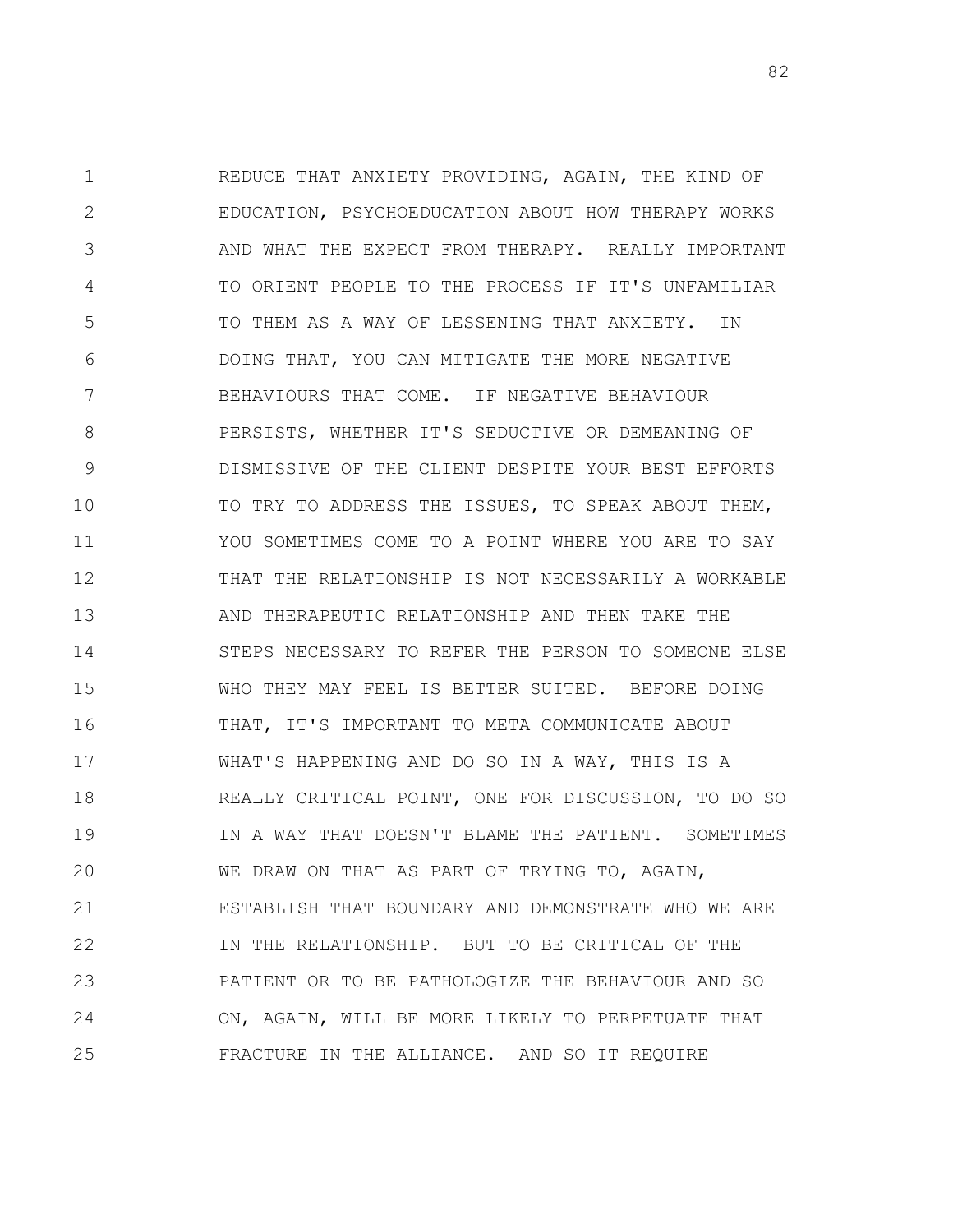1 2 DELICACY AND DOING IT IN A WAY THAT REFLECTS RESPECT AND TRUST.

3 4 5 6 7 8 9 10 11 12 >> THIS IS MORE OF A COMMENT THAN THAT QUESTION BUT IT'S SOMETHING THAT MAY LEAD TO FURTHER COMMENT. IF IDEA THAT A RELUCTANCE TO ENGAGE IN PERSONAL THERAPY REFLECTS A TEN DAN SI TO CONCEPTUAL THERAPY THAT ADDRESSES MENTAL HEALTH PROBLEMS RATHER THAN SOMETHING THAT MAY ADDRESS MENTAL HEALTH ISSUES BUT ALSO JUST THE EXPERIENCE OF EMOTIONAL SUFFERING THAT'S DISTRESSING BUT NOT A MENTAL HEALTH PROBLEM AS STRICTLY DEFINED. SO THAT'S A COMMENT THAT WAS JUST RECEIVED.

13 14 15 16 17 18 19 20 21 22 23 24 25 >> AND THAT WAS WELL SAID. THAT'S -- THERAPY IS NOT JUST BECAUSE YOU HAVE SOME DEFICIT. THERAPY CAN BE AN EXPERIENCE THAT IS DIRECTED TOWARDS ENHANCING AND PROMOTING GROWTH. AND LIKE YOU INDICATED IN THE COMMENT, PART OF LIFE IS EXPERIENCING SUFFERING AND SUFFERING ALONE CAN HAVE A VERY ERODING IMPACT ON RESILIENCE. SUFFERING IN THE PRESENCE OF ANOTHER, HAVING ANOTHER WILLING PARTICIPATE WITNESS TO OUR EXPERIENCE OF SUFFERING GOES A LONG WAY TO MAKING THAT BEARABLE. AND THERAPY CERTAINLY CAN PLAY THAT ROLE AND IT HAS DONE SO IN MANY INSTANCES. PEOPLE THAT COME TO ME, WE CERTAINLY SEE THAT IN THE EXPERIENCE OF GRIEF.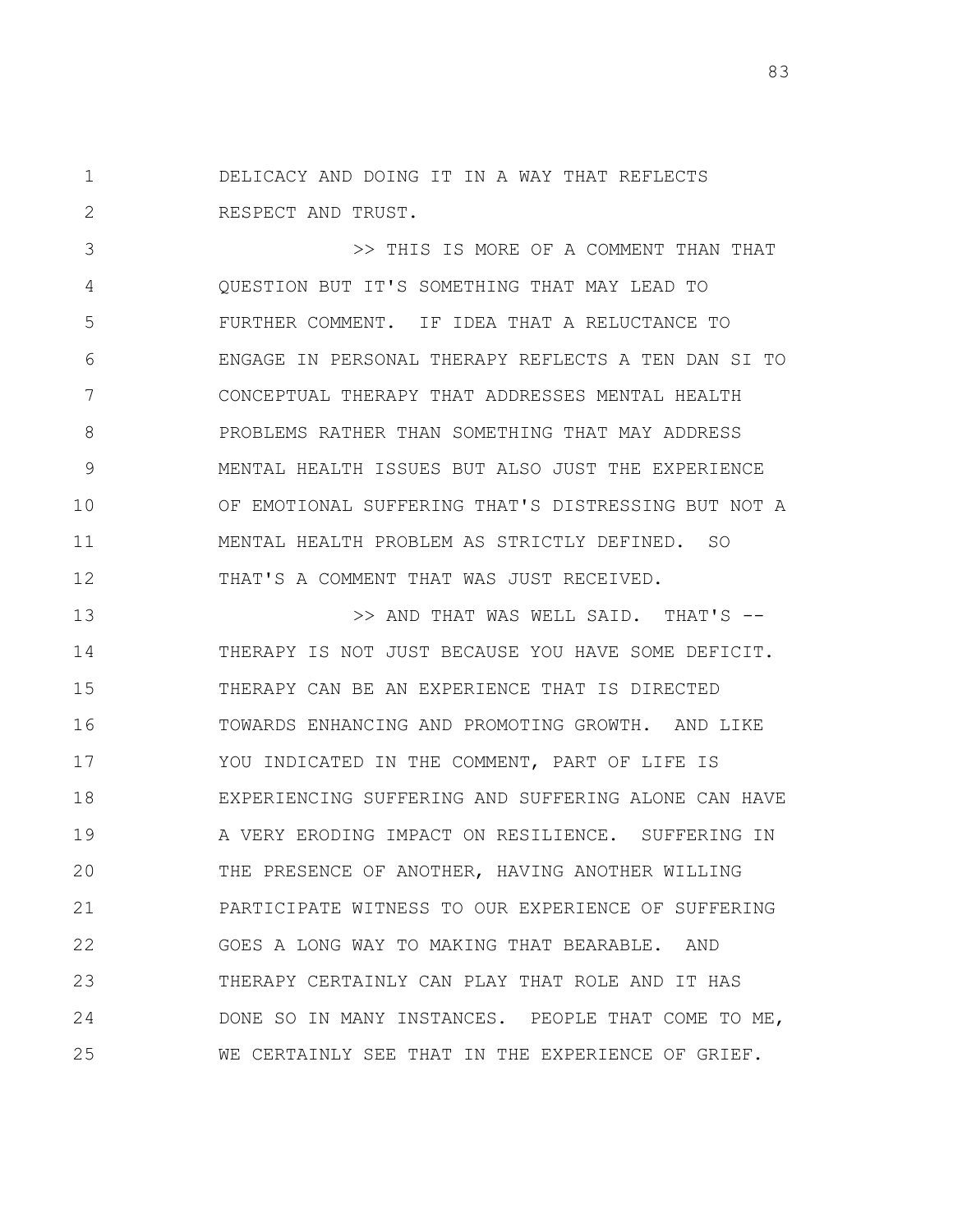1 2 3 4 5 6 7 8 9 THERE'S NO PATHOLOGY THERE. I MEAN, CERTAINLY THERE'S COMPLEX GRIEF. THAT'S A DIFFERENT ISSUE. NORMAL EXPERIENCES OF GRIEF, WHEN YOU HAVE BEEN WITH A PARTNER FOR 30, 40, 50 YEARS AND YOU LOSE THAT PERSON AND YOUR SENSE OF IDENTITY HAS SOMEHOW BEEN TURNED UPSIDE DOWN OR HAS BECOME MORE CONFUSED, AGAIN, THERE'S NO PATHOLOGY THERE. IT'S A VERY -- A HUMAN [ INAUDIBLE ] AND [ INAUDIBLE ] IS -- I THINK A WONDERFUL [ INAUDIBLE ].

10 11 12 13 14 15 >> OKAY. THIS IS A QUESTION THAT I GUESS WOULD GO BACK TO RICK. WHAT ARE OUR OBLIGATIONS TO CLIENTS IF WE TAKE SICK LEAVE AND BELIEVE WE MAY NOT RETURN TO OUR PRACTICE, SPECIFICALLY HOW DO WE HANDLE TERMINATION IN THIS CASE?

16 17 18 19 20 21 22 23 24 25 >> IT'S A FAIRLY GENERAL QUESTION. IT WOULD DEPEND ON HOW ABRUPTLY ONE IS GOING TO HAVE TO TERMINATE WITH THE CLIENT. THE REGULATION DOES INDICATE THAT ONE SHOULDN'T TERMINATE A NEEDED NECESSARY SERVICE UNLESS THE CLIENT HAS BEEN GIVEN REASONABLE OPPORTUNITY TO FIND ALTERNATIVE SERVICES OR YOU HAVE GIVEN THEM REASONABLE NOTICE ABOUT THE NEED TO TERMINATE SERVICES. SO I GUESS THAT WOULD BE THE BEST ADVICE, WOULD BE TO IF ONE KNOWS THAT ONE IS GOING TO BE HAVING TO TAKE A LEAVE OR MAYBE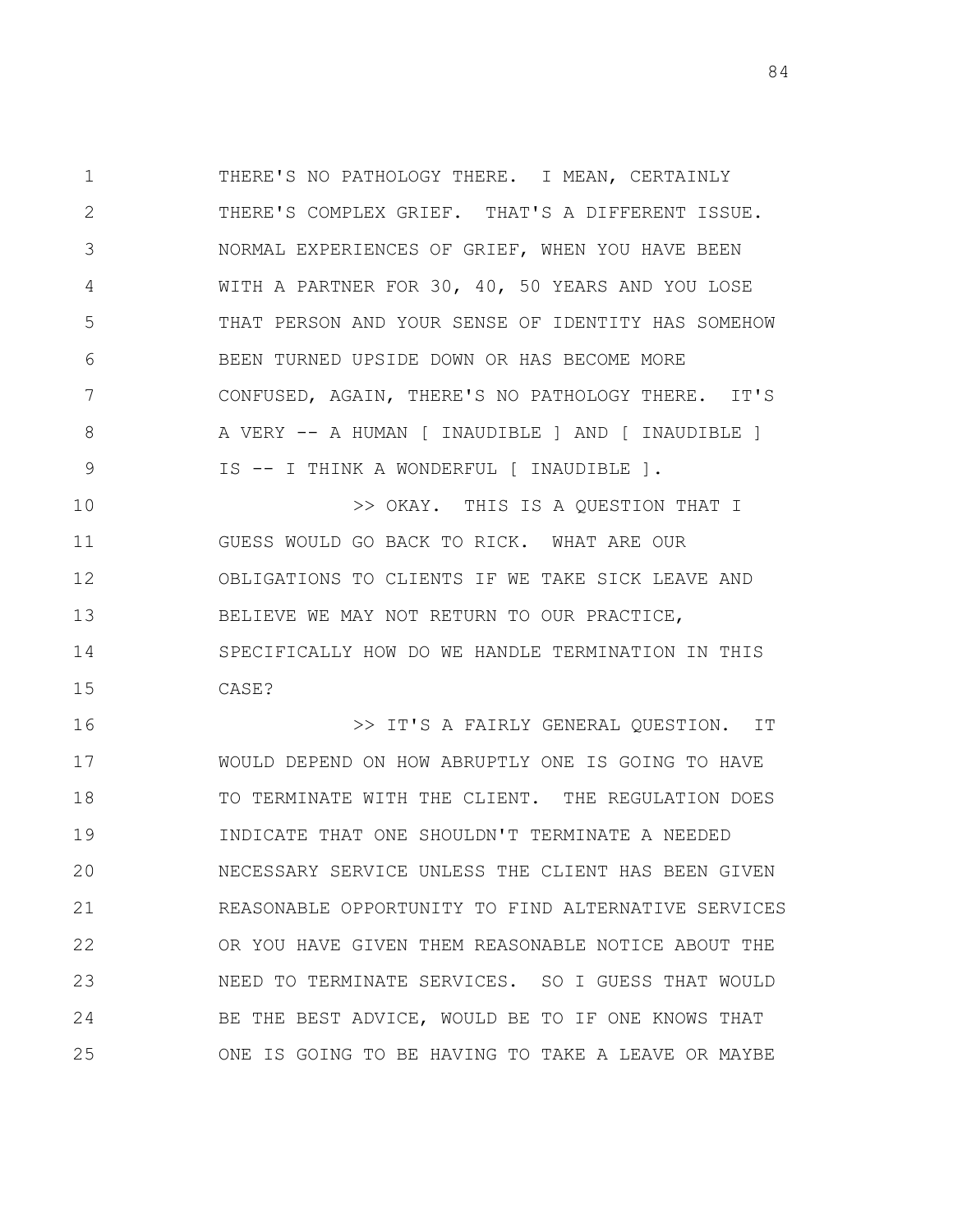1 2 3 4 5 6 7 8 9 10 11 12 13 LEAVE PRACTICE COMPLETELY, THAT ONE TRIES TO PROVIDE AS MUCH NOTICE AS ONE CAN. THIS IS ONE OF THOSE SITUATIONS WHERE THE REGULATION TALKS ABOUT REASONABLE NOTICE BUT THERE'S NO DEFINITION OF REASONABLE. REASONABLE WILL DEPEND ON CIRCUMSTANCES, HOW LONG YOU HAVE BEING SEEN THE CLIENT, THE SERIOUSNESS OF THE NATURE OF THE DIFFICULTIES OF THE CLIENT, DEPENDING ON A VARIETY OF THINGS. BUT THE BOTTOM LINE IS THAT ONE SHOULDN'T JUST DROP A CLIENT COLD TURKEY HOPEFULLY EVEN IF IT'S AN ILLNESS, ONE WOULD BE IN A POSITION TO PROVIDE SOME, EVEN LIMITED, AMOUNT OF TIME FOR -- LIMITED AMOUNT OF NOTICE TIME.

14 15 16 17 18 19 20 21 22 23 24 25 >> OKAY. THERE HAVE BEEN A COUPLE OF CLARIFICATIONS AROUND THE ISSUE OF BIPOC MEMBERS AND THE ADDITIONAL STRESSES. AND THE ORIGINAL QUESTION WAS MORE ABOUT PSYCHOLOGISTS OF COLOUR OPERATING WITHIN A CULTURAL FRAME WORK DESIGNED BY AND FOR WHITE CANADIANS. THE WRITER IS ASKING ABOUT WHAT THE COLLEGE'S PLANS ARE TO ADDRESS OR ACKNOWLEDGE IT. BUT I WOULD LIKE TO ADD A LITTLE BIT OF AN ANSWER TO THE FIRST PART BECAUSE I HAVE THE BENEFIT OF ACTUALLY SEEING THEM, THE QUESTIONS IN WRITING. AND I THINK THE WRITERS ARE CORRECT IN THERE'S AN ADDITIONAL BURDEN ON THE PEOPLE WHO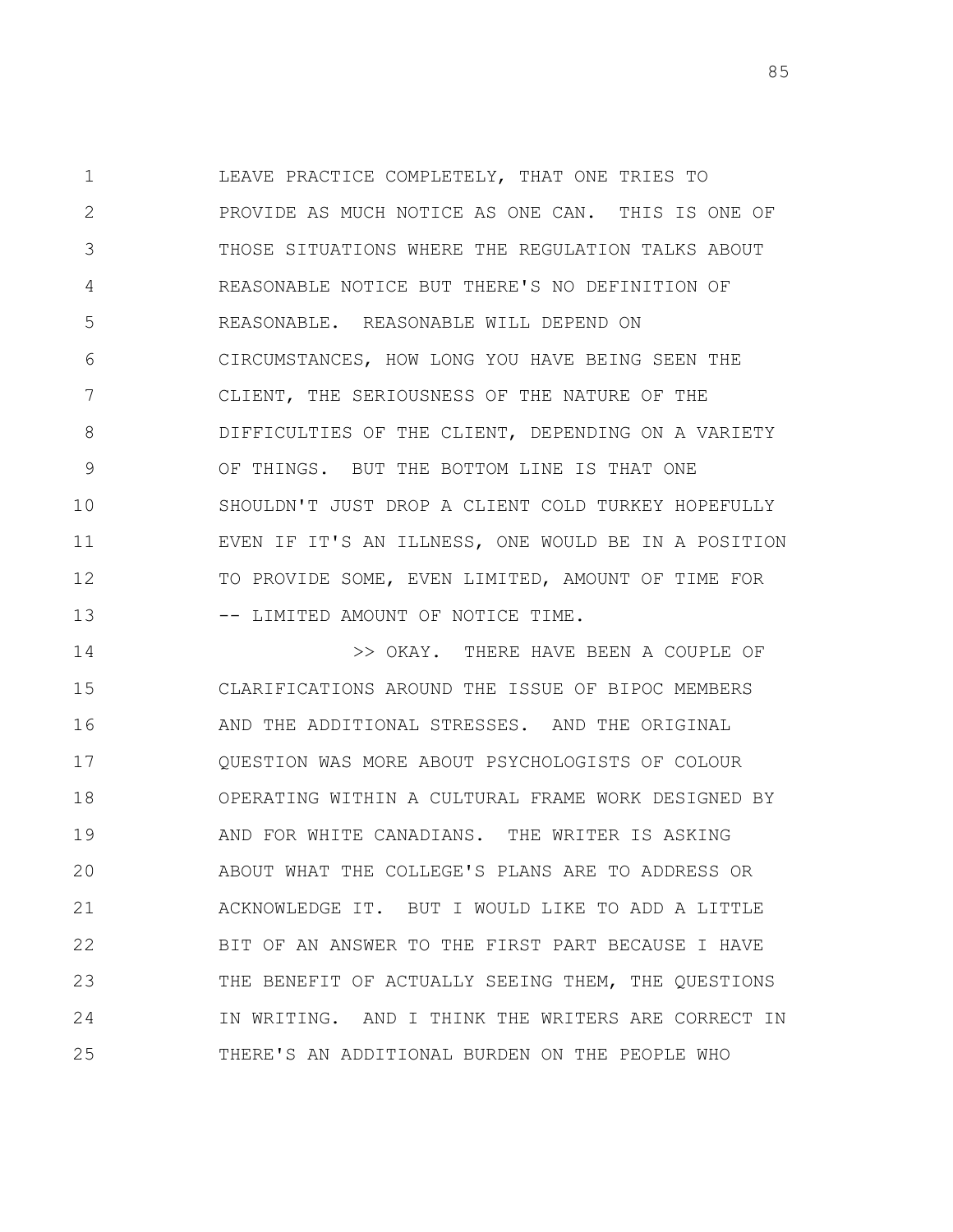1 2 3 4 5 6 7 8 9 10 11 12 13 14 15 ALREADY HAVE MORE BURDENS THAN THE MAJORITY. AND I THINK, YOU KNOW, THERE IS AN ADDITIONAL CHALLENGE AND I THINK -- I LOOK BACK TO DR. MIKAIL'S ADVICE THAT WHEN YOU ARE DEALING WITH CHALLENGES, THE APPROPRIATE THING TO DO IS GET AS MUCH SUPPORT AS YOU CAN AND THE KIND OF SUPPORT THAT YOU ARE GOING TO PERSONALLY FEEL TO BE HELPFUL. THERE WAS SOME INFORMATION IN THE RECENT UPDATE OR HEADLINES THAT THE COLLEGE IS PLANNING TO ADDRESS THE ISSUE AND IT IS, YOU KNOW, LOOKING INTERNALLY AT WHAT THE BEST AND MOST USEFUL WAY OF PAYING MORE THAN LIP SERVICE TO THE ISSUE, BUT I DON'T KNOW WHETHER OR NOT, RICK, YOU WANT TO SAY ANY MORE THAN THAT? >> YEAH, I THINK I WANTED TO SAY THAT I AM LOOKING TO PULL TOGETHER INITIALLY A SMALL

16 17 18 19 20 21 22 23 24 25 WORKING GROUP OF INDIVIDUALS WHO REPRESENT DIVERSITY AND ASK THEM TO BE OF ASSISTANCE IN COMING UP WITH SOME KIND OF A PLAN. MY IDEA AT THIS POINT, I CERTAINLY WANT TO DOES IT WITH THIS WORKING GROUP -- DISCUSS IT WITH THE WORKING GROUP, IS FIRST LOOK INTERNALLY. ARE THERE THINGS WITHIN THE COLLEGE PROCESSES THAT WE SHOULD BE SERIOUSLY CONSIDERING AND LOOKING AT. AND THEN THE SECOND STEP IT WOULD BE LOOK MORE EXTERNALLY [ INAUDIBLE ] WE CAN SUGGEST OR DO REGARDING THE WIDER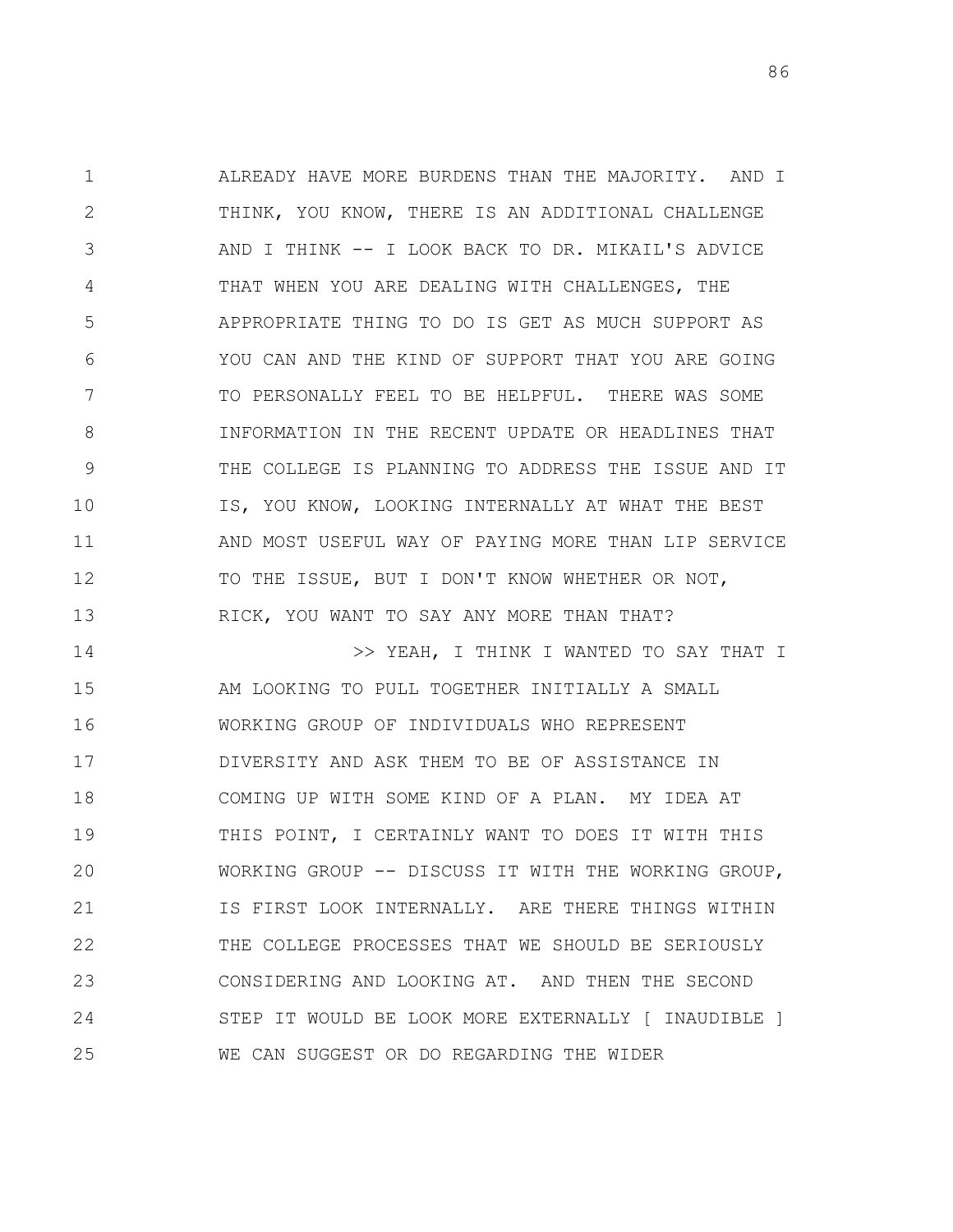1 PROFESSION.

2 3 4 5 6 7 8 9 10 11 12 13 14 15 16 17 18 19 20 21 22 23 24 25 >> BEFORE WINDING UP, I DO -- A COUPLE OF PEOPLE ASKING FOR INFORMATION ABOUT WHAT THE CHIEF MEDICAL OFFICER OF HEALTH HELP LINE IS. WE WILL PUT THIS UP -- IT IS VERY EASY TO FIND IF YOU CAN FIND DIRECTIVE 2 OF THE CHIEF MEDICAL OFFICER OF HEALTH. THERE'S A FEW LINKS TO THAT ON THE SECTION OF OUR WEBSITE DEALING WITH COVID-19. HERE IS THE HELP LINE NUMBER, 1-866-212-2272. AND THE EMAIL ADDRESS IS EMERGENCYMANAGEMENT.MOH AT ONTARIO.CA. THEY MAY BE ABLE TO POINT YOU IN BETTER INFORMED DIRECTIONS WE CAN ABOUT THE SCIENCE OF COVID-19 AND THINGS LIKE THAT BECAUSE OUR EXPERTISE REALLY IS IN, YOU KNOW, PROFESSIONAL ETHICS AND WE ARE BASICALLY GETTING OUR INFORMATION FROM THE SAME PLACES THAT MEMBERS ARE. SO I'M GOING TO WIND UP THE MORNING BY LETTING YOU KNOW THERE ARE A FEW QUESTIONS THAT WE WILL HAVE TO SEARCH THROUGH AND GET ANSWERED. THEY WERE COMING IN FAST AND FURIOUS TOWARDS THE END. BUT WE WILL MAKE SURE THAT THE QUESTIONS ARE ANSWERED AND ARE ON THE WEBSITE. I WOULD LIKE THE THANK DR. MORRIS FOR GIVING US MORE TO THINK ABOUT IN TRICKY ISSUES. I WOULD ALSO LIKE TO PARTICULARLY THANK DR. MIKAIL FOR GIVING US HIS TIME AND I NEED TO APOLOGIZE FOR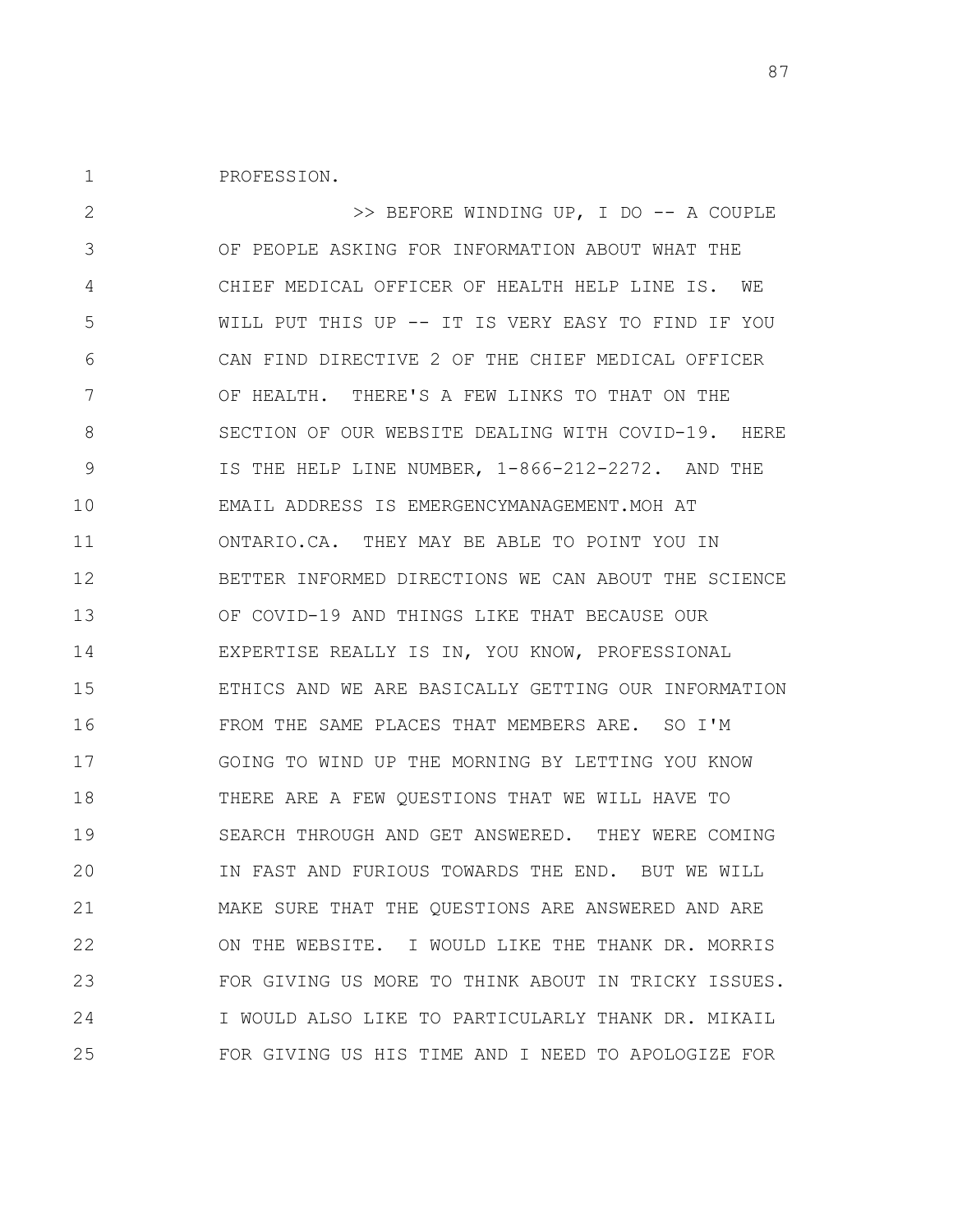1 2 3 4 5 6 7 8 9 10 11 12 13 14 15 16 17 18 19 20 21 22 23 24 25 NOT INTRODUCING HIM PROPERLY AT THE VERY BEGINNING. THERE WAS JUST -- FOR ME, TOO MUCH GOING ON IN TERMS OF MULTIPLE SCREENS AND VARIOUS OTHER EXCUSES I COULD GIVE BUT I'M NOT GOING TO FALL ON THOSE AND JUST SAY WE ARE ALL VERY FORTUNATE. USUALLY THE INTRODUCTIONS GIVE YOU A HINT ABOUT WHETHER OR NOT A PERSON IS LISTENING TO OR NOT. AND I THINK IT WAS VERY QUICKLY ESTABLISHED THAT HE IS AND THAT WE HAVE HAD THE PRIVILEGE TO LISTENING TO SOMEBODY WITH 30 YEARS' EXPERIENCE AS AN ACTIVE CLINICIAN, RESEARCHER, CONSULTANT, EDUCATOR, OF MANY HEALTH PROFESSIONALS OF DIFFERENT KINDS. HE'S BEEN ACTIVELY INVOLVED IN MANY PROFESSIONAL ORGANIZATIONS AND IS A FORMER PRESIDENT OF THE CPA, HAS CONTINUED TO TO RUN A CLINICAL PRACTICE WHILE HE'S BEEN A TEACHING SENIOR GRADUATE STUDENTS, HAS WON MANY AWARDS. WE ARE FORTUNATE TO HAVE HAD HIS TIME THIS MORNING. HE'S GIVEN US IMPORTANT INFORMATION BASED IN EMPIRICAL DATA AS WELL AS HONEST AND CANDID REFLECTION AND I THINK FOR ME, ANYWAY, MOST IMPORTANTLY HAS LEGITIMIZED THE NEED FOR THOSE LOOKING AFTER OTHERS WHO ARE CARRYING A LOT OF STRESS TO REFLECT ON WHAT WE NEED OURSELVES. SO WITH THAT, I WILL SAY THANK YOU VERY MUCH. THANK YOU ALL OF YOU FOR JOINING US THIS MORNING.